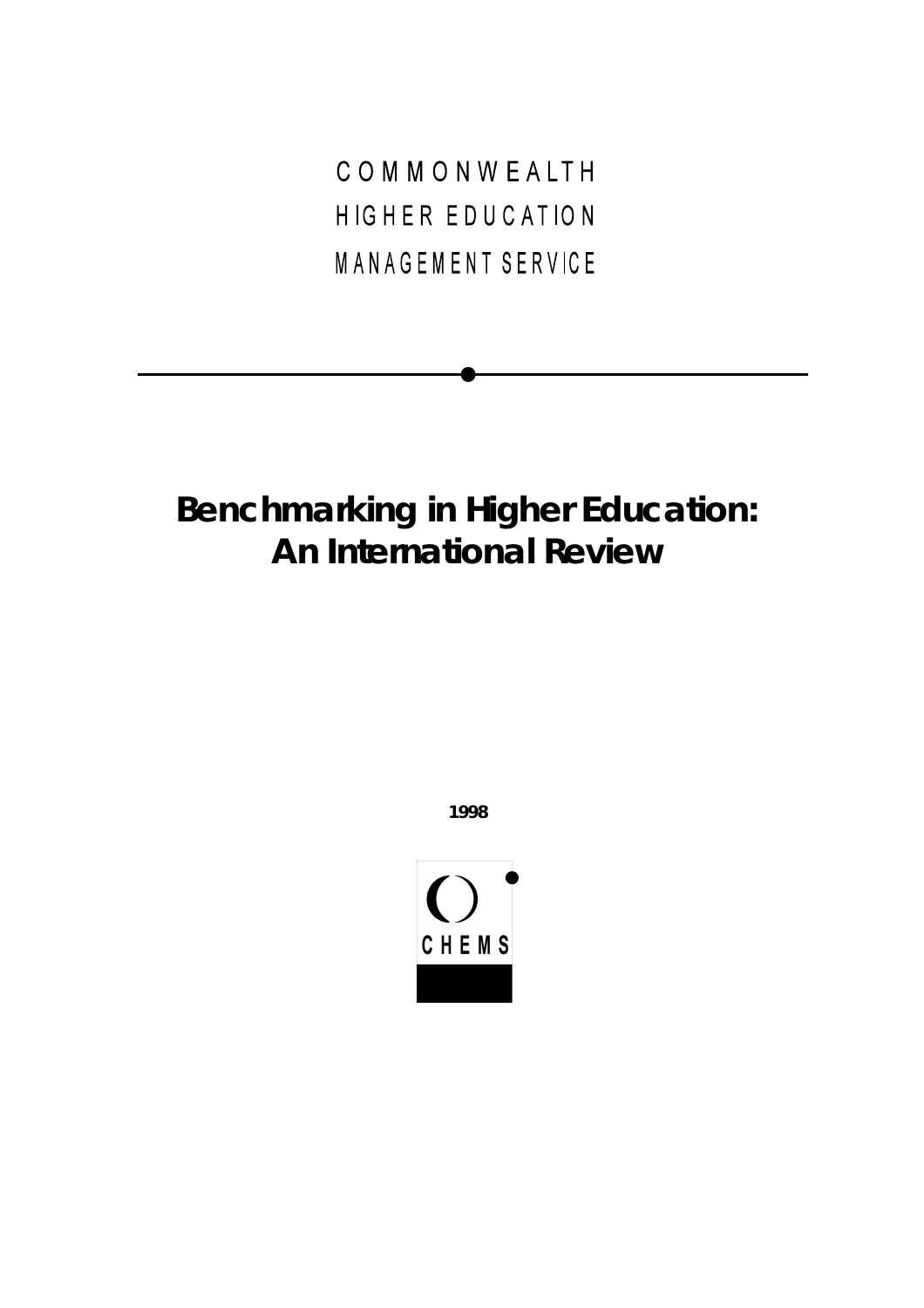# **CONTENTS**

| <b>CHAPTER 1: AN INTRODUCTION TO BENCHMARKING IN</b> |
|------------------------------------------------------|
|                                                      |
| <b>CHAPTER 2: BENCHMARKING: AN OVERVIEW OF</b>       |
| APPROACHES AND ISSUES IN IMPLEMENTATION  8           |
| <b>CHAPTER 3: HIGHER EDUCATION BENCHMARKING IN</b>   |
| CANADA AND THE UNITED STATES OF AMERICA 21           |
| <b>CHAPTER 4: BENCHMARKING IN AUSTRALIAN HIGHER</b>  |
|                                                      |
| <b>CHAPTER 5: BENCHMARKING IN UK HIGHER</b>          |
|                                                      |
| <b>CHAPTER 6: BENCHMARKING IN EUROPEAN HIGHER</b>    |
|                                                      |
| <b>CHAPTER 7: COMMONWEALTH UNIVERSITY MANAGEMENT</b> |
|                                                      |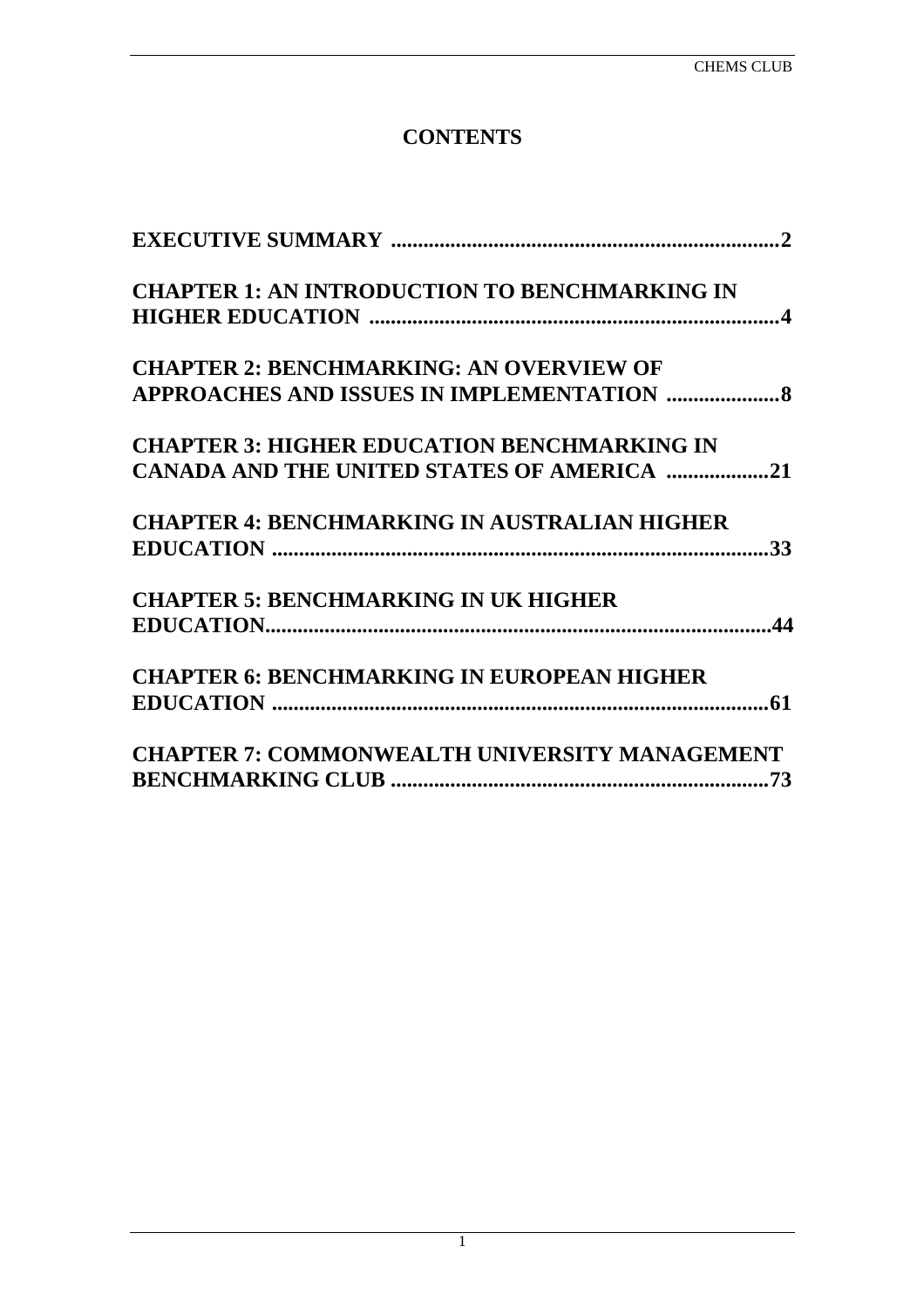# <span id="page-2-0"></span>**EXECUTIVE SUMMARY**

This monograph reviews developments in the application of the concept of benchmarking within higher education, with particular reference to the United Kingdom, Europe, Australia, and North America. The operation of international benchmarking 'Club' organised by the Commonwealth Higher Education Management Service (CHEMS) is also described. Rising as it does from other initiatives concerning both the enhancement and assurance of quality and the drive to increase the effectiveness of university management, benchmarking is directly relevant to current UNESCO concerns as described in its policy paper 'Change and Development in Higher Education (1995).

In an overview of the concept of benchmarking, Chapters 1 and 2 identify the origins of benchmarking where the main reason for its growth and popularity in the private sector have included: meeting the requirements for increased effectiveness caused by greater international competitiveness; the development of an interest in enhancing quality and the consequent growth of the quality 'movement'; and the rapid growth of information technology which has made sophisticated data collection and management possible. Such development within the commercial sector have been quickly followed by similar initiatives within the public sector in many countries, and a growing literature is now available on total quality management (TQM) and benchmarking within non-profit organisations. Inevitable higher education has also expressed interest, although currently more in the application of TQM than in benchmarking, and as is evident from Chapter 3 to date most effort appears to have been applied in the United States, although there is now considerable interest in Australia.

However, the application of benchmarking is not without both conceptual and practical difficulties, and Chapter 2 highlights major difficulties with nomenclature, both in terms of the managerial language in which much of benchmarking is couched, and also in the way that the specific term 'benchmarking' is defined which tends to conflict with the everyday use of the word within institutions. The monograph identifies a wide range of approaches which fall within the practice of benchmarking, and an attempt is made in Chapter 2 to construct a two dimensional matrix which enables different forms of benchmarking to be identified for comparative purposes. The use of such a framework may help to reduce the problems caused by terminological and conceptual confusion.

Chapters 3 to 6 indicate that a significant amount o interest is currently being demonstrated in the higher education systems reviewed, and particularly in the USA and Australia a number of major benchmarking projects are in progress. Nonetheless, the authors of these Chapters express reservations about the extent to which some of these initiatives fail to extend beyond the use of quantitative statistics and performance indicators, and do not focus fully in an exploration of process which is at the heart of most conceptions of benchmarking.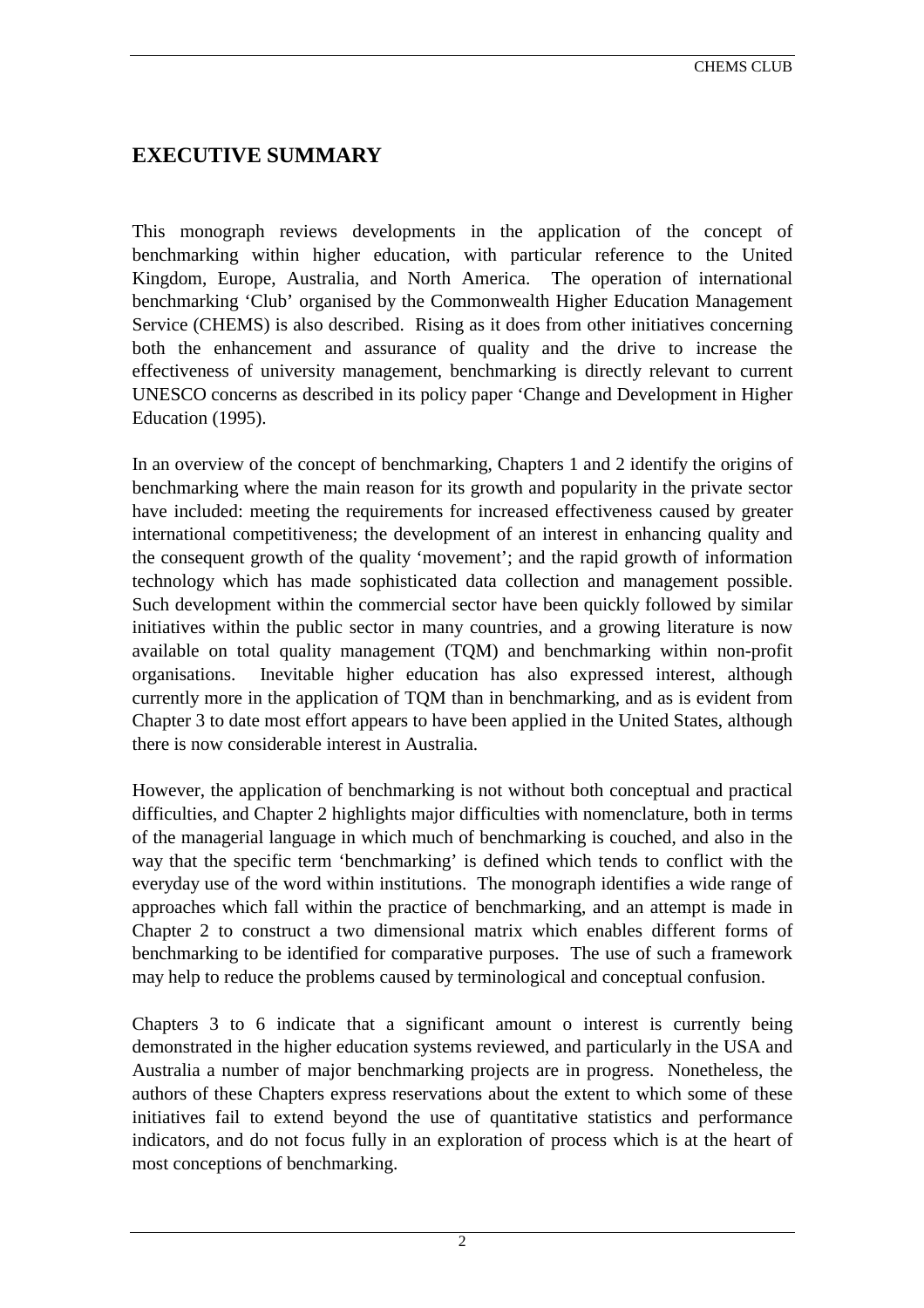In Chapter 7 the pioneering activity of the Commonwealth University Management Benchmarking Club is described, and this involves universities from six countries working collaboratively. Considerable success is reported in achieving inter-university comparison of various management processes, although among the emerging issues are: the difficulties of achieving unanimity from institutions about the scale of effort required; the sensitivities associated with scoring and assessing in a university context; the problems of language; and the need for contextual indicators when using quantitative comparisons. Such findings support the more general implementation issues identified in Chapter 2.

Despite the reported difficulties of benchmarking, interest in it is likely to grow significantly as more universities become aware of its potential. Indeed, the methodology of benchmarking with its conceptual emphasis on openness of analysis, organisational learning, and an examination of processes rather than narrow focus on input our output data, has encouraged some commentators to be optimistic about its application in universities, arguing that such a methodology fits a university culture more comfortably than other forms of change management.

This monograph is therefore an early contribution to what will inevitably become an area of increasing interest in the years to come, and it is likely that a concern with benchmarking and associated quality management initiatives will become increasingly central to future UNESCO activities within the field of higher education.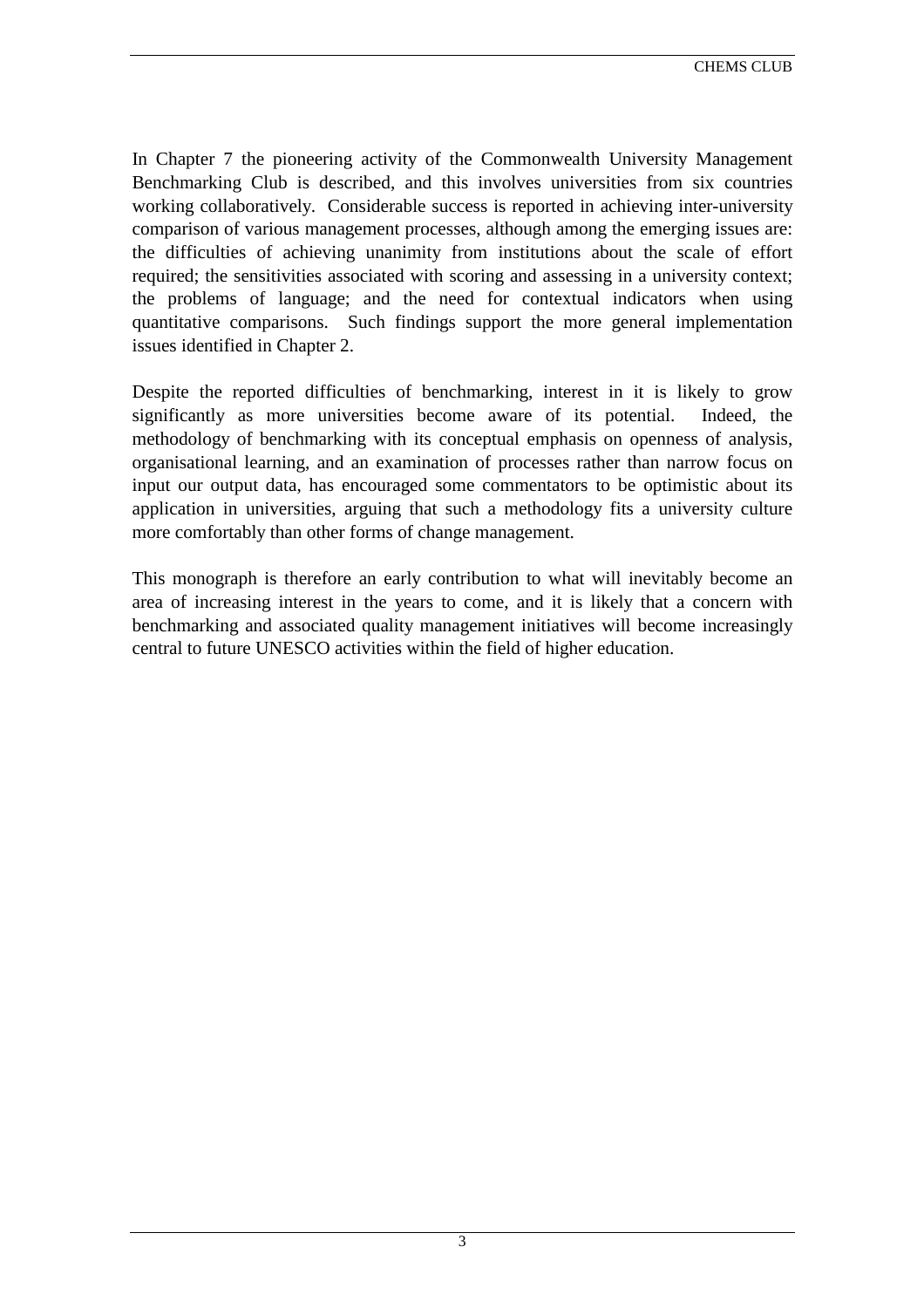# <span id="page-4-0"></span>**CHAPTER 1: AN INTRODUCTION TO BENCHMARKING IN HIGHER EDUCATION**

#### *Allan Schofield*

For most institutions of higher education the desire to learn from each other and to share aspects of good practice is almost as old as the university itself. With the emphasis on collegiality and the recognition of the international role of the university such desires have traditionally manifested themselves in numerous ways: professional associations, both academic and non-academic, meeting to share common interests; numerous visits by delegations from one higher education system to examine practice in another; professional bodies working collaboratively with institutions in supporting academic provision and mediating standards; and where formal quality assessment or accreditation systems exist, their ultimate dependence upon the maintenance of the goodwill of universities often by providing their own staff to take part as assessors of other institutions. Thus improving performance by collaboration or comparison with other universities is nothing new in higher education.

What is new, however, is the increasing interest in the formalisation of such comparisons, and this short monograph reports on one recent innovation in this area: the development of benchmarking in higher education. Arising as it does from other initiatives concerning both the enhancement and assurance of quality and the drive to increase the effectiveness of university management, benchmarking is directly relevant to current UNESCO concerns as described in its policy paper 'Change and Development in Higher Education' (1995).

The definitional problems associated with the term 'benchmarking' are considered in more detail in Chapter 2, but it is clear from both Chapters 3 to 6 and also relevant literature and benchmarking practice within the commercial sector, that the word is being used in widely varying ways. In a paper written for the Association of Commonwealth Universities, Fielden (1997) identifies the general confusion that exists "Like most management buzzwords the term 'benchmarking' is misunderstood and widely misused. To a great extent the confusion may be due to its appearance on the management scene at the same time as other techniques such as total quality management (TQM) and business process re-engineering (BPR) with which it is sometimes combined. The poor bewildered user then wonders which comes first: is TQM part of benchmarking? Do BPR and benchmarking fit together? And so on. After these hurdles have been mastered, further confusion develops with the burgeoning industry in the USA and Canada of quality awards."

Such confusion does indeed exist, but it is possible to identify a number of different approaches to benchmarking which may guide the reader through some of the problems of nomenclature, and also provide a framework by which different benchmarking

4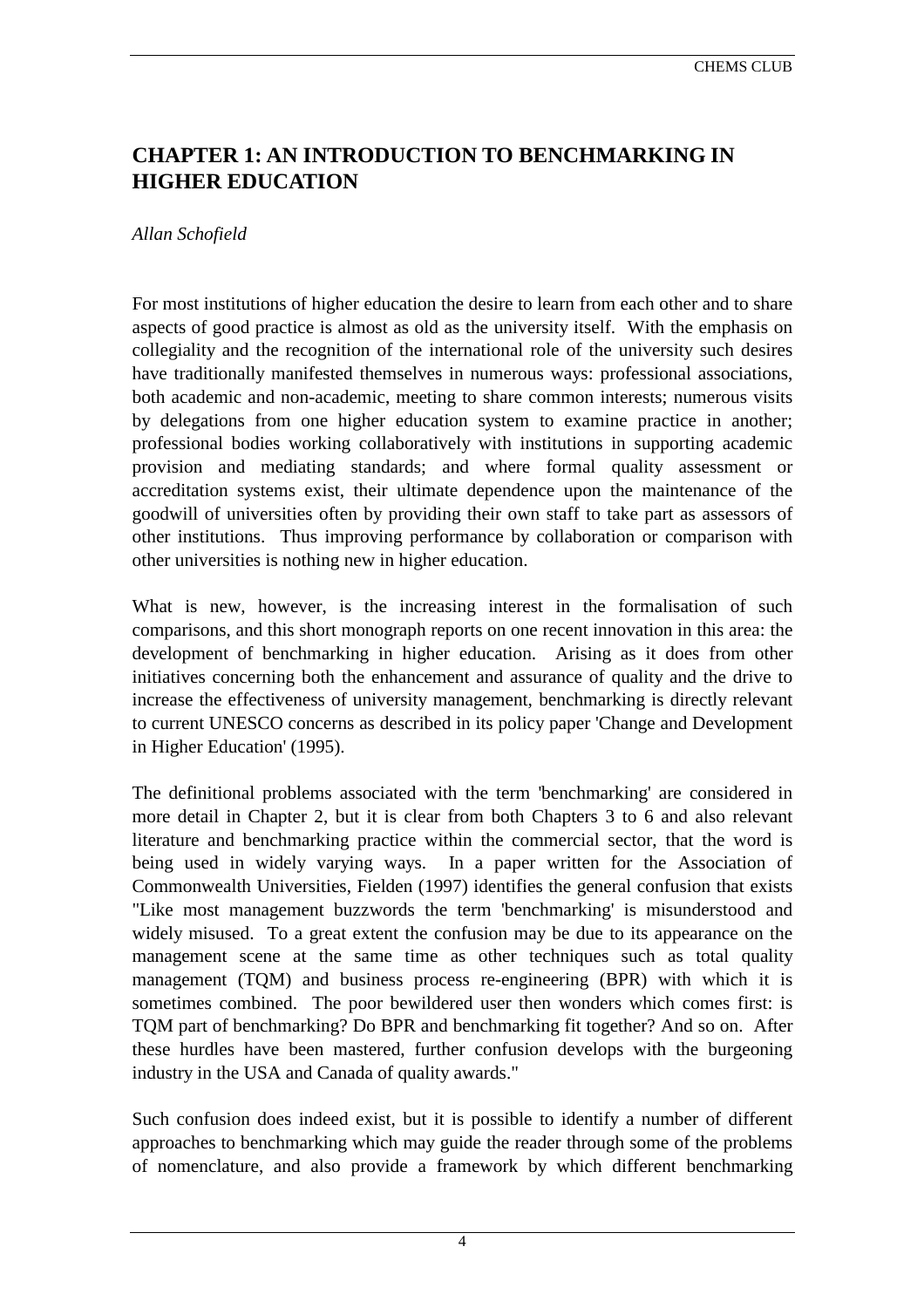initiatives can be both identified and attempted. Such a framework is provided in Chapter 2, and is followed (in Chapters 3 to 6) by four reviews of benchmarking in operation within international higher education: in the USA and Canada; in Australia and New Zealand; in mainland Europe; and in the UK. In Chapter 7 these area reviews are complemented by a case study of a significant international benchmarking initiative run for Commonwealth universities by the Commonwealth Higher Education Management Service.

Two important contextual questions for the reader new to the topic need to be addressed at the outset: first, why the current interest in benchmarking within higher education; and second, what possible future directions exist for the application of a benchmarking approach to both country specific systems and also to international collaboration within higher education?

So far as the former is concerned, the origins of benchmarking in the private sector have been well rehearsed by a number of sources and need not be set out in detail (see for example, Spendolini 1992, and Coopers and Lybrand 1993). However, in summary, the main reasons have included: greater international competitiveness; the development of an interest in enhancing quality and the consequent growth of the quality 'movement'; and the rapid growth of information technology which has made data collection and management possible.

Of these three factors the increasing recognition of the need to ensure productivity and performance that compares with the 'best' in any particular field has been particularly important. Thus as Farquhar reports in Chapter 3, the original development of benchmarking in the USA by the Xerox Corporation came about because of the recognition of the need to improve performance in the face of increasing international competition. Similarly the publication of a number of influential comparative studies of industrial performance (for example Womack, Jones, and Roos 1990 on productivity in the international automobile industry) demonstrated clearly the greater effectiveness of many Japanese and non-US/European industries. For the companies concerned corporate survival necessitated looking beyond statistical performance indicators to examine the processes by which such productivity was achieved, and how similar gains could be made in different cultural settings. Such work demonstrates several key features in the development of benchmarking: that the focus of attention is often on the processes used by comparator organisations, and the identification of output data is but one step in the analysis of the effectiveness of process; that the intention is not to merely copy best practice, but to adapt it to different organisational cultures and reapply some of the operational principles that stem from it; and that some of the most interesting forms of benchmarking take place with either different kinds of organisations or across international boundaries.

At the same time other developments in the 'quality movement' bought such initiatives as business process re-engineering, international quality systems (ISO 9001 and so on), and total quality management (TQM) to the fore, with the latter being particularly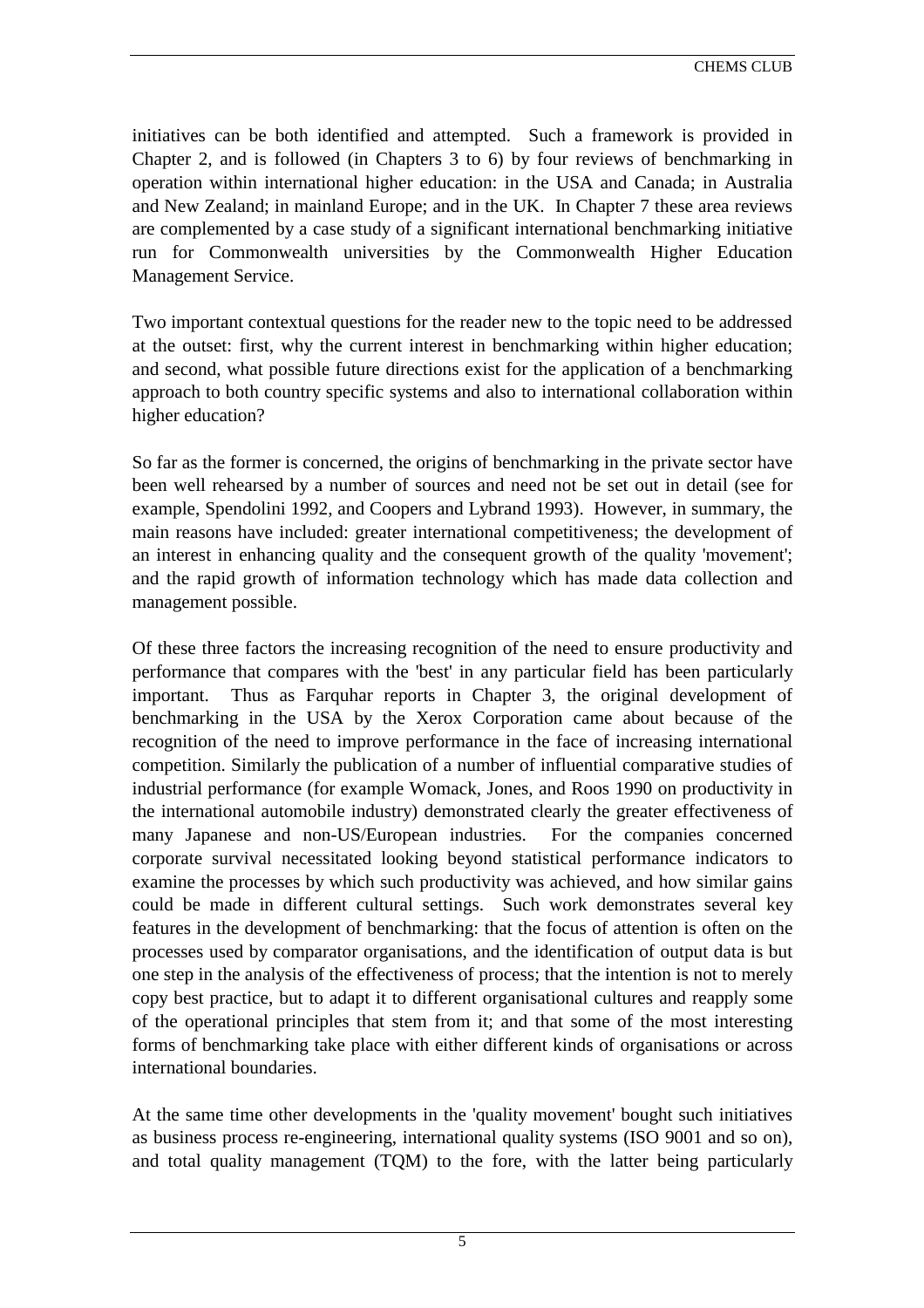influential with its emphasis on factors such as continuous improvement, a customer focus, strategic management, the need for explicit systems to assure quality, the requirement for accurate and immediate data through techniques such as statistical process control, and - in order to implement the organisational changes required - a view of leadership and supervision that stresses employee empowerment and delegation.

Almost all such approaches to quality management emphasise evaluation, and broadly this can only be undertaken in four main ways: against defined objectives or standards (whether set internally or by external funding bodies); against measures of customer satisfaction; against expert and professional judgement; and against comparator organisations; with analysis in all four approaches being undertaken over a defined time scale. Thus benchmarking as it has come to be defined, was an inevitable outcome of the growth of the quality movement, and indeed a recent major review of benchmarking methodologies has identified a close conceptual and philosophical link between it and TQM (Zairi 1996).

The growth of sophistication in the data collection needed for benchmarking would not, of course, have been possible without recent development in information technology, and only relatively recently has it become possible to both collect and interpret the necessary performance data. Indeed, for many higher education systems such data collection remains problematic, and as the contributors in this monograph observe, much work still remains to be done within universities if adequate benchmarking data is to be made available.

Such developments within the commercial sector have been quickly followed by similar initiatives within the public sector in many countries, and a growing literature is now available on TQM and benchmarking within non-profit organisations (see, for example, Morgan and Murgatroyd 1994). Inevitably higher education has also expressed interest, although currently more in the application of TQM than in benchmarking, and as is evident from Chapter 3 to date most effort appears to have been applied in the United States. Within many higher education systems a similar set of contextual factors can be found to those that have affected the commercial sector, and which are increasingly likely to encourage more attention to the opportunities that benchmarking provides: interest in quality management continues to grow, often fuelled by governmental and public concerns about graduate standards and value for money; financial pressures constantly require institutions to seek new ways of utilising valuable resources; and in many countries new private universities or distance learning providers may stimulate competition with state funded institutions.

As can be seen in Chapter 2, the methodology of benchmarking with its conceptual emphasis on openness of analysis, organisational learning, and an examination of processes rather than a narrow focus on input or output data, has encouraged some commentators to be optimistic (or naive?) about its application in universities, arguing that such a methodology fits a university culture more comfortably than other forms of change management (see, for example, Alstede 1995). Indeed, in the UK Brennan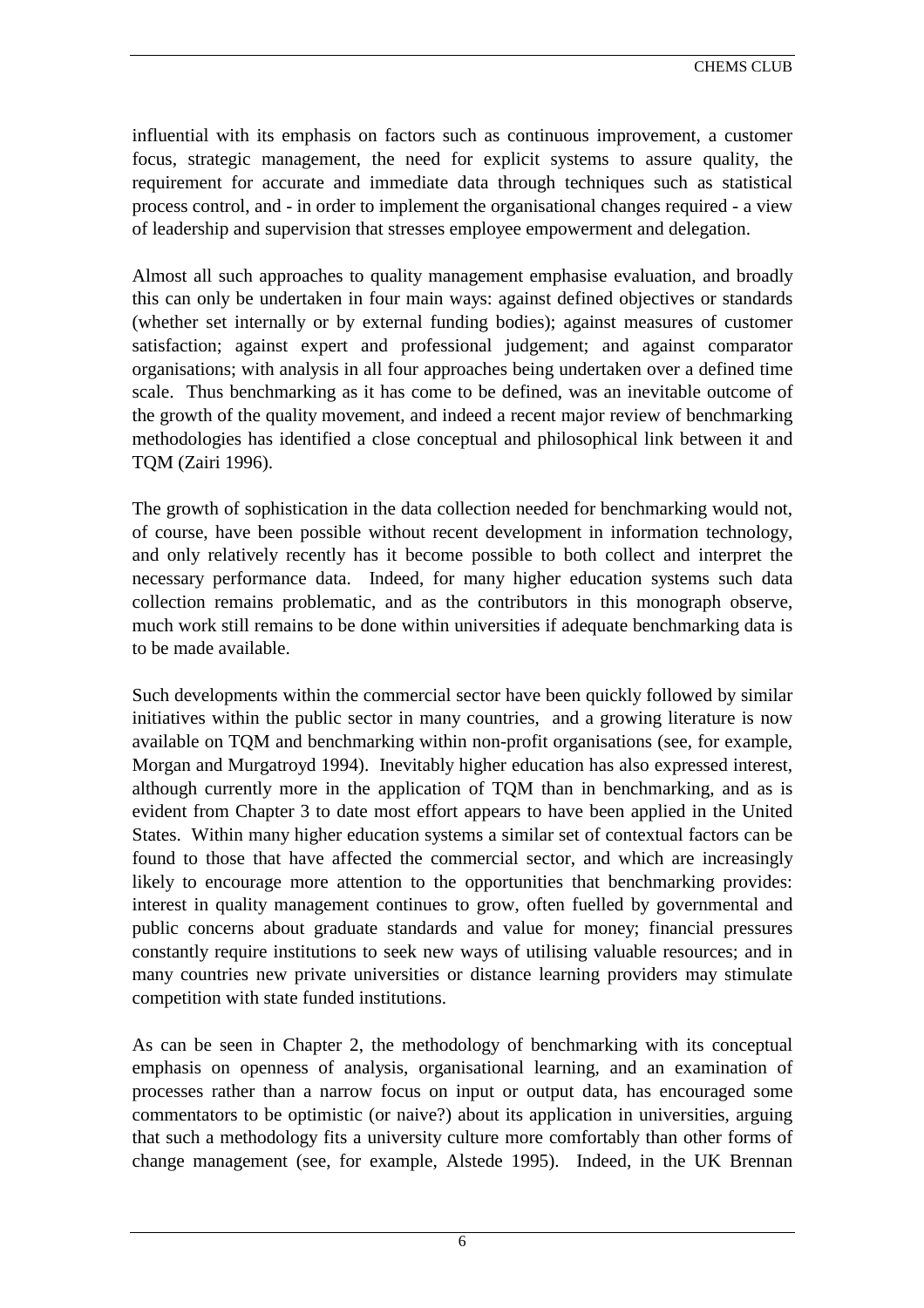(1995) has suggested that benchmarking may be a more appropriate way of examining the performance of secondary education than the currently rigid assessment system used by established national agency (OFSTED).

However, the difficulties that many universities have experienced in attempting to use current output and input based statistical performance indicators should serve as a warning that the implementation of benchmarking will be anything but easy. For example, in Chapter 3 Farquhar notes the adverse effect on the acceptability of using performance indicators in Canadian universities that was produced by the contentious publication of the *Maclean's* league tables on university rankings. In a similar vein, a recent publication on the use of performance indicators in Commonwealth higher education systems exposes the frequent gap between data availability and the reality of its use to guide decision making (CHEMS, 1996).

However, despite such concerns it seems inevitable that both institutional and governmental interest in benchmarking will grow. In the USA pilot criteria were developed in 1995 for the application to both education and health care of the Malcolm Baldridge National Quality Award Scheme (see Fisher 1995), and participation in this scheme may increasingly challenge the existing NACUBO benchmarking process in universities reported in Chapters 3 and 5. Elsewhere benchmarking is increasingly entering the language of higher education, and the recent Dearing Report on the future of higher education in the United Kingdom specifically recommends that a new quality assurance agency should "work with institutions to establish small, expert teams to benchmark information on [academic] standards" (HMSO 1997). Similarly in England the Higher Education Funding Council (HEFCE: the body which allocates central funds to universities and colleges) has started to undertake a number of initiatives, including producing a handbook on using benchmarking when purchasing goods and services, and has also recently commissioned a comparative study which reviews the costs of undergraduate teaching in selected countries.

The remaining years to the turn of the century are therefore likely to see a number of experiments and innovations in the application and use of benchmarking in higher education, and it is currently too early to predict whether they will be successful. However, if even partial success is achieved, then it is likely that the methodology will subsequently be widely used, not least on an international basis in an attempt to examine the reasons to explain the widely differing levels of effectiveness of universities within similar geographical regions. This monograph is therefore a early contribution to a debate that will inevitably expand in the years to come, and it is likely that its concerns will become increasingly central to future UNESCO activities within the field of higher education.

## **References**

See the end of Chapter 2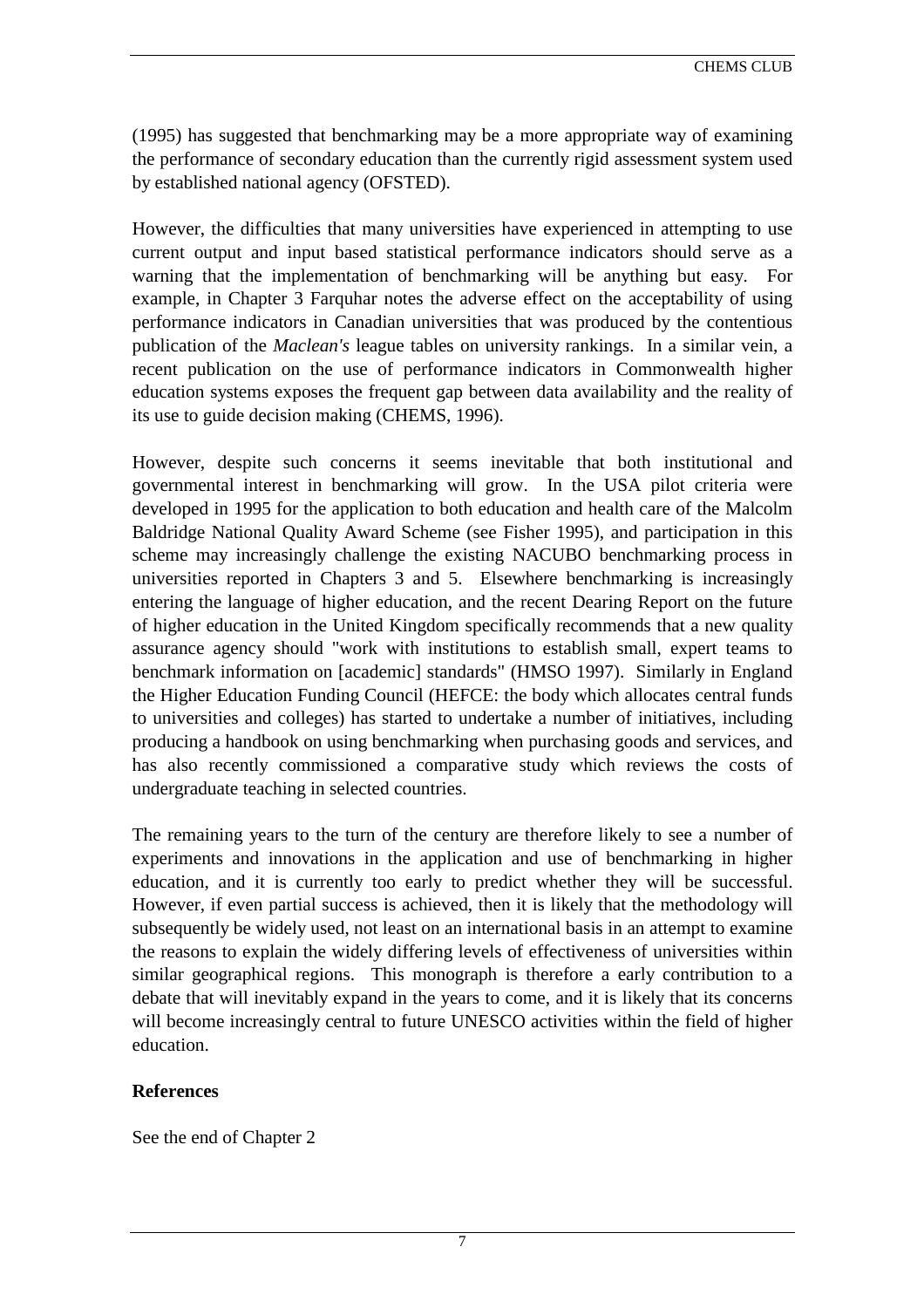# <span id="page-8-0"></span>**CHAPTER 2: BENCHMARKING: AN OVERVIEW OF APPROACHES AND ISSUES IN IMPLEMENTATION**

#### *Allan Schofield*

As a prelude to the following reports of benchmarking initiatives which are currently taking place, this Chapter provides: an overview of how benchmarking is being defined and interpreted; identifies a number of approaches by which it is being undertaken in higher education; and constructs a framework to assist universities interested in exploring benchmarking to compare one approach with another.

## **Benchmarking: The Problems of Nomenclature**

It is clear from both the first Chapter and the various contributions to this monograph, that what is understood as 'benchmarking' varies considerably between both different approaches and different practitioners, thus causing problems to institutions investigating the subject for the first time. These difficulties of nomenclature go well beyond what may be ultimately sterile attempts to find acceptable definitions for their own sake, and instead reveal considerable cultural and methodological differences of approach which underpin how benchmarking is implemented. In his Chapter on Australia, Massaro identifies one aspect of the problem in that "the term is used fairly loosely to cover qualitative comparisons, statistical comparisons with some qualitative assessment of what the statistics mean, and the simple generation of statistical data from a variety of sources which are then published as tables with no attempt at interpretation." On the other hand, Wragg in his description in Chapter 7 of the Commonwealth 'Benchmarking Club' sees one of the advantages of the co-operative methodology that was adopted in that approach as leading to "a true benchmarking process, ie in the absence of predetermined benchmarks, the aim is to establish benchmarks through the process... which can themselves be used in future to guide management in the quest for continuous improvement."

Part of the problem here is not only that different practitioners have their own definitions of benchmarking, but that within the quality assurance and enhancement literature the term has come to have a set of meanings somewhat removed from what is generally recognised as a 'benchmark', which is normally considered as a standard by which an item can be measured or judged. It is clearly in this sense that the term was used by the Dearing Review of Higher Education in the UK (see Chapter 1), and is being used by those not versed in the special language of the quality 'industry'. Thus in a recent short article for the HEFCE, Fielden (1997) notes that in higher education many people confuse benchmarking "with collecting statistics or performance indicators and complain about the poor cost-benefit of data collection exercises".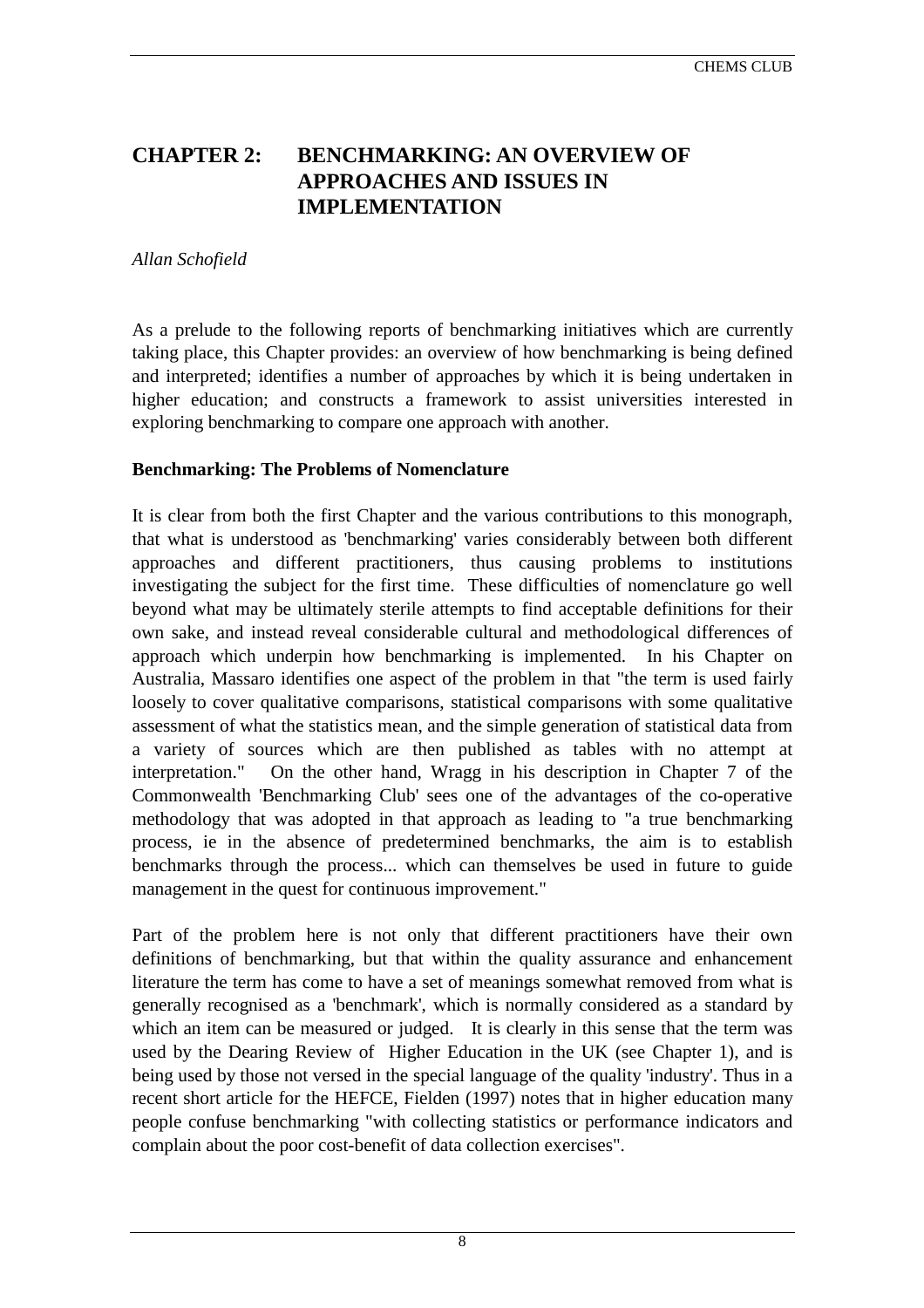CHEMS CLUB

Such a problem is not, of course, unique, and there are numerous examples of incompatibility of terminology between the special usage by the quality movement and more general use within organisations. Indeed, it is arguable that the widespread, and sometimes ill-formed, application of approaches such as total quality management and business process re-engineering has meant that they have largely lost any methodological clarity that might have been associated with their original meanings, and they have become instead almost a 'catch-all' phrase for a wide range of change management and reorganisation strategies. Any conceptualisation of benchmarking based upon a 'non-technical' definition would therefore need to include suitably developed statistical performance indicators and associated statistics, providing they can be used for meaningful cross-institutional comparisons. In this context the use of the term 'implicit benchmarking' by the Association of European Universities (CRE - see Chapter 6) has the attraction of bridging the gap between the reality of likely applications within higher education, and the strongly process oriented approaches favoured by many of those in the quality movement.

One practical example of the difficulties caused by the confused definitional assumptions which underpin benchmarking, is the status that should be given to the privately produced 'league tables' of university performance, for example the *Maclean's* publication in Canada and the *Times Good University Guide* in the UK (see Chapters 3 and 5 respectively). For the reasons cited above, although the comparative statistics provided in such publications would be not technically regarded as benchmarking, in increasingly market oriented education systems a poor rating in such tables may provide a much more effective stimulus for immediate comparisons with other institutions (and for resulting organisational improvement) than any number of more carefully planned quality enhancement strategies. The crucial issue here is that such data must be capable of meaningful comparison, and - as noted above - the mere collection of statistics is not enough.

However, for most practitioners the existence of a benchmark is but one necessary step in the overall process of benchmarking. Definitions of benchmarking vary widely, from the practical "a self-improvement tool for organisations which allows them to compare themselves with others, to identify their comparative strengths and weaknesses and learn how to improve. Benchmarking is a way of finding and adopting best practices" (Fielden 1994); to the participative "the open and collaborative evaluation of services and processes with the aim of emulating best available practice" (Price 1994); through to the global and ambitious "benchmarking is the process of continuously comparing and measuring an organisation with business leaders anywhere in the world to gain information, which will help the organisation take action to improve its performance" (American Productivity and Quality Center 1993).

In the face of such potential confusion, a number of sources have found it easier to describe what processes characterise typical benchmarking rather than trying to define it. Thus it is generally recognised that benchmarking is a means of making comparisons of performance, usually with a view to establishing 'good' - or more ambitiously 'best' -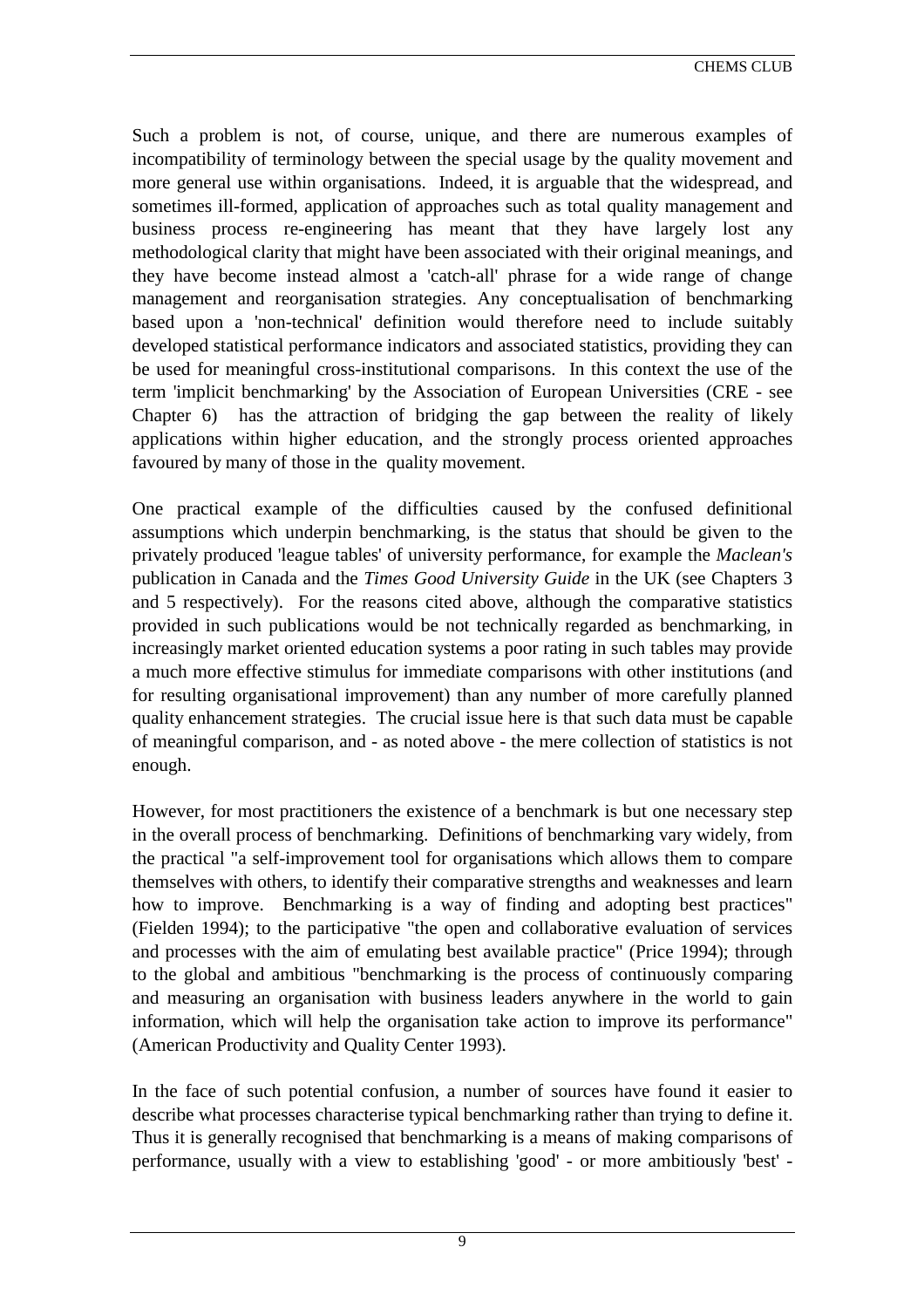practice methods, and as such it is also used to diagnose problems in performance and to identify areas of strength. Like the publication of performance indicators, benchmarking does not necessarily provide solutions to problems - it is an aid to judgement rather than a substitute for it.

In general, the authors of the subsequent chapters in this monograph support the general conclusion of the benchmarking literature that as a process it will not provide simple formulaic solutions because it generally produces 'yes, but' results. As such although the data being used may be accurate and worthy of comparison, any subsequent interpretation needs to take account of the particular circumstances applying to the comparators concerned. Benchmarking can, however, help: to identify the key attributes of the function being benchmarked; to determine the key indicators of performance for any particular functions or task against objectives; to select the appropriate comparators (such as 'similar' universities with a particular reputation for doing things well); to compare performance on key indicators; and examine performance over time. A central purpose of benchmarking is therefore to provide managers with an external point of reference or standard for evaluating the quality and cost of their organisation's internal activities, practices, and processes.

It follows that benchmarking will not be effective if it simply takes a snapshot of a comparative situation. It needs to be an on-going, systematic process for measuring and comparing the work processes of one organisation with those of another by bringing an external focus on internal activities. Having achieved this, managers will need to make judgements based on the nature of the problem to be solved, and the context in which it has arisen. For example, knowing that a university of similar size in another part of the city or the globe can perform the task of enrolling students at a lower cost than the manager's own university will enable the process to be examined to see whether aspects of the more efficient model can be transferred to his or her own institution. However, it is unlikely that the solution will be transportable in total because there will be legitimate aspects of the process in each case which will need to be preserved for local reasons. The question posed for management is thus about the number of such specific conditions which a university is prepared to accept, knowing that each will make its processes more expensive than those of its peers.

If the dangers of misleading one-off snapshots are to be avoided, it follows that benchmarking should be used in order to enable an institution to set targets for the continuous improvement over time of its performance to achieve best practice. An important conclusion from the following chapters is the message that benchmarking can be an effective diagnostic instrument and suggest alternative solutions, but that the judgement about how far those solutions can be applied must remain in the hands of management.

In addition to concentrating on what benchmarking is, another way of identifying what constitutes it is to identify what it is not. Thus, the Innovation Network, a US-based higher education management consultancy group, makes the point that ideally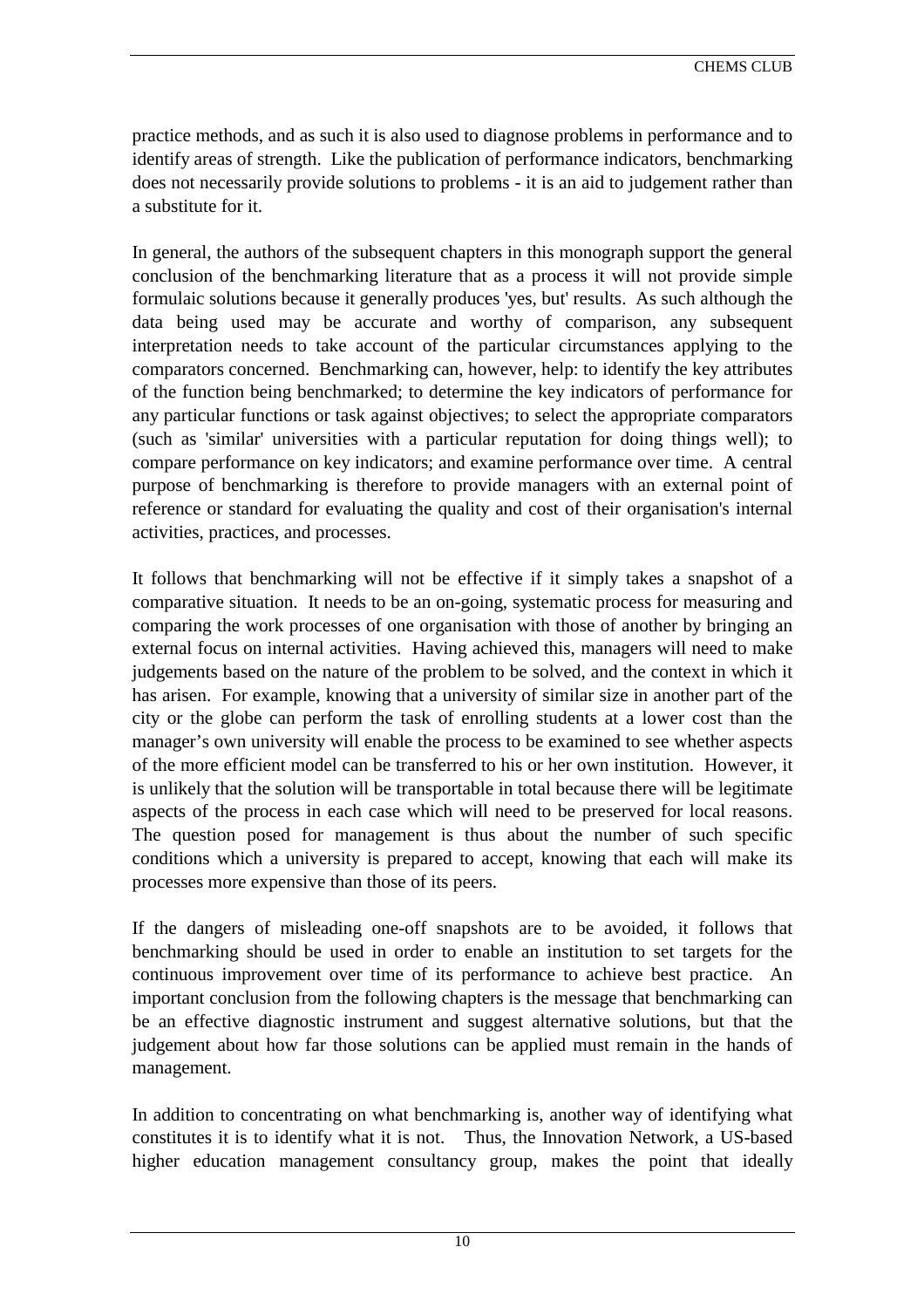CHEMS CLUB

benchmarking is not just 'comparative analysis' of how an institution matches up to others in terms of measures like student-staff ratios, or graduation rates, because this "doesn't drive change" and "does not specifically focus on the practices which create superior performance". It is not 'process re-engineering' (where internal processes are examined and improved, without looking at other organisations' practice). It is not just a survey, where data is presented in aggregated or average terms; benchmarking studies, by contrast, draw attention to successful scenarios of practices for the process or function. Nor is it a "three-hour 'show and tell' session" with another institution, because "no improvement mechanism has been developed...nor have any measurements of success typically been put in place" (Innovation Network, 1994).

Other distinctions between what benchmarking is and is not were drawn by Spendolini (1992) in a important work for the American Management Association, when benchmarking was identified as: a continuous process and not a one-off event; a process that provides valuable information rather than simple answers; a process of learning from others rather than mere copying of ideas or practice; a time-consuming and labour intensive process rather than being quick and easy; and viable tool for improving virtually any business activity rather than a buzzword or fad.

The assumptions behind such ideas are thus closely associated with those approaches to quality management that stress assurance and enhancement rather than relying solely on assessment, and see a proactive and ongoing commitment to quality as central to the success and survival of universities. To this extent there is some evidence that successful benchmarking is much more likely to take place in those organisations that are already relatively well managed and with a strong emphasis on innovation (Price 1994), and conversely are likely to be less effective in individualistic or autocratic cultures where the long term discipline required for benchmarking is unlikely to be found. This latter conclusion may, of course, have significant implications for universities.

However, not only are organisational cultures and structures important in determining the appropriateness of benchmarking and related quality approaches. The meanings attached to benchmarking processes, the organisational assumptions on which they rest, and the consequent success of any benchmarking initiatives are likely to be significantly affected by the social culture of the university system concerned, and it is particularly important to highlight such factors in any international monograph of this kind. Thus the centrality to TQM, benchmarking, and associated quality enhancement methods of concepts such as transforming leadership, staff empowerment, organisational learning, and so on, clearly rests on the extensive development work undertaken in the United States, the transferability of which to other cultures is at least questionable. Indeed using a model of cultural management such as that produced by Hofstede (1991), it should be at least partly possible to predict some of those changes that would be required to successfully operationalise benchmarking in cultures that do not find US derived approaches to management - and particularly people management - appropriate.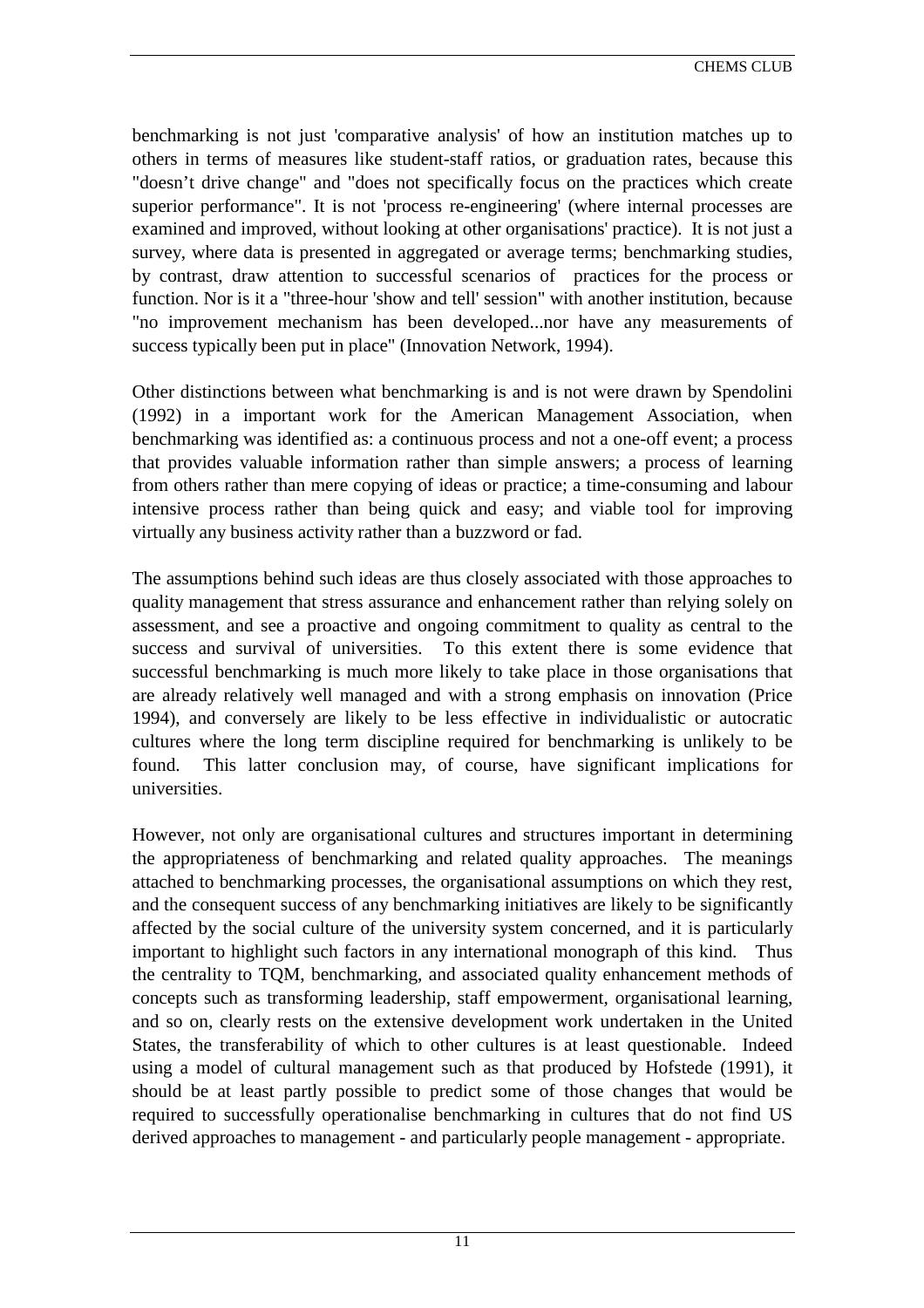In summary, what can be concluded about the problems of nomenclature, and the consequent dangers of a lack of conceptual clarity about benchmarking? First, that in an international monograph it is impossible to be overly prescriptive about what constitutes benchmarking, and a methodologically 'pure' definition is likely to rule out a lot of what constitutes current practice. For this reason consideration is given in the following chapters to a range of approaches that might fall within the heading of 'implicit benchmarking', including the production and publication of data and performance indicators providing it is designed for comparative analysis and use, as well as more ambitious institutional attempts to use benchmarking as the basis for process oriented institutional change programmes.

Secondly, the range of approaches and definitions may perhaps be viewed most simply as a continuum, with a data driven and non-process focus at one end, and conceptualisations which integrate benchmarking with TQM as part of coordinated process-driven quality improvement programmes at the other.

Third, it is clear that almost all work on benchmarking to date has involved the voluntary involvement of institutions, and indeed this is axiomatic so far as its early application within the private sector is concerned. However, as interest in benchmarking grows, the potential within the public sector to benchmark whole sectors (universities, health services, etc) is almost certain to be considered by governments and funding bodies, and it is not impossible that the development might occur of compulsory institutional participation in benchmarking. Although such an approach might be resisted by both benchmarking specialists and many of the universities concerned, such a compulsory approach would be consistent with the imposition of other quality management and assurance mechanisms in many higher education systems. Of course, if such a development occurs, it is clear that much of the current conceptual thinking about the basis for benchmarking will need to be re-considered.

## **The Practice of Benchmarking**

From the above it is clear that process oriented benchmarking within higher education seeks to answer some of the following questions: how well is the university or college doing compared to others? how good, and in what areas, does the university we want to be? across the university as a whole which part of it is doing best, and how do they do it? how can universities introduce into their own practice what is done well in others? how does an institution improve its performance while retaining its unique features? and - more competitively - in the longer term how an institution might become better than the best in the context of its own mission? For many in universities such questions will be provocative, and a challenge to the traditionally inward looking decision making systems of higher education.

However, it is not only many academics who will find such questions a challenge to their professionalism, and many over-worked non-academic staff may also resist the disruption to institutional life that inevitably follows from answering such questions.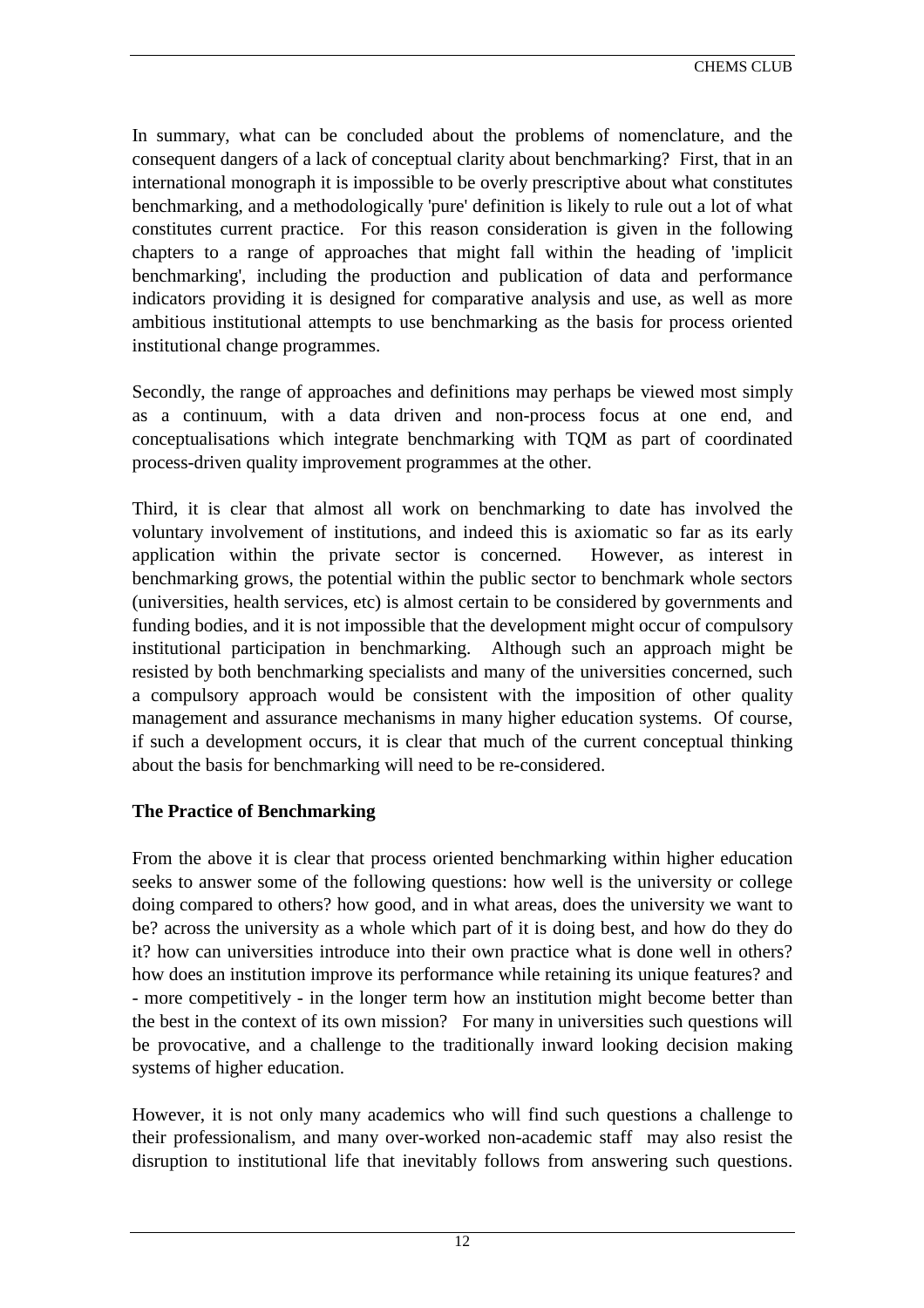Indeed, one of the problems in many benchmarking exercises is that it is those at senior levels in organisations and who are doing the co-ordination that are generally far more enthusiastic about it than those who are required to produce the necessary data. The issue which needs to be addressed in any organisation, therefore, is the mechanisms for internalising the process. This is no different from the problems encountered in any method of continuous improvement or quality assurance, but unless the process is understood and embraced by the organisation at all levels and the results are seen to be put to good use, there will be little enthusiasm for it. Like any system, if benchmarking requires staff to undertake activities which have low face validity or to produce data which are generally not already required for other purposes, they are unlikely to be willing participants in the project. Thus it is important that any benchmarking exercise uses as much of the data which is already readily available as possible in order to generate the support and co-operation required for a successful outcome.

It follows that any organisation seriously considering introducing benchmarking needs to consider carefully both the type of benchmarking that is appropriate and also the methodology that it wishes to adopt. A number of choices in both areas are available, and from these a framework may be constructed to classify initiatives and to locate what forms of activity are currently being undertaken.

So far as *types of benchmarking* are concerned, Alstete (1996) identifies four categories based upon the voluntary and proactive participation of institutions, to which a fifth (the so-called 'implicit benchmarking') might be added to cater for situations where the initiative for some variant of benchmarking within higher education results from the market pressures of privately produced data, from central funding, or from co-ordinating agencies within individual systems. In such cases a strong process focus may be difficult to achieve, and an analysis of relevant outputs may be all that can be achieved. These types are:

- 1. **Internal benchmarking** in which comparisons are made of the performance of different departments, campuses or sites within a university in order to identify best practice in the institution, without necessarily having an external standard against which to compare the results. This type may be particularly appropriate to universities where a high degree of devolvement exists to the constituent parts of the institution, where a multi-campus environment exists, or where extensive franchise arrangements exist whereby standard programmes are taught by a number of partner colleges in different locations.
- 2. **External competitive benchmarking** where a comparison of performance in key areas is based upon information from institutions which are seen as competitors. Although initiatives of this kind may be potentially very valuable, and have a high level of 'face' validity amongst decision makers, the process may be fraught with difficulty and is usually mediated by neutral facilitators in order to ensure that confidentiality of data is maintained.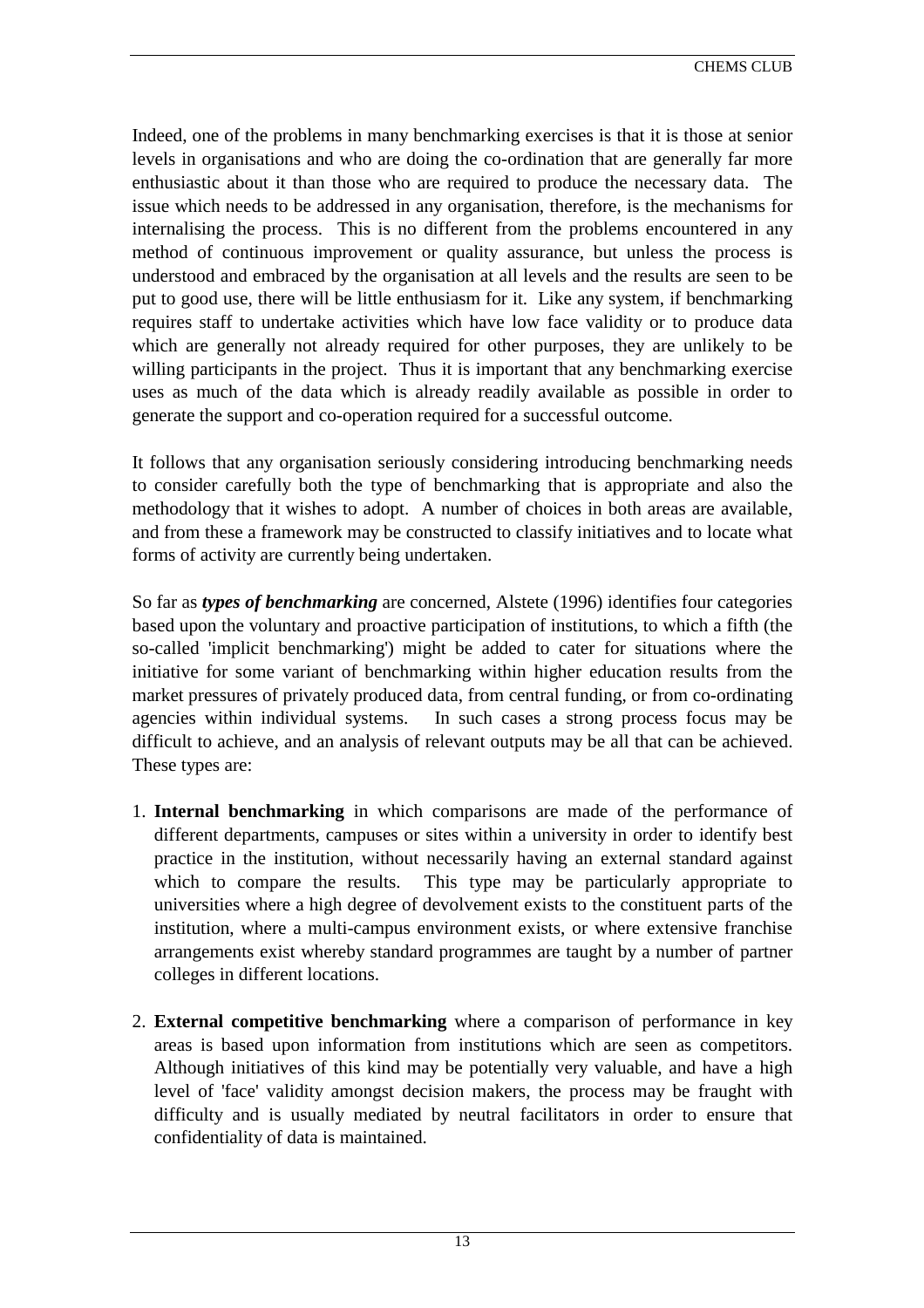- 3. **External collaborative benchmarking** usually involves comparisons with a larger group of institutions who are not immediate competitors. Several such initiatives are reported below, and the methodology is usually relatively open and collaborative. Such schemes may be run by the institutions themselves on a collective basis, although in other cases a central agency or consultant may administer the scheme in order to ensure continuity and sufficient momentum.
- 4. **External trans-industry (best-in-class) benchmarking** seeks to look across multiple industries in search of new and innovative practices, no matter what their source. Amongst some practitioners this is perceived to be the most desirable form of benchmarking because it can lead to major improvements in performance, and has been described by NACUBO (North American Colleges and Universities Business Officers) as "the ultimate goal of the benchmarking process". In practice, it may be extremely difficult to operationalise the results of such cross-industry comparisons, and may also require a very high level of institutional commitment to cope with the inevitable ambiguities that will result. Outside the USA little use of this approach is reported within higher education, and it may be that some universities will wish to participate in inter-university benchmarking before considering this more ambitious approach.
- 5. **'Implicit benchmarking'** has already been referred to above, and is likely to increase in future years as governments and central funding agencies seek to apply benchmarking approaches to universities. Although the appropriateness of the term benchmarking in this context might be questioned by some, it is clear that many of the current activities taking place in Europe are of this nature (see Chapter 6), and also that initiatives such as the HEFCE Value for Money Studies reported in Chapter 5 will come to be regarded at least as quasi-benchmarking in future.

Separate from these types of benchmarking are the *methodologies* that institutions can adopt, and five main approaches are evident within the following Chapters:

- 1. **Ideal type standards (or 'gold' standards)** whereby an model is created based on idealised best practice, and then used as the basis to assess institutions on the extent to which they fit that model. No single organisation is likely to score highly against all the dimensions of the model, and the Malcolm Baldridge Awards (see Chapter 3) is a good example of this type of approach.
- 2. **Activity based benchmarking** is a methodology in which a selected number of activities, which are either typical or representative of the range of institutional provision, are analysed and compared with similar activities in other selected institutions. Such activities may be considered solely in their own terms, or may act as a proxy for overall institutional performance. The CHEMS Commonwealth Benchmarking Club described below is an international example of such an approach.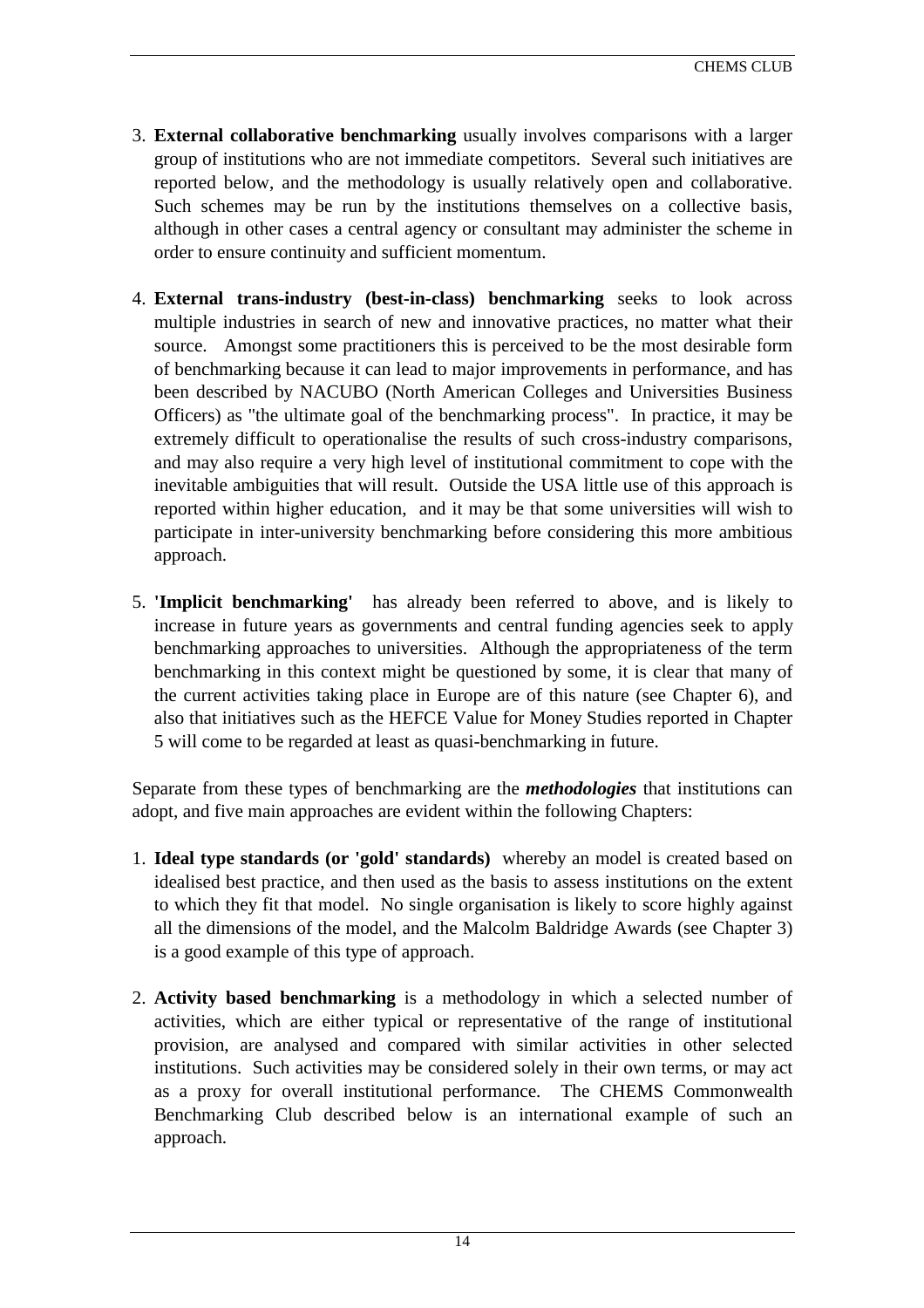- 3. **Vertical benchmarking** seeks to quantify the costs, workloads, productivity and performance of a defined functional area, for example the work of a student admissions department. As this approach is generally based upon existing organisational structures, data collection is often more straightforward than with some other methods. Such initiatives may be limited to the investigation of a single area or may be multi-dimensional, although if extensive may come close to activity based benchmarking.
- 4. **Horizontal benchmarking** on the other hand seeks to analyse the cost, workloads, productivity, and performance of a single process that cuts across one or more functional areas, for example all aspects of student admissions irrespective of their location within an institution. As such the results provide a comprehensive review of institutional practice in any particular area, but data collection and interpretation may be highly problematic. Both horizontal and vertical benchmarks are useful diagnostic tools in identifying and prioritising opportunities to improve an administrative process or function.
- 5. **Use by institutions of comparative performance indicators** is, as noted above, a highly questionable form of benchmarking, but a number of initiatives are reported below that are extremely important in influencing judgements being made about comparative performance within universities. Of these the most notable are the privately collected and published league tables of university performance (*Maclean's*, etc), but finance officers in Hong Kong and facilities managers in Australia are reported to be collecting and sharing output data for the purpose of assessing comparative performance, and many are using the term benchmarking to describe the activity.

As a guide for readers, Figure 1 presents the type of benchmarking undertaken and the methodology used as part of a two dimensional matrix in order to create a framework for locating the specific innovations in benchmarking which are reported in the following chapters. Because of the experimental nature of much of the existing work, not all boxes in the matrix have activities that are, as yet, reported, and indeed some combinations would be operationally difficult if not impossible. However, it is clear that considerable diversity of effort is already taking place. Clearly, the result is an ideal typification, and to that extent greatly simplifies often complex approaches, but it may nonetheless be a useful guide for institutions considering introducing benchmarking in some form.

From Figure 1 it would appear that the most popular type of benchmarking currently being undertaken involves collaboration with similar institutions, both within particular countries and also internationally. This perhaps is not surprising, in that despite increasing market pressures, higher education remains an essentially collaborative activity with institutions having a strong tradition of mutual support. What is, of course, unclear from such approaches is the extent to which individual universities have been able to introduce changes to internal procedures or processes as a result of the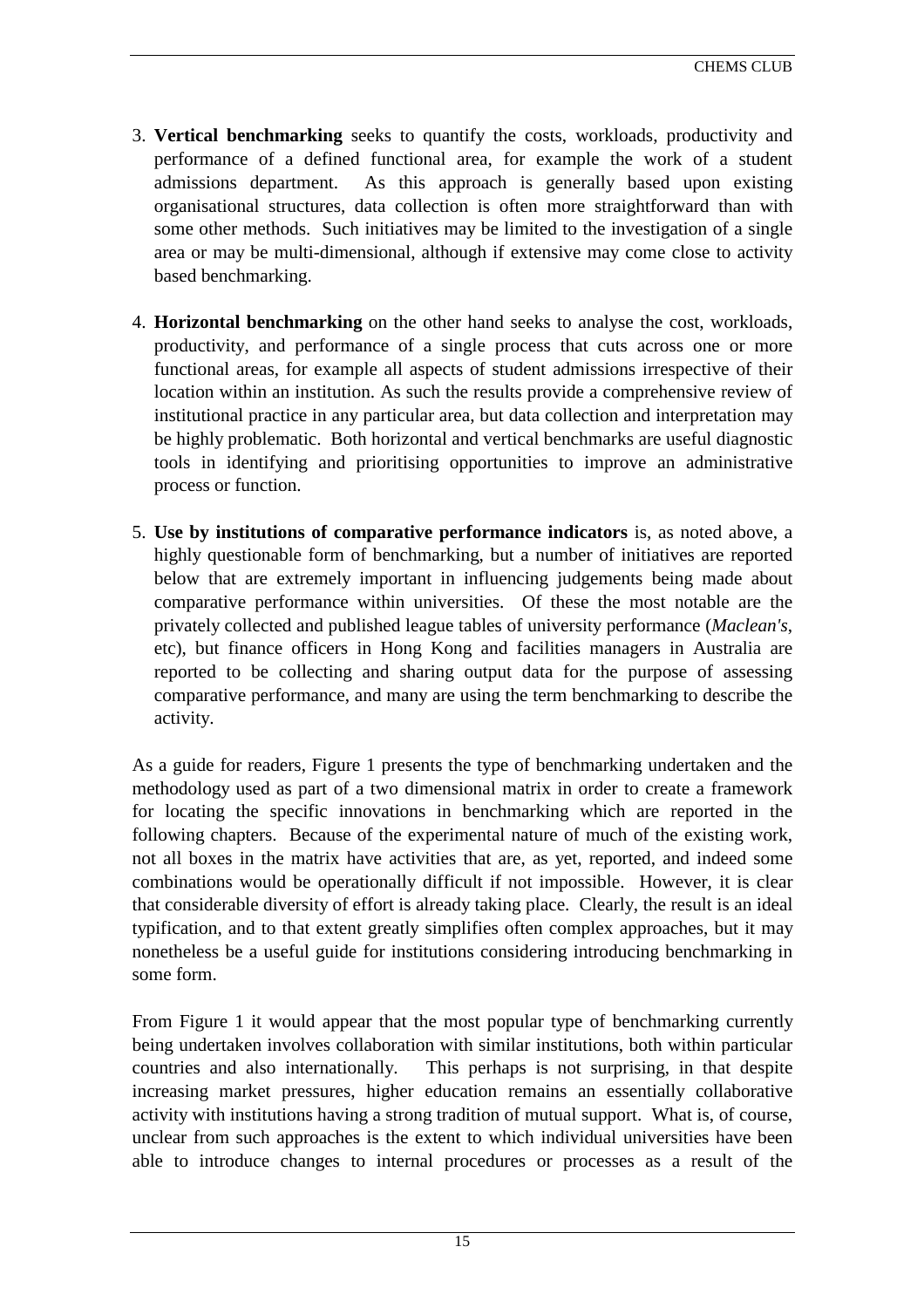collaboration with other institutions, and this can only be identified through subsequent evaluation.

## **Implementing Benchmarking Initiatives**

Although it is clear from the following chapters that considerable experimentation in benchmarking is taking place, there is a paucity of evidence about the success of institutions in implementing initiatives. Indeed, what information exists suggests that there are few examples of universities managing to translate their interest in participating in benchmarking groups into using benchmarking as an mechanism for undertaking effective organisational change.

It follows that factors concerning successful implementation need to be sought from the broader benchmarking literature, and typically two main issues emerge: those that concern the management and implementation of benchmarking initiatives; and those that concern the methodology and processes used. So far as the first is concerned, the Innovations Network (1997) identifies seven critical mistakes which are typically made by an organisation attempting benchmarking: ineffective leadership, poor team selection and preparation, inadequate support mechanisms for teams, imprecise objectives, unrealistic time and cost expectations, inadequate understanding of both data and practices, and inappropriate follow-through. Fielden (1997) supports some of these conclusions by observing that a common misconception is that benchmarking is a relatively quick and inexpensive process. Rather, he notes that the converse is true, and it will take considerable time from both senior and middle level staff in universities if frustration and failure is to be avoided. However, such factors - important as they are appear generic to almost all types of change management, and it is difficult to identify many key implementation factors which do not also apply to TQM, the implementation of ISO 9001, and to other quality systems.

So far as the methodologies for benchmarking are concerned, it is clear from the initiatives described in the chapters below that a wide variety of approaches are practised, from the simple to the complex. However, because of the infancy of benchmarking in higher education it is too early for details of successful methodologies to be identified, and once again readers interested in this area will need to refer to the literature on benchmarking in the private sector. Here a wide of methodologies can be found, from Spendolini's (1992) beguilingly simple five step process involving: determining what to benchmark; forming a benchmarking team; identifying benchmarking partners; collecting and analysing information; and taking action; through to the much more comprehensive conceptualisation of Zairi (1996) who presents a 16 step two-phase approach which distinguishes between actions to ensure the effectiveness of current processes and those to gain the benefits of competitive benchmarking. Discussion of such methodologies is beyond the scope of this Chapter, but Zairi provides a helpful overview of a wide number of such approaches, including the original approach used by Xerox.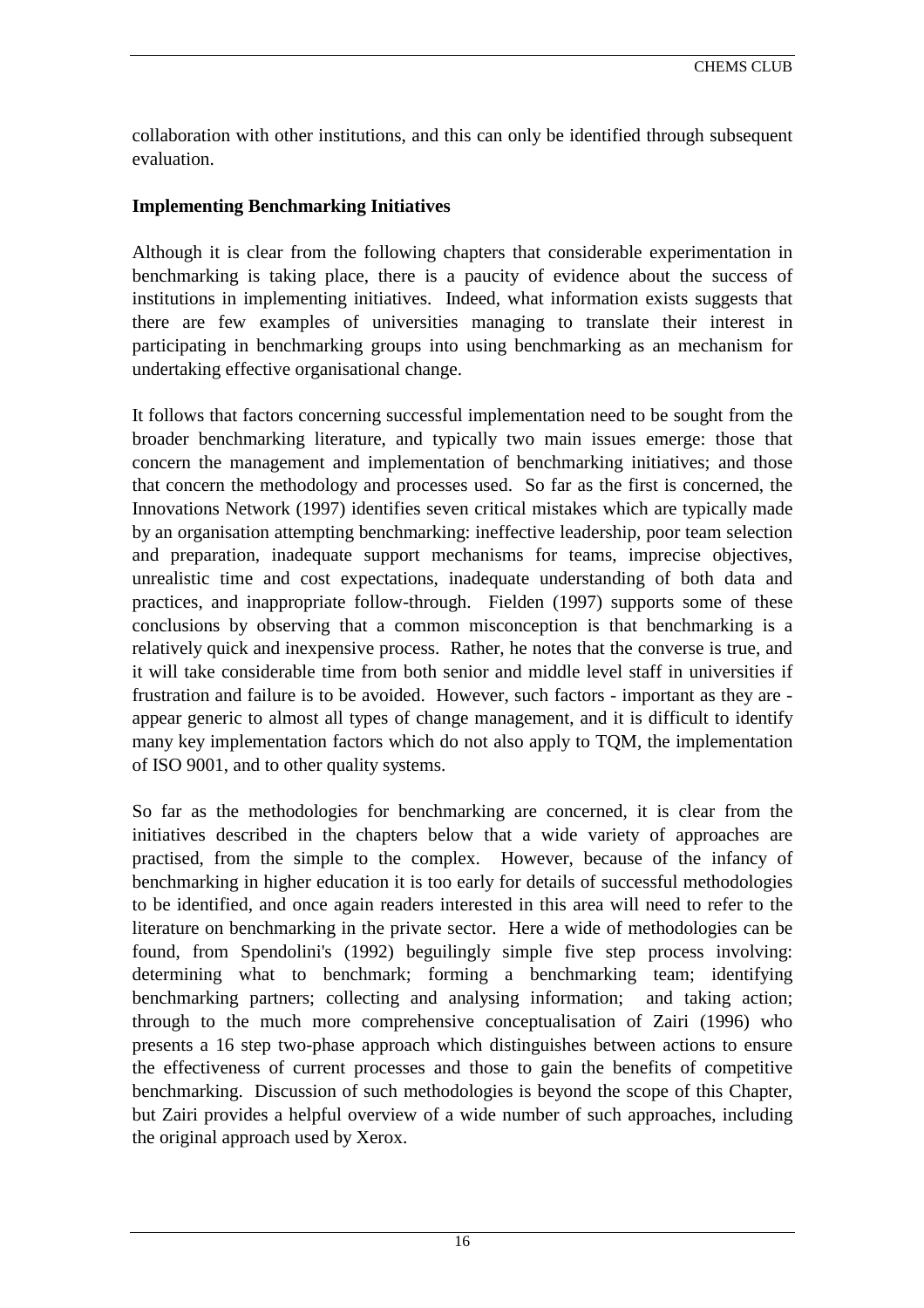This lack of data about implementation within higher education makes any kind of guidance about what constitutes 'good practice' extremely difficult to provide. Indeed, as Farquhar notes in Chapter 3, even in the USA the potential of benchmarking has not been exploited within higher education, and although numerous performance indicators and individual benchmarks have been collected a coherent management change strategy based on benchmarking is rare. In practice, therefore, most institutional initiatives are probably best characterised as being of the 'implicit benchmarking' kind, thus leaving open the question of whether the more demanding uses of benchmarking to aid institutional management in universities is realistic.

It quickly becomes apparent that the difficulties of implementing process oriented benchmarking in universities are similar to those encountered in introducing other comprehensive approaches to quality management, for example, TQM. As the Chapters on both Canada and Europe make clear the cultural, and in some cases legal, contexts in which many universities operate makes any comprehensive and institutionwide quality management initiative extraordinarily difficult to implement. In this context, there is mixed evidence about the effectiveness in higher education of TQM and other quality management initiatives. Although some success is reported (see, for example, Doherty 1994), a number of critics have queried the suitability of sustained TQM approaches in universities, and have suggested that: the traditions and organisational structures of universities have meant that TQM has rarely maximised its potential; that the kind of effective change management which encourages widespread ownership of quality initiatives is both rarely practised and is also extraordinarily difficult to achieve in the diverse cultures that characterise many universities; and that the rhetoric of claimed success is often considerably greater than the reality that is achieved (see, for example, Hall 1996).

In this situation, it is likely that in the majority of cases those benchmarking activities that are attempted will be either relatively small in scale and undertaken by 'enthusiasts for the process' (several examples are cited in the following text), or driven by senior managers and directed at either priority functions or areas of perceived poor performance. Valuable as both approaches may be (and Massaro in Chapter 4 concludes that there is evidence in Australia that small scale initiatives are likely to be more successful than larger ones), the outcomes are unlikely to gain broad commitment to benchmarking across the institution as a whole. Providing the language associated with benchmarking in higher education is appropriately modest then this may not matter, but the more extravagant definitions of the process will not help to gain institutional credibility. There is a clear parallel here with the application of TQM is some institutions, where the expansive rhetoric was often perceived by university staff to be in conflict with the gains in quality that were achieved in practice. For Adams (1997) the idea of modesty, honesty, starting small, and proving the benefit of limited quality management initiatives, is the key to subsequent success, and he suggests that only in this way can the resistance of many academic staff be overcome to what many may perceive as overly managerial initiatives which challenge traditional assumptions about academic and professional life.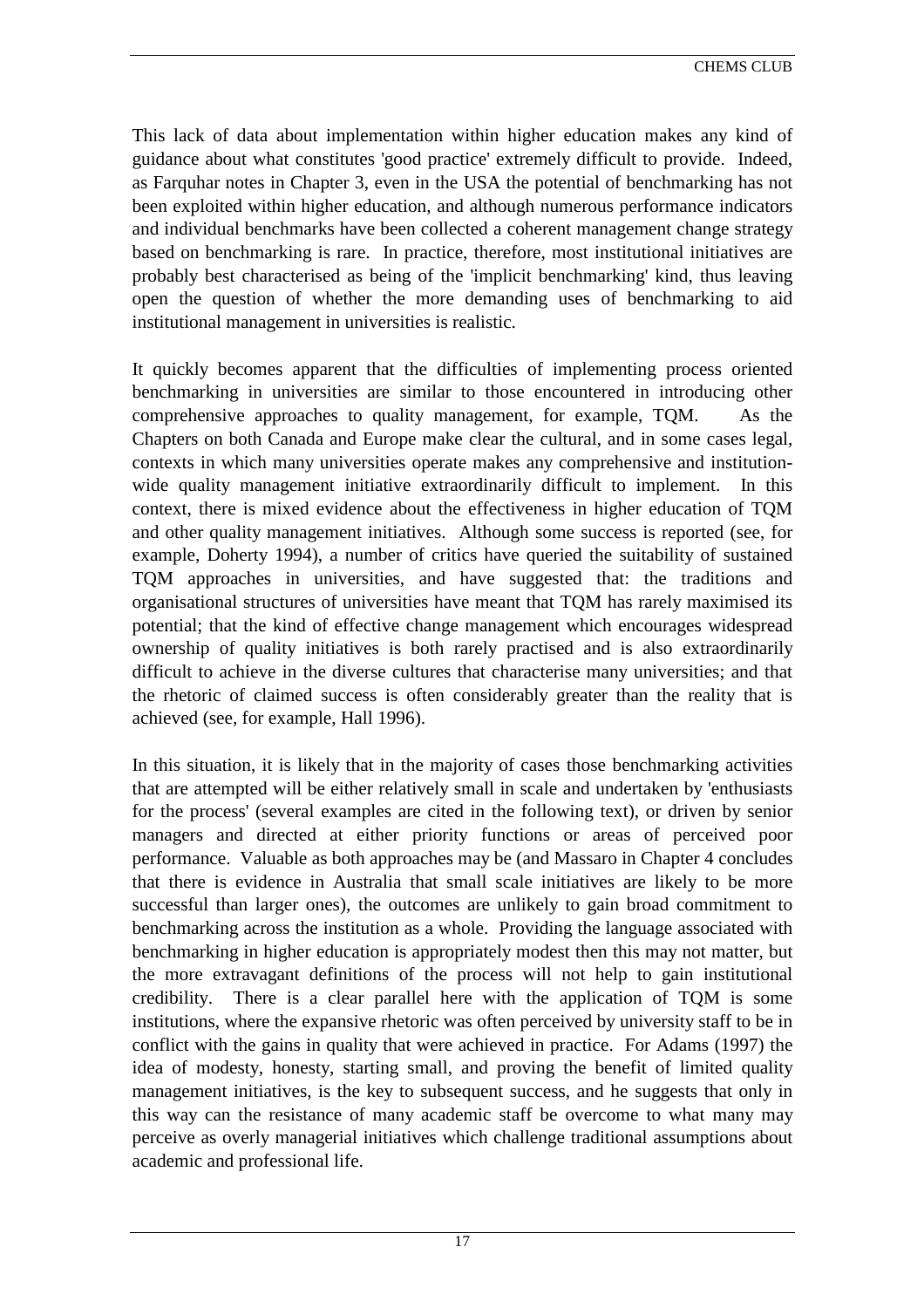# **Conclusions**

The primary conclusion of the studies reported in this monograph has to be that whilst benchmarking has clear potential as an effective approach to quality management within higher education, it is too early in its application to be able to form a clear view on whether this potential will be realised. The substantial improvements in both quality and performance achieved through the use of benchmarking by many private and public sector institutions is a convincing case for the effectiveness of the approach, but whether this can be achieved in any comprehensive way within universities is less certain.

It is evident that a large amount of interesting work is currently being undertaken, and much of this will need to be evaluated carefully before the benefits can be compared to the significant amount of resources (especially time) that are involved. In addition, numerous small scale initiatives, driven by supportive leadership, are likely to multiply and more activity will become evident, but beyond this the use of benchmarking at the level of whole institutions is more problematic.

# **References**

Adams J C, Championing Investors in People in Higher Education, UCOSDA Briefing Paper 46, Sheffield, England, May 1997

Alstete J W, Benchmarking in Higher Education: Adapting Best Practices to Improve Quality, ASHE-ERIC Higher Education Reports No 5, The George Washington University, 1995

American Productivity and Quality Center, The Benchmarking Management Guide, Portland Oregon 1993

Brelin H K, Benchmarking: The Change Agent, Marketing Management, Vol 2, No 3

Brennan J, Benchmarking: an Alternative to OFSTED - Lessons for Higher Education, Quality Assurance in Education, Vol 3, No 1, 1995

CHEMS, The Real World of Performance Indicators, CHEMS monograph, 1996

Coopers and Lybrand, Survey of Benchmarking in the UK, Confederation of British Industry, 1993

Doherty G D, Developing Quality Systems In Education, Routledge, 1994

Fielden J, Benchmarking University Performance, CHEMS monograph, 1997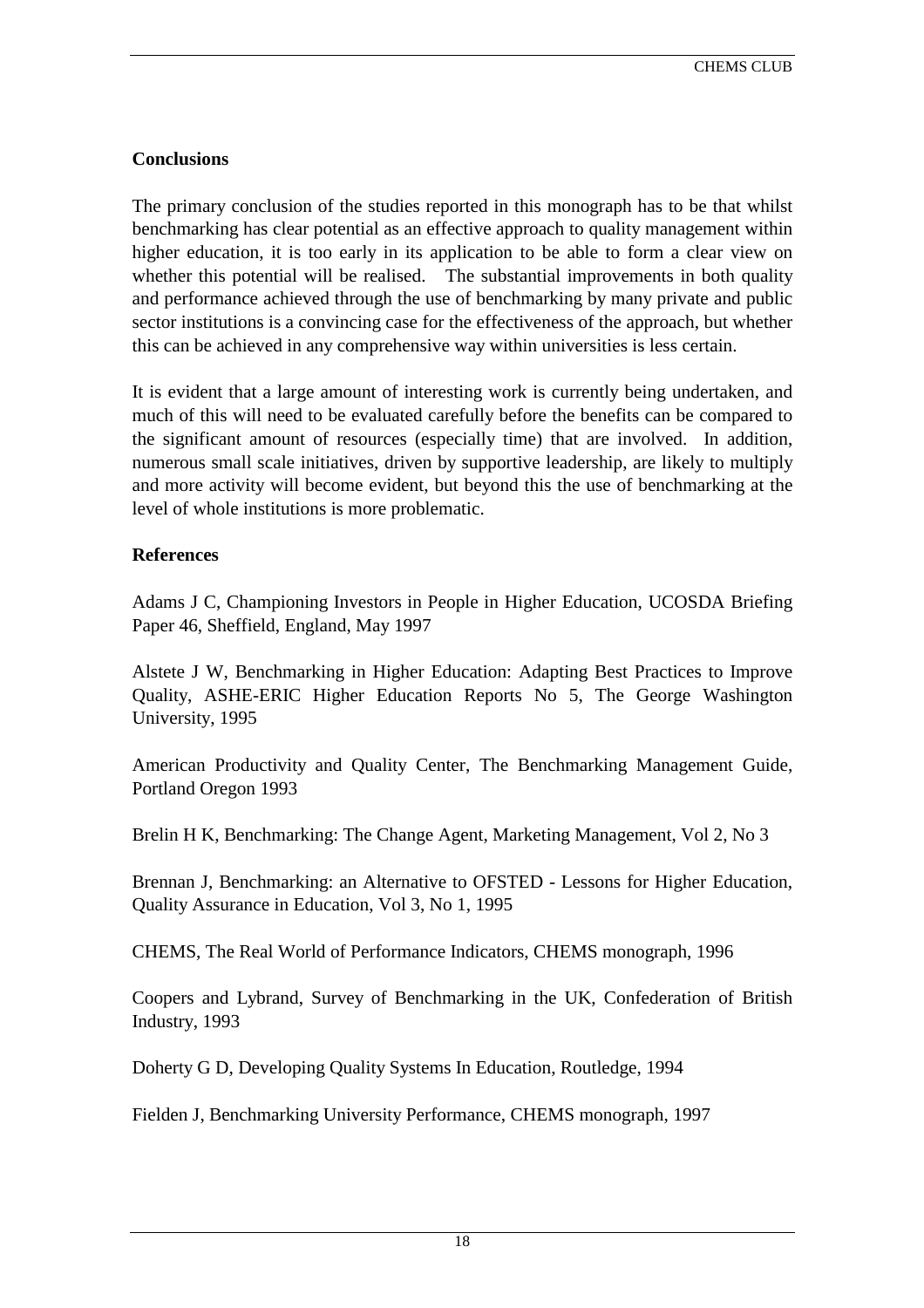Fisher D C, Baldridge on Campus: the Assessment Workbook for Higher Education, Quality Resources, New York, 1995

Fitz-enz J, How To Make Benchmarking Work For You, HR Magazine, December 1993

Gaither G, Nedwek, B P, and Neal J E, Measuring Up: The Promises and Pitfalls of Performance Indicators in Higher Education, ASHE-ERIC Higher Education Report No 5, 1994, The George Washington University, 1994

Grayson C J, Back to the Basics of Benchmarking, Quality, May 1994

Hall D, How Useful is the Concept of Total Quality Management to the University of the 90s?, Journal of Further and Higher Education, Vol 20 No 2, 1996

Harrington H J and Harrington J S, High Performance Benchmarking, McGraw Hill, 1996

Harvey L, Quality Is Not Free!, Tertiary Education and Management Vol 3, No 2, 1997

HMSO, Higher Education in the Learning Society: Report of the National Committee, 1997

Hofstede G, Cultures and Organisations, McGraw Hill, 1991

Innovation Network, Applying Benchmarking in Higher Education, Insight Series, Brentwood Tennessee, 1994

Lewis R G and Smith D H, Total Quality in Higher Education, St Lucie Press, Florida, 1994

Morgan C and Murgatroyd S, Total Quality Management in the Public Sector, Open University Press, 1994

McGonagle J J, New Options in Benchmarking, Journal for Quality and Participation, July/August 1993

NACUBO, Benchmarking for Process Improvement in Higher Education, Washington, 1995

Price I, A Plain Person's Guide to Benchmarking, Sheffield Hallam University, Unpublished, 1994

Russell J P, Quality Management Benchmark Assessment, Quality Resources, New York, 1991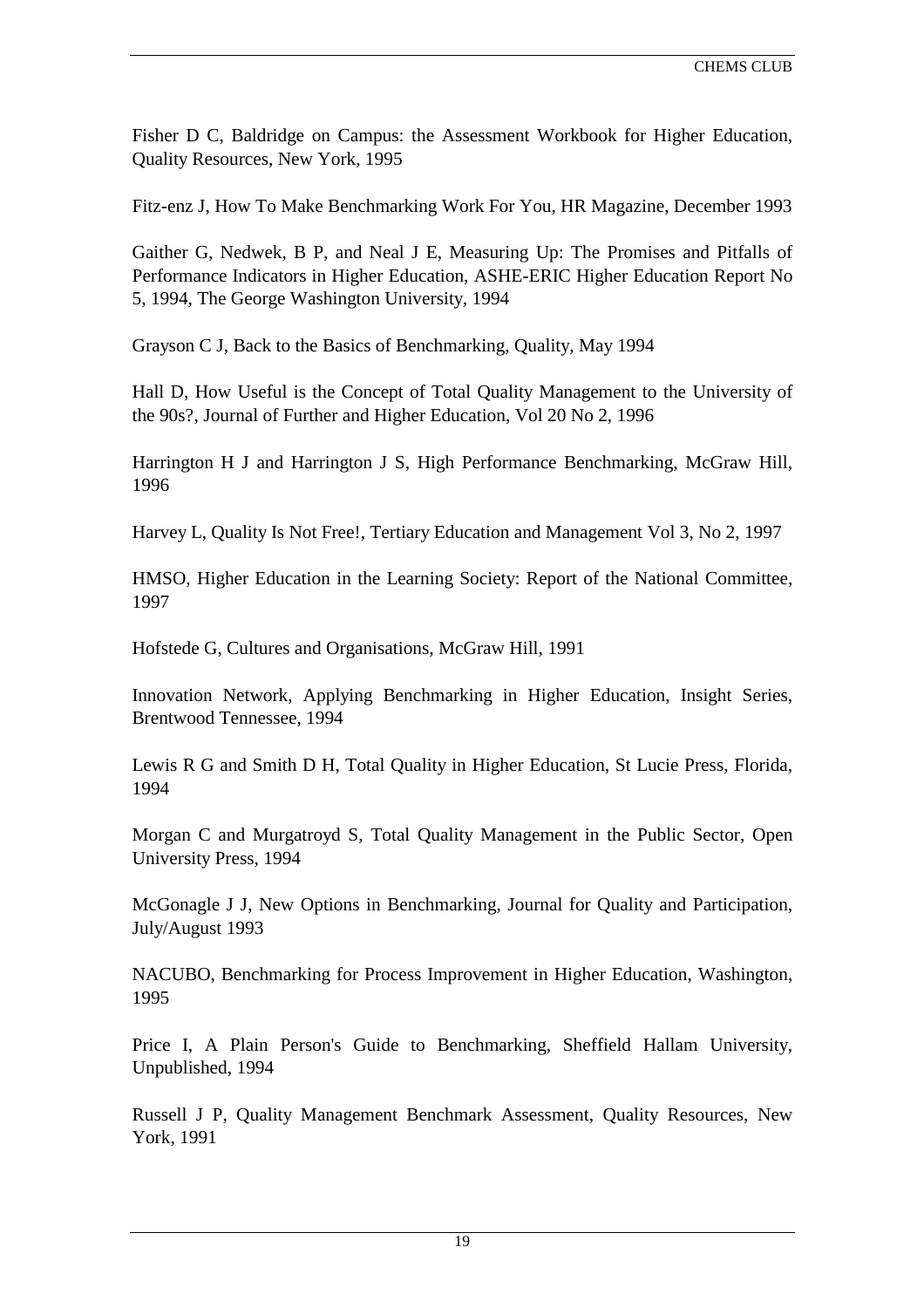Sherr L A and Teeter D J, Total Quality Management in Higher Education, Jossey Bass Publishers, San Francisco, 1991

Spendolini M J, The Benchmarking Book, American Management Association, New York, 1992

Sprow E E, Benchmarking: a Tool For Our Time?, Manufacturing Engineering, September 1993

The Innovations Network, Insight Series, Applying Benchmarking to Higher Education, World Wide Web, 1997

Tucker S, Benchmarking: a Guide for Educators, Corwin Press Inc, California, 1996

UNESCO, Policy Paper for Change and Development in Higher Education, Paris, 1995

Womack J P, Jones D T, Roos D, The Machine That Changed the World, Rawson Associates, New York, 1990

Yorke M, The Elusive Quarry: Total Quality in Higher Education, Tertiary Education and Management, Vol 3 No 2, 1997

Yorke M, A Good League Table Guide?, Quality Assurance in Education, Vol 5, No 2, 1997

Zairi M, Benchmarking for Best Practice: Continuous Learning Through Sustainable Innovation, Butterworth Heinemann, 1996.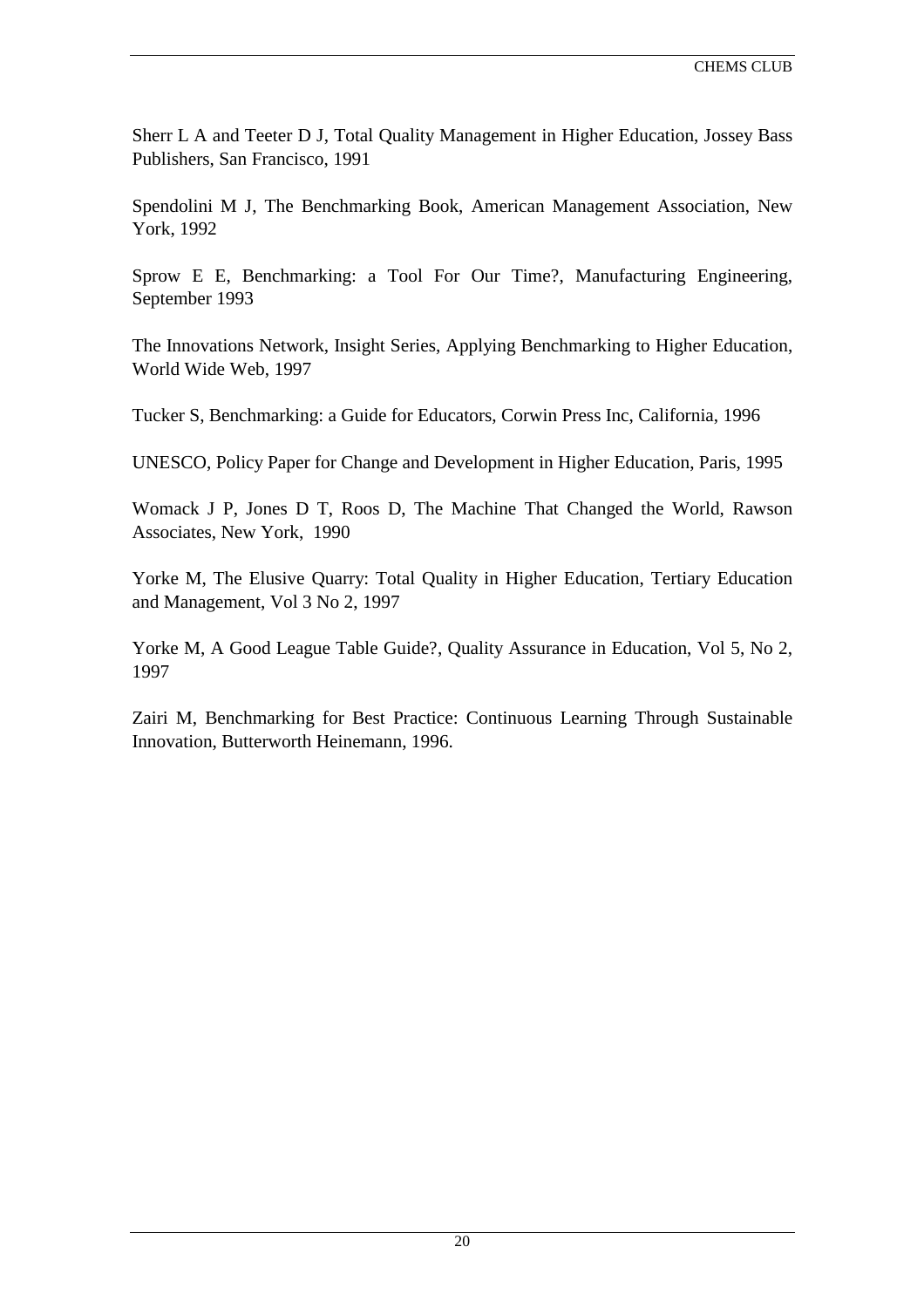# <span id="page-21-0"></span>**CHAPTER 3: HIGHER EDUCATION BENCHMARKING IN CANADA AND THE UNITED STATES OF AMERICA**

#### *Professor Robin H Farquhar*

Although North America is the birthplace of benchmarking and there are numerous references to it in both published and fugitive literature, its application to higher education in the US and Canada is of more recent vintage and has generated only a few publications so far. The author found the most useful to be Jeffrey W Alstete's *Benchmarking Higher Education: Adapting Best Practices to Improve Quality*, published in 1995 by The George Washington University as the fifth in a series of Higher Education Reports prepared by the Educational Resources Information Clearinghouse on Higher Education in cooperation with the Association for the Study of Higher Education. That monograph plus some helpful correspondence and materials received from the Houston-based American Productivity & Quality Center (APQC) along with several volumes on total quality management and continuous improvement in universities comprise the main US data sources for this Section. The Canadian content required reliance on telephone and in-person interviews with three university representatives and officials of the Association of Universities and Colleges of Canada, the Canadian Association of University Business Officers, and the Conference Board of Canada.

Both Alstete and the APQC provide definitions that clarify the term 'benchmarking', as it is used herein, from two perspectives. First, it is related to such other 'customeroriented' contemporary approaches to better management as Business Process Reengineering (or Redesign), Continuous Quality Improvement, and Total Quality Management; these procedures do not necessarily include benchmarking but it can contribute to their effectiveness, and benchmarking may be undertaken as a less comprehensive comparative process on a stand-alone basis. Secondly, benchmarking can be viewed as the end of a procedural continuum which begins with management information and progresses through performance indicators, benchmarks, and best practices to true benchmarking (see Chapter 2).

Alstete goes on to elaborate the definition by discussing various types and phases of benchmarking, the history of its evolution, its uses and results, examples of its successful application, how to get it started, and factors that can cause its failure. But it is sufficient for present purposes to simply define the term as above and get on with the task of this Chapter, which is to report on the use of benchmarking in American and Canadian higher education. The US situation will be outlined first since the phenomenon began sooner, is more widespread, and has advanced further there than in Canada. Then, following a summary of the Canadian scene, some concluding observations will be presented.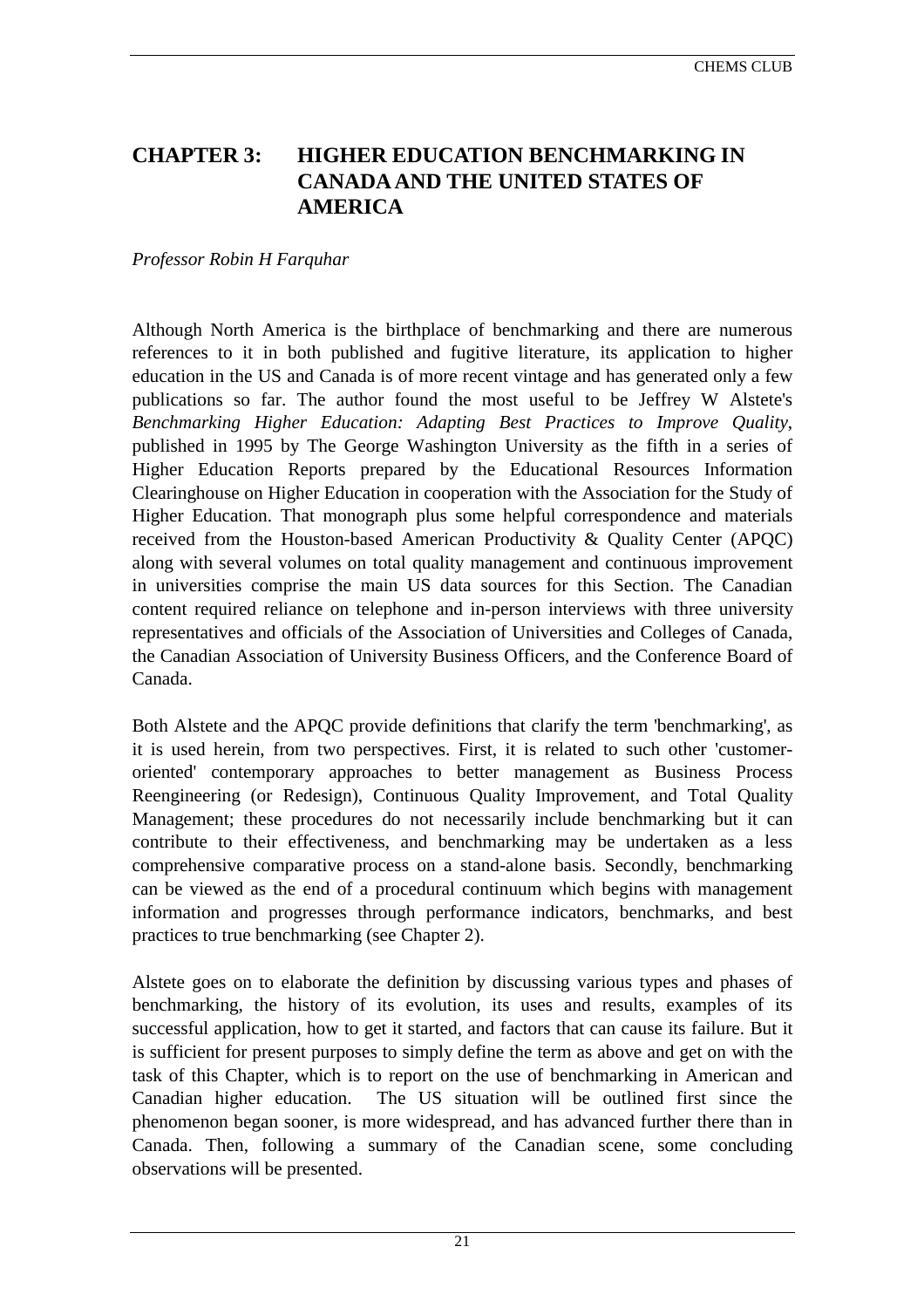# **USA**

Alstete notes (p. iii.) that benchmarking was developed in the US during the early l98Os at the Xerox Corporation "in response to increased competition and a rapidly declining market share". Since then it has proliferated in the business sector and an industry of services has arisen to support it. There are, for example, benchmarking clubs, networks and exchanges - groups of organizations that have formed collectivities to facilitate the sharing of information and the arrangement of visits for benchmarking purposes; there are numerous data sources and other resources available, sometimes at a price, for organizations that wish to benchmark independently of the established cooperatives; and there are software packages and consulting firms specifically focused on the conduct of benchmarking. The esteemed Malcolm Baldridge National Quality Award, presented annually since 1987 to those few selected organizations that best demonstrate management techniques resulting in significant quality improvements, incorporates the benchmarking process as an important part of the award criteria. And the APQC has even published a "Benchmarking Code of Conduct"; this document, adopted by the APQC's International Benchmarking Clearinghouse and the Strategic Planning Institute Council on Benchmarking, urges that all organizations adhere to stated principles of legality, exchange, confidentiality, use, first-party contact, third-party contact, preparation, completion, understanding and action (Alstete, pp.97-9). So benchmarking has become big business in the United States.

The APQC is probably America's major benchmarking organization. It was founded in 1977 by the man who currently chairs it, C Jackson Grayson, as a non-profit corporation to help organizations of all kinds improve productivity and quality. It does that through training programs, information services, policy development, research, publications, and consulting. Staffed by about 100 people, the Center operates on an annual budget of about \$11 million with a Board of Directors comprising fifty prominent persons. It was one of the first organizations to start what is now the Baldridge Award, which it coadministered for three years.

Perhaps the most prominent component of the APQC is its International Benchmarking Clearinghouse (IBC), which was established in 1992 with eleven multinational corporations as founders and has a membership (in June 1997) of 467 companies (including several based in Canada). The IBC's purpose is through benchmarking to help organizations find, adapt and implement best practices, and to help them learn how to benchmark. It conducts benchmarking training, does benchmarking studies, organizes benchmarking consortia, holds member meetings, creates and facilitates common interest groups, does information searches, leads an electronic benchmarking network, creates benchmarking publications, and gives benchmarking awards for excellence. In 1995 the IBC itself was recognized, in a study on "Choosing the Right Benchmarking Methodology" by Mohamed Zairi at the European Centre of Total Quality Management in the UK, as being "number one in benchmarking methodology" in the world. As stated in the APQC press release on that occasion: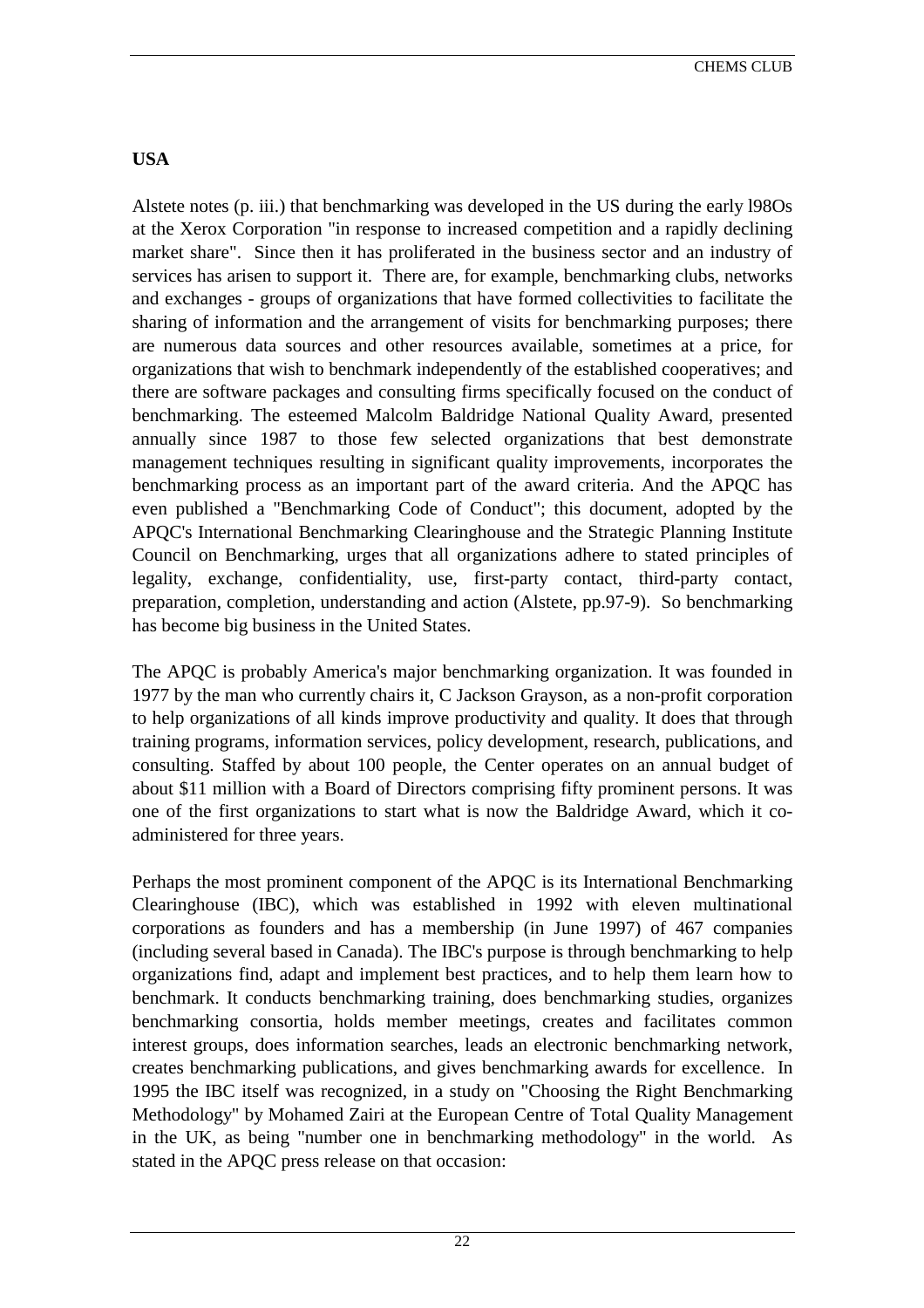"The Clearinghouse benchmarking methodology is cyclical and based on a process of continuous improvement: plan, collect, analyze, and adapt. This methodology helps companies determine what process to benchmark, identify who does that process best, collect information to thoroughly understand the process, analyze the gap between the processes, and implement improvements based on the findings. The Clearinghouse method adopts a strategic/ operational focus, with priorities based on customer needs, strategic needs, and their overlap with processes."

Among its major products, the Clearinghouse has recently developed with Arthur Andersen & Co a comprehensive 'Process Classification Framework' which categorizes more than 200 management functions into a taxonomy of thirteen groups of operating, managing and support processes to avoid 'apples and oranges' problems when an organization undertakes benchmarking especially 'outside the box' (ie, with different kinds of organizations), which the APQC encourages.

Membership in the IBC entails a one-time initiation fee of \$1,000 to \$12,500 depending on an organization's size and type (which is tax-deductible because of APQC's nonprofit status) and a \$6,000 annual membership fee. Member benefits include such exclusive services as comprehensive needs assessments and action plans to exploit the Clearinghouse's services, online access to a best practices data base of more than 2,000 abstracts, direct contacts within all member organizations, customized service from an account executive, findings from consortium benchmarking studies, subscriptions to periodical publications, and others. Its studies are conducted in two modes: consortium benchmarking, wherein ten to twenty organizations join together in a six month project to benchmark a selected process (at a cost of \$12,500 each); and individual benchmarking, in which a single organization sponsors a study to compare its performance and/or improve a specific process by identifying best practices (at a cost of \$25,000-\$100,000 per sponsor). In both cases, Clearinghouse members are given a 20% discount on the price. The work of APQC's International Benchmarking Clearinghouse has been highlighted herein not only because of its prominence on the American scene but also because the Center has recently been paying some attention to the higher education sector, as discussed later.

Among universities in the US the predominant agent in benchmarking is probably the National Association of College and University Business Officers (NACUBO). Although it has facilitated the nationwide collection and sharing of information on selected higher education functions since the 1960's (eg, expenditures on fund-raising) NACUBO did not inaugurate its current benchmarking program until 1991, when around 150 colleges and universities participated in a two-year pilot project covering about forty functional areas with some 600 benchmarks (Alstete, pp.40 ff). Since then, the program's scope has been refined to five core functions plus up to an additional 35 optional areas. Its goal is to encourage the cooperative discovery of best practices and the use of data provided to improve operations, and it typically covers such processes as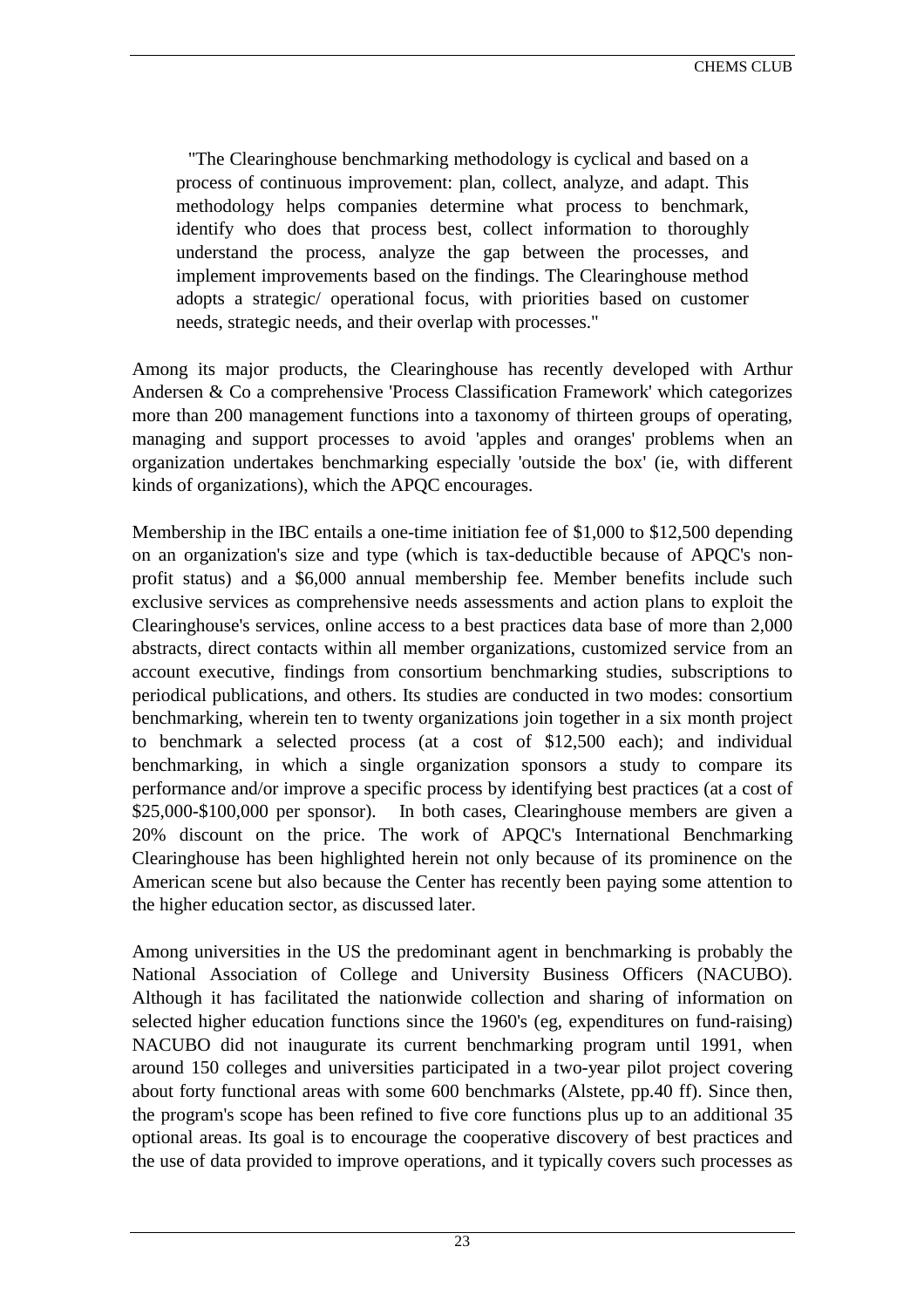general registration, development, payroll, and purchasing. Conducted annually by NACUBO with the help of Coopers & Lybrand's Higher Education Consulting Group and three other consulting firms, the study entails costs to participating institutions that range from \$2,500 to \$9,000 depending on the scope and number of functional areas involved; included in the price (and regionally distributed) are a pre-data collection workshop, a training session on how to collect and enter data electronically, and a postdata collection workshop on how to use the information from the survey report.

Although this program provides information for benchmarks, it does not necessarily result in benchmarking as defined previously. As Alstete notes (pp.41-2), "different colleges and universities have decided to use the data provided by the NACUBO project in different ways", such as facilitating business process reengineering and TQM efforts, but not necessarily for benchmarking *per se*. It provides participants with a detailed gap analysis, comparing their own performance of a process with the means of all study participants and cohort groups, but what the institution then does with this information is up to it. While there have been positive reports of operational improvements resulting from participation in the program (including the opportunity it provides for longitudinal analyses) there have also been criticisms of such features as its high level of data aggregation and of detail in results, the lack of accountability for implementation, the paucity of information on academic departments, and the failure to look 'outside the box' for best practices (Alstete, p.43). However, NACUBO endeavours to improve its approach with each yearly iteration and, although there have been many dropouts (including some Canadian institutions), there remain almost 100 subscribers - some regularly and others occasionally - from a potential pool of around 1,500 institutions.

In addition to this comprehensive NACUBO approach, there are several other more specialized national projects to facilitate benchmarking in particular units of American universities. These include efforts by such organizations as the Association for Continuing Higher Education, the American Assembly of Collegiate Schools of Business (which spun out a consulting company called Educational Benchmarking Inc), and various other professional associations and *ad hoc* consortia of institutions (several regionally-based) that form to share structured information on selected processes and functions over a certain period of time. Like the NACUBO program, however, these tend to be services that provide data from which an institution can establish benchmarks; they are not operations that perform true benchmarking, although several dozen of them, led by NACUBO, have joined to form the National Benchmarking Council for Higher Education (which held its 1997 annual meeting in Ottawa, Canada).

The Innovations Network in the USA recently issued an 'Insights Series' on applying benchmarking to higher education (available on the world wide web) in which it asks the apparently simple question: how can you go wrong by modelling yourself against the best? Unfortunately a recent best practices report published by the American Quality Foundation found that the majority of companies surveyed had no compelling positive impacts or even negative results from their benchmarking efforts. Nor were any major success stories reported as emerging from higher education for those who have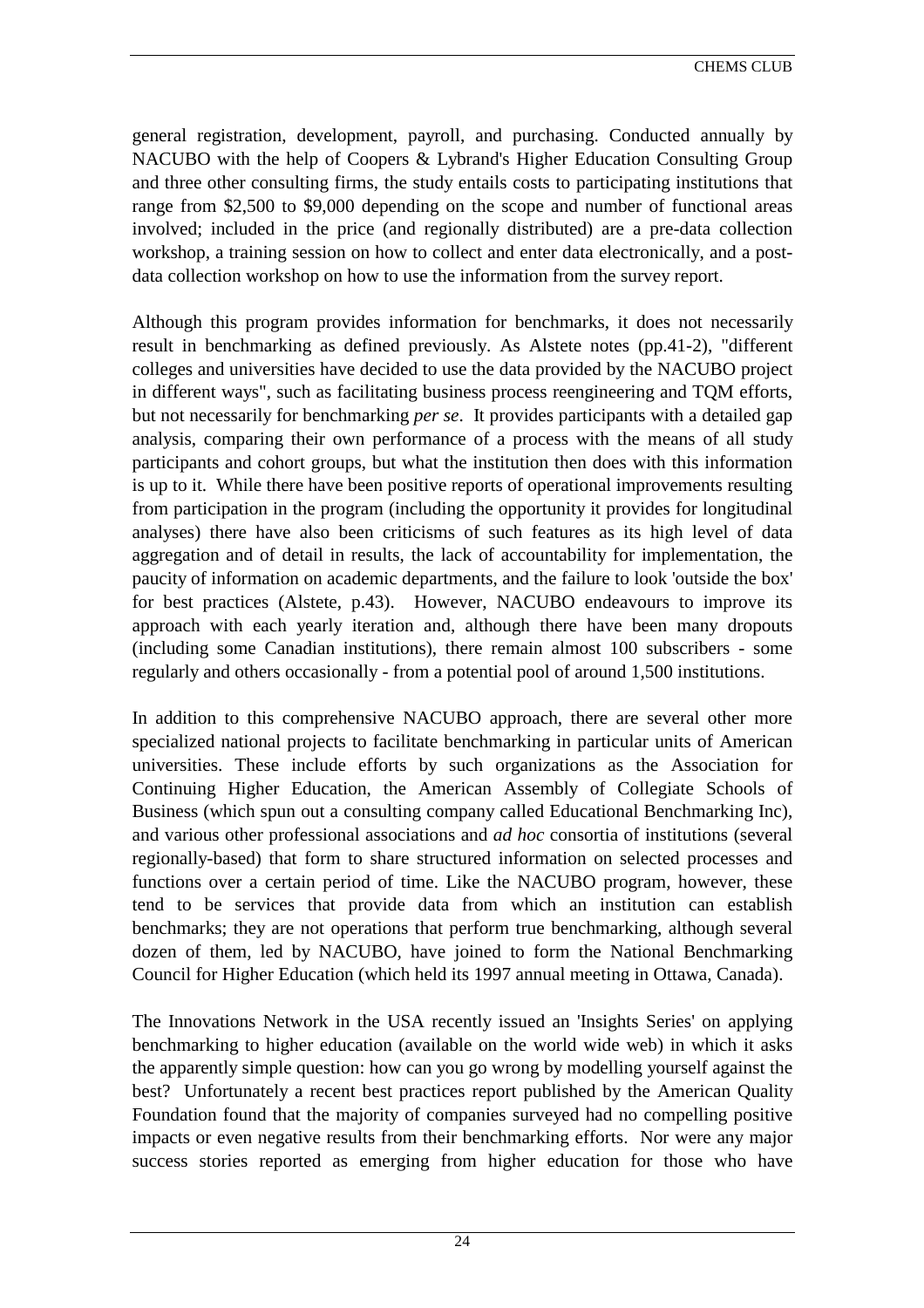attempted benchmarking. As noted in Chapter 2, the Innovations Network identifies seven critical mistakes which are typically made by organisations, including universities, attempting this technique for the first time: insufficient leadership involvement; poor team selection and preparation; no support mechanisms for teams; imprecise objectives; unrealistic time and cost expectations; inadequate understanding of both data and practices; and inappropriate or non-existent follow through.

It is likely that, to the extent that true benchmarking is occurring in American universities, it tends to be undertaken independently of (or only tangentially related to) these larger projects, initiated by a single institution that believes it can do better a process it considers strategically important, seeks out organizations it thinks excel at that process (not necessarily other colleges and universities), determines what they do differently in order to achieve their superior results, and tries to adapt those methods to its own operation by introducing or enhancing features that enable the desired approaches and reducing or eliminating those that hinder them. Most of this activity remains unreported in the literature so it is impossible to determine how widespread it is, although Alstete identifies some published and anecdotal evidence that it exists, that it covers undergraduate and graduate teaching processes as well as academic and business administrative practices, and that it includes benchmarking with organizations external to higher education.

A review of the rather copious literature on quality management, continuous improvement and process re-engineering yields a few other illustrations of such endeavours. For example, El Ahraf, Gray and Naquib (1995) report on a system wide benchmarking project organised and funded by the California State University in which thirteen administrative systems in its twenty institutions were benchmarked by identifying best practices through the NACUBO programme. However, how they did it, whether or not it involved 'true' benchmarking, and what the results were are however not indicated. The same volume contains a chapter by Robinson and Dalzell (1995) on continuous quality improvement in an academic health centre, and documents a substantial quality improvement programme at the University of Kentucky in which one element involved collecting information from university benchmark institutions. Four case studies are included to demonstrate the programme's success, but again it is unclear whether or not the interaction with other institutions extended beyond information collection to 'true' benchmarking.

Bell's (1995) case study in Serebrenia J et al (1995) of process improvement at the Carlson School of Management at the University of Minnesota, chronicles a multi-stage application of TQM to the School's Career Service Centre in which benchmarking was a prominent step. In the event, however, it is reported that it was omitted because of time limitations. Such examples provide clear evidence of the difficulties of undertaking benchmarking within American universities, but one group that has made an investment in it is the American Quality Consortium, a collection of twenty one institutions of higher education in the US that are committed to implement collaboratively continuous quality improvement. Created in 1993 by the American Association for Higher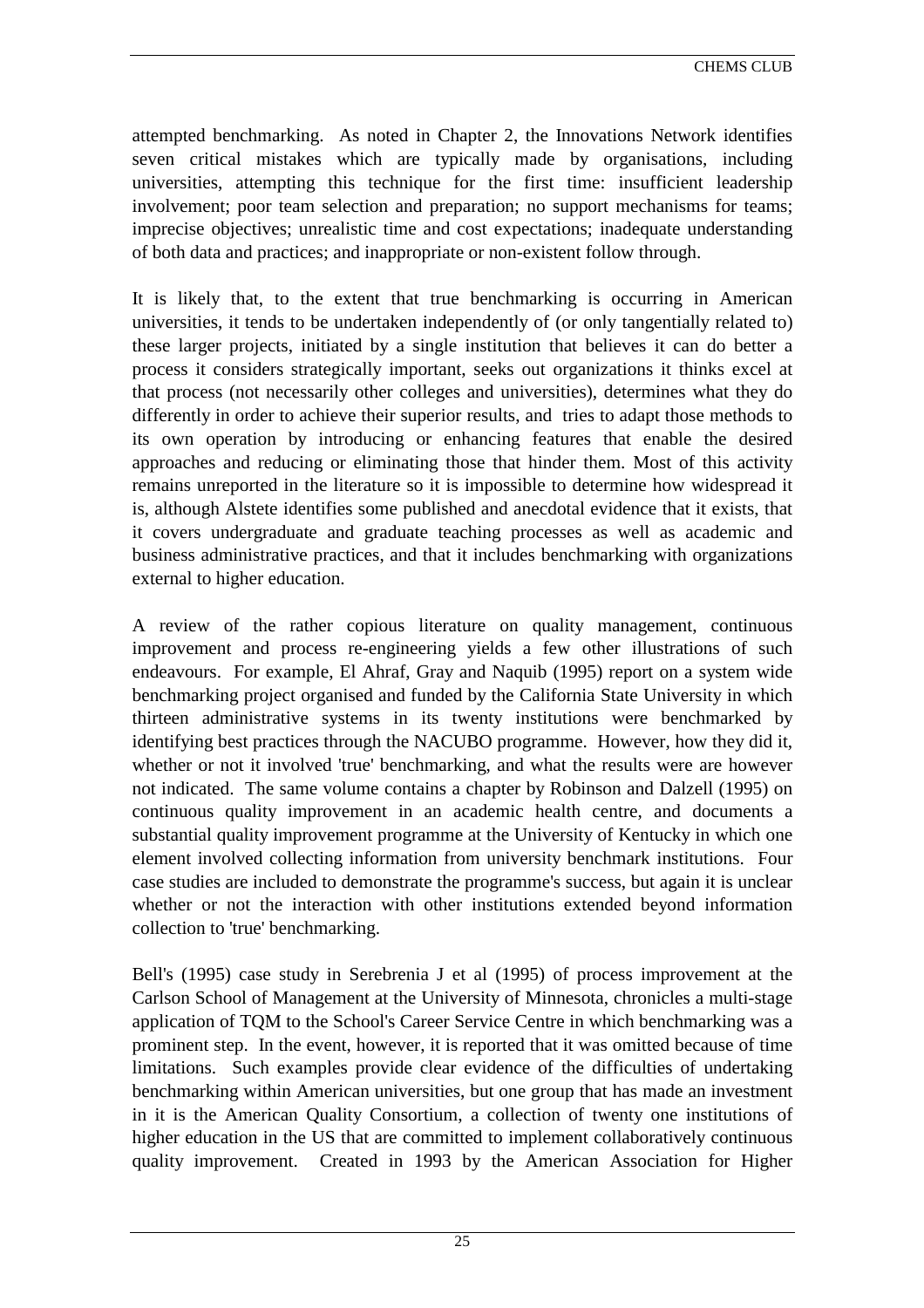Education in Washington, and the William Norris Institute in Minneapolis, the AQC participated in the development and pilot testing of the criteria for use in establishing a Baldridge Award in Education which - as with those for the parent programme included benchmarking as a specific factor for evaluation in determining the winners. Daniel Seymour and associates (1996) have published a substantial two volume report on this experience, and the second volume makes recommendations for the practical application of a Baldridge self-assessment in a higher education setting, and includes a major case study of one participating institution (Northwest Missouri State University) and the results of investigating the experiences of six others.

With respect to benchmarking criterion, the NSW case study includes University and Baldridge examiners comments on each item in the submission. Thus it is clear that the University is intent on practicing 'true' benchmarking, that positive change has resulted, and that the process remains a central priority within the institution's mission as well as a key part of its improvement efforts. In examining the experiences of six institutional participants in this process it was found that those which scored best on the benchmarking criterion translated the data into stated goals, but that it was not always clear how performance was improved and they sometimes benchmarked only metrics rather than practices. Those which scored worse suffered from a limited scope of benchmarked data and a weak choice of comparison institutions. There are other examples of American universities that have engaged in benchmarking (Oregon State is frequently cited) but the above are sufficient to indicate that it is being done with varying degrees of success, and in a few places where senior managers believe it can contribute to broader continual improvement endeavours. It is also evident that the process is a very resource consuming one and that effective implementation requires total commitment, deep faith and considerable skill on the part of executive heads.

Nevertheless, it is apparent that leaders of higher education institutions in the U S are far from exploiting the benefits of benchmarking to the extent that their counterparts in American business, healthcare, and government have. This unrealized potential has been noted by Jack Grayson, who chairs the APQC, and he has decided to do something about it, as indicated earlier. In 1995 he visited sixty associations and institutions of higher education across the United States and, as noted in a letter to the author, he "found almost zero benchmarking, but a fair number collecting benchmarks. But even then, their efforts were sporadic and uneven in quality". In a chapter on "Benchmarking in Higher Education" which he has recently drafted for a book about higher education, Grayson identifies seventeen reasons "why education lags in benchmarking" and then proceeds to describe his major response to this state of affairs: establishment in 1996 within the APQC of an Institute for Education Best Practices, which is positioned to draw on the successful experience of the Center's International Benchmarking Clearinghouse in other sectors.

The new Institute has been created "to encourage and assist education institutions in benchmarking not just with other education institutions, but also with business, healthcare and government". As noted in his chapter draft (p.12), Grayson's Institute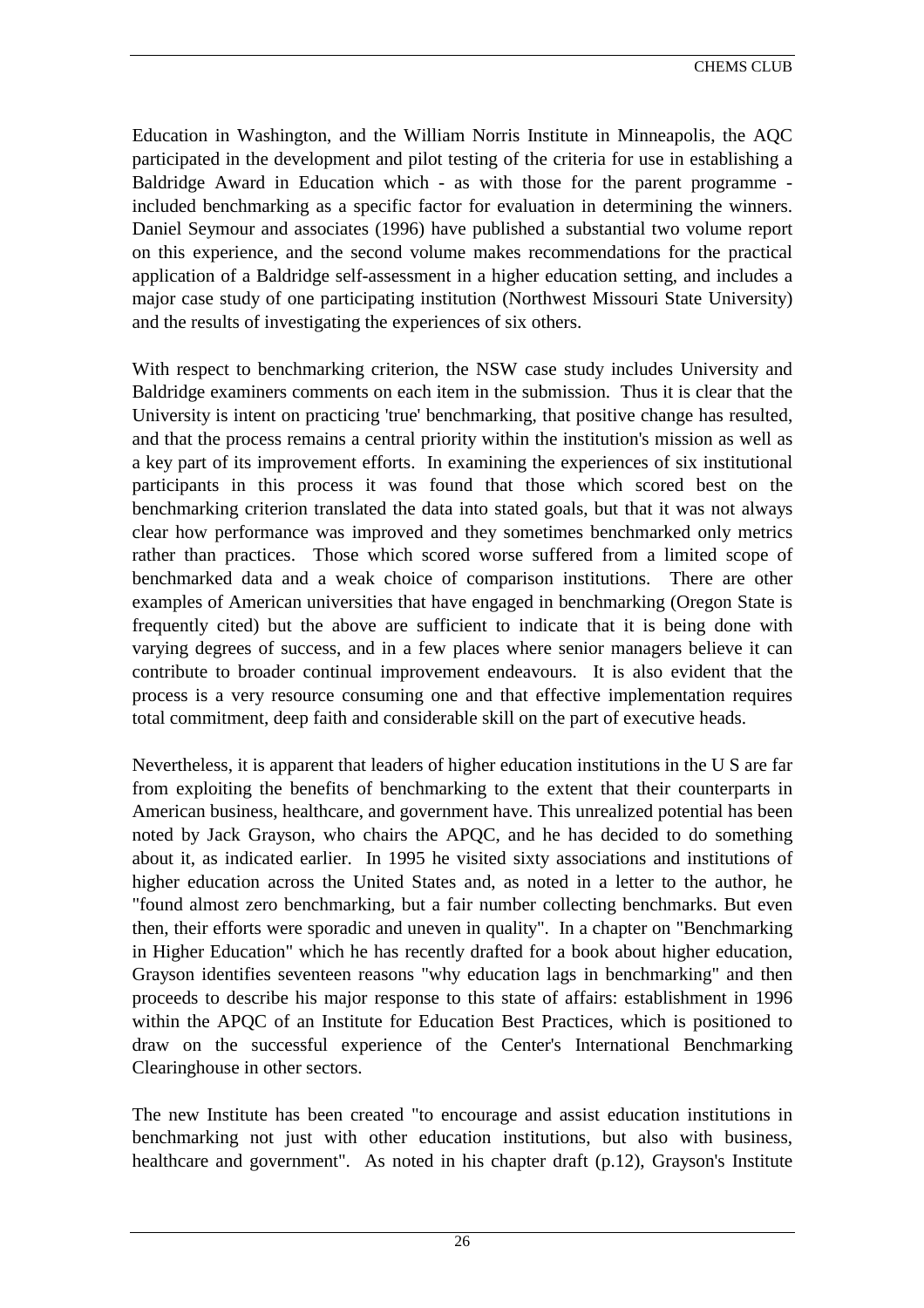uses the consortium study model developed by APQC's Clearinghouse (at the same price) to engage ten to twenty sponsoring institutions in the study of a particular process through personal involvement:

- Each sponsor commits at least two persons to the study. These come together in the beginning for a day-and-a half meeting to scope the study, decide on the criteria for selection of best practices, and nominate possible best practice organizations.
- The Institute screens potential best practice organizations by conducting primary and secondary research to collect data on potential best practice organizations. The information is blinded and sent to participants.
- The participants then select from five to six organizations to site visit, and then design a questionnaire for site visits. Site visits are then conducted, with participants and the Institute staff
- Participants come together for a last meeting of both the sponsors and the best practice organizations for a final 'sharing session'. Each sponsor is invited to bring up to five persons with them [*sic*] to hear the final presentation and to network. The site visits reports and a list of key findings are presented.

By mid-1997 the Institute had completed two such studies (on institutional budgeting and creating electronic student services) and begun a third (on measuring institutional performance outcomes), with a total involvement of over fifty sponsoring higher education institutions, "none of which had done systematic benchmarking before".

Moreover, additional APQC higher education benchmarking planned to start in late 1997 included consortium studies on measuring learning outcomes, corporate universities, and resource reallocation, with further ones to be launched in 1998 on technology in teaching/learning, post-tenure review, capital projects planning, learning productivity, change management, strategic planning, student advising, and others. This ambitious Institute agenda is supplemented by plans to inaugurate in late 1997 a Knowledge Base of Education Best Practices (using the Clearinghouse's 'Process Classification Framework' to produce Internet-accessible abstracts of best practices from an international variety of data bases) and a Facilitator Network, involving part-time knowledge brokers in participating institutions who will observe, collect and codify best practices in their own organizations for forwarding to the Knowledge Base and will assist their faculty and administrators to improve by identifying and using best practices. These facilitators "will be specifically trained for their roles, will be linked electronically with one another, and will occasionally meet face to face".

With this emerging thrust into the domain of higher education by the APQC, one can anticipate a reduction in the sporadicalness that currently characterizes the practice of benchmarking in American institutions. Such is not yet, however, the prospect for Canada's universities.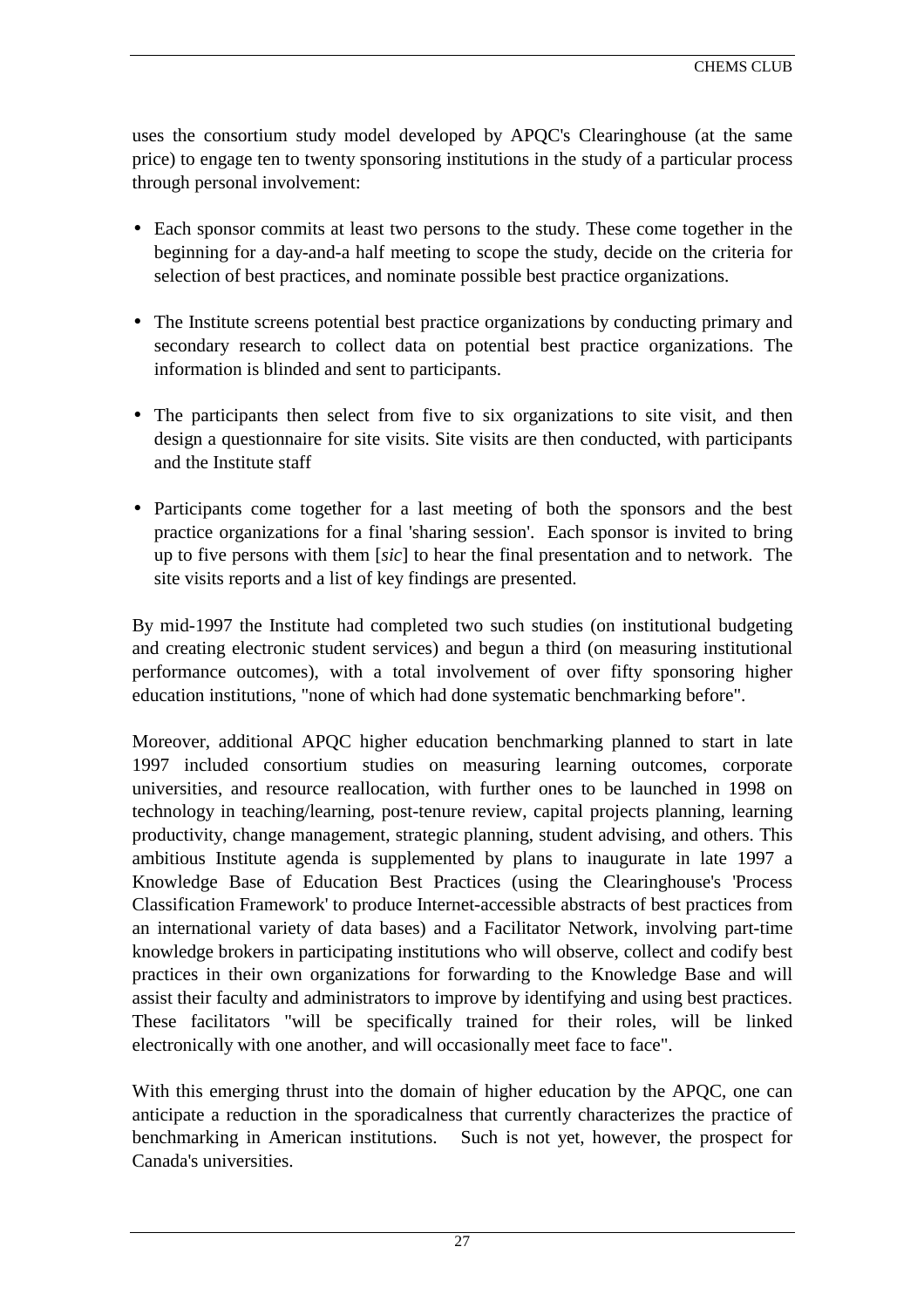# **Canada**

Canadian institutions of higher education remain largely stalled at the performance indicator stage. While Canada's universities (individually and jointly) have long been involved in collecting and distributing management information for both internal decision making and external public reporting (mainly to governments), they paid little attention to performance indicators until the early 1990s when a flurry of interest was generated by two extraneous developments. The first was the introduction of annually published 'league tables' by the weekly Canadian news-magazine *Maclean's* (a *Time Magazine* clone) which sought, unsuccessfully at first, to emulate the university rankings issue of *US News* and *World Report.* When asked to collect and submit an immense field of data, the institutions were misled by the magazine into believing that it would not use them for composite ranking purposes; and when this was done anyway there was nationwide outrage from campus leaders who almost universally condemned the methodology by which the rankings were calculated. Consequently, following a boycott of the survey by about one-third of the country's universities from all regions (including every French-language institution in the province of Quebec), the magazine incorporated a number of improvements into its assumptions, methodology and presentation, and now a large majority of Canadian universities participate in this annual survey (but Francophone institutions remain under-represented), although several continue to do so under protest, and most have been left very nervous about performance indicators as a result of this unfortunate experience.

The second stimulator of interest was pressure applied by most provincial governments (which have constitutional jurisdiction over education in Canada) to obtain information on how well their universities were performing their missions; this demand emanated from governments' needs to reduce substantially their expenditures (all full universities in Canada are publicly supported) and it too resulted in nervousness among the institutions about performance indicators. (The province of Ontario, for example, has recently established an Education Quality and Accountability Office, but it has not yet turned its attention to the post-secondary level.)

Acting on this nervousness, the universities themselves sought to appropriate the initiative by developing their own sets of performance indicators. Their national organization, the Association of Universities and Colleges of Canada (AUCC), launched an annual report on institutional indicators but dropped the publication after two years when it became apparent that it was not accepted by the nation's readers as a viable alternative to the *Maclean's* survey. AUCC also established a Working Group on Performance Indicators to develop a national framework for the generation of performance indicators, but it too was discontinued when it became clear that the country's universities mistrusted the concept and would not contribute to or use the framework sufficiently to justify its continued development. Similarly, at the provincial level several initiatives to generate performance indicators have failed; the Council of Ontario Universities (COU), for example, established a task force to produce a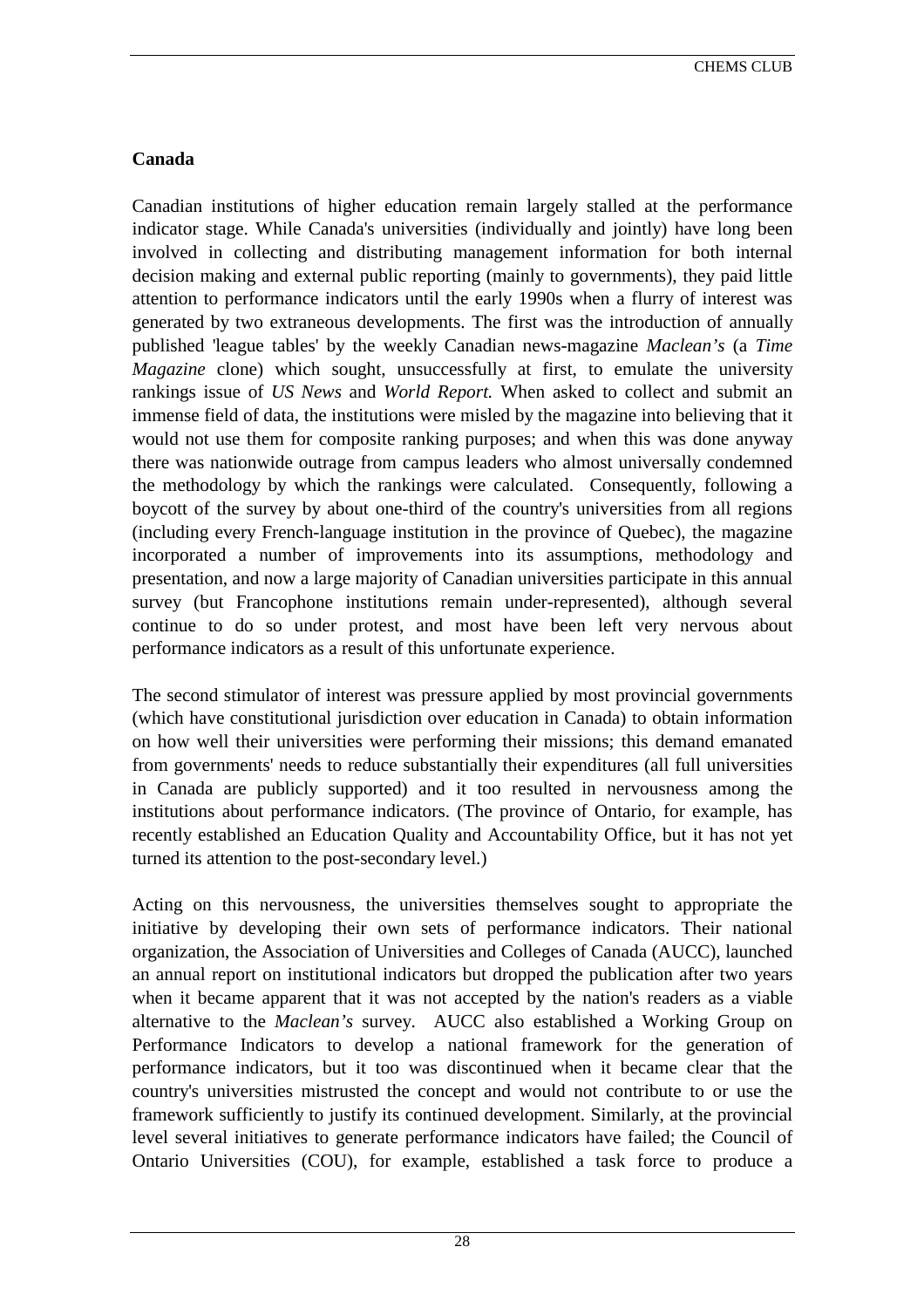performance indicator reporting system, but it was stillborn because of lack of agreement among the institutions on what should be measured, how calculations should be done, and which interpretations of results should be reported (there was also some concern about the potential for 'cooking the books').

So thus far Canadian universities have managed to avoid participating in the collective public reporting of true performance indicators at both the national and provincial levels, although how long they will be able to withstand the continuing external pressure to do so is uncertain. Nevertheless, several institutions commonly generate such information individually and use it to improve internal management and for noncomparative public accountability. Further, the province of Alberta has recently imposed a reporting system in post-secondary education (including universities), but whether it will be extended beyond the comparative publication of management information remains to be seen.

This paucity of performance indicators renders benchmarking difficult, and there is very little of it occurring in Canada's universities. At the national level, the Canadian Association of University Business Officers (CAUBO, which is NACUBO's counterpart north of the border) took a tentative plunge in the mid-90's when it engaged consultants to undertake data-gathering projects with a view to identifying best practices (in the areas of payroll, purchasing, and mail services), but CAUBO's executive director (Maurice Cohen) and its 'benchmarking point man' (Duncan Watt, a Carleton University vice-president) were disappointed with the lack of progress achieved as a result of disseminating those reports so the venture was truncated. Cohen and Watt are skeptical of benchmarking in higher education. They believe that the amount of it going on in Canada is negligible and, further, that the usefulness of attempts to identity best practices is suspect because definitions of 'best' vary among institutions and the understanding of 'practices' requires contextual information at a level of richness that is impossible to capture in a national project. Thus, CAUBO will likely limit its future involvement in benchmarking to establishing a Web Page source of information on best practices discovered through the benchmarking efforts of other organizations and individual institutions.

Another national agency that has 'tested the waters' of higher education benchmarking is the Ottawa-based Conference Board of Canada, a consortium of major corporations that conducts high level professional development, economic projections, and policy research in the national interest. It has created several networks of organizations in the business, education, and healthcare sectors to foster quality improvements in their operations; a relatively recent addition to this roster is the Quality Network of Universities, which is coordinated by a senior research associate at the Board (Judith Gibson). This Network, consisting of about a dozen universities from across the country, works through three levels of university personnel presidents, vice-presidents, and administrators responsible for on-campus continuous quality improvement programs. In 1996 Gibson arranged a seminar on benchmarking for the vice-presidents' group and found little evidence of the practice except in association with the occasional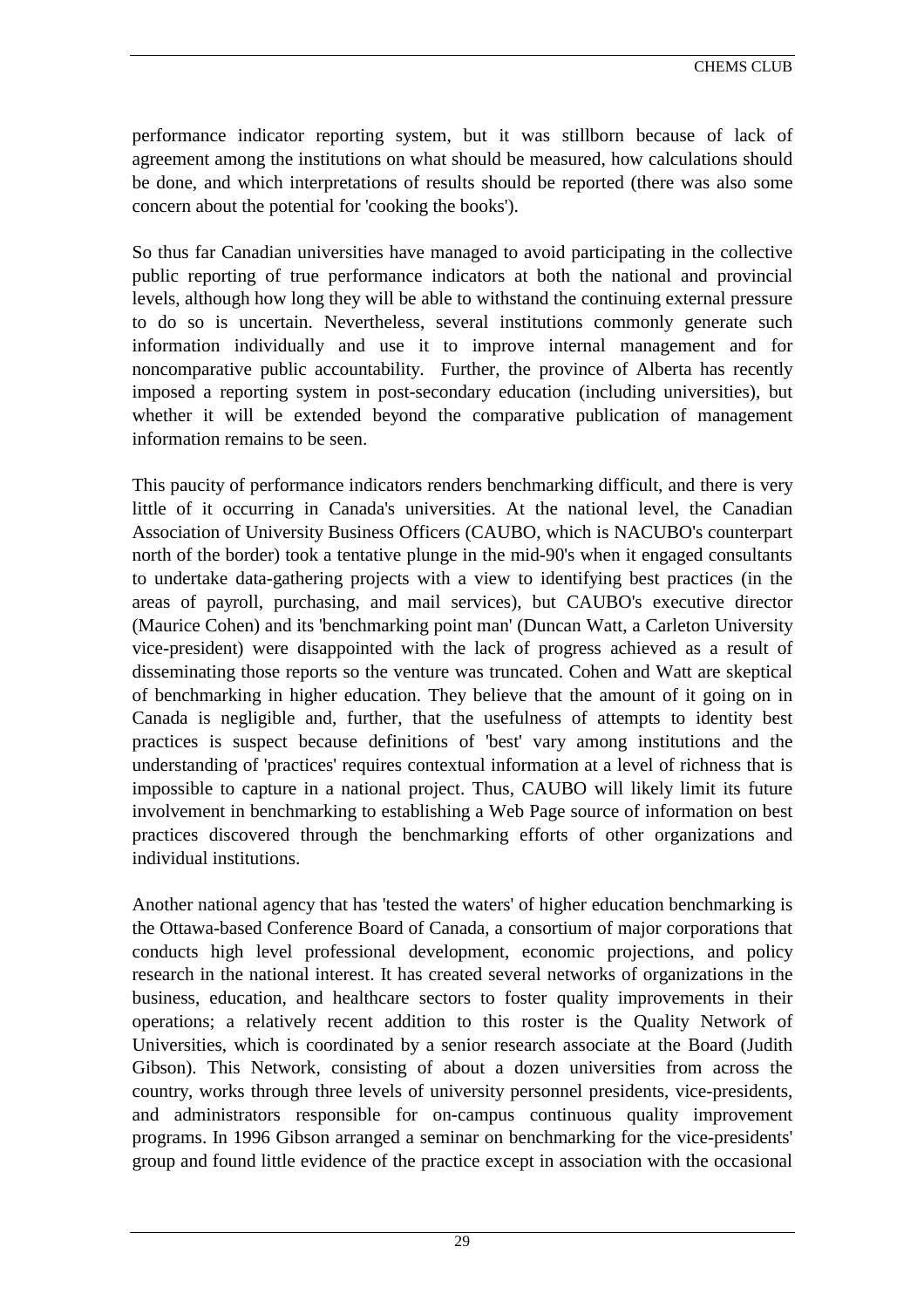business process redesign effort at a couple of institutions; those present chose not to pursue the proposal that they link up with a pilot project on benchmarking being launched that year by the Academic Quality Consortium in the United States. Subsequently, a session on benchmarking was held at a meeting of the third group of Network participants, but no further action has emerged from that initiative either.

With respect to Canadian participation in international benchmarking endeavours there is, again, little to report. The author, as Canada's representative of the Commonwealth Higher Education Management Service (CHEMS), worked hard to recruit Canadian universities into membership in the 1996-97 iteration of the CHEMS Benchmarking Club (discussed elsewhere in this Report) but succeeded with only one, The University of Calgary. And at least two of Canada's higher education institutions (the Universities of Alberta and Toronto) participated in the NACUBO program in the mid-90s, but both have since dropped out because they did not find that the results justified the costs in time, money, and other resources. It is clear that centrally-structured, externallycoordinated, inter-institutional benchmarking endeavours have not found favour in Canadian universities. Whether or not the new APQC thrust into higher education will have any impact in Canada remains to be seen.

Cohen of CAUBO suspects, nevertheless, that considerable unreported benchmarking activity (often not so-called) is going on in individual Canadian institutions of higher education. Some professional specialist groups (such as physical plant, ancillary services, and healthcare human resources) pay close attention to what passes for benchmarking by their American counterpart associations, and an unknown number of business process redesign projects at particular universities undoubtedly make some use of benchmarking methodology (sometimes without being conscious of doing so).

A good example of the latter is at Canada's largest higher education institution, the University of Toronto, where the assistant vice-president responsible for planning (Daniel Lang) reported on three levels of relevant activity. First, the set of core indicators that had been developed by a Council of Ontario Universities task force, and then rejected by Ontario institutions for use at the provincial level, was nevertheless adopted by the University of Toronto's Governing Council, and management has reported annually to its Governors since 1994 using this framework. Secondly, as noted previously, Toronto participated in the NACUBO program; it dropped out after two years for cost-effectiveness reasons (including huge sets of non-comparable data in such areas as student services and admissions), but it did gain some value from information on changing practices (as in accounting for fund-raising) and on certain specialty areas (such as physical plant). Third, as one of two Canadian members of the Association of American Universities (AAU)--the other is McGill, in Montreal--Toronto participates in its American Universities Data Exchange (AUDE). The University of Toronto has designed a methodology for determining which AAU members are its peer institutions based on such factors as size and program spread, and so it selects a function in which it is particularly interested (eg, time to graduation) and then identifies the best performance on it from among its peer institutions using AUDE data as a benchmark.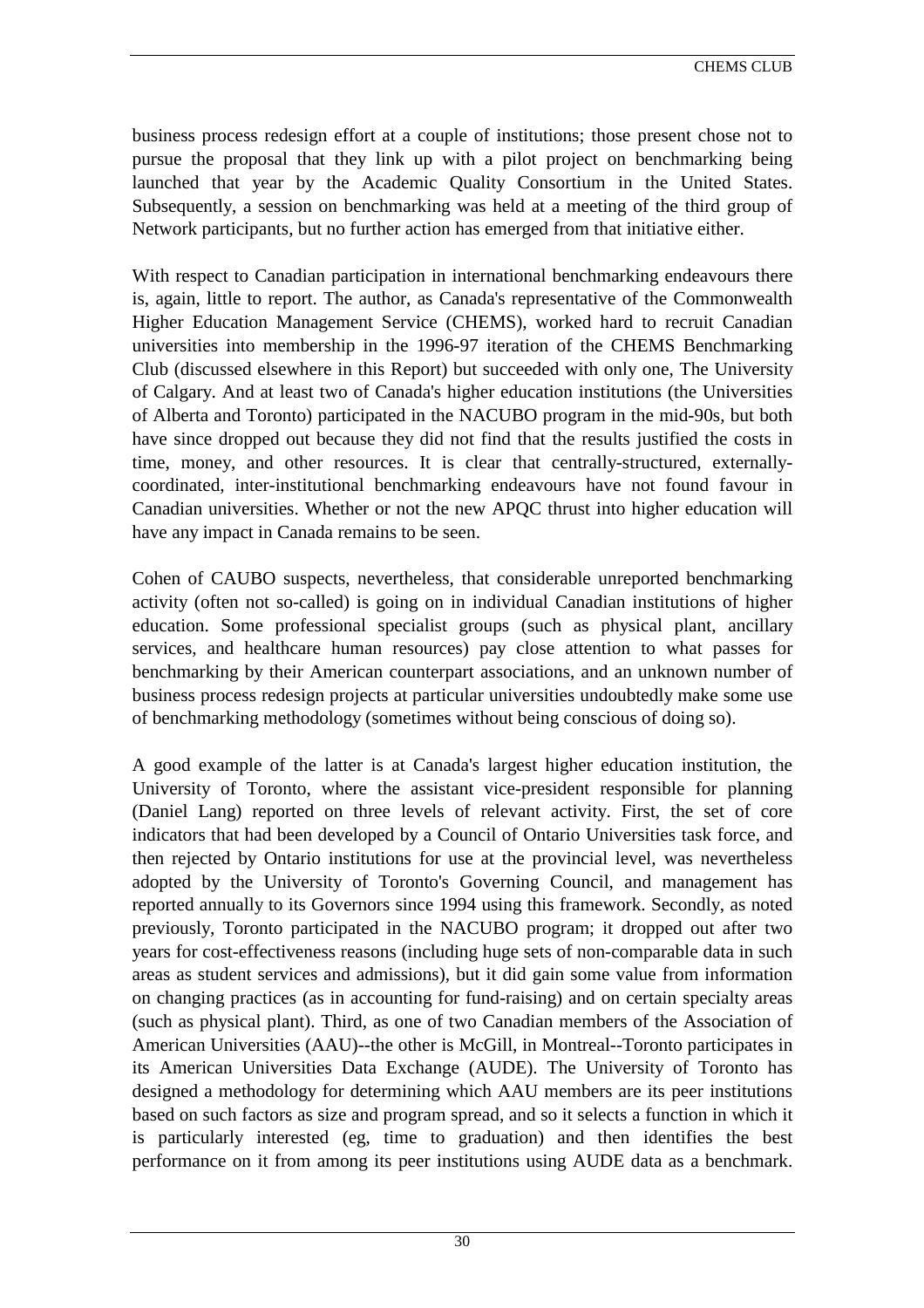The Governing Council is informed of where Toronto ranks among its peer institutions on the selected variable, and the information is also used to identify instances of internal divergence.

Finally, the relevant Toronto managers occasionally visit the benchmarked institution to examine the practices which led to its superior performance, and then return to enhance enabling factors and reduce inhibiting ones so that the identified best practices can be adapted and implemented within the University of Toronto context; this approach has recently proved successful, for example, in the area of allocating indirect costs. It is significant to note that these three levels of relevant activity represent a progression from performance indicators through benchmarks to benchmarking, as defined at the beginning of this Chapter. It is also interesting that The University of Western Ontario and certain faculties within the Universities of Alberta and British Columbia are now benchmarking against Toronto's AUDE benchmarking.

One can observe, then, that to the extent that true benchmarking is occurring in Canadian higher education it relies largely on American data, it is individualized by institution, and it is self-selective in determining specific processes to benchmark. It tends to be *ad hoc* in nature, informal in approach, and 'grass roots' in generation. It also appears to be concentrated in the larger universities, those with the resources to afford a professional planning or institutional research unit.

# **Conclusion**

In summary, it can be concluded first that what is frequently called 'benchmarking' in North American higher education really is not true benchmarking; it is typically the systematic generation of management information that can produce performance indicators and may lead to the identification of benchmarks, but it does not often extend to benchmarking by identifying best practices and adapting them to achieve continuous improvement in one's own institutional context, and even when it does, it seldom goes 'outside the box' of one's peer organizations. Secondly, this so-called 'benchmarking' is much more common in the United States than in Canada; while it has both detractors and advocates in the former, the skepticism toward such endeavours (including the use of performance indicators) is so widespread among Canadian universities that (unlike many American initiatives) it will probably never 'catch on' north of the border. Finally, true higher education benchmarking is nevertheless being undertaken in both countries but it remains largely invisible to 'outsiders', highly individualized among institutions, and narrowly selective in scope. It focuses on the adjustment of processes to improve outcomes, using data that are both quantitative and qualitative; it is an entirely voluntary, mainly private, and natural management activity; and it may be quite personal, unstructured, and idiosyncratic. Those that do engage in it can derive some benefit from the large data-generating operations, especially when efforts are made (as by NACUBO) to standardize and validate the information produced.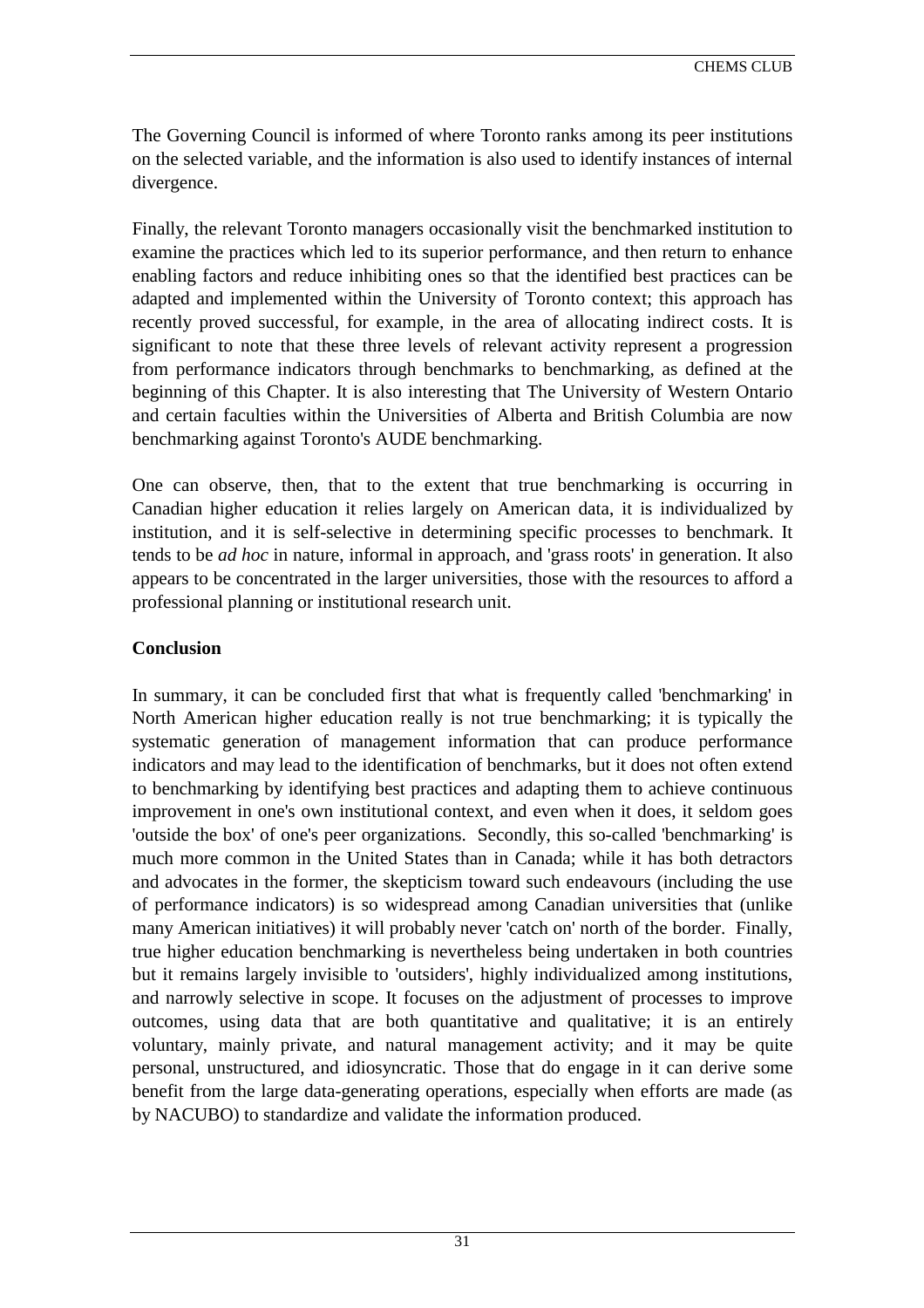Concerning the future, it is probable that the practice of benchmarking in North American universities will remain sporadic and that progress will continue to be halting. Nevertheless, it will likely grow (especially in the US) as the success stories of its fugitive and episodic application get told, as cynicism toward it subsides, and as competence in conducting it increases. It is also predictable that the new APQC thrust into higher education will have a stimulative impact, particularly in expansion 'outside the box'. It would be premature to conclude that benchmarking in North American universities is a passing fad: it is not common enough yet to be called a fad and, because of its value when done properly, it will not soon pass. Rather, it will continue to evolve, gradually and unevenly, in the foreseeable future much as it has done during the 1990's.

## **References**

Alstete J W, Benchmarking in Higher Education: Adapting Best Practices to Improve Quality, ASHE-ERIC Higher Education Reports No 5, The George Washington University, 1995

Bell D, Process Improvement at the Carlson School of Management, in Serebrenia J, Sims I, and Sims R (eds) ibid

El Ahraf A, Gray D, and Naquib H, in Hoffman A M and Julius D J (eds) ibid

Hoffman A M and Julius D J (eds), Total Quality Management: Implications for Higher Education, Prescott, Missouri, 1995

Innovation Network, Applying Benchmarking in Higher Education, Insight Series, Brentwood Tennessee, 1994

Robinson T and Dalzell A, Continuous Quality Improvement: Implementation in the Academic Health Centre, in Hoffman A M and Julius D J (eds) ibid

Seymour D et al, High Performing Colleges, Prescott, Missouri, 1996 (two volumes)

Serebrenia J, Sims I, and Sims R (eds), Total Quality Management in Higher Education: Is it Working? Why or Why Not?, Praeger, Westport Connecticut, 1995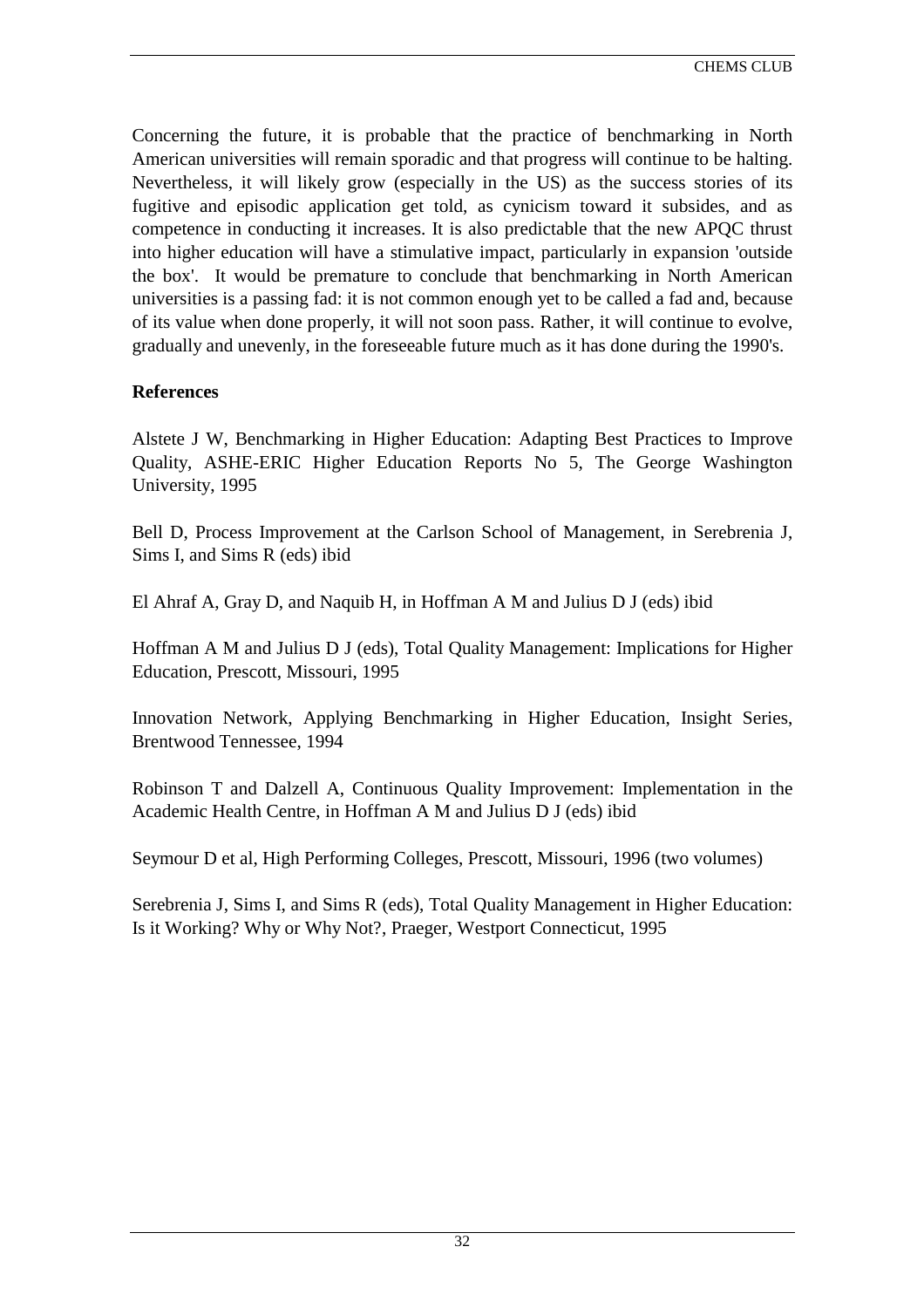# <span id="page-33-0"></span>**CHAPTER 4: BENCHMARKING IN AUSTRALIAN HIGHER EDUCATION**

*Dr Vin Massaro*

## **Introduction**

Australia is a federation of States and, with one exception - the Australian National University - its universities are established by Acts of State Parliaments. The higher education system consists of thirty-seven universities which form the Unified National System and two Colleges which are funded by the Commonwealth (federal) government but are not part of the UNS. All universities forming part of the UNS are funded by the federal government, although some States provide significant additional funding to promote activities which are of interest to the State's economic or educational aspirations. There are also two private universities. The other tier of tertiary education is the Vocational Education and Training sector, which is State based and funded through State and Federal governments. Universities are largely autonomous institutions, although they are required to comply with State and Federal legislation as a condition of their funding. At the operational level, however, they have complete autonomy.

The question of benchmarking has become more prominent in Australian higher education as the government has introduced quality assessment and as funding for higher education has diminished. In the first case, it became important for universities to develop reference points to demonstrate their comparative quality, and in the second it became important to establish that the costs of providing university services were comparable with universities of a similar kind and that their provision was costing as little as possible. While benchmarking in Australian higher education contains examples of both national and international comparisons, the international are favoured because there are comparatively few groups of similar universities in Australia with which to make useful comparisons. There are no significant examples of universities using benchmarking to compare their academic activities with those in similar institutions in Australia or overseas. The international alliance of universities under the banner of 'Universitas 21' aims to use the alliance to compare standards and quality within the group but there has been no time to begin such projects because of the relative youth of the organisation. The group is sufficiently small and widespread internationally, as well as being made up of comparable institutions, to make such an exercise possible.

Benchmarking has been conducted by universities themselves and by consulting firms either because they have been engaged by universities or because they have offered their services to assist universities in improving management practices. The term is used fairly loosely to cover qualitative comparisons, statistical comparisons with some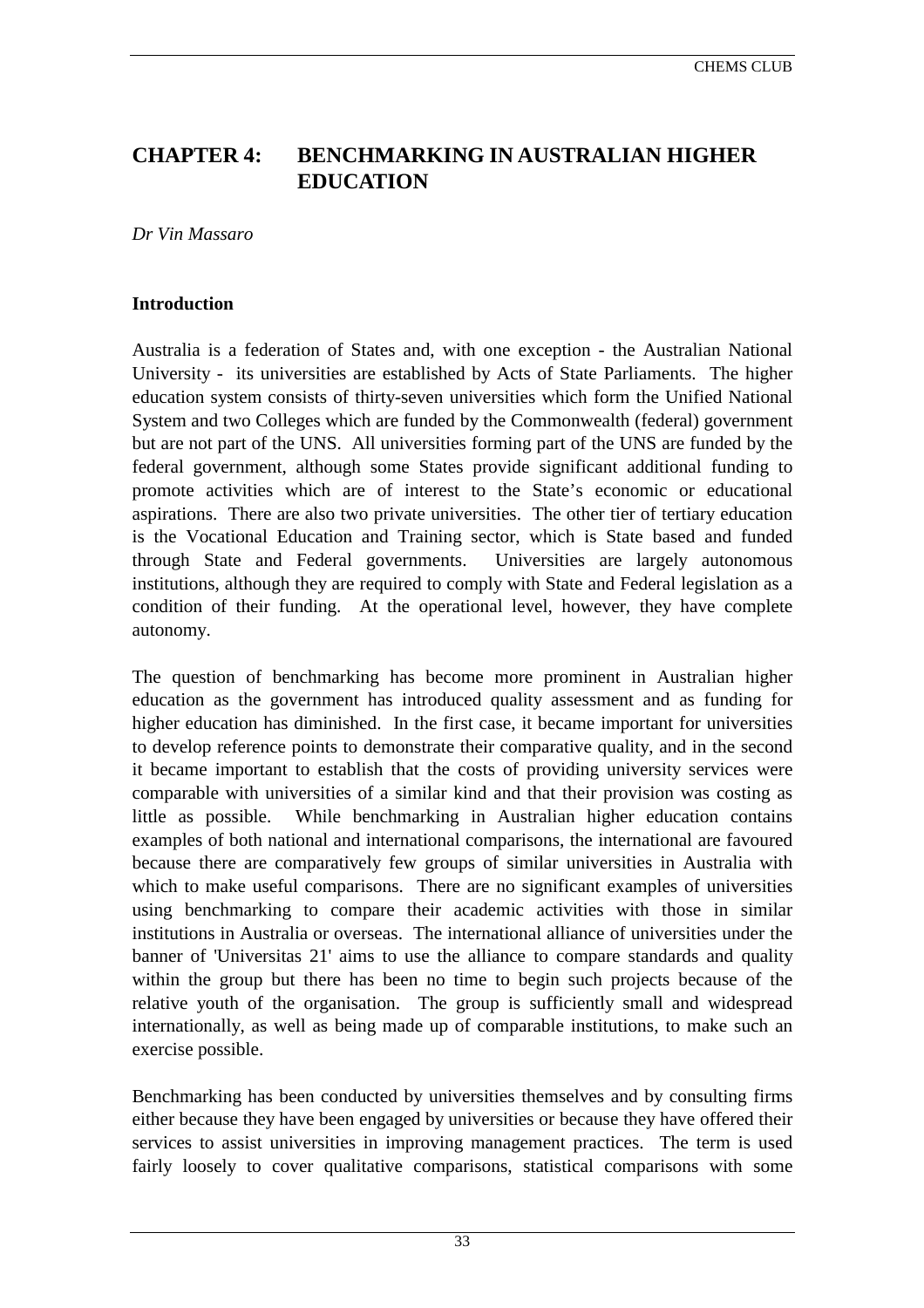qualitative assessment of what the statistics mean, and the simple generation of statistical data from a variety of sources which are then published as tables with no attempt at interpretation. In the last of these local assessments are made to demonstrate that particular services are more or less expensive than comparable ones elsewhere, but as there is no benchmark as such, it is difficult to derive any conclusions.

Benchmarking is not something which has been taken up by the funding authorities and to the extent that any activity occurs, it is based on voluntary associations for mutual benefit or it is conducted by individual institutions as part of broader management reviews.

## **Benchmarking Activities in Australia**

The full extent of benchmarking activities in Australian higher education is not easy to discern because not all are in the public domain. This paper therefore attempts to summarise those activities which are in the public domain.

## **NACUBO**

The National Association of College and University Business Officers of the United States launched a benchmarking project in 1991 and has now completed its fourth cycle (see Chapter 3). Australian universities and Vocational Education and Training institutions have been able to participate in the project since 1995. The number of participants has been small and has varied from year to year, the 1997 figure being between seven and ten, with no participation from the VET sector. The Australian project is being co-ordinated and managed by Coopers & Lybrand. Reluctance to participate in the project has been due to the size of the task and the staff commitment associated with it, as well as a concern that the information may not be as comparable as might be desired due to its US origins. The participation fee is relatively small at AUD\$15,000 per annum, although it is likely to increase. The fact that participants have not retained a continuing commitment or participated in the same suite of activities has meant that there has rarely been a sufficient number of similar institutions participating to gain the benefits of local comparison. Equally this same lack of continuity has led to others being less certain about committing themselves.

The principal benefits claimed for the NACUBO project are that it will provide:

- an objective basis for improved operational performance measurement;
- a tool for change within an institution;
- a 'pointer' to the best practices of others;
- a means to bring about change quickly:
- a vehicle for dramatic innovation.

The longer term objectives of the NACUBO project are to identify major work processes across an institution, to assist managers in mapping activities contained in the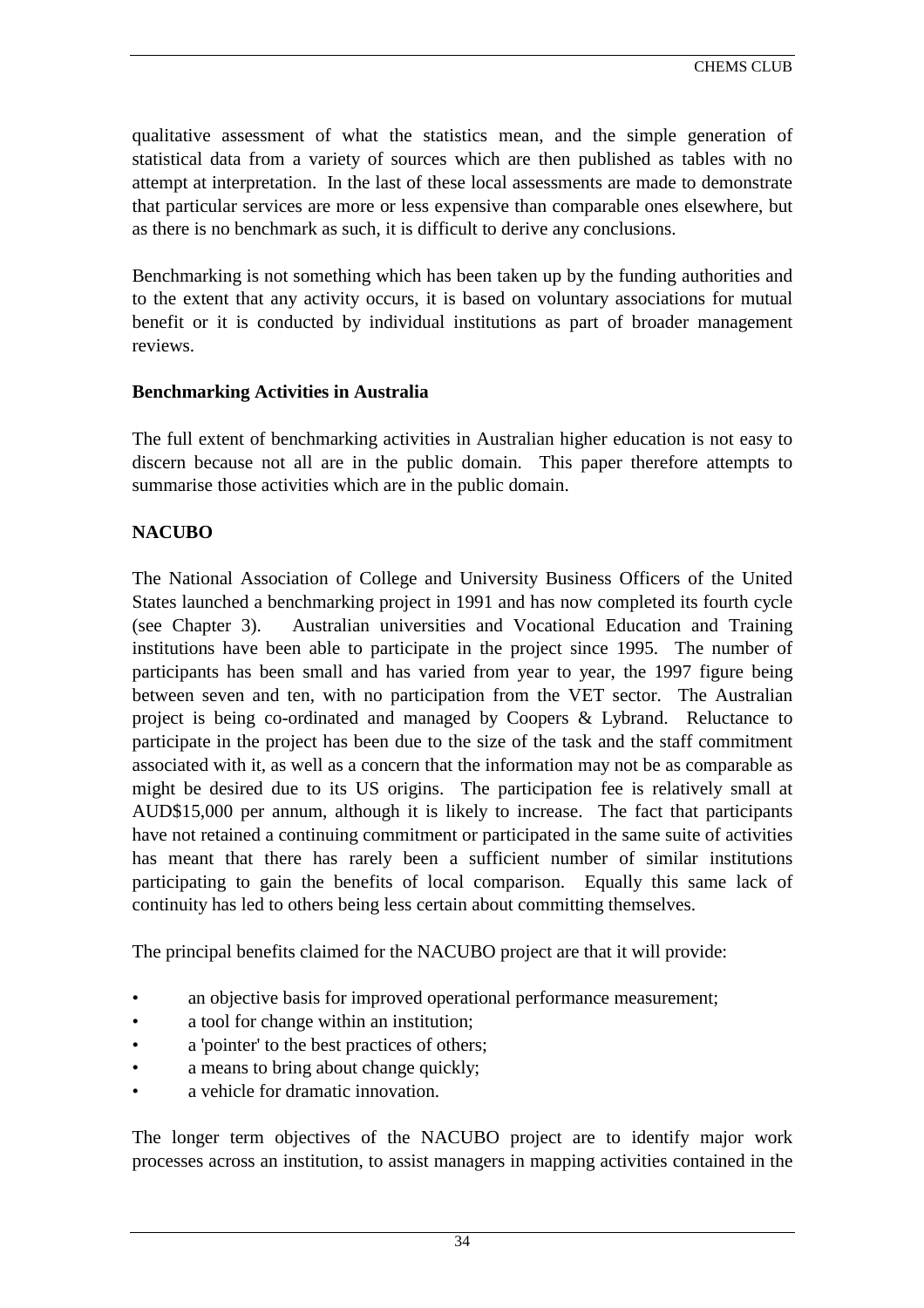processes, to measure the effectiveness and cost of activities within processes, and to apply re-engineering techniques to identify more effective means of completing those processes.

The focus of the project is action rather than simply analysis. The data collection requires significant time and effort to complete, but it is only the cornerstone for what should follow. The real benefits of the project are realised by using the benchmarking and/or process costing results to improve operations and manage costs. NACUBO claims that the project has been built around the principle of continuous improvement.

In the US NACUBO offers a core list of 26 functional areas, a supplementary list containing a further 12, and a process costing list of 6 processes. In the first year, Australian institutions were offered:

- Functional benchmark assessment for 14 functional areas: and
- Process costing for 3 process costing areas.

Institutions can choose to participate in all or a selected number of processes.

For functional benchmarking, NACUBO offered Australian institutions the assessment of 14 core functions :

- Accounts Payable
- Human Resources General
- Admissions
- Information Technology/Telecommunications
- Alumni Relations
- Payroll
- Central Budget Department
- Purchasing
- Development Office
- Registration and Records
- Facilities
- Student Health Services
- General Accounting
- Overall Indicators and Ratios.

The functional benchmarking activities include participation in data-collection workshops designed to increase institutions' understanding of benchmarking, to assist institutions in interpreting data definitions in common, and to help institutions organise the process of data collection and survey completion. The post-data-collection workshops assist institutions to understand how to analyse benchmarking results, how to research best practices, and how to apply the tools and techniques of business process redesign to higher education. Participants also receive a final report on the project and data diskettes containing the benchmark data tables, the raw data elements, and the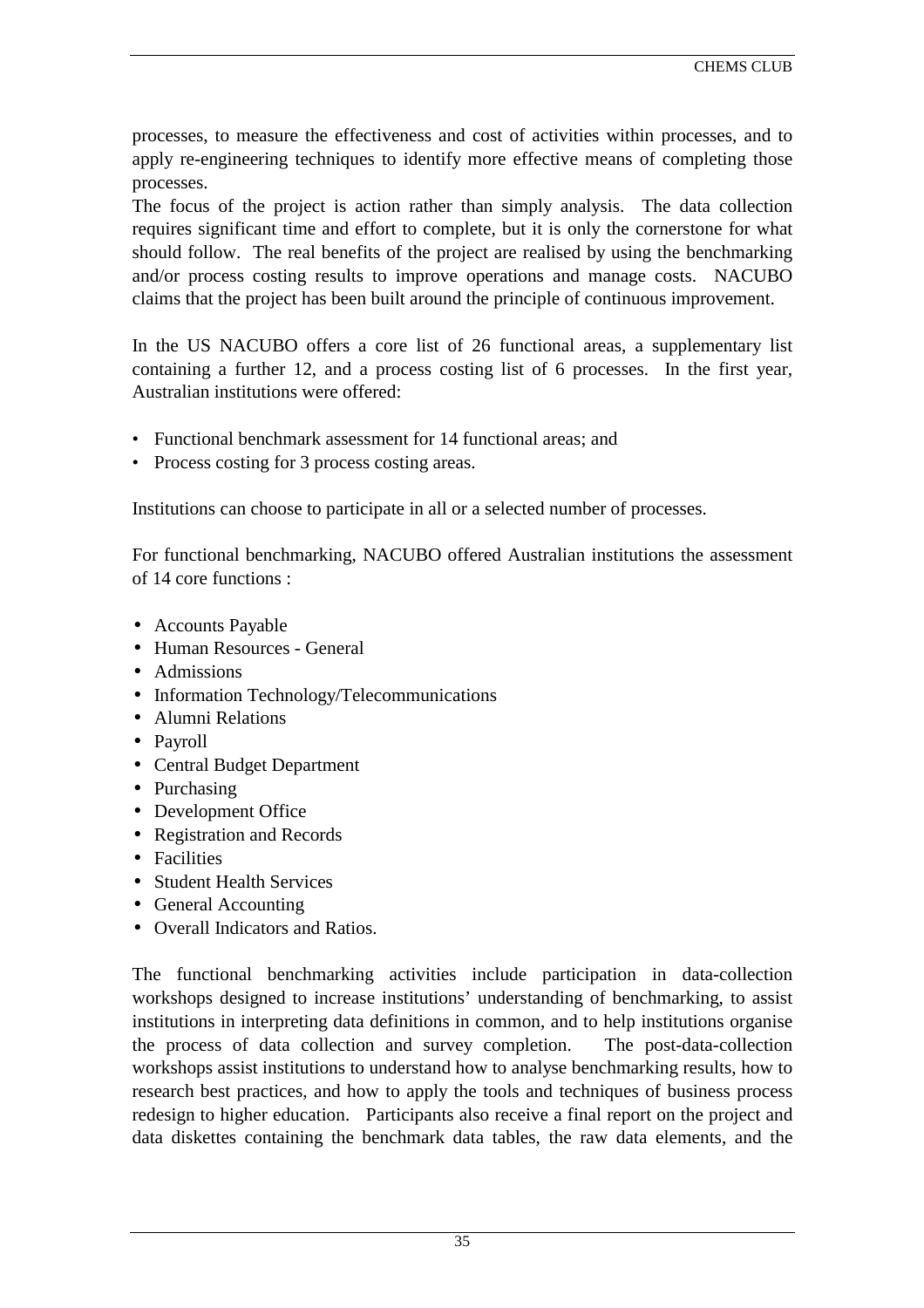calculated benchmarks. Participation includes access to NACUBO Net, NACUBO's electronic bulletin board.

The process-costing component included the collection of activity and cost data for the following three processes: processing a purchase requisition; processing an invoice; and hiring an employee.

### *Reactions to NACUBO Benchmarking*

NACUBO is perceived to have developed a thorough package, with its value enhanced by having been created for the higher education sector rather than being transferred from another industry. It is seen to provide a breadth of information at a comparatively moderate cost.

However, association with the project has been less than positive. Some of the reasons have already been mentioned at the beginning of this section. Criticisms relate to the short time available to produce the quite extensive sets of data in the first instance, although this has been modified in subsequent collections. More important was the lack of 'Australianisation' of the material before it was launched. This was a serious issue because it involved terminology and assumptions inherent in the product and cannot be solved by the simple translation of terms. As a result their resolution is time-consuming and the result may not be as comparable as might be expected. Examples include the use of US dollars as unit cost measures and the use of imperial measures. The lack of a data element dictionary which would enable institutions to produce data directly from the data base used to report to the Australian funding authorities was also seen to be a deficiency. Another issue related to the need to recreate institutions in the image generated by NACUBO to produce reliable results. Again, while this only needs to be done once, it appears to have created difficulties and caused some institutions to reconsider their participation.

A lesson to be learned from this experience is that benchmarking needs to involve people who know universities from the inside, and this is especially so when any attempt is made to localise a foreign product. The inability of the project to maintain a constant level of participation has not assisted it to develop a firm model. The same lack of continuity will affect the usefulness of the data collected because there is a need to maintain some historical perspective in any proper benchmarking exercise.

# **Student Administration Benchmarking Project**

Ernst & Young completed a Student Administration Benchmarking Study in 1996, based on 1995 data for examinations, enrollments, results processing and graduations in seven participating universities. The universities were self-selecting and there was no compulsion to participate. Universities were able to use the resulting information in whatever way they felt appropriate, and all have used it to varying degrees to improve their processes. The objectives of the project were to: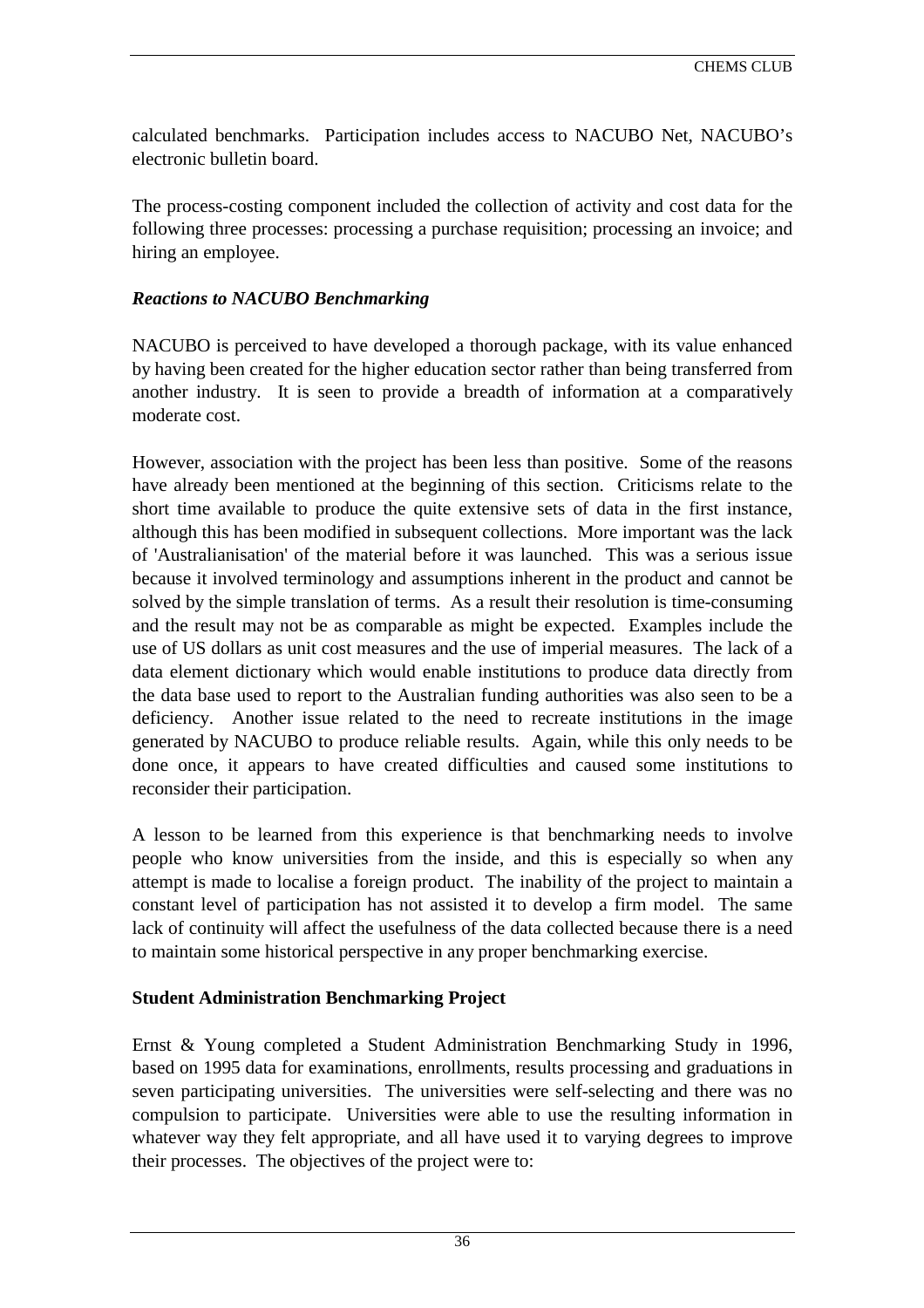- identify best practice amongst the participating universities;
- identify appropriate key performance indicators within each of the targeted processes;
- facilitate understanding of the cost base associated with each process;
- identify improvement opportunities within each university;
- ensure adequate transfer of benchmarking skills to university participants.

The approach taken was to use a base line for each process based on current practice at the University of New South Wales to establish key sub-processes, the boundaries of each process and the key performance indicators for each sub-process.

Some of the difficulties encountered related to the comparability of data, both in terms of the costs involved for each of the processes and the definition of the processes. Some universities provided information on a faculty basis and extrapolated global figures from these, while others provided actual costs from a whole university perspective. It was also felt that the study involved too few processes to provide meaningful results.

The project sought to identify best practice in each of the processes, to describe these and to make recommendations on what improvements might be made. There was a follow-up meeting of the participants to report on progress. In the area of enrolments, Ernst & Young used a common survey to gauge student satisfaction. This seemed to be well-structured and the results were regarded as helpful by the universities. However one institution did not participate in the survey, choosing instead to conduct its own.

An inconsistency in the process was that the university regarded as demonstrating best practice through the student satisfaction survey was not the one which had the lowest costs per student for the process. To an outsider, the cost differentials should have raised questions about the accuracy and comparability of the data, because they were too divergent (half the average cost). Not only was this not done, but the recommendations were biased in favour of the system which appeared to have lower unit costs as against the one which was producing most satisfied customers. In general terms the project emphasises unit cost as the major criterion for best practice, to an extent which is not warranted by processes which affect students in the most direct way.

The project led to the identification or formulation of questions which then enabled the relevant administrative area to examine its activities and to improve them where necessary. The analysis of the sub-processes and their impact on the process in question, as well as the resulting recommendations on improvements, were very detailed and provided managers with a clear pathway for problem solving. Irrespective of best practice issues, the details of this analysis appear to be a very effective means of highlighting the issues which need to be addressed. A further advantage of the project was to raise issues and provide the information necessary to persuade internal authorities to support change and improvements. It enabled some processes to be reengineered to reflect better practices in other institutions and to reduce costs. There seems to be no doubt that learning about each other's systems was of great value; as was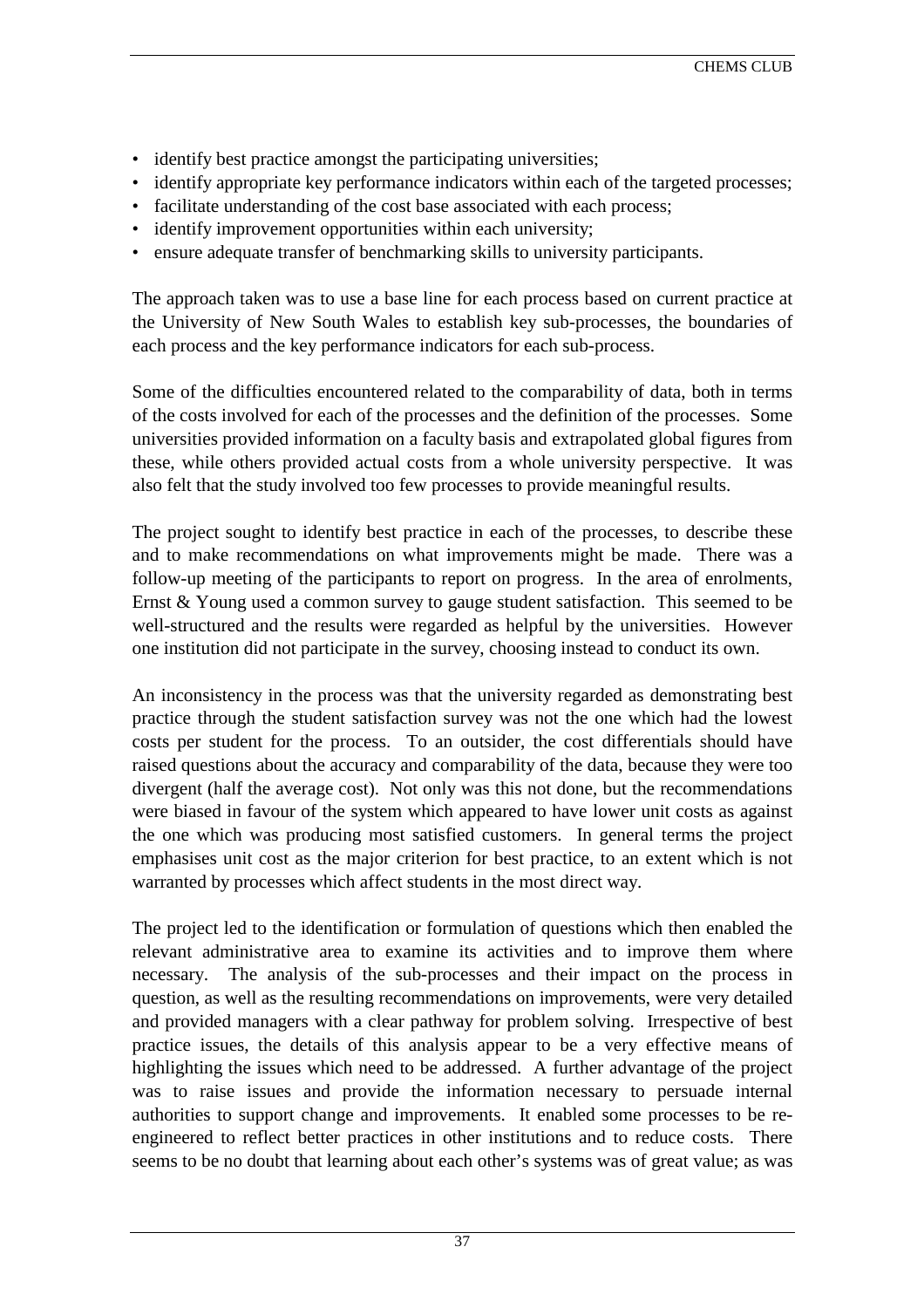the development of relationships between staff working in the same area who are now able to contact each other for advice.

Some of the concerns expressed about this approach are that it was not as accurate as activity based analysis and that it relied too heavily on baseline information which did not have any apparent intrinsic validity. It was limited in the scope of the information it produced by the fact that the group was small and the comparisons were within the group rather than with a larger group of institutions, or a 'gold standard', which might have generated more possibilities for improvement. In a sense it was a limited benchmarking exercise and appears not to have had other elements of good benchmarking involving the introduction of continuous measurement and improvement.

# **Boston Consulting**

The Boston Consulting Group has been engaged by a number of universities to undertake management reviews. While the details of these projects are not publicly available, it is worth describing the methodology here because it uses benchmarking as a tool to solve institutional problems. The company approaches its management reviews by developing a considerable set of factual information to support its subsequent analytical work. The approach tends to concentrate on an in-depth analysis of a selected group of activities which can then be used to inform general conclusions. In doing this, the company uses standard activity based analysis and a mapping of the activities undertaken. Examples of good practice in other organisations or within the same organisation are then identified so that comparisons can be made and advice for improvement can be given.

The approach is regarded by its customers to be effective because it goes beyond measurement and reporting to suggest best practice solutions. There is also a direct connection between the collection and analysis of the data and the provision of advice. Discussions with customers indicate that the approach is far more relevant to the organisation and more strategically focused. The problem raised about other benchmarking exercises, that there is insufficient knowledge of the institution by those making the study, is somewhat reduced through this approach because it relies on a longer-term involvement in the institution and an in-depth study of the areas under review. The main concern is the expense involved in not being able to share the services with other institutions.

# **Australasian Association of Higher Education Facilities Officers (AAPPA)**

This benchmark survey has been conducted annually for some years and now covers 36 institutions in Australia and New Zealand. The survey concentrates on university facilities and services. To ensure that the information is comparable, the survey provides precise definitions of the terms used in the collection of data and to that extent it is regarded as accurate.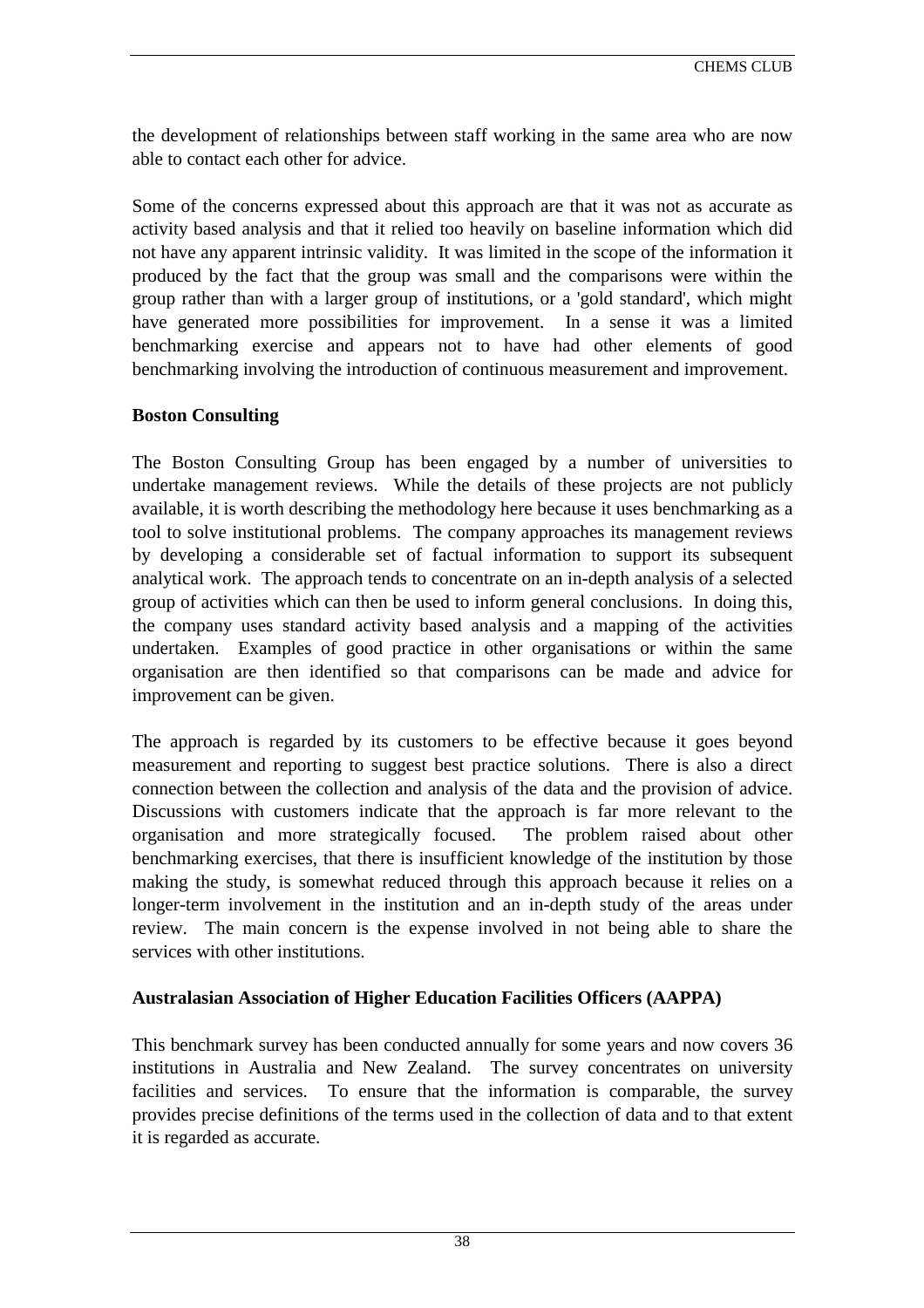It is debatable whether this is a true benchmarking exercise because the survey confines itself to reporting statistical information across a large number of fields without attempting to make any value judgments about it. This is done over 84 columns of information in eight tables. The functions and processes which are the subject of the information are not described, nor is there any attempt to imply that particular functions are carried out more efficiently or effectively in some than they are in others. While the organisation has previously reported separately on its views about space norms or the most appropriate formulae for calculating the cost of depreciation and replacement, those conclusions are not used to amplify the information contained in the benchmark survey.

The 1996 Benchmark Survey uses the 1995 calendar year as the reporting period. The tables provide the following information:

- a) Contextual or general statistical data for each institution its total gross and useable floor area and the ratio of gross to useable; total asset replacement value; the number of students and the number of staff.
- b) Maintenance costs including staff, materials and contracts costs.
- c) Refurbishments including staff salaries, materials, contracts and consultant costs.
- d) Backlog Maintenance and Other Outstanding or Deferred Works broken down by statutory and non-statutory work, health and safety, disabled access, and heritage or other special requirements. The results are expressed in dollars.
- e) Cleaning including staff, materials and contract costs and total  $m<sup>2</sup>$  cleaned.
- f) Energy Consumption including consumption amounts, the costs involved and the total m2 covered.
- g) Grounds Maintenance including staff, materials and contract costs and total hectares maintained.
- h) Security including staff, materials and contract costs and total  $m<sup>2</sup>$  patrolled.
- i) Parking including staff and operating costs and the income derived from fines as well as the cost of collecting fines or waiving them.
- j) Telephones including staff, materials, contract and call costs.

Under two tables labeled 'Performance Indicators', the information contained in the earlier tables is then provided in aggregated averages -  $m<sup>2</sup>$  per student, the replacement cost of facilities, the condition of the facilities, expressed in terms of a Facilities Condition Index, the cost of maintenance per  $m^2$  and as a percentage of capital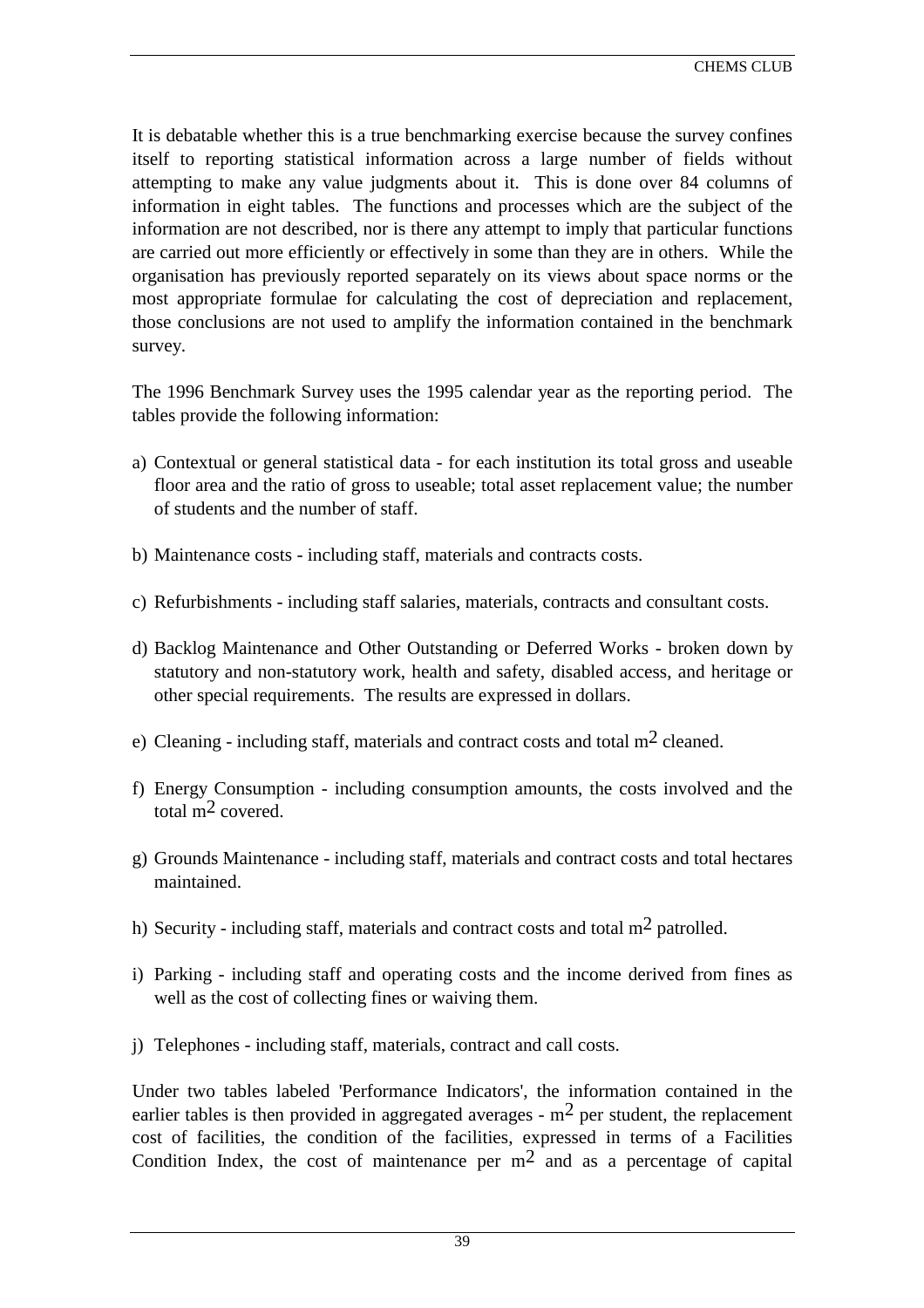replacement value, the total backlog liability, and similar calculations for the other categories of information.

As suggested earlier this falls within the definition of a statistical collection rather than benchmarking, although the data could be used to derive benchmarks if it were analysed and given agreed values. The fact that under the performance indicators for telephones it reports that some institutions have expenditure per staff almost double that found in other institutions allows one to identify problem areas (or to identify institutions in remote communities), but it does not help to devise a benchmark or a performance indicator for telephone expenditure. Nevertheless the information is valuable for comparative assessments, especially if the discrepancies which it highlights for an activity in an institution lead that institution to examine the process in more detail. This is quite a common use of the information, so that the exercise does have a direct impact on the management of facilities.

# **Northern Territory University Library**

This project was designed to identify best practice in research information services. The project aimed:

- to achieve continuous improvement in the quality, effectiveness and cost efficiency of research information delivery at the Northern Territory University and to business and government in North Australia; and
- to establish the Northern Territory Library as an international exemplar of best practice in innovative delivery of research information services.

While the project was aimed at a broader outcome, it nevertheless used benchmarking as one of its processes, finding it the most difficult component of the project because of the lack of benchmarking activity in university libraries. The Library therefore chose one of its branches to conduct the first benchmarking exercise, based on eight other libraries in Australia. This had the advantage of focusing on a particular set of processes which are common to all libraries thus making comparisons easier. The benchmarking exercise has yet to be completed, so this paper cannot provide a report. A further comparative study was undertaken of US libraries and this led to the changing of processes within the library to make them more effective.

The Council of Australian University Librarians has also been working on benchmarking through the development of key performance indicators for university libraries. It is suggested that key performance indicators can be divided into six broad categories, incorporating general library use and facilities, collection quality, catalogue quality, availability of items in the collection, reference service, and user satisfaction. These broad categories then have some 22 sub-categories. Work on benchmarking and comparative data gathering is in the initial stages, but the group has developed a common set of measures to simplify the task.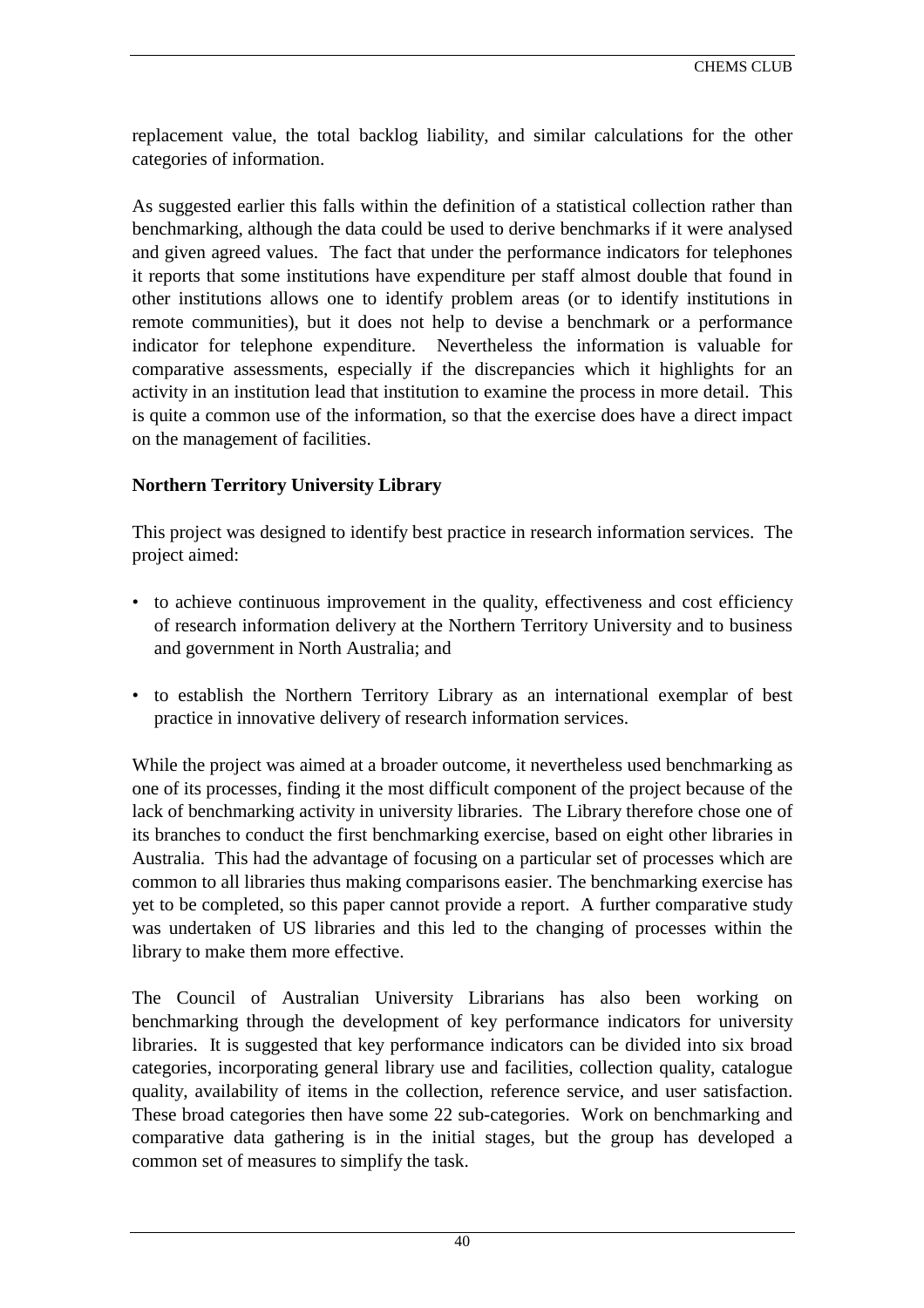# **University of Melbourne Counselling Service**

The University of Melbourne Counselling Service undertook an international benchmarking project during 1996 with the objective of comparing the Service with tertiary counselling services in the United States and Canada. The project did not select a specific group of universities with which to make the comparisons, using instead a comparison with a broad range of activities in like organisations based on information from two comprehensive data bases produced by the Directors of Centres in the US and Canada.

The data banks used were extensive, with the Maryland Survey having collected annual survey data since 1966, from 223 counselling services in 43 US States. The second data base was from the Pittsburgh Survey, conducted annually since 1981 and covering 321 counselling services across 47 US States, the District of Columbia and six Canadian provinces. As might be expected, there is some considerable overlap between the two surveys. The satisfaction surveys were conducted in three institutions, although the Melbourne Service had two of its own surveys to use.

The Service was able to establish that it served a larger constituency than most of its overseas counterparts and that it was doing so with fewer staff, with counsellor:student ratios of 1:2700 as compared to 1:2300 in the international centres. It also established that it deals more clients, sees them less often, but refers more of its clients to external resource centres than comparable services. The study therefore enabled the Service to measure itself against its peers although the authors make it clear that the focus was not on precise comparisons, but on diagnosis, and to raise issues for further investigation as a result of seeing what was being done elsewhere. It had the effect of broadening the perspective of staff on what counselling should be doing, but the authors are keen to emphasise that the exercise had a process focus rather than one based on specific outcomes.

This approach to benchmarking would seem to be very effective because it seems to have been relatively inexpensive while providing significant levels of comparative information to guide management decision-making. It had the advantage of being focused on a very precise set of processes, so that even when the authors complain about the lack of comparability in certain areas, these are relatively few and the problem can be overcome without affecting the accuracy or usefulness of the whole.

# **Conclusions**

The Australian experience of benchmarking is limited and confined to individual initiatives. From the experience of benchmarking described here, it would seem that generic benchmarking projects are less successful than those which are focused on the resolution of a particular problem, and which use benchmarking as a tool to solve the problem. Generic projects will always lack the overall commitment of staff because their immediate concerns are not visibly going to be addressed yet they are required to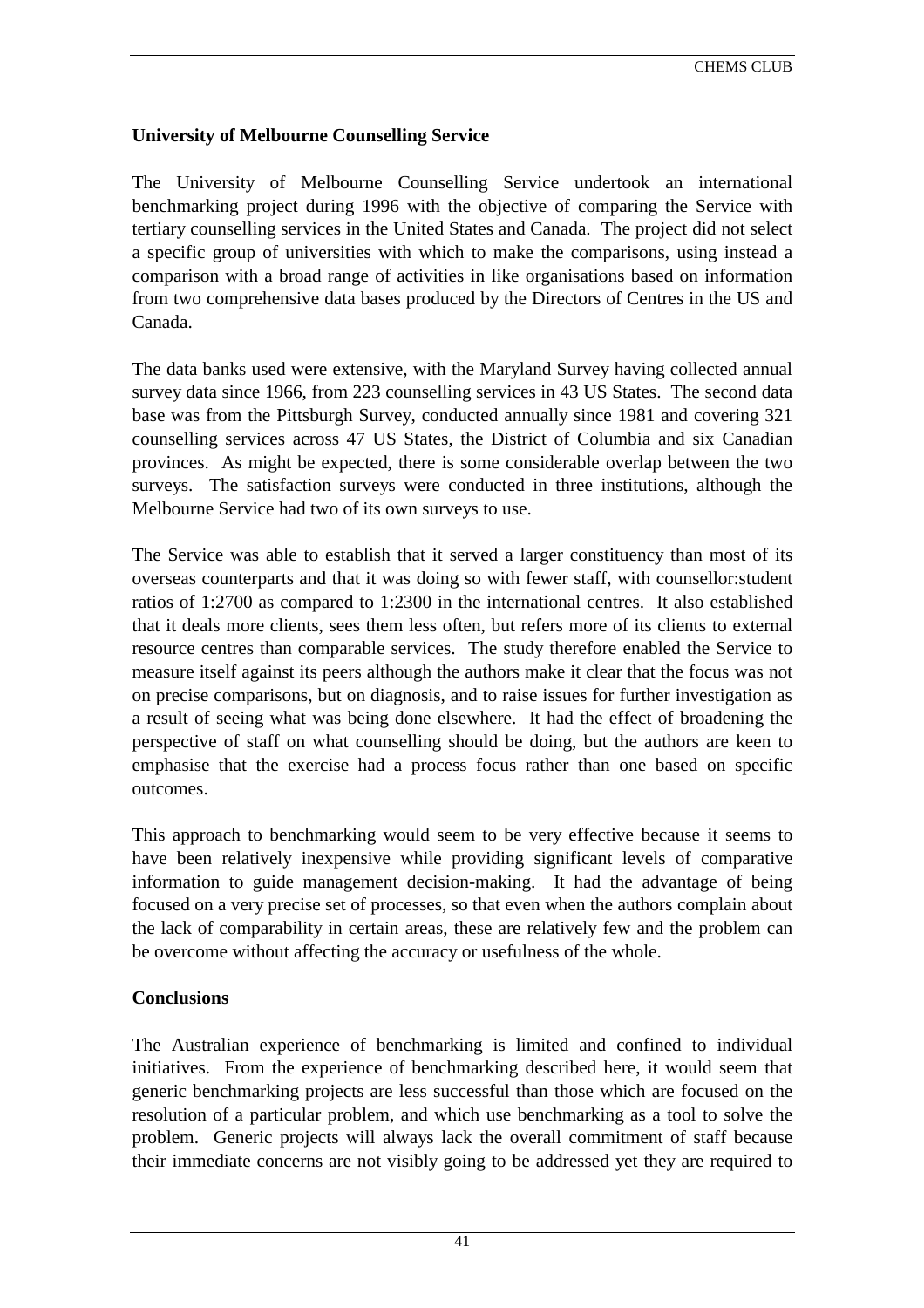take on a significant new workload to make the exercise happen. As with many activities of this kind in any organisation, what is not mainstream is regarded as specialised and therefore someone else's concern. Those undertaking the benchmarking project are seen as the main beneficiaries of the outcome and there is a lack of collective responsibility. As the project is something which belongs in a specialist area that area is assumed to be responsible for benchmarking, and no one else takes it as a personal or professional responsibility. This has occurred with a range of other initiatives, such as quality assurance, equal opportunity, indigenous education, and so on, where special units have been established to deal with the issue. There is a feeling that the rest of the organisation is absolved from any further responsibility.

If benchmarking (or quality assurance) is to work it must be seen as part of the mainstream and core business of the institution, with all staff having a commitment to it. As is apparent from the cases described in this report, benchmarking appears to work best when it is conducted by an internal group to assist it in resolving a management problem or to position itself in its field of expertise. The more focused ones were able to overcome problems arising from the cultural or definitional differences implied in the comparisons because they were being interpreted by professionals within the field rather than external consultants with little knowledge of the details of the systems they were measuring. Even in the case of the AAPPA survey; while it is merely a book of lists, the information is collected by insiders for insiders so that the variations are more likely to be interpreted in their proper contexts. The benchmarking exercise is used as a tool rather than as an end in itself and has more likelihood of producing useful results. Furthermore, working on an area basis, it will be more feasible to ensure that the comparators are accurate and represent examples of best practice in that particular are of activity. The use of external consultants would also seem to work best under these conditions because the assumptions underlying the project are more likely to be accurate. The external input, however, has the advantage of raising issues which might not appear evident to an internal group.

From an institutional perspective, it might be better to have a multiplicity of benchmarking exercises occurring as part of management's overall aim to achieve improvements rather than conduct broad, institutional benchmarking exercises which are less likely to excite the interest of staff as a whole. This approach imposes a measure of responsibility on the central management to ensure that the parts go to produce a better whole; on the other hand, success in a good proportion of attempts is more likely to achieve a desirable outcome than attempting an organisational level exercise and not being able to bring it to a successful conclusion. It follows from this that management should require each broad area of the university to engage in a process of regular review, using benchmarking as a tool to demonstrate that the area in question is either performing at best practice levels or is aiming to do so, based on comparisons with appropriate similar areas in other organisations.

The other issue which these benchmarking exercises have raised for this author is one affecting all performance indicators and benchmarking exercises - they will not work if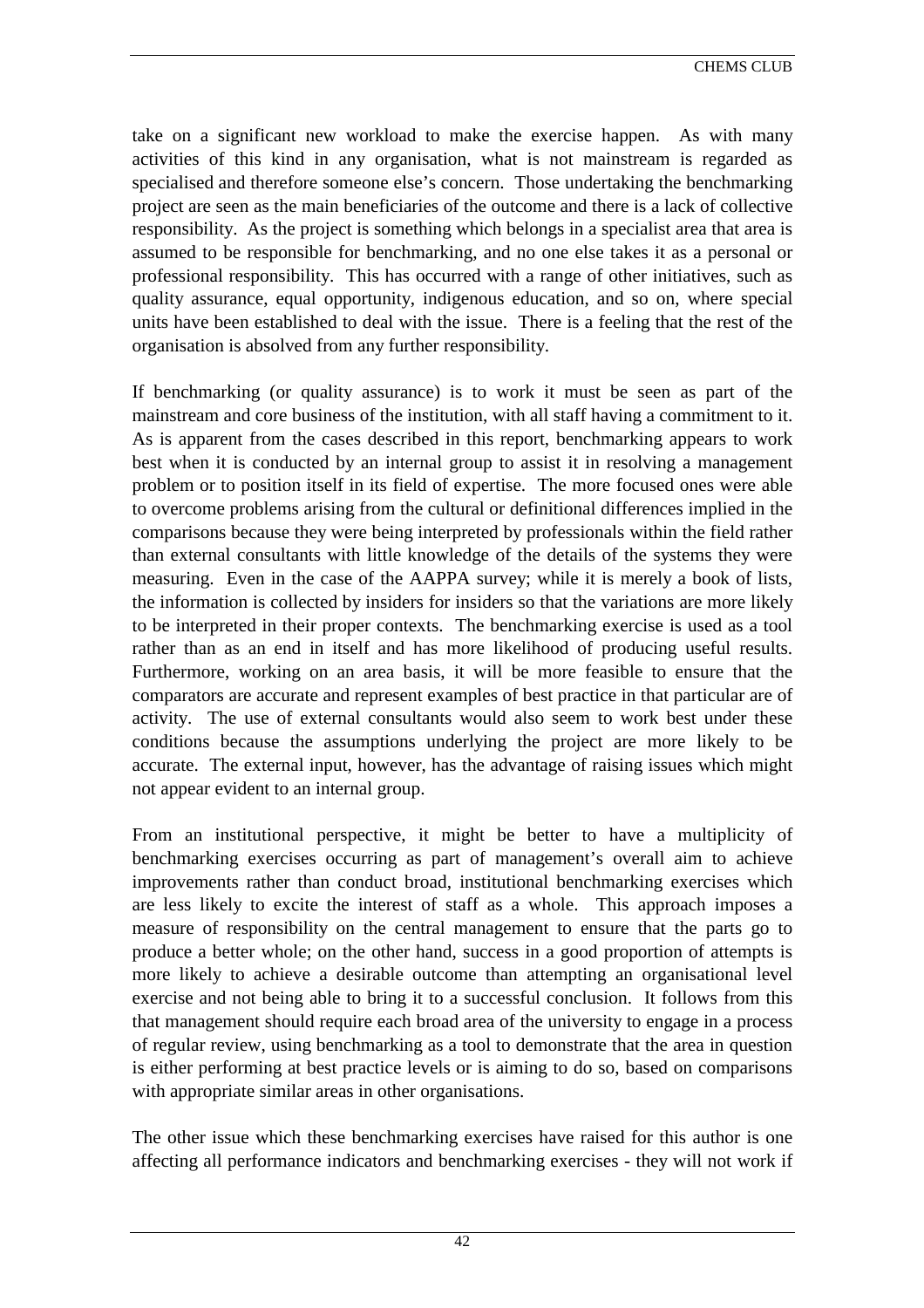they are conducted and interpreted by governments or others who are outside the system. They might be urged on institutions as effective means to ensure that they are engaged in a process of continuous improvement, and institutions might be asked to demonstrate what they have done, how they have done it and what lessons they have learnt, but external agencies should not be in the position of interpreting the results. The main reason for this is that the information cannot be collected to that level of precision, simply because we are not judging exactly similar products.

The most apparent use of benchmarking in Australian universities is in the promotion of efficiency and effectiveness in their operations. This is largely due to the fact that there is no external force imposing the need for measurement against peers or against objective criteria. The single most important external influence relates to the reduction in funding, so that the emphasis is on avenues for reducing costs while maintaining services. This leads both to an examination of processes, in some cases through benchmarking, and an examination of the quality of the service to ensure that reengineering does not impact adversely on the services being provided. While the recent three rounds of quality assessment generated a limited amount of benchmarking, this does not appear to have survived beyond that process. The new quality assurance system requires universities to demonstrate what they are doing to assure quality and some have begun to develop performance indicators, but there is little evidence of academic benchmarking taking place. To the extent that benchmarking is occurring, it is essentially for internal purposes and cannot be defined as part of a conscious strategy for overall quality improvement, although there are one or two exceptions in which there is an on-going quality assurance programme which includes the occasional use of benchmarking.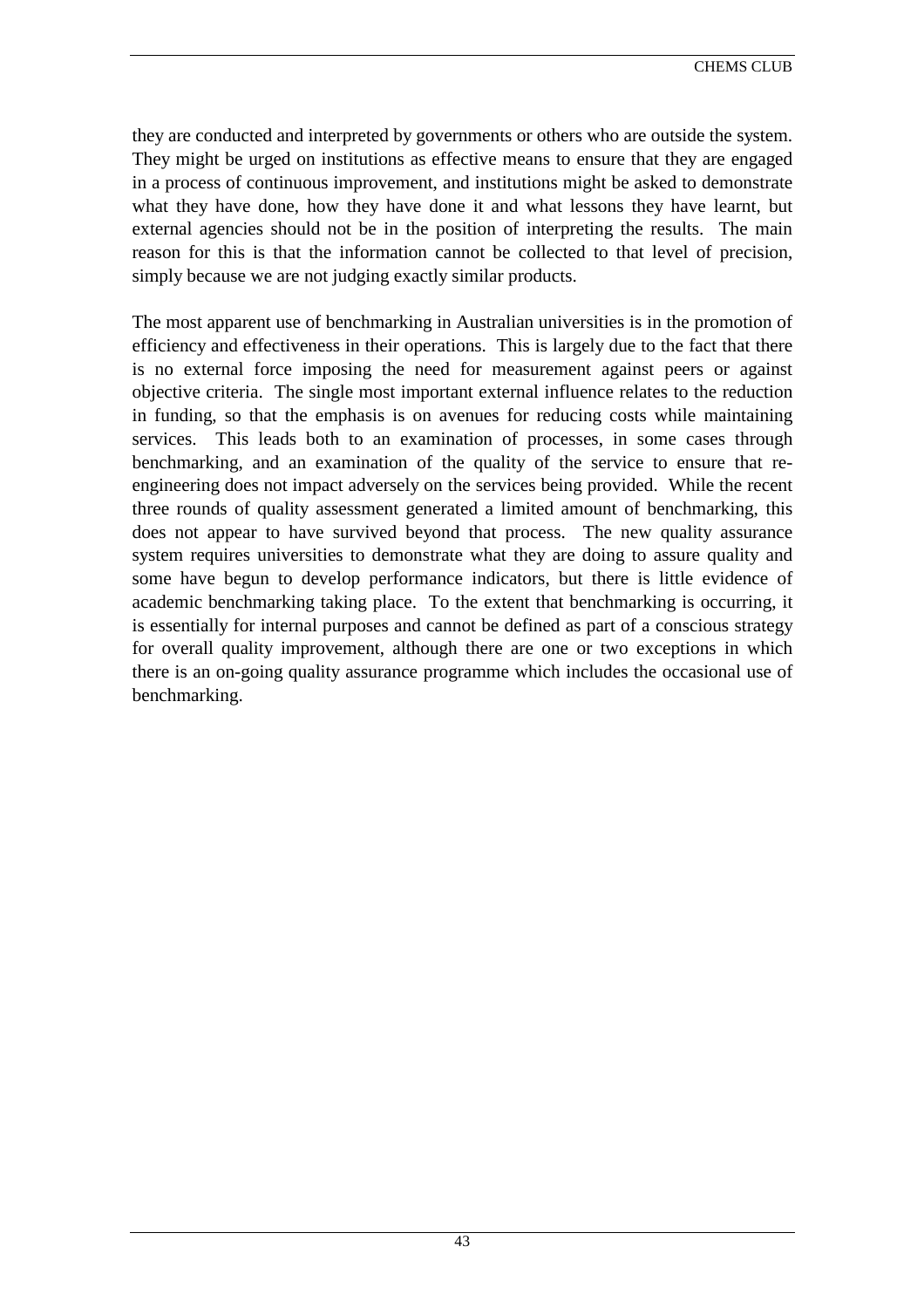# **CHAPTER 5: BENCHMARKING IN UK HIGHER EDUCATION**

# *Dr Helen Lund*

# **The Background to Benchmarking: Performance Assessment in UK Higher Education 1985-97**

Benchmarking as a quality assurance tool in UK higher education came to the forefront in July 1997 when the Report of the National Committee of Inquiry into Higher Education (the Dearing Committee) included the suggestion that the early work of the newly-established Quality Assurance Agency should include "work with institutions to establish small expert teams to provide benchmark information on standards, in particular threshold standards[,](#page-80-0) operating within the framework of qualifications , and completing the task by 2000"i The Committee's discussion of university governance likewise called on each governing body to "systematically review, at least once every five years, with appropriate external assistance and benchmarks: its own effectiveness..., the arrangements for discharging its obligations to the institution's external constituencies; all major aspects of the institution's performance..."<sup>ii</sup>

Though the Report set the Dearing seal of approval on benchmarking, these recommendations do not represent a complete innovation for UK higher education. Rather they can be seen as the culmination of a series of policies which aimed, from the mid-1980s, in a context of increased financial constraint and demands for greater accountability, to encourage UK institutions to measure their own achievements against agreed 'performance indicators'. These have been defined as "a numerical value used to measure something which is difficult to quantify", and are to be distinguished from simple management statistics, in that they "imply a point of reference, for example a standard...or a comparator".<sup>iii</sup>

In 1985 the Jarratt Report, which recommended, above all, that universities must work to clear objectives and achieve value for money, advocated the development by the Committee of Vice-Chancellors and Principals (CVCP) and the then UGC of performance indicators for use in universities, with the stipulation that these should be indicators which were calculable and useable by managers. In 1987, the CVCP and UGC published *University Management Statistics and Performance Indicators in the UK,* comprising 39 sets of comparative data and performance indicators, relating to universities only. With its second edition, *UMS&PI* increased the number of performance indicators to 54; the publication was then produced annually until 1995.

Also in 1987, encouraged by the findings of the Government White Paper, which judged that in two key areas the polytechnic sector had achieved superior performance to that of universities (the increase of student numbers and reduction in the unit of resource), the Polytechnics and Colleges Funding Council (PCFC) set up the Morris Committee, which focused on performance indicators at both sectoral and institutional level. In 1990 the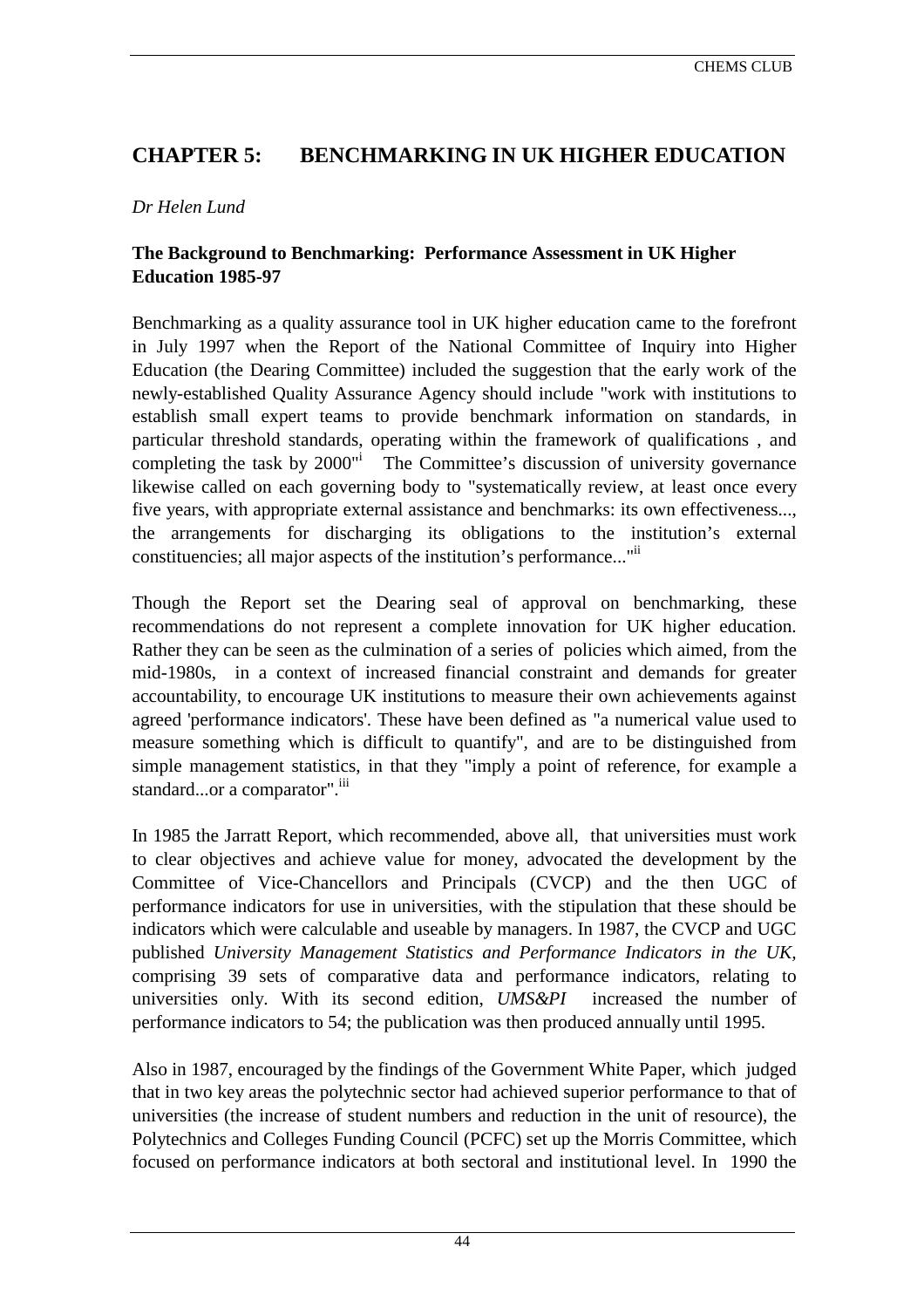Committee recommended the publication of four sets of macro performance indicators, relevant to national aims and objectives.

1992, with the abolition of the binary divide between universities and polytechnics, saw the creation of three Higher Education Funding Councils, for England (HEFCE), Scotland (SHEFC) and Wales (HEFCW) in place of the PCFC and Universities Funding Council (UFC), which had itself replaced the UGC. Responsibility for developing and publishing information on performance indicators now rested with the Councils' Joint Performance Indicators' Working Group (JPIWG). Two other bodies established in that year, were the Higher Education Statistics Agency (HESA), to be "the unified data collection agency for HE", and the Higher Education Quality Council (HEQC); while universities would retain control of quality assurance and quality enhancement, they would do so under its aegis.

In 1995, JPIWG was replaced by the new Higher Education Management Statistics Group (HEMS), its function being "to devise and recommend for publication, in consultation for the sector, management statistics for higher education<sup>"iv</sup> derived from data published by the Higher Education Statistics Agency (HESA). Despite Government pressure to publish material which could be treated as performance indicators, HEMS does not currently generate 'outcome oriented data' because of the "very formidable ...obstacles in the way of doing this meaningfully on the same basis for the entire sector. Work is, however, proceeding in the HEMS Technical Sub-Group to see if these obstacles can be overcome."<sup>v</sup> With the creation of HEMS, *UMS&PI* was effectively wound down. In the same year, HEFCE joined forces with HEQC to work on plans for the setting up of the Quality Assurance Agency, finally established on 1 August 1997.

# **Benchmarking Activities in UK Universities**

Information for this review was sought initially from national bodies: the CVCP and the Standing Conference of Principals (SCOP); five associations of university officers (administration, finance, estates, academic registrars, personnel); and from management consultancy firms. The Higher Education Funding Councils were also contacted for information on their Value for Money Studies.

Generally, apart from HEFCE, the response was disappointing; neither CVCP nor the Association of Heads of University Administration (AHUA) held centrally any information on benchmarking projects. Subsequently, therefore, individual telephone enquiries were made to approximately 60 per cent of UK universities, approaching the registry (academic administration) in the first instance. Information on the projects discussed below was mostly gained in this way, with some use of the internet and secondary literature. This review does not claim in any way to be comprehensive, and CHEMS would be interested to hear of any other projects recently completed or underway.

From the response to telephone enquiry, awareness of 'benchmarking' and familiarity with the concept within the university administration is by no means consistent across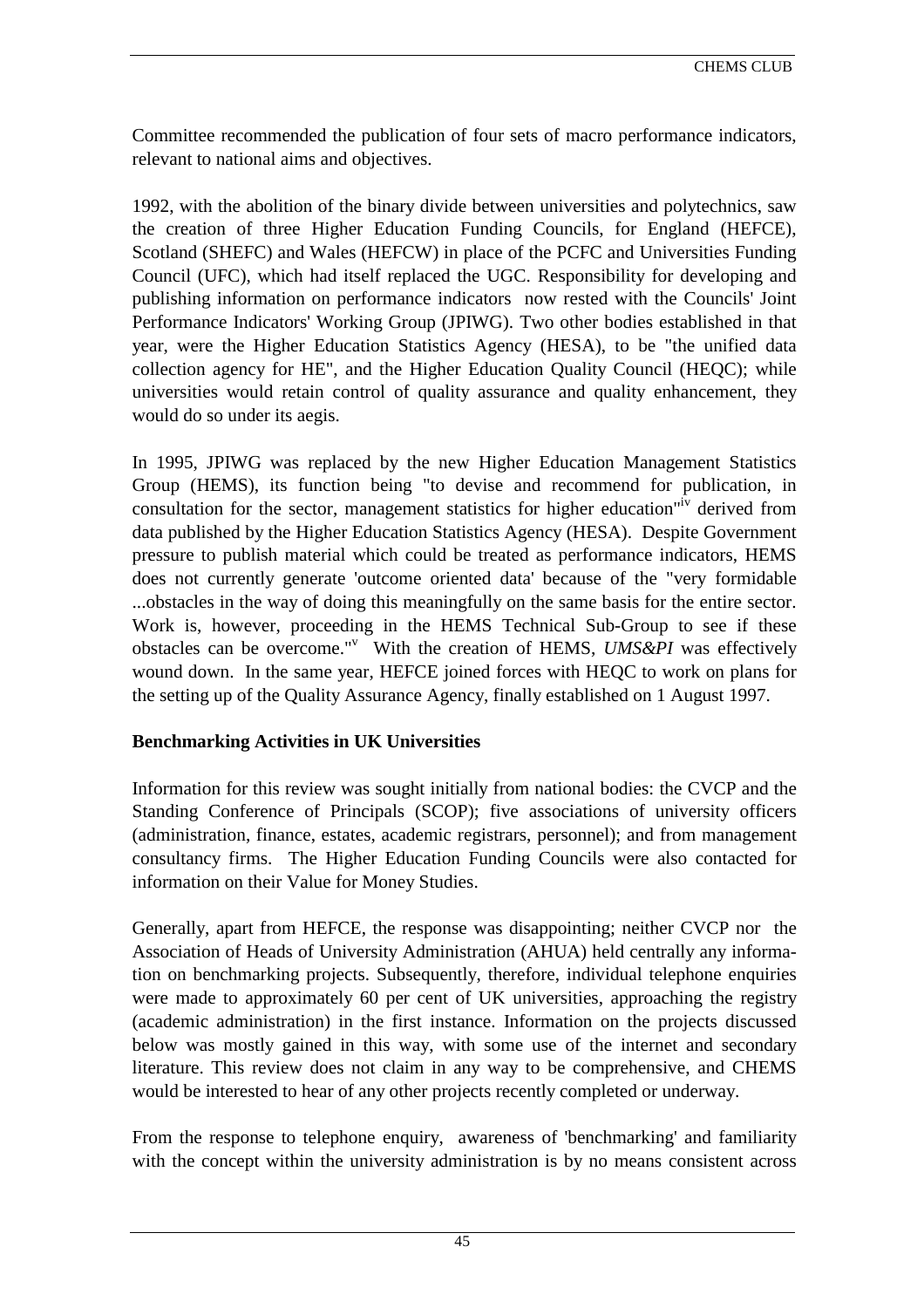the sector. In some institutions there was immediate recognition and referral to the benchmarking champion(s) within the institution; in others the term needed further explanation, even at the level of senior administrators.

Attitudes to benchmarking groups or 'clubs' varied; for example, the University of Central Lancashire has run its own 3-6 month Value for Money Studies for the last five years (focusing on travel and transport; recruitment advertising; security devices; treasury management), and using methodology based on that of the Audit Commission and National Audit Office. The institution prefers, however, to benchmark its own performance against publicly available information (statistics provided by local government, and the national health service as well as HESA) rather than through visits to other institutions on the grounds of cost-effectiveness. Specific and general benefits have, nonetheless, accrued: Mike Milne-Picken, Head of Planning, reported that a small study on organising mailshots to students resulted in savings of thousands of pounds. Reporting of the studies' findings up through management to the University Board have also led to improved understanding of cost-effectiveness among management personnel. The University also regards its annual 'Student Satisfaction Survey' as a fruitful source of information on which to base performance analysis. Similar surveys are conducted by the University of Central England at Birmingham and by Liverpool John Moores University, and planning staff do compare their findings on an informal basis.

There appears to be some evidence that universities may be deterred from benchmarking projects by the difficulties and costs incurred (in time and money) even in mapping their own processes. At one institution, a potentially interesting project to establish performance indicators in the areas of registry data collection and record keeping; student accommodation, portering, security, reception; and maintenance within the estates department had been curtailed after 4-5 months as too time-consuming, though the Registrar expressed interest in trying again once resources allowed. In the area of estates maintenance, however, he considered it more profitable to compare performance against commercial data sources, rather than benchmarking with other institutions. For other institutions, mapping internal processes is seen as a preliminary to benchmarking proper; at the University of Glasgow, for instance, the system of registering students and of managing a student's record throughout the time of study at the University is under scrutiny, with the hope of benchmarking with other institutions in and outside higher education in the future.

Universities' responses to benchmarking invitations are likely to be informed more by pragmatic than philosophical considerations; the timing of a request, so as not to coincide with a particular division's busiest period, is crucial. It helps if questionnaires associated with data collection are clear and not too long; in one respondent's view, however, a questionnaire alone, in year one, at least, is not sufficient for a good benchmarking exercise. There must be follow-up visits. Another respondent implied a greater readiness to participate if the invitation came directly from another institution, rather than from a management consultancy firm.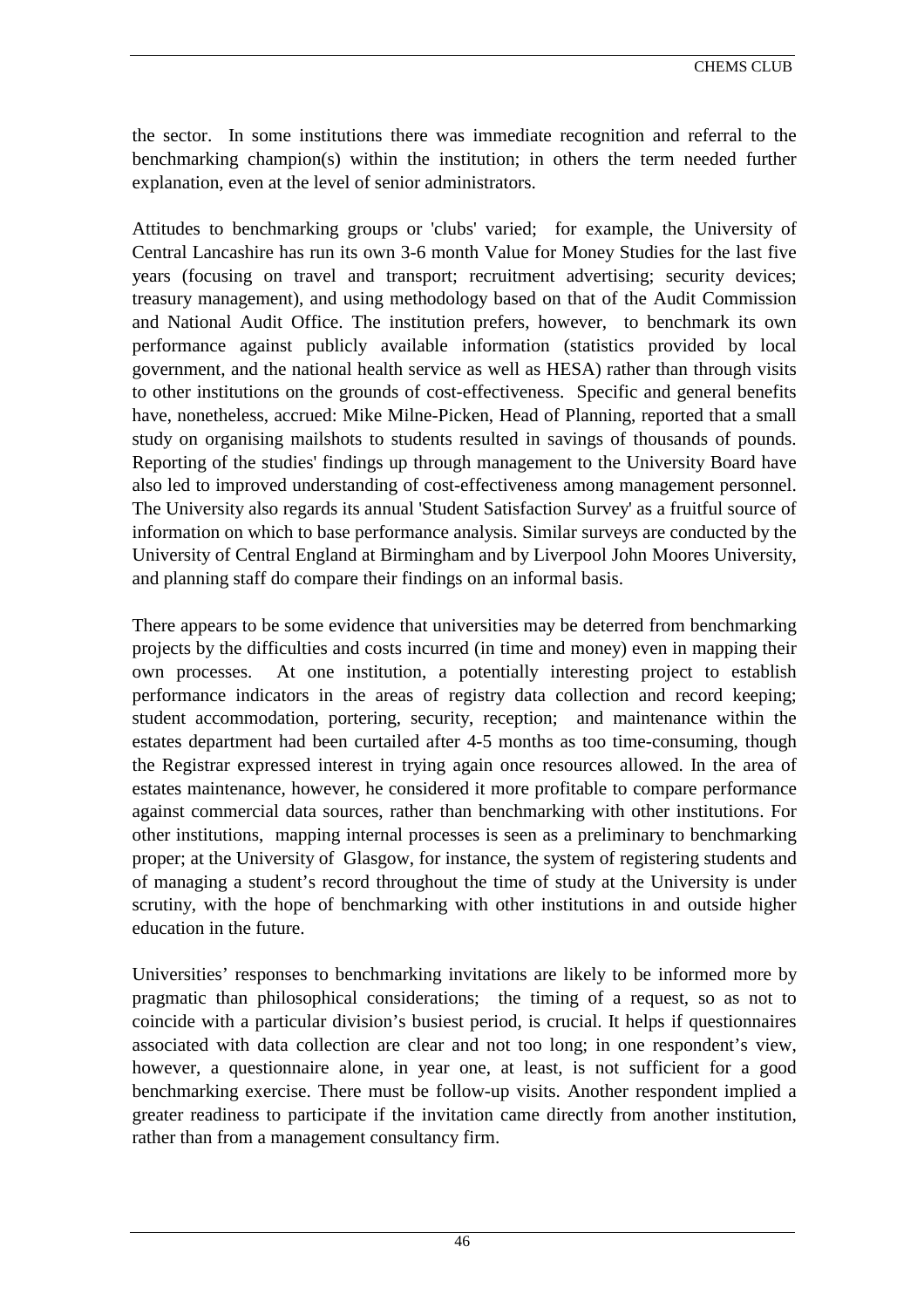# **The Times 'Good University Guide'**

A major deterrent to benchmarking, mentioned by many respondents, is the perceived difficulty of obtaining a genuine comparison of 'like with like'; for this reason, given the variegated nature of the sector in the UK, many HE practitioners and commentators are hostile to the idea of 'league tables' of universities.<sup>[vi](#page-80-0)</sup>

The one UK publication aimed at prospective students which not only profiles universities but ranks them in a league table is the *Times Good University Guide*<sup>vii</sup>, first published in 1993. It draws on statistics produced by HESA (staff/student ratios; graduate destinations<sup>viii</sup>; student accommodation); the Funding Councils (teaching assessment and research assessment); UCAS (points required for entry); the Standing Conference of National and University Libraries (SCONUL) (library expenditure); and the universities themselves (proportion of students gaining first or upper second class degrees).

For each of these eight areas, the top-rated university gets 100 points and thus serves as a benchmark for all the others, which get a proportion of this based on their unadjusted scores. A total score out of 1000 is achieved by the fact that (in 1997) two of the indicators are weighted (teaching at 2.5 and research at 1.5); this score is used to give the university its overall rating.

Despite the Guide's claim "to allow potential students to make their own judgements", it is not generally well-regarded in the higher education sector. Harvey and Knight, discussing the idea that publication of TQM outcomes is in the interest of accountability and of benefit to 'external stakeholders', suggest that realistically students only encounter "selectively quoted" information from TQM reports and "those parts taken out of context and used to construct league tables...or good university guides"; while "this repackaging makes it more accessible , it is often fraught with dangers of interpretation and usually devoid of 'health warnings'".<sup>ix</sup> To be fair to the *Times* publication, the opening chapter does give some explanation as to how the rankings are compiled and where the methodology might work against institutions in certain categories, but whether this section is actually carefully read by many potential students or their parents is debatable.

# **Benchmarking Academic Practice: Teaching, Learning and Assessment**

The Dearing Report put considerable emphasis on the immediate need for higher education institutions to "give high priority to developing and implementing learning and teaching strategies which focus on the promotion of students' learning". It also proposed the immediate establishment of a "professional Institute for Learning and Teaching in Higher Education" , whose functions would include the commissioning of research and development in learning and teaching practices and the stimulation of innovation.<sup>x</sup>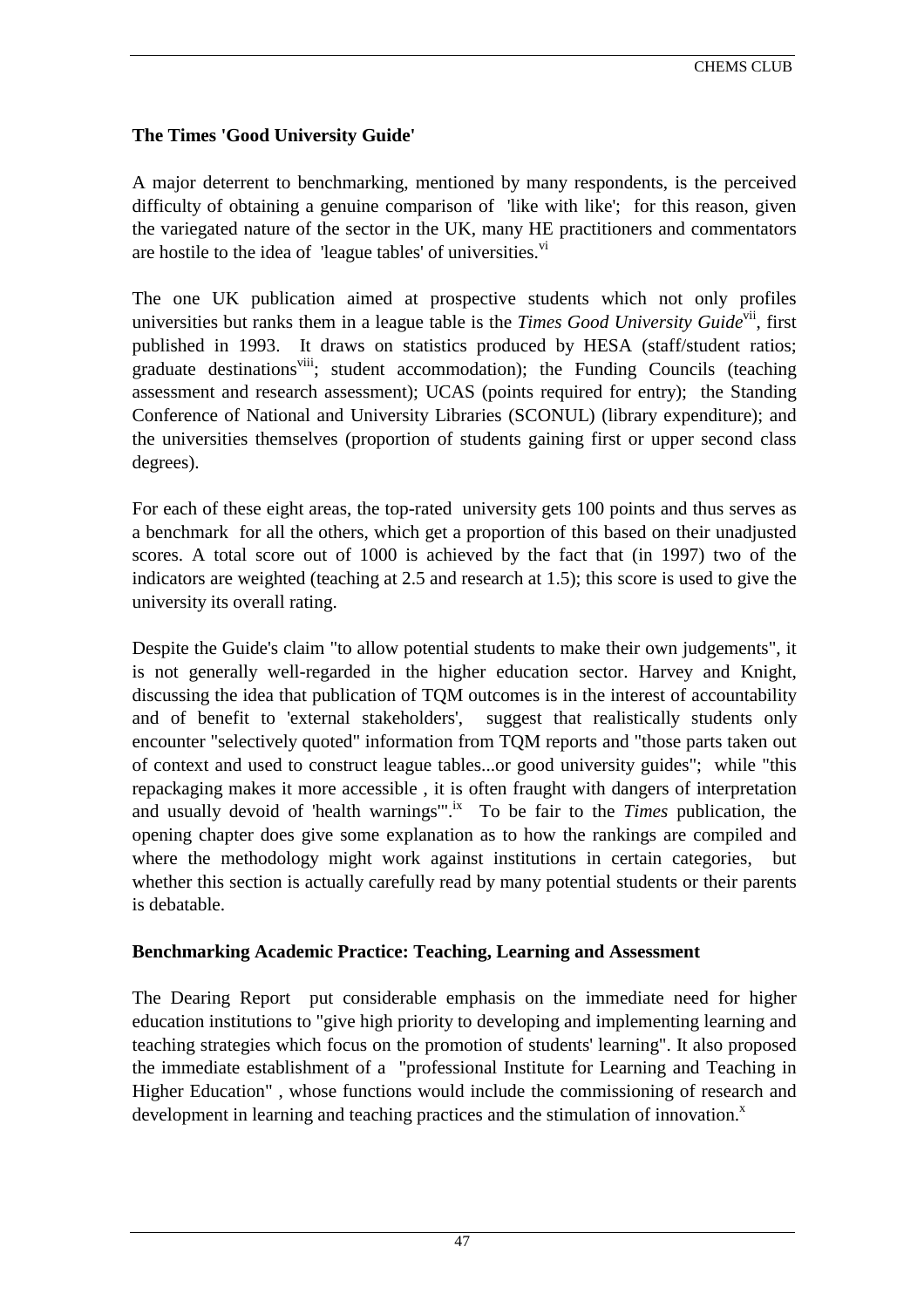The concerns of the Report can be seen as shared, and its findings even anticipated, in the 40 or so projects gathered under the umbrella of the Fund for the Development of Teaching and Learning (FDTL) funded by HEFCE and the Department of Education for Northern Ireland (DENI). Two of these, which may be characterised as benchmarking initiatives, given their emphasis on examination of shared experience with the aim of promoting and disseminating good practice, deal with the teaching and assessment, respectively, of history and sociology.

Paul Hyland, Head of the School of Historical and Cultural Studies, at Bath College of Higher Education is leading the History 2000 project<sup>1</sup>, which has been designed to "promote knowledge and discussion of existing good practices in the discipline"; to enable "tutors and departments, individually and collaboratively...to employ some of the tools of educational research... to investigate the merits of their current practice"; and to "guide and fund the development of good practices and initiatives by groups of tutors, whole departments or consortia who have a proven record or strong prospect of improving the quality of student learning". In the belief that "all departments can offer some evidence of good practice", all tutors and departments are invited to participate. The project will focus on all aspects of course design, teaching, assessment, evaluation, student support, etc, with the main emphasis on undergraduate history courses and programmes.

Over the next two years, the project managers will be visiting as many interested institutions as possible, either to gather and share information, ideas and problems in a "relatively informal" way; or to hold seminars or workshops on specific topics. It is emphasised that on these visits the role of the visitors is that of colleagues, not authorities or assessors. Departments will be kept informed of progress on the project via regular newsletters; a seminar programme has already begun, and £100,000 has been set aside from project funds to "support the development of particular good practices and innovations throughout the country". At the close of the project in 1999, there will be a two-day conference on 'Good Practice, Innovation and Critical Reflection in History Teaching'. Other outcomes of the project will be a published collection of essays on good practices, innovations and the research findings of the group projects and an electronic database of contacts and expertise.

FDTL funding is only available to those institutions which gain a high score in the previous year's HEFCE teaching assessment. Bath College of Higher Education, whose sociology courses include a modular option, received funding (£180,000 over two years) to run a project, beginning in September 1997, involving seven or eight institutions (mostly post-1992 universities from across the UK). The focus of the study is on standards and assessment; how changes in assessment regimes are affecting student performance; the comparability of student performance across different courses which

 $\overline{a}$ 

<sup>&</sup>lt;sup>1</sup> For further information, contact Paul Hyland or Nicky Wilson at the School of Historical and Cultural Studies, Bath CHE, Newton Park, Newton St Loe, Bath, England BA2 9BN. Tel.: +44 (0)1225 75503. By e-mail: history-2000@bathhe.ac.uk. The project has its own Website at http://www.bathhe.ac.uk/ history2000/index.html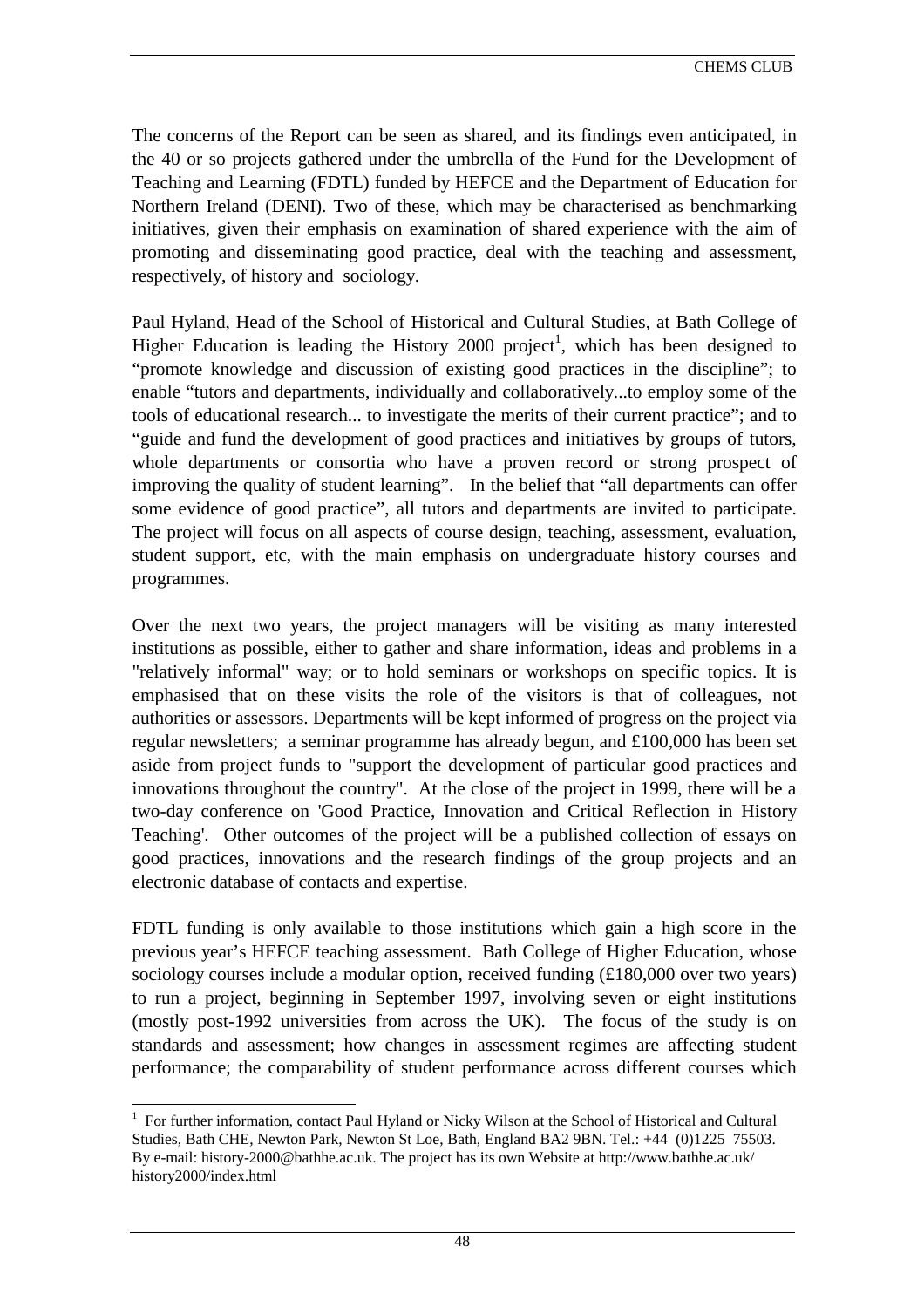are assessed in different ways; achievement of key skills - what must/ought/should a sociology graduate be able to do on leaving university? The different institutions will experiment with new ways of assessment, eg the use of IT in assessment, assessment of projects/field work, etc, and participants will exchange views through 20 one day workshops held at different institutions in 1998. It is hoped that the study will raise the profile of assessment and that the outcomes of the project will feed into national practice.

The Bath CHE study links into a series of relatively small-scale benchmarking projects run by Dr Norman Jackson at the Quality Assurance  $Agency^2$ . The impetus for the programme, which focuses on academic practice with regard to student assessment, came from Dr Jackson's own interest in institutional self-evaluation, in which the inability of an institution to directly compare its performance with that of its peers was felt to be a significant gap, and from the work done by HEQC through its two year Graduate Standards Programme.

The programme comprises four projects, but is still at a relatively early stage, and the specification was drawn up only in January 1997. The bulk of funding is concentrated on a project (focused on history, computer studies, and business studies) to develop methodologies which will enable academics to directly compare their assessment practice. The second study, involving four 'old' and 'new' universities aims to develop methodologies for comparison of assessment regulations at an institutional level. The third project, set up by the Engineering Professors Council, is looking at the assessment of BEng programmes within eight ('old' and 'new') institutions. The fourth is an internal benchmarking exercise for one institution. Other linked initiatives include the benchmarking of credit transfer regulations by the Northern Universities Credit Consortia for Access and Transfer (NUCAT) involving 35 universities, and an international benchmarking exercise by the Hotel and Catering Institutions Management Association focused on curricula.

Dr Jackson believes that the UK is taking the lead in "actively exploring ways of using benchmarking methodologies as an aid to self-improvement and self-regulation of academic practice"; this work has been given an added impetus by the recommendations of the Dearing Report .

#### **Benchmarking of Quality Management**

In the sphere of departmental quality management , a project instigated in 1996 by the Engineering Professors' Council and involving six university engineering departments, each with "its own distinctive culture" is worthy of note. Though not described as 'benchmarking' as such, it shares some of the main characteristics of a benchmarking exercise: self-evaluation, the sharing of information among a group of peer institutions

<sup>&</sup>lt;sup>2</sup> For further information, contact Dr Jackson at the Quality Assurance Agency, 344-354 Gray's Inn Road, London, England WC1X 8BP Tel.: 0171 837 2223 Fax: 0171 278 1676 E-mail: 100631.143@COMPUSERVE.COM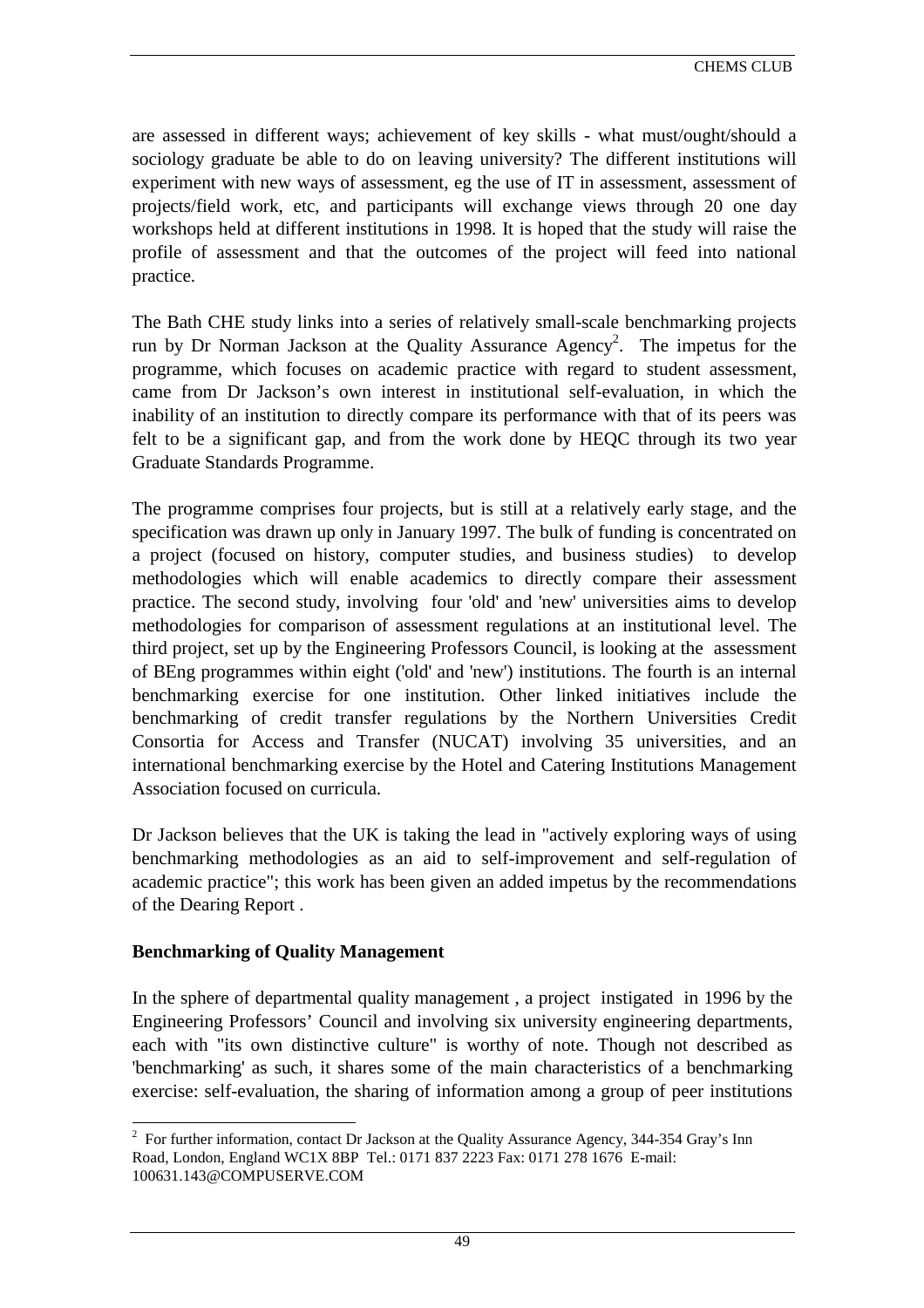with the aim of identifying and adapting 'good practice', and the subsequent development of action plans to implement change. A report on the first stages of the project by its three external facilitators/consultants<sup>xi</sup> suggests that this project might act as a model for "developing discipline-based networks which span very different institutions, but which are linked by a common development theme" and stress the potential of this type of network to be used, for example, for "the benchmarking of quality management practices".

The aim of the project was to develop a common specification for a departmental quality management framework by means of a collaborative review and evaluation process "focused on development and improvement rather than accountability". The elements of quality management scrutinised were: curriculum design, approval and review; delivery and management of programmes; guidance and support for students; student assessment and the setting of standards; student admissions; recruitment, appraisal and development of staff.

First, each department evaluated its own arrangements for quality management using a specially devised audit tool (a structured template of questions and prompts), which then formed the basis for discussion at a one-day visit to each department by the project's facilitators. During this visit, the consultants and departmental staff looked at the department's activities and the institutional curriculum framework, the department's quality management arrangements and the interface between those arrangements and quality assurance measures at the faculty or institutional level. The facilitators were able to comment on the department's quality management approach in the context of practice witnessed in other departments of the pilot group. On the basis of this visit and additional documentation they constructed a profile for each department which summed up its position at the start of the project. Each department also received a consolidated feedback report which "described systematically the range of practice observed across all the departments and highlighted noteworthy practices"; it also enabled departments "to locate their practice within the spectrum of practices observed". A one-day workshop also enabled departmental representatives to share such practices, and further exchanges of information and interdepartmental visits followed. A development and implementation plan was then produced by each department, and the consultants made further visits to monitor progress and offer guidance in developing the department's quality management system to meet the agreed framework.

# **Benchmarking in Libraries**

The possibility of benchmarking in UK Higher Education libraries was discussed in a a conference paper by Cheetham in April 1993.<sup>xii</sup> The first institution, apparently, to implement the idea was the Royal Military College of Science (RMCS) at Cranfield University late that same year.<sup>xiii</sup>

As described by the Librarian, Stephen Town, the project sprang from a TQM programme already adopted by the RMCS library in summer 1993; benchmarking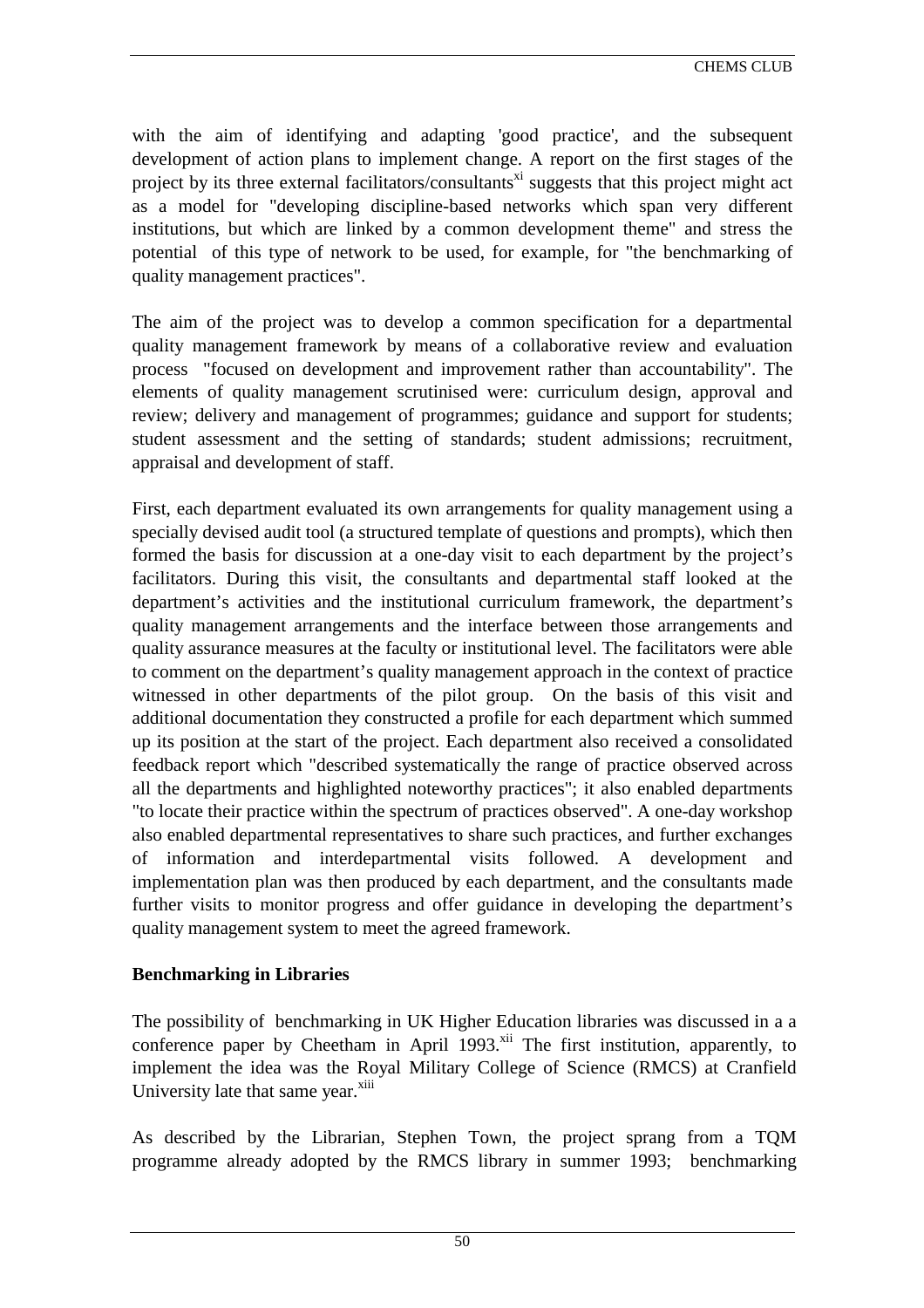appeared as part of the TQM 'roadmap' within the customer focus area. Deciding that the library could not really "claim to be seeking continuous improvement without using what industry seemed to consider to be one of the simplest and most effective tools available", Town successfully applied for funding to the University Principal.

The context for the benchmark exercise was "an increasingly competitive environment" together with the need to "generate and measure 'satisfaction and effectiveness' as well as economy and efficiency". The library's 'critical success factors' (CSFs) were defined as: current, accessible information matching user needs; cost-effective services matching contract requirements; well-trained, motivated and approachable staff; effective communication with users; positive response to change; provision of the right environment for learning. Accordingly the areas chosen for benchmarking were: availability of up-to-date stock; unit costs; staff development, ability and approachability; user experience, education and feedback; innovation; learning environment. Because of the three month time-scale for the project, external consultants were appointed to handle the project, though there was a commitment to involving the library's own staff at all times.

From a list of 60 possible partners, including technological university libraries, small academic libraries, and those known to be active in performance measurement, the final shortlist of 17 included 'old' and 'new' universities with a broad geographical spread; no partners were sought outside academic libraries.

Preliminary data was gathered through a questionnaire, the elements of which related to the different CSFs. The immediate feedback from this confirmed to RMCS that they were dealing with organisations with similar concerns to their own. One negative finding was that no library regularly collected data on unit costs; in consequence this part of the project was dropped. Four key processes were identified: user induction and education; information retrieval; information provision and delivery; facilities provision. The consultants then developed a short-list of libraries that they considered best-in-class for a particular process.

In the course of a follow-up visit to each library, three separate measurement studies were conducted. These aimed to quantify user-related measures so comparisons could be made across all participating institutions. In the availability study, the team searched an OPAC, investigated the circulation status and, if available, located books on shelves. The second study sent 'surrogate users' to each library with three reference requests and assessed the institution's success in dealing with these. The process experienced by the surrogate user was as of much interest to the team as the delivery of the expected outcome. Each library was also scored on a five-point scale for: approachability of staff; ability of staff; physical appearance of stock; signing and guiding; library environment; ease of use of OPAC. Each participant received a written report summarising the findings at their library and a final consultant's report.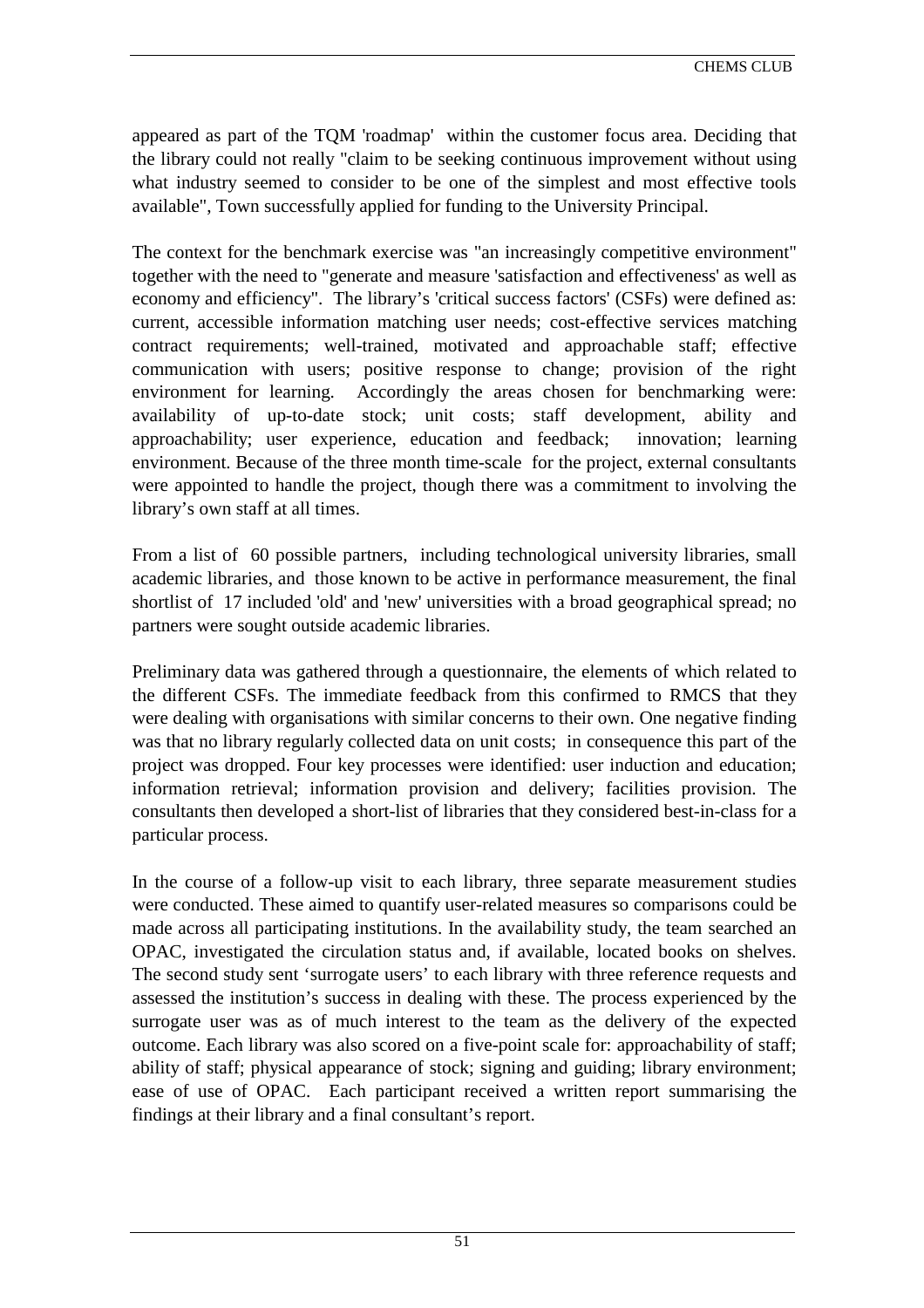At RMCS, further action was then needed to improve the library's own performance to match those who were 'best-in-class'. In the eighteen months following the exercise, a number of developments and enhancements had resulted, with "scope for more given the huge amount of information collected". Town reported that "we gained a great deal of confidence, reassurance and tangible evidence about the relative quality of our service...and a strong sense of the common issues and concerns within our industry". In retrospect, however, he felt that RMCS had taken on too much with this particular exercise; future benchmarking would be conducted at the sub-process level. He also thought it advisable to include "other industries who use similar processes" in future and to ensure a stronger ownership of the project by library staff.

That RMCS was, in 1993, in the forefront of benchmarking in academic libraries is confirmed by Garrod and Kinnell Evans, whose 1995 report<sup>xiv</sup> judged that there were few formally identified initiatives, but widespread use of elements of benchmarking in an ad hoc, informal way. These included extraction of data from comparative sources, such as statistics produced by SCONUL and seeking of good comparative practice.

Barriers to wider use of 'proper' benchmarking identified by the report included: the perceived effort involved; the unfamiliar language; lack of training; a cycle in which those looking for benchmarks might well be ahead of other libraries anyway; difficulty in identifying direct benefits within a reasonable timescale; the existence of many other quality and performance measurement initiatives; the need for a sympathetic institutional context.

Undeterred by this, in September 1996, SCONUL's Advisory Committee on Performance Indicators established a working party "to bring forward proposals on benchmarking", defined here as "seeking to formally measure local service performance against suitable comparators in libraries or outside, and to establish key factors in differences observed". Headed by Ian Winkworth, Director of Information Services at the University of Northumbria at Newcastle<sup>3</sup>, the proposed scope of the exercise, as at April 1997, was: to look at existing SCONUL statistical and Library Profiles data and seek to present them in a more "benchmark-friendly way"; to select a few subjects (eg book shelving, desk queues, team building) and seek to gather and compare data on different ways of organising the tasks, including data from outside libraries where applicable; to disseminate information on activities and on knowledge (eg via SCONUL Newsletter, email lists); to write up and publish the individual library benchmarking exercises; and to "hook into" HEFCE's quality activities. The British Library Research and Innovation Centre (BLRIC) was proposed as a possible source of funding.

In June 1997, staff "with significant experience in benchmarking" were invited to form a small working group, ideally comprising a mixture of "chiefs, site or function librarians

l

 $3$  For further information, he can be contacted at University of Northumbria at Newcastle, City Campus Library, Newcastle upon Tyne, England NE1 8ST Tel.: +44 191 227 4125 Fax: +44 191 227 4563 Email: ian.winkworth@unn.ac.uk.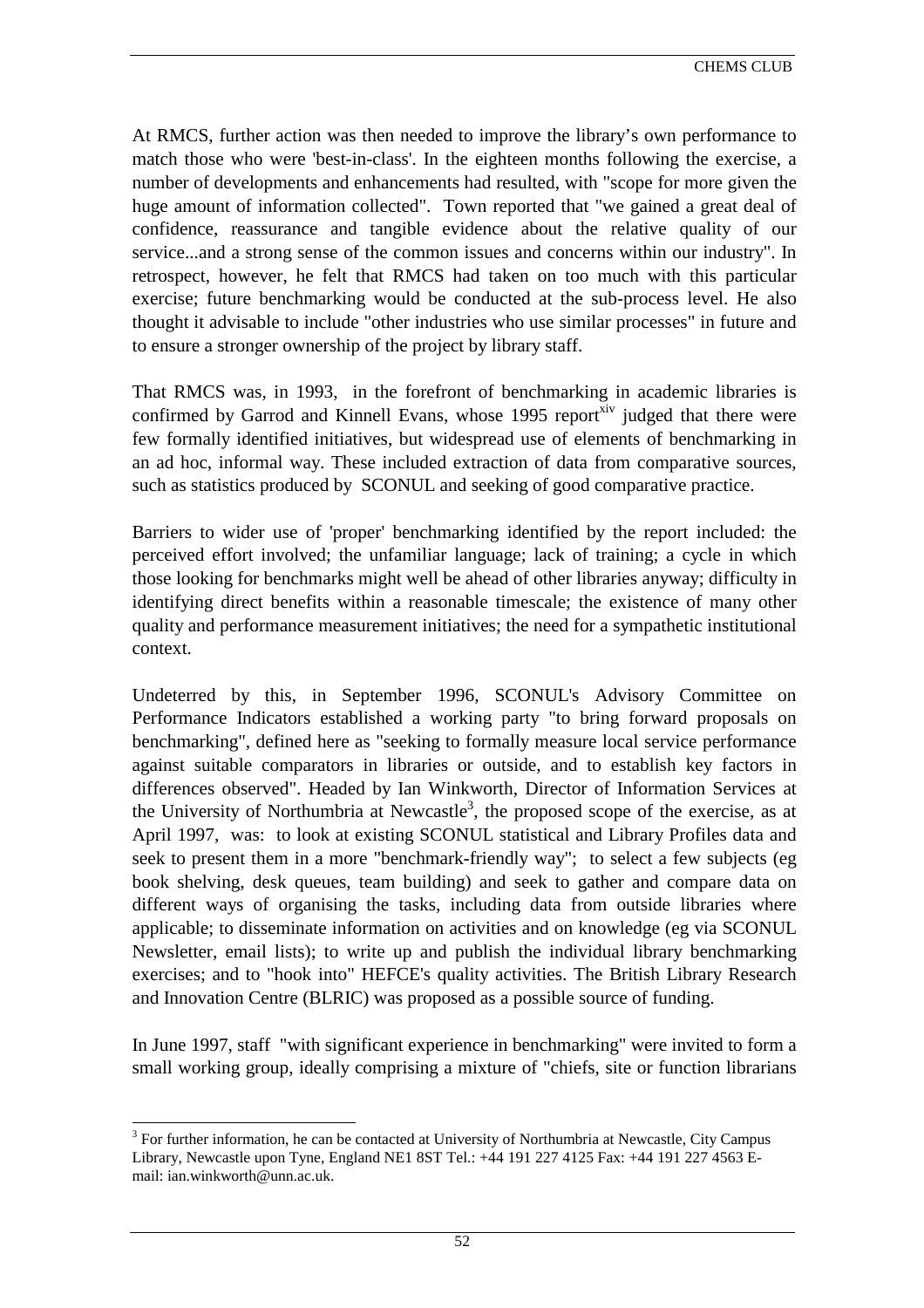and (if achievable) someone from [the] funding councils' quality area plus one 'expert'". Four 'old' universities and five 'new' ones expressed interest in joining;

the ten or so academic libraries keen to comment on or pilot any resulting proposals similarly reflected the hoped-for mixture of pre- and post-1992 institutions. An initial 'brainstorming' session was being arranged in August 1997 and it was proposed that the outcomes of the benchmarking project be reviewed after nine months.

As a postscript to this section, Poll and te Boekhurst's recent book $x<sup>x<sub>v</sub></sup>$  should be noted; it draws up international guidelines for performance measurement in academic libraries and includes discussion of performance indicators relating to 17 different processes.

### **Benchmarking in the Finance Function**

Aside from HEFCE's study on treasury management (discussed below), there are currently at least two benchmarking projects being conducted by finance directors in UK universities.

A benchmarking project conducted by the British Universities Finance Directors' Group (BUFDG), asked in 1996 for quantitative data on staffing in university finance departments, specifically the ratio of staff numbers to £100M turnover and to 1,000 fte students. Staff are categorised, on the questionnaire, by specific function (eg financial accounting, payroll and pensions, secretarial) to eliminate the possibility of omission or ambiguity. The last section of the questionnaire asks for data on volume of business and productivity, eg how many employees each payroll staff member deals with; in accounts payable, how many thousand invoices are handled by each member of staff, and on salary costs. Each participating university is presented with its own figures set against the survey results, presented in three broad bands: lower quartile, median and upper quartile.

In the London area, eight finance directors of higher education institutions have agreed to meet, on a fairly informal basis, to benchmark their different approaches to financial accounting activities (sales ledger, purchase ledger, etc); another focus for discussion is the scope of the finance director's function which varies considerably between institutions. One Finance Director reported that it was proving time-consuming just looking at the differences between the institutions in order to validate comparisons. The study aims to look at activities at the output (not just the input) stage, in the hope of producing a better representation of 'performance' than past studies have achieved.

The view of Mike Milne-Picken at the University of Central Lancashire<sup>4</sup> is that quantitative benchmarking in the finance area will greatly expand with the publication by HESA of a new CD-ROM, *Finance Plus*, which includes detailed financial accounting data in hundreds of categories from all higher education institutions, presented in a spreadsheet format so that data is easily comparable.

 $\overline{a}$ <sup>4</sup> Contact details: Mike Milne-Picken, Head of Planning, University of Central Lancashire, Preston, Lancashire, England PR1 2HE E-mail: m.milne-picken@uclan.ac.uk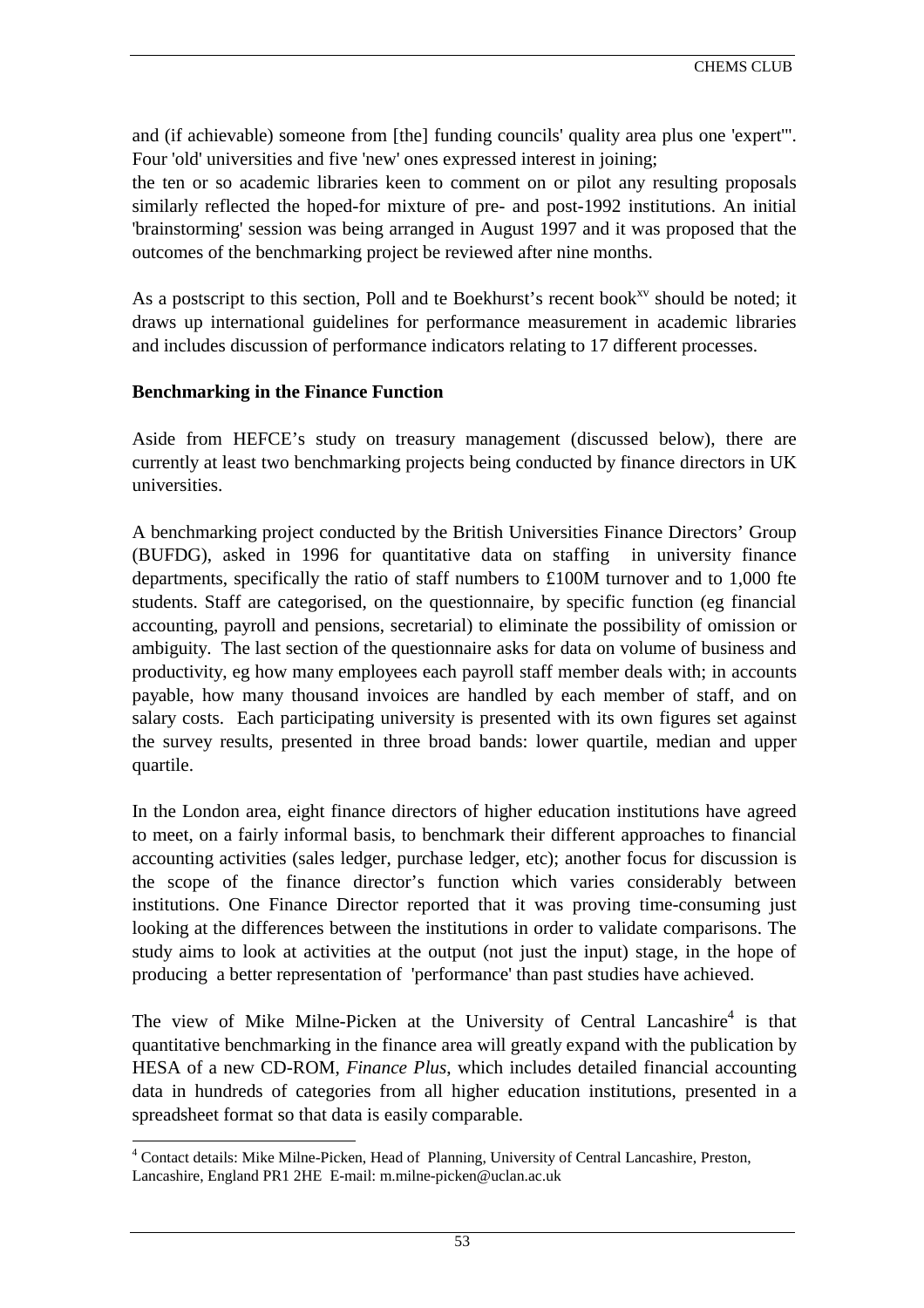## **Benchmarking Estates/Facilities Management**

Apart from the HEFCE Value for Money Studies on Energy Management and Estates Management discussed below, the Conference of University Business Officers (CUBO), with a membership of 60 institutions, have for several years produced Performance Indicators "in order to allow members the opportunity of a comparison exercise".<sup>xvi</sup> Data is collected under six main headings:

- Catered Residences
- Self-Catering Residences
- Central Catering
- General
- All Year Round Centres
- Conference Marketing and Training

Within these categories, information is collected on a considerable range of activities: under Catered Residences, for example, there are 14 separate sections, which include salaries and wages; fuel, power and water; maintenance of buildings; furniture and equipment; laundry and linen costs; food cost per student meal; student income; percentage occupancy (term and vacation time); loan finance.

Another group who are active in benchmarking in this area are staff at Sheffield Hallam University's Facilities Management Graduate Centre, where Dr If Price runs a benchmarking group involving around a dozen universities.<sup>[xvii](#page-80-0)</sup>

#### **Benchmarking via Existing Groups/Consortia**

Within the UK HE sector, universities have joined with other institutions to form groups or consortia, based on common interests either founded in their regional location or broad institutional type. Not surprisingly, such groups have provided a focus for some benchmarking projects. The Southern Universities Management Service (SUMS), a management consultancy service run on behalf of the 12 institutions in the region, has undertaken one-off pilot studies on staffing, personnel, and the effectiveness of printing units, using quantitative data, with the aim of developing performance indicators. The 94 Group of 14 smaller research-based 'old' universities produced in November 1997 a volume of comparative management statistics, based on published data produced by bodies like HESA and UCAS, and covering four main areas: students; finance; staff; quality assurance. Each university can see its own data set against that of other 94 Group members and against the UK average, where this is available.<sup>[xviii](#page-80-0)</sup>

The Birmingham office of the private consultancy firm KPMG have been undertaking Value for Money Studies for a small regional consortium of four 'old' universities for the last five years, at a rate of one study per year. Both quantitative and qualitative data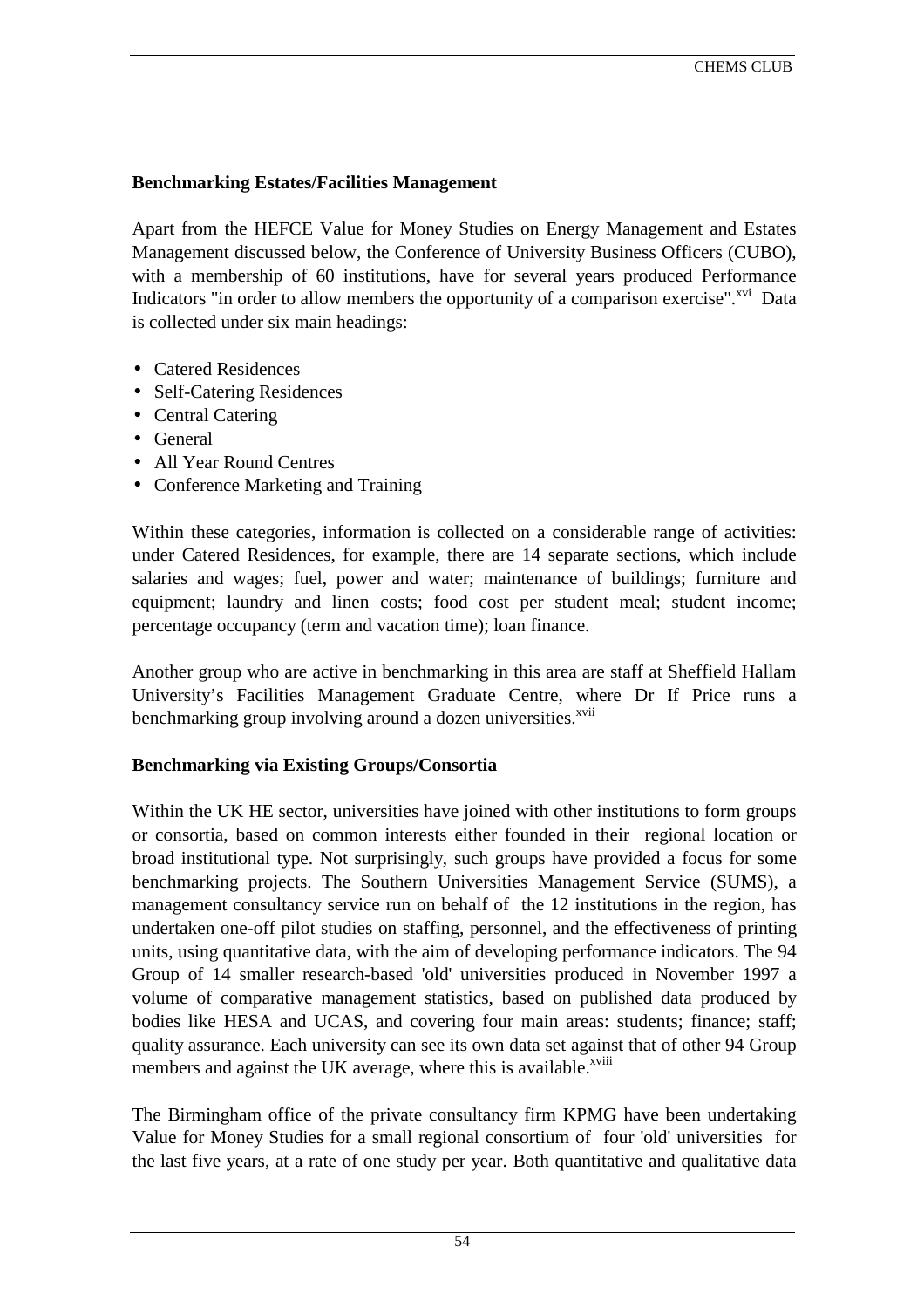are collected and the topics covered so far have been: space utilisation, eg occupancy rates and how space is split between teaching and research functions; provision of engineering/building workshops; administrative computing services; and procurement management. The last study has focused on the information on suppliers used by universities to support their purchase management; purchases have been analysed to identify the top suppliers by department (rather than at institutional level only as is the norm) so that better discounts can be negotiated. Past studies are still being reviewed to get feedback from users.

KPMG in Birmingham also manage a group of nine 'new' universities (not a formal consortium); they meet annually to identify a topic of common interest to be benchmarked. Each topic takes about a year to complete and areas covered so far have been: catering management, business planning; print and reproduction; sickness management.

### **Benchmarking Across the Higher Education Sector**

Potentially one of the largest benchmarking studies involving UK universities was launched in August 1997 by KPMG, on behalf of a client outside the higher education sector. The processes under examination are accommodation allocation, allocation to courses, and discharging students at the end of their course. All UK universities have been invited to participate. The first stage involves the provision of quantitative data via a five page questionnaire; this is to be followed by a telephone interview to gather information on the qualitative aspects of these processes. Once the data has been compared, participating institutions will receive a report of the findings, which is to include an identification of their current performance and an indication of areas where there is potential for improvement. It will also include descriptions of 'better practices' that the universities can consider adapting to their own operations.

#### **HEFCE's Value for Money Studies**

The Higher Education Funding Council for England (HEFCE) began its 'Value for Money Studies' (VfM) project in 1993, when all UK higher education institutions were consulted with a view to identifying those areas of activity which would most benefit from a sector-wide review. A National Steering Group, with members drawn only from higher education institutions (not from the Funding Councils) was established to oversee the initiative and give it strategic direction. Some projects represent the joint efforts of all three Funding Councils and the Department of Education for Northern Ireland (DENI); some have involved other bodies such as CVCP or SCOP.

John Rushforth, Chief Auditor at HEFCE<sup>5</sup> reports that when the studies were first proposed, a number of institutions were concerned that proscriptive models were going

l <sup>5</sup> For further information, he can be contacted at HEFCE, Northavon House, Coldharbour Lane, Bristol, England BS16 1QD. Tel.: +44 117 7416 Fax: +44 117 7396 E-mail: j.rushforth@hefce.ac.uk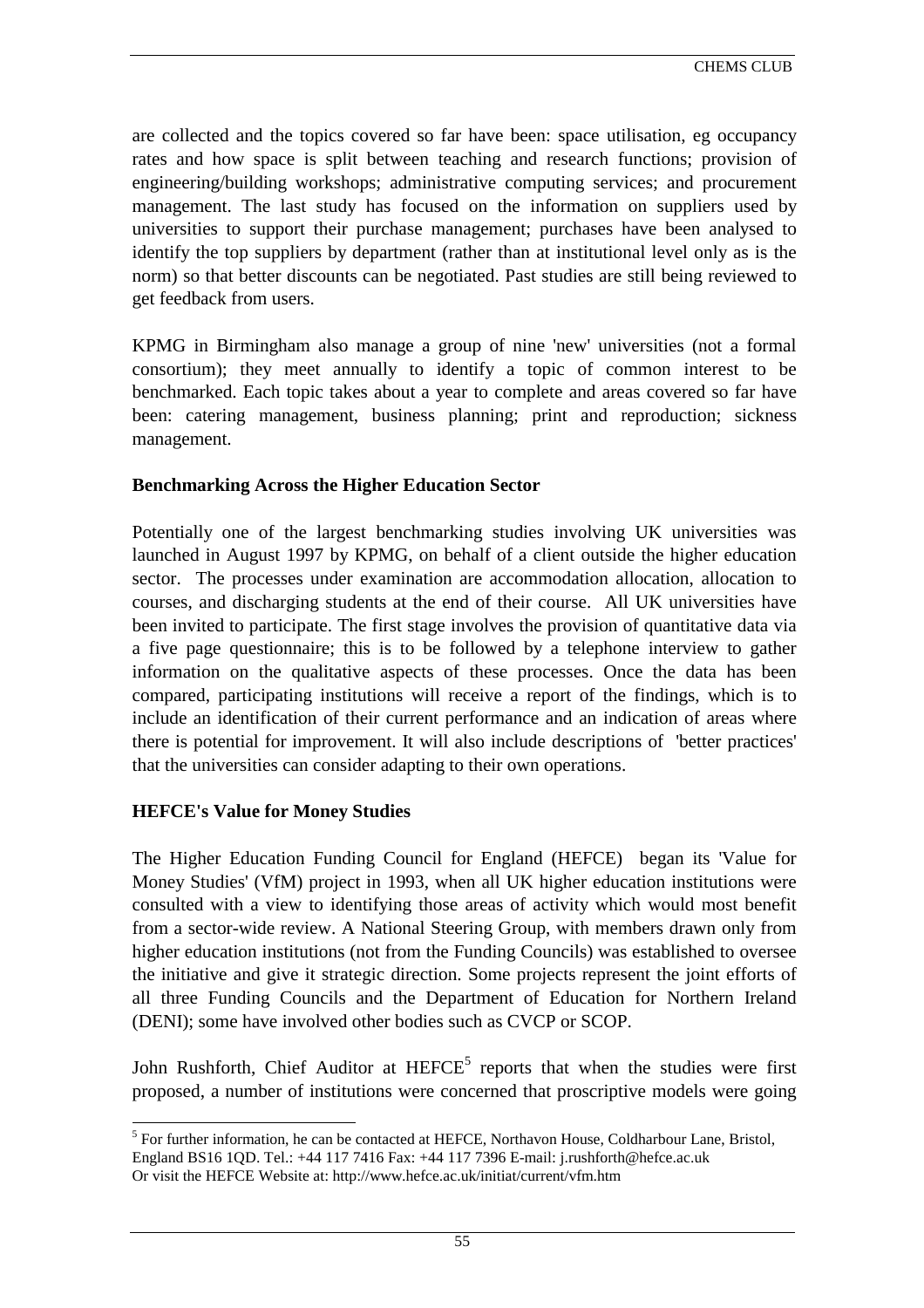to be imposed and about possible funding implications. Since the first reports have been published, however, the attitude from the sector has been more positive. HEFCE gets informal feedback on each project through seminars run six months after completion of the study and through the Council's regular audit of institutions. A formal evaluation of each study is due to be held two years after completion.

Though the precise methodology for each study varies, depending on its subject, the established process is: initial discussions with a representative group; a research phase; detailed visits to pilot sites; development of performance indicators; publication of national reports and review guides; training/implementation seminars, if desirable; and an evaluation of impact. Participation in HEFCE studies is voluntary, the Council's motto being 'by the sector for the sector'. A SHEFC spokesman estimates the cost of mounting one study for the Funding Council as between £50,000 and £100,000. The participating institutions do not pay a fee, but taking part will 'cost' them approximately four person days' input.

The first two VfM studies, published in March 1996, dealt with Treasury Management and Energy Management<sup>xix</sup>. Fifteen institutions acted as pilot sites for the Treasury Management study (three colleges of higher education; five 'post-1992' universities; and seven 'old' universities, including one medical institution). Fieldwork at the pilot sites covered: overall treasury management arrangements; cash flow management; banking arrangements; management and investment of short term funds; endowments and long term investments; financing arrangements, with an initial and then a supplementary questionnaire prepared for each element. The accompanying Management Review Guide was field-tested at an additional pilot site to further refine the approach before it was published.

The key findings were as follows: the majority of pilot institutions did not have a formal treasury policy or annual strategy, and institutions tended not to have documented their treasury management procedures. Institutions which prepared regular cash flow forecasts and closely monitored them were better able to identify surplus funds accurately and to maximise funds available for investment. Five pilot institutions were found wanting in this respect. The seven pilot institutions which had market-tested their banking services within the last five years had significantly reduced their bank charges. The institutions which achieved a higher rate of interest on short term investment of surplus funds tended to be those with a more pro-active approach to treasury management. There was considerable room for improvement in the level and standard of monitoring of long term investments.

Nineteen institutions (including 'old' and 'new' universities, art colleges and colleges of higher education) piloted the Energy Management project, in which advice and examples of good energy management practice were sought from public and private sector organisations outside the higher education sector. The study's main findings were that overall energy savings of between 10 and 20% of utilities spend could be achieved over a period, but only with senior management commitment and sufficient funding for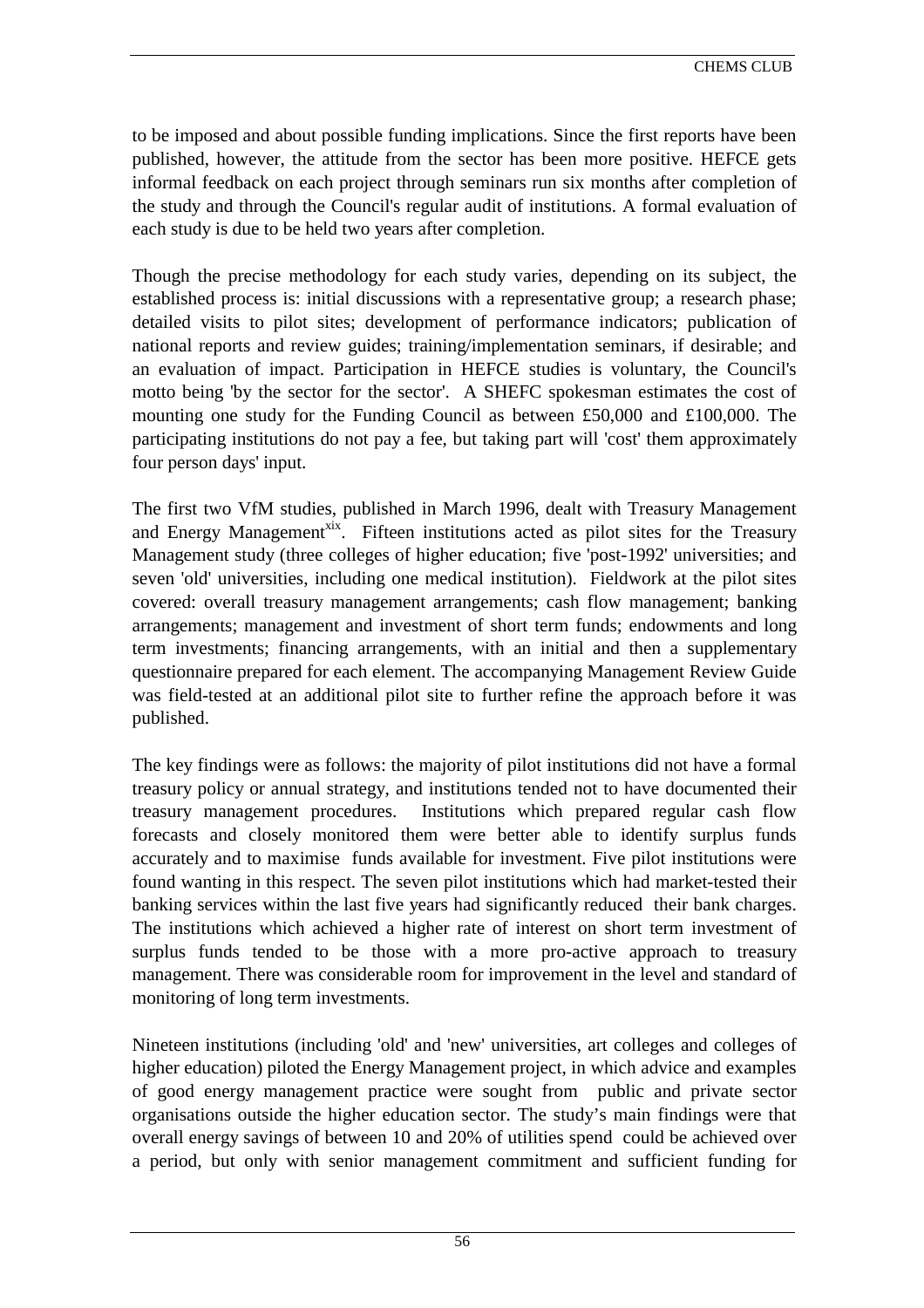staffing. In many cases, institutions had been able to fund their energy management programmes from savings made by more effective utility purchasing arrangements and from installing energy-saving equipment. Energy awareness programmes promoted across campus were effective in reducing energy consumption; one institution had saved 8% of its annual energy budget. Most institutions already took energy-saving measures into account as part of their buildings and maintenance programme; the installation of an energy-efficient chiller plant at one institution had saved it £200,000 pa. An interesting accompaniment to this study was the development of Energy Benchmarking Software, beta tested at four sites, and designed to complement existing management information by identifying buildings with poor energy performance where remedial action is required.

One director of estates involved in the study commented very positively on the impact it had had on energy management at his institution. The study had shown that the University's water expenditure was high compared compared to similar institutions; also that its record-keeping methods could be improved. Following the study, a water submetering system was installed in all buildings, so that high users could more easily be identified, and a computerised record system set up, relating energy use to specific departments. With this detailed information, it was possible to take action against 'high energy spenders' and to start an energy awareness campaign. Similarly, by 1997, an inadequate boiler system had been made reliable in ninety percent of buildings, and energy-saving measures were now incorporated into the design of new buildings. HEFCE's study had enabled the director to justify requests for additional funding from the university and to receive a positive response from the Board of Governors.

Value for Money Studies in 1997 have looked at Estates Management and Information Technology, together with smaller-scale studies on Environmental Audit and Procurement Benchmarking. The Estates Management Study covers: policy development, maintenance planning, resource planning, managing the workload, getting good prices, and evaluating quality, with the emphasis on the latter four. Processes to be benchmarked include: financial forecasts and budgets provision; the size and organisation of the maintenance function; information systems (manual and computer); in-house and contractor arrangements; post-completion work inspection; complaint monitoring. One early finding is that funding shortages are having a considerable impact on estates strategies, with money diverted from maintenance to other areas within institutions. Quality of service, however, was found to be consistently a high priority. Publication of the full report is planned for the end of Autumn 1997.

In focusing on Environmental Audit, HEFCE was responding to issues raised by The Toyne Report of  $1993^{xx}$  and by the Government, whose environmental education strategy emphasised the need to encourage the establishment of environmental management systems (EMS) across the formal education sector. The structure of the study was informed by practical experience in the private sector and carried out by the University of Sunderland's environmental consultancy and training unit, ESAS, at six institutions (two art colleges, one 'new' and three 'old' universities). In each case, the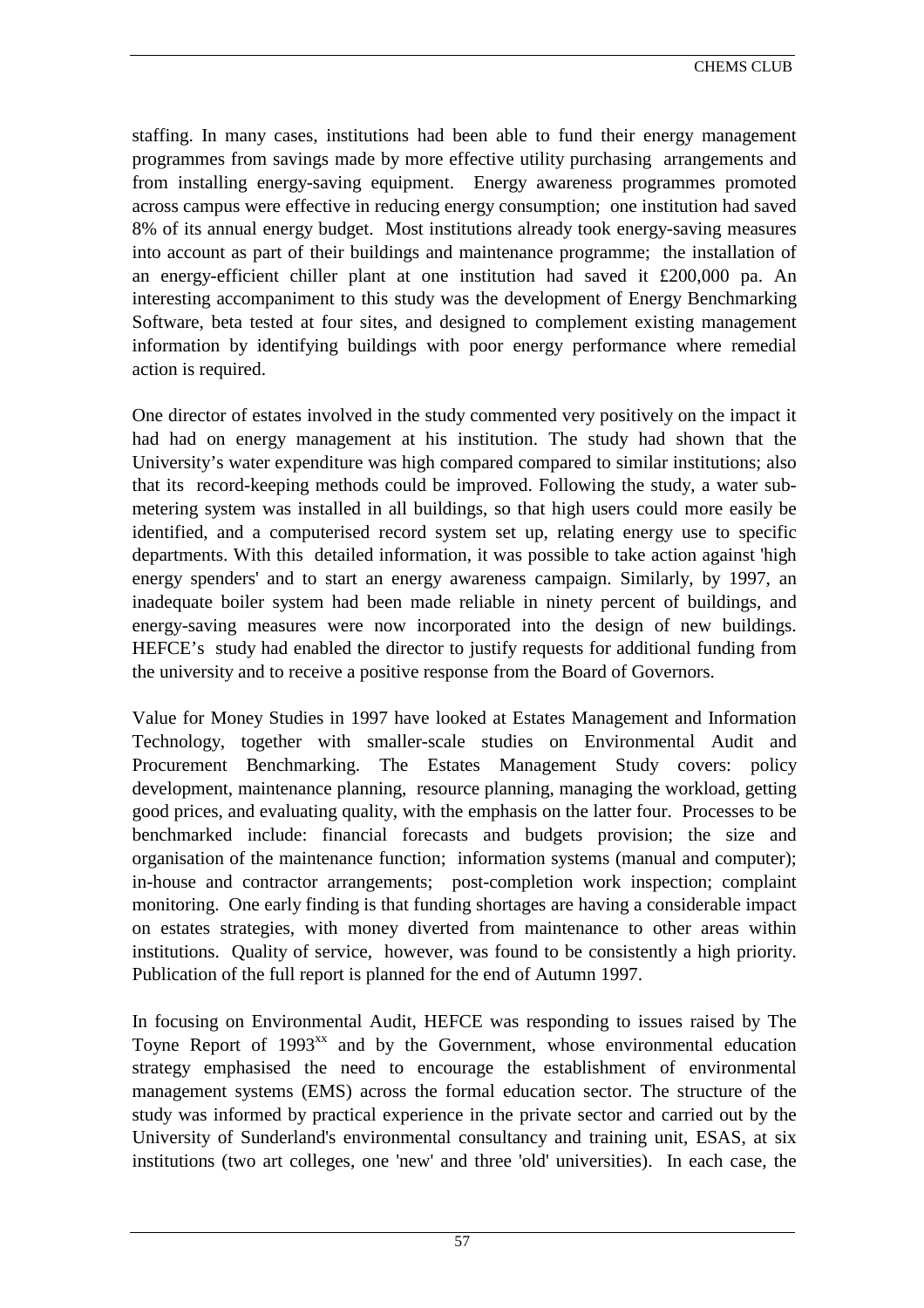environmental audit aimed to: summarise the overall regulatory position; identify the institution's position in regard to these regulations; provide guidance on likely future changes in environmental legislation; and benchmark current environmental performance against best practice.

Early feedback from participants has been positive, with specific benefits found in the areas of cost saving, legal compliance, and staff and student involvement. Most importantly, since the success of any benchmarking or VfM study rests on its capacity to produce change, in several cases the review and its report provided the incentive to get issues that were under consideration off the backburner and acted upon. At one institution, the purchasing co-ordinator reported that "the audit has given us the opportunity to put an environmental purchasing policy back on the agenda of the University's Purchasing Working Group". As an adjunct to the study, HEFCE has produced a workbook which enables institutions to assess their own standing on environmental issues, with the ultimate aim of implementing a full environmental management system. Publication of the final report is planned for Autumn 1997.

The IT study has involved approximately 20 institutions from across the whole HE sector, and included 3-5 day visits to 12 pilot site institutions. Areas covered by the study include: resource allocation models; performance monitoring; workstation access hours per student; depreciation; procurement of IT equipment; use of student drop-in centres/helplines; investment criteria, and how resources are subsequently managed; the growth of Internet and e-mail use. HEFCE is commissioning a user-satisfaction survey for staff and students to be sent to six institutions. The final report will probably be published in March 1998.

In the context of this study, one of the most interesting of the HEFCE Value for Money Projects is that dealing with Procurement Benchmarking. Involving seven universities, and aiming "to develop a methodology for the improvement of procurement practice", it divides procurement, for benchmarking purposes, into 25 or so processes. These include: strategy development; purchasing horizons; purchasing procedures; customer service; supply chain integration; price management; cost management; supplier relationships; and risk management.

The end product, published in September  $1997^{xxi}$  "is not intended as a report of a study". with conclusions and recommendations, but rather as a 'handbook', with accompanying software, designed "to provide senior and line managers ...with a powerful set of tools which they can use to assess their current strengths and weaknesses and to develop those aspects of procurement management which do not currently meet their aspirations".

In the introductory section, procurement is described as "something of a Cinderella process within most HEIs"; with, however, "as much as 40% of institutional costs [now] represented by bought-in goods and services" in UK institutions, it is "critically important that institutions attach much higher importance to procurement, and seek to maximise the value secured through the whole procurement process". Procurement is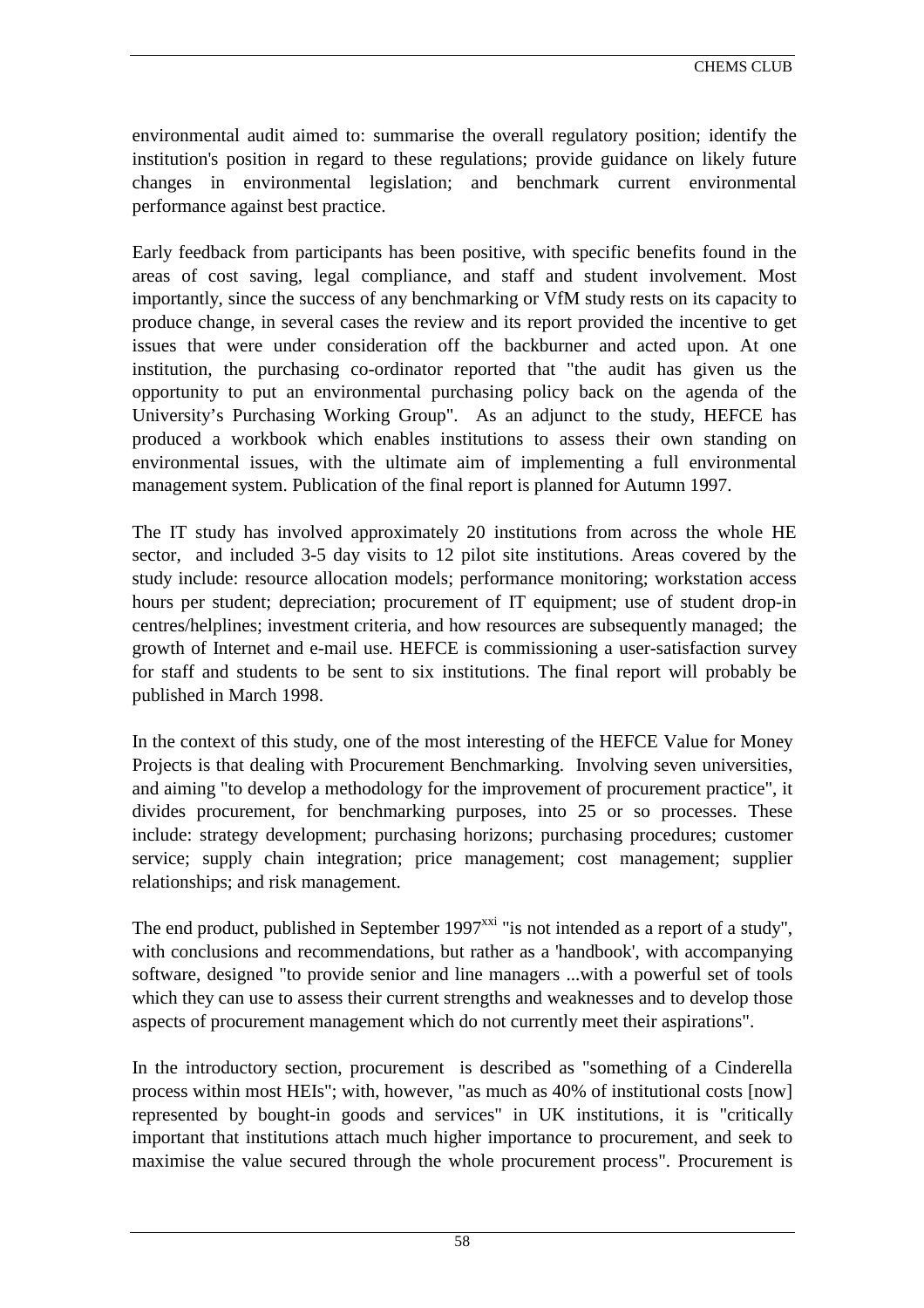clearly an activity where HEIs can benefit from benchmarking with other industries: informal evidence from HEIs suggested that the average cost of processing purchasing orders is between £50 and £100 per item (multiplied by  $50,000+$  orders pa) as compared with 'good practice' benchmarks of £20 to £25 per order.

Following the introduction which briefly discusses benchmarking as a management tool, the need to analyse procurement as a process prior to benchmarking, and how to select commodities and services to be benchmarked, the Handbook comprises three main sections.

Suggesting that it is more sensible for most institutions to benchmark their actual levels of performance against realistic management aspirations, rather than against World Class standards which may not be cost-effective or feasible, the Management Aspiration Workbook provides guidelines on how to "reach agreement on the most appropriate level of management aspiration once a commodity or service to be benchmarked has been selected" via a workshop involving all 'key stake-holders' in the procurement process.

Once these aspirations have been established, the Observational Workbook provides a questionnaire to enable benchmarking participants to map their actual practice; participants are advised to complete this questionnaire at the end of the Aspirations workshop, as this "encourages a level of discussion about actual practices, which helps to promote better quality information". Conversely, if participants complete the questionnaire in isolation, there is "a strong risk of misunderstanding, inconsistency and a lack of deliberation".

.

The accompanying software includes a programme which analyses the data gathered from the first two stages and presents it in the form of a radar chart; each aspect of , the procurement process (eg stock management, customer services, supplier relationships) is graded on a scale from 0 to 4 in terms of a) aspirations and b) actual practice. The difference between the target set for a desired level of performance and the actual performance, the 'aspiration gap' is made graphically clear via the radar chart. Institutions should then consider the likely benefits to be achieved by closing each particular gap and the cost of doing so. Institutions are advised "only to close gaps which deliver a business benefit". The chart also enables benchmarking participants to see clearly the areas of the procurement process in which they are already achieving 'good practice'.

The last section of the handbook comprises a model for delivering a presentation on 'Benchmarking Procurement: Developing an action plan to achieve Effective Purchasing'. The main headings for the presentation are: a working definition of benchmarking; why we wish to benchmark; what we are setting out to benchmark; how we will set out to find good benchmarks; some of the pitfalls of benchmarking and how to avoid them.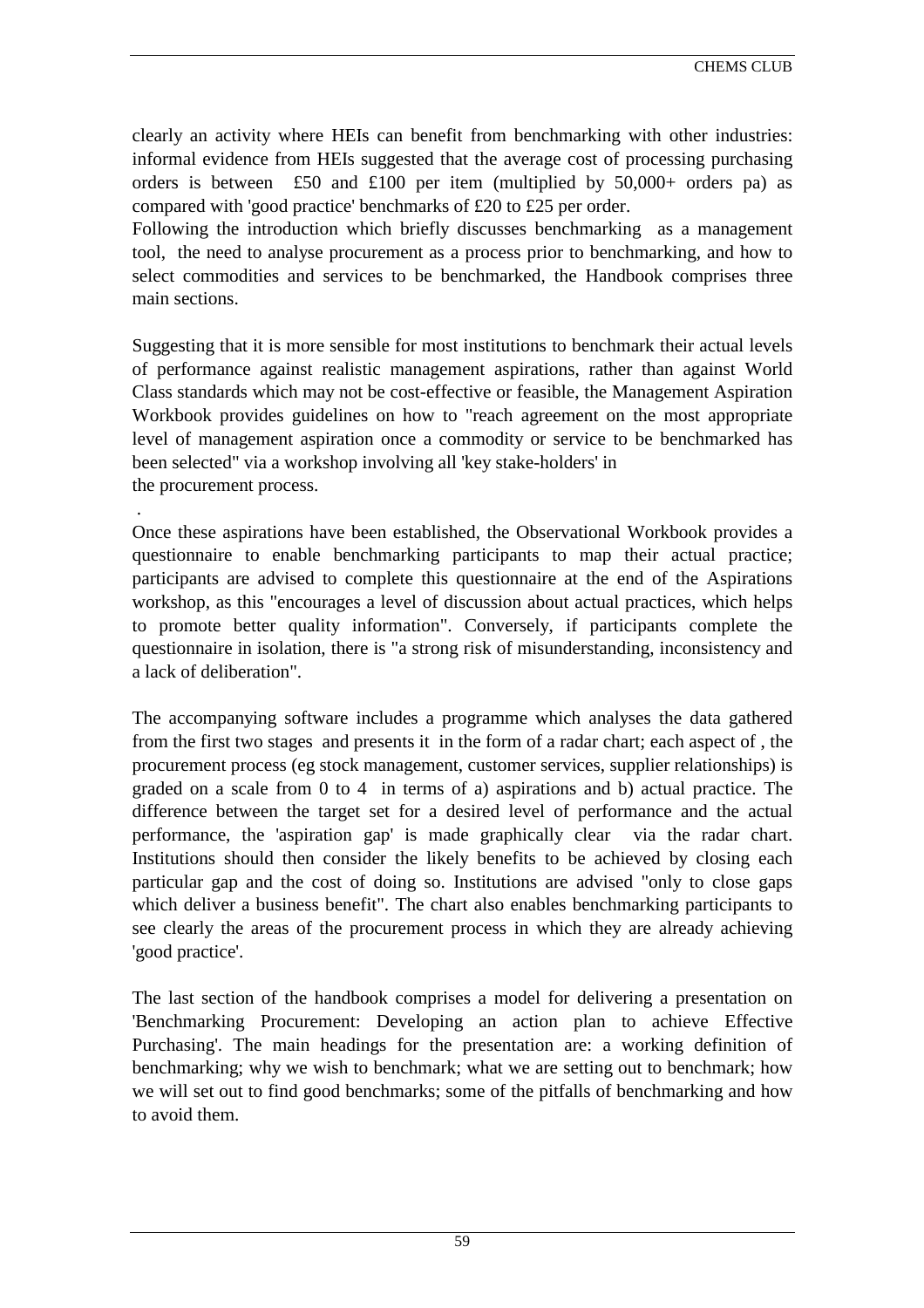At the end of 1996 HEFCE asked the sector to choose topics for the next round of studies and to indicate their willingness to act as pilot sites. From the 23 subjects offered (17 'priority' and 6 'non-priority'), those chosen by respondents (73 percent of English institutions and all those in Scotland and Wales) were human resource management, registry systems and facilities management.

### **Conclusions**

Benchmarking is certainly alive and well in UK universities, with examples to be found in most spheres of activity, both academic and administrative. The activity seems, however, to be still in its infancy, with most projects occurring within the last four to five years. Although the findings of HEFCE's earliest VfM studies and the RMCS library project do suggest that participants are accruing worthwhile benefits from benchmarking, most of the initiatives discussed above are at an early stage. Given the time required for an average project from initial planning to delivery of final report (nine months to a year), plus another 18 months minimum for action plans to be implemented and the first results monitored, their success, in terms of impact on practice, at either the sectoral or institutional level cannot yet be judged.

**References**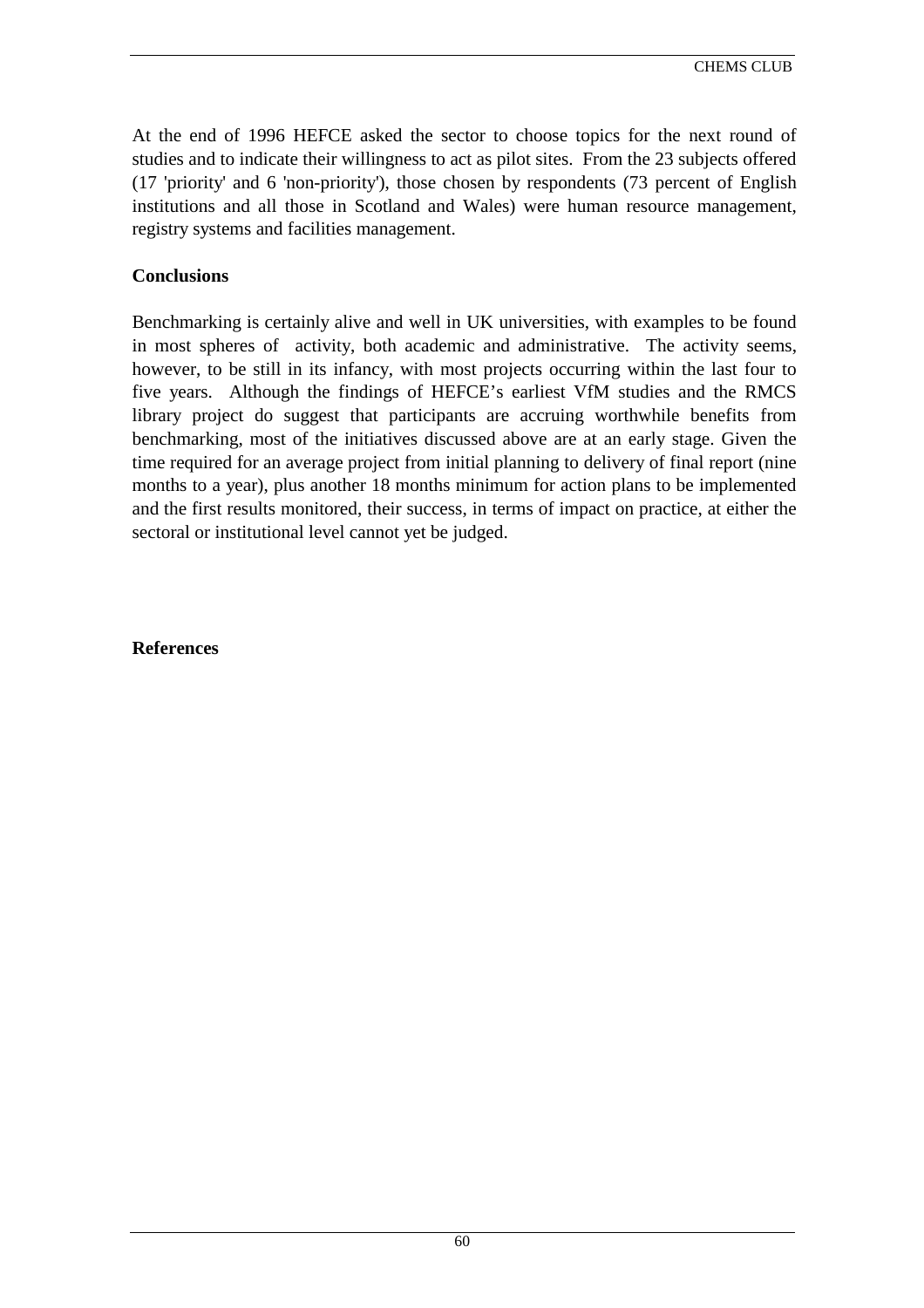# **CHAPTER 6: BENCHMARKING IN EUROPEAN HIGHER EDUCATION**

## *Dr Ulrich Schreiterer*

In Germany, as in most other countries of continental Europe, up to now benchmarking has not yet been widely practised as a tool to improve academic performance and management processes in higher education by comparing an institution´s key data, structures or processes with those of selected peers. Of course there are many annual statistical abstracts, published on the national or state level or by higher education institutions (HEIs) themselves, of key data such as student enrolment, expenditure or staff as well as of selected performance indicators. But hitherto there have only been very few attempts by universities or colleges to use comparisons as an instrument for self-improvement.

The reasons for this are quite simple: in Europe nearly all systems of higher education are owned and operated by the state, and despite many differences in missions, size and profile of HEIs and of what may be called a 'regulated competition' among them in all countries there are only very few private colleges, most of them business schools. Thus the procedures to govern and run universities and colleges - budgeting, accounting and employment - are those prescribed and practised by the respective states, and there has been little, if any, room for self-governance and management. Some of those general rules even imply incentives which prevent HEIs from efforts to enhance selfgovernance. So, for instance, line-item budgeting sanctions the successful use of management techniques to improve institutional efficiency by cuts in the budget.

But times are changing, and there are many attempts in different European countries towards loosening state-control of higher education and towards deregulation - not only in what may be called 'inner academic affairs', but also in the way HEIs are operated. There are two indicators for such a development: the tendency to be observed in nearly all countries of continental Europe towards lump sum budgets or block grants for universities as well as towards a formula-based resource allocation, which is designed to foster efficiency and competition in performance. As a consequence, all this entails an increasing demand for comparative data and performance indicators at all levels of higher education systems. Institutional autonomy has to be legitimized by a greater accountability of HEIs. Furthermore, there is an increasing pressure on HEIs to improve both their managerial and academic performance. This, in return, is mostly accompanied by cuts or at least a stagnation in public funding, which leads those institutions to experiment with new structures of decision-making and to set up new management approaches.

Given these changing settings benchmarking techniques will certainly gain influence and may be seen as a challenging way for self-improvment. At least as far as Austria,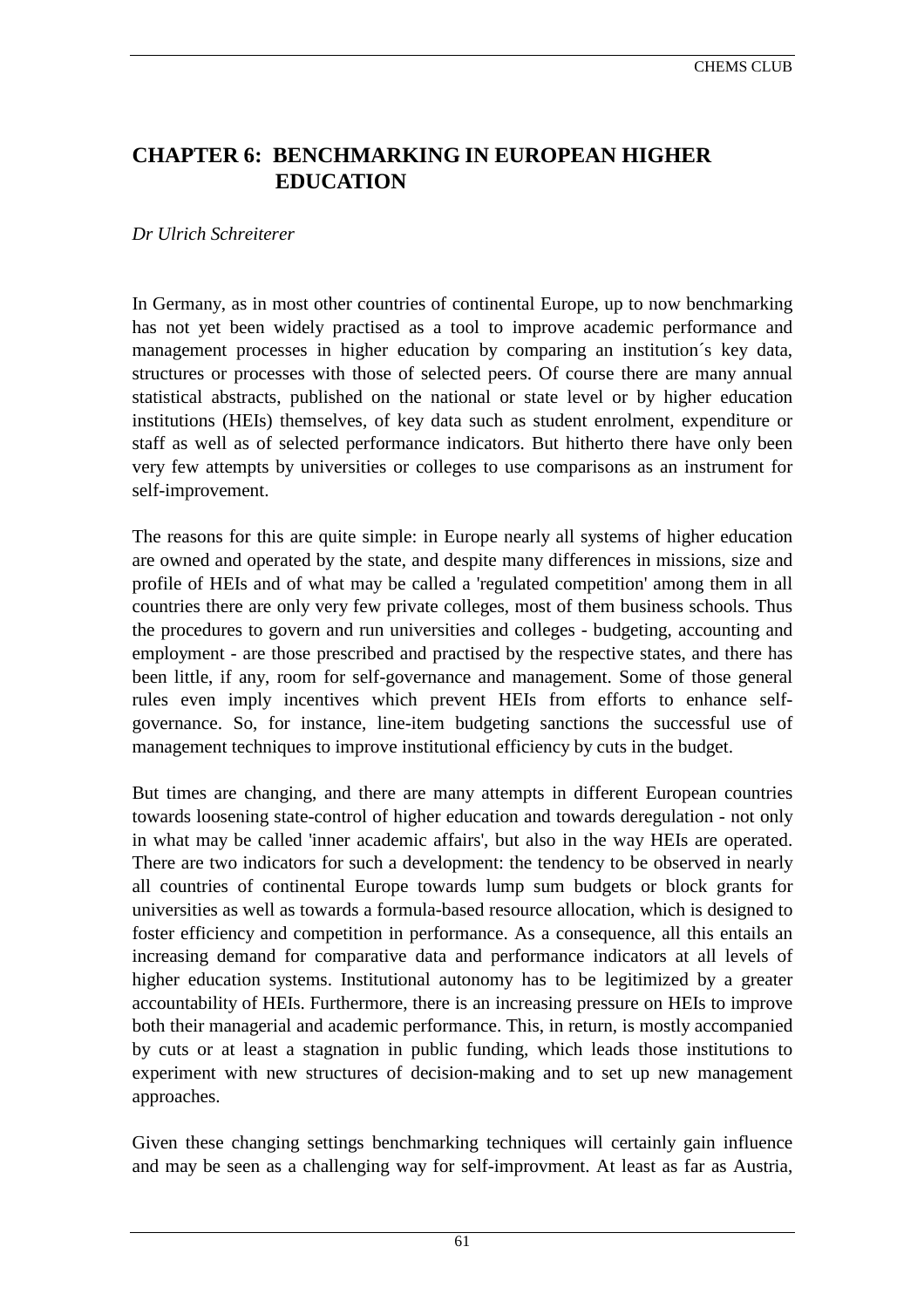Germany and Switzerland are concerned, completely new budgeting devices have either already been set up or are about to be implemented. At the same time we are witnessing the installation of controlling agencies responsible for the creation of positions of controllers at individual HEIs. The manifold attempts of public institutions or government agencies to put together comparative lists of data concerning universities may be considered as yet another indicator for the rapidly changing setting.

### **The Growing Importance of Statistical Data and Performance Indicators**

In Germany, for instance, statistical abstracts of student enrolment and staff (both academic and non-academic) employed at HEIs have been published for many years by the 'Statistisches Bundesamt' (to be compared to the HMSO in the UK, at the federal level), 'Statistische Landesämter' (state level) and 'Wissenschaftsrat' (Science Council). In 1988, however, in an attempt to shed some light on the tremendously increasing duration of studies at German universities, and to foster a public effort to curb it, the Wissenschaftsrat published an annual abstract comparing the time students took to take their degrees in selected major fields at different universities. At the beginning the quality of data compiled from secondary sources was fairly weak. The Council, thus, was heavily criticized by universities and the public not only for publishing those data but also for considering them to be a hint that something had gone wrong with academic training in Germany. To be sure - it was more or less common knowledge and a tacitly accepted fact that there are considerable differences between the actual time to obtain a degree on the one hand, and the official duration of study programmes on the other. And yet, to many it came as a big surprise that enormous differences existed also between individual universities. And it took some time until this was identified as a serious problem. Universities became eager to provide exact data and at many places a discussion was triggered as to what could be done to improve comparatively weak performances.

The next step towards more transparency of costs and performance of academic training in Germany was also taken by the Wissenschaftsrat. However, it turned out to be a complete failure. In a report titled 'Daten und Kennzahlen zur finanziellen Ausstattung der Hochschulen - Alte Laender 1980, 1985 und 1990', published in October 1993, the Council tried to calculate the respective costs of academic training in selected fields at different universities by dividing the departments´ annual budget for teaching (including staff and equipment, but no writes-off or rents for buildings) by the number of graduates. As the budgets until now do not differentiate between teaching-load and research loans and as most of the official data used for that study moreover turned out to be very unreliable, the academic community again rejected this approach as useless and even misleading. Although the Wissenschaftsrat subsequently agreed not to publish another edition, it was able to gain support from a group of universities and states for a project geared towards establishing collaborative and voluntarily cost-comparisons among their universities and departments. The data compiled are supposed to be used as a device for further work. Such a kind of financial statistics of HEIs had never before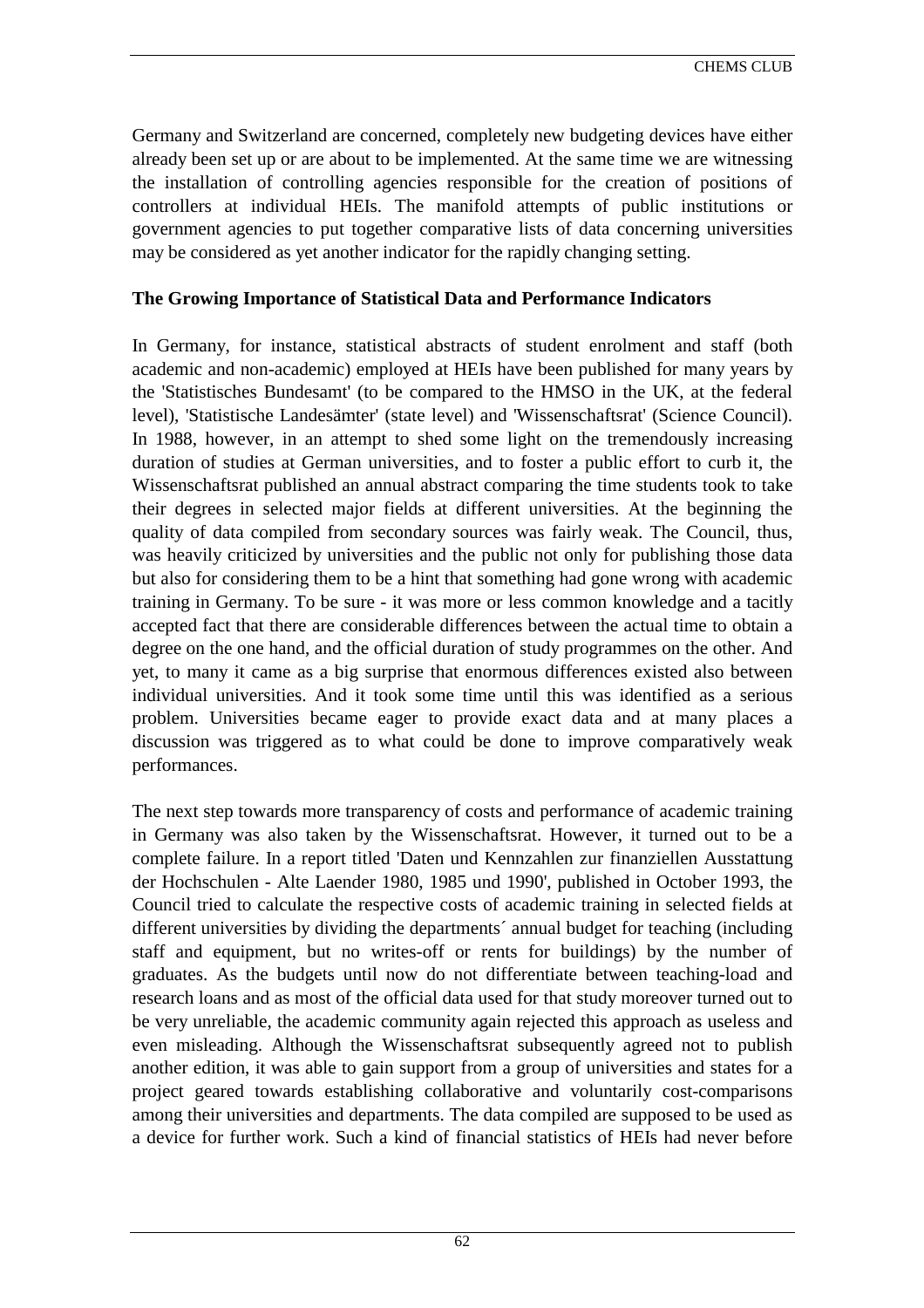existed in Germany. The results of that pre-test, which had to cope with many difficulties to make the necessary data comparable, were published in July 1997.<sup>6</sup>

Another important initiative towards quantitative comparisons of HEIs and their performance was launched in 1994 by the Ministry of Science and Culture of Lower Saxony. It commissioned the 'HIS - Hochschul-Informations-System' (an agency sponsored by the states and the federal government to collect data on higher education and to conduct selected studies) to gather comparative data and to create performance indicators for four fields/departments at the seven universities and eight 'Fachhochschulen' located in Lower Saxony. The study encompasses courses offered to students, expenditure, staff-student-ratios, space available and other items related to performance. It was published in 1995 and has since then gained great influence in the current debates about how to improve academic performance by means of efficient organisation. As it claimed to have developed and also empirically applied a new methodology, this study can be seen as a break-through. It also has triggered a number of similar studies elsewhere. With the methods first exemplified in that study, HIS itself is about to publish a new report with data for all fields and departments at HEIs in Lower Saxony by the end of  $1997<sup>7</sup>$ 

#### **From Statistical Abstracts to Benchmarking**

Stimulated by something which might be called a 'benchmarking-euphoria' in business and industry with a large number of workshops, case studies and seminars offered by consulting firms and by organizations such as NACUBO and APQC in the United States, which use benchmarking techniques in assessing and improving HEIs, an as yet small number of benchmarking approaches in that area has also been developed in Europe.

For several years, for instance, CRE, the Association of Rectors of European HEIs, has conducted 'Institutional Quality Management Reviews' on the basis of peer reviews and mutal visits to the universities participating voluntarily in a cycle each time focussing on a specific issue. CRE itself describes this approach as a kind of 'implicit benchmarking'. To make it explicit, the procedure would have to be more strict, especially with regard to the collection and comparisons of data and their common assessment. CRE intends to move in that direction. However, as yet it is still uncertain whether it will be able to gain sufficient support from its members and whether the resources provided will be sufficient means to conduct such a study. In any case, the study is intendend to focus on investigating processes instead of costs or numbers, thus drawing on qualitative rather than quantitative data.

 $\overline{a}$ <sup>6</sup> Wissenschaftsrat, Finanzstatistische Kennzahlen ausgewahlter Studiengaenge. Eine Modellstudie. Koeln im Juli 1997 (117 pages). Wissenschaftsrat, Brohler Strasse 11, D - 50968 Koeln

<sup>7</sup> HIS, Ausstattungsvergleich niedersaechsischer Universitaeten und Fachhochschulen -

Methodenentwicklung und exemplarische Anwendung. Hannover 1995 (Autoren: Michael Leszczensky und Hermann Thole)

HIS GmbH, Goseriede 9, D - 30159 Hannover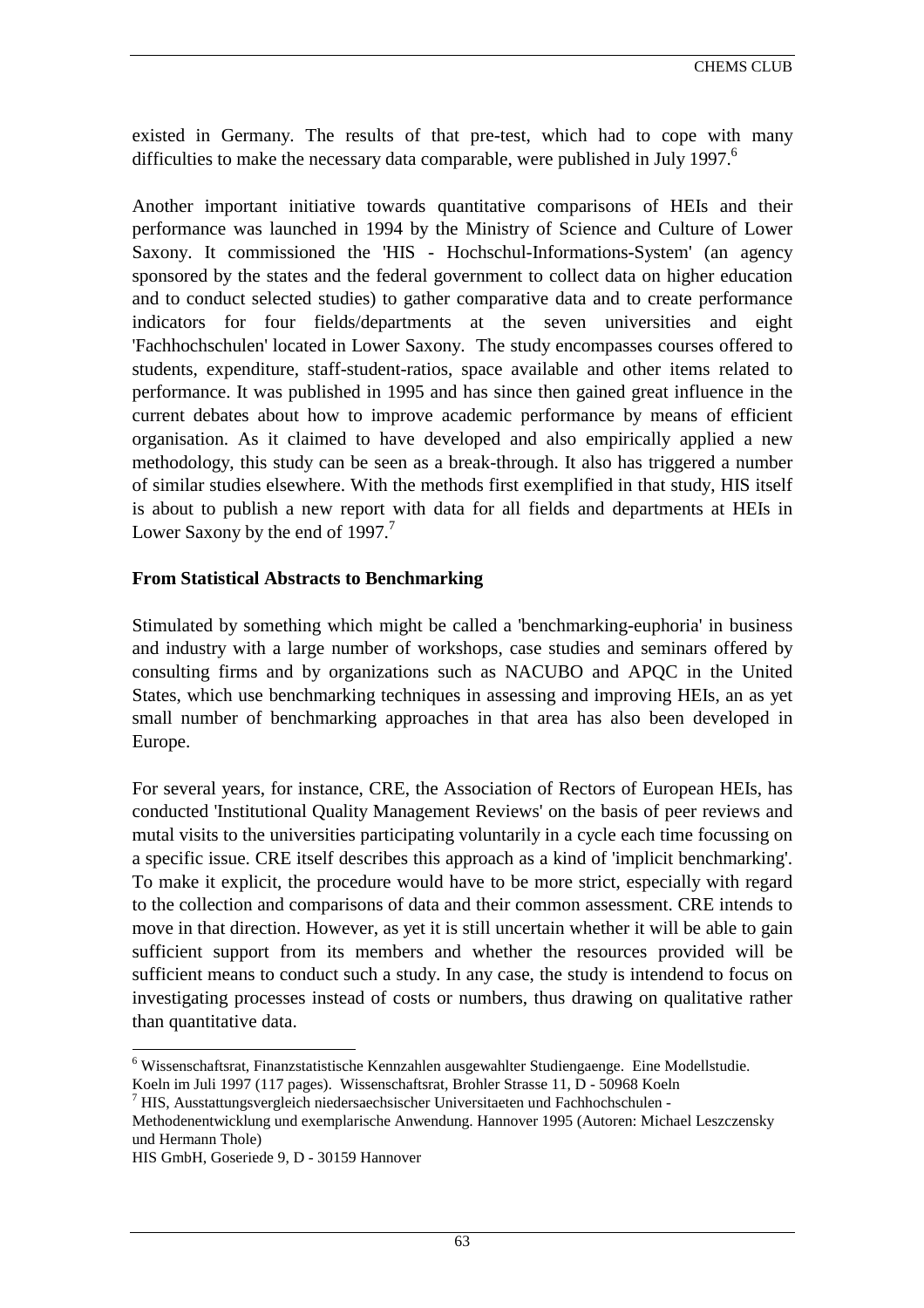Apart from this project initiated by an already existing association of universities, I have knowledge of only two examples in which a university or college tried to explicitly use benchmarking as a tool for self-improvement. Neither approach, however, implied the establishment of a group of institutions whose partners would agree on relevant indicators and data to be provided and interpreted confidentially. Instead just one university tried to get hold of relevant informations from other institutions. Selection, processing and interpretation of these data were done without an active contribution by the institutions referred to.

### **Two Examples: 1 Copenhagen Business School**

In 1995, the Copenhagen Business School undertook a benchmarking analysis of undergraduate studies at 12 HEIs, all of them members of CEMS (Conference of European Management Schools). The purpose of this analysis was to review and to develop further bachelor studies at CBS. For that a task-force first designed a questionnaire encompassing all elements considered to be of importance to the CBS in connection with the evaluation of BSc programmes in Business Economics and Business Administration. According to this principle, the partners of CEMS were asked to provide information and data for the following sixteen items: mission statements; funding (costs per student); subject fields; quality assessment; undergraduate programmes; teaching staff; courses; literature (integration of the courses; means of education; means of examination); introduction units; contact with the business community; student exchanges; student participation in study-planning. Secondly the Danish CBS students enrolled in one of the partner-institutions were asked to voice their opinions, to report their experiences at their host-institution and to compare them with those gathered at CBS.

In a first part of the preliminary report dated December  $1995^8$ , all the information given by the partners was put together into a synopsis following the items asked for. A second part contained as an appendix more detailed information about the courses offered as well as the institutions' means of teaching and examination. If available, comments of CBS students were added to these data. At the end of each systematic chapter in this first part, there are short comments trying to emphasize the main differences or similarities between the participating institutions. A general conclusion summarizes these comments at the end of the first part. However, it neither provides an assessment aimed at identifying 'best practices' nor does it attempt to draw explicit conclusions for improving current practices at CBS.

CBS itself admits that the outcomes of the analysis were somewhat disappointing and that they did not meet its expectations. On the whole, the study produced something like

 $\overline{a}$ 

<sup>&</sup>lt;sup>8</sup> CBS Methodology Development Project: Benchmarking Report on the Undergraduate Studies of the CEMS-Partners. Copenhagen December 1995 (Unpublished, 60 pages). Contact address: Vice President Ms Bente Kristensen, CBS, Struenseegade 7-9, DK - 2200 Kobenhavn (Fax +45 3815 20 15. E-mail bk/ledsek@cbs.dk.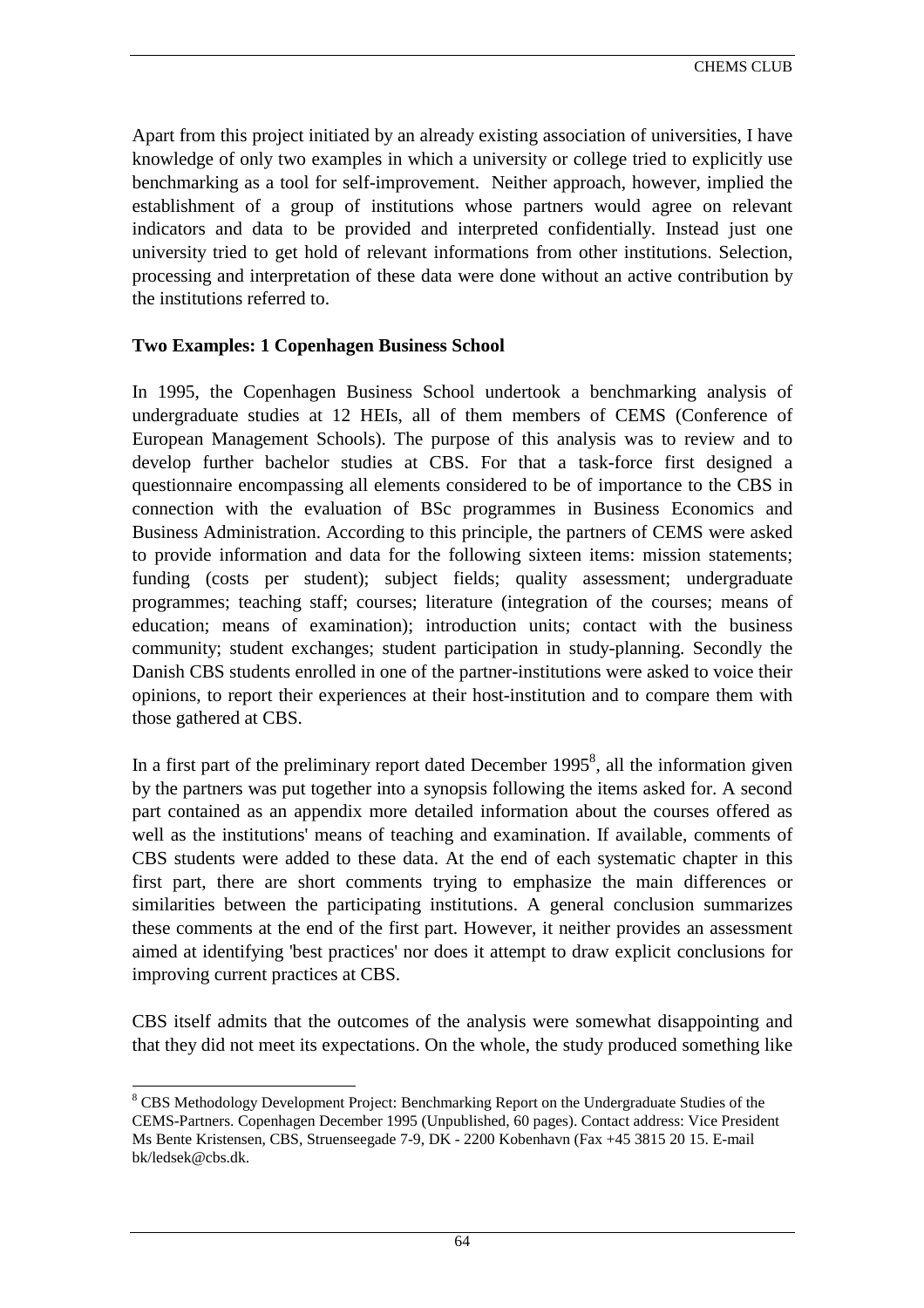a guide or a 'vademecum' rather than data constituting a test profile that would allow for reasonable conclusions with regard to the benefits of the CBS, and it appears that this benchmarking analysis did not go into any implementation of a change in CBS bachelor courses. But the report also clearly demonstrates that the method cannot be used as more than a first step since there was no clear definition of the issues under consideration (the meaning of terms like 'lecture', 'undergraduate course' or 'cost per student' differ widely from country to country), and data from the benchmarking partners were often incomplete or to some extent even wrong. Moreover, as CBS did not try to select key elements that would allow the identification of 'best practices', there could be no 'benchmarks' for self-improvement. As a consequence, CBS says that next time it will try to include an audit visit in the project in order to secure data and to be able to interpret findings in a productive way.

That example also illuminates a crucial point of benchmarking processes: it needs a lot of preparatory work to systematically collect both quantitative and qualitative data. First, one needs to get the issue under consideration very clear - not only for the institution that undertakes such a study, but also and even more so for the partners asked to deliver data; and then one must pay much attention to collecting 'right' data, ie those which make sense when they are compared. The method applied here did not allow for that, although it would only have been possible to proceed in this way if the benchmarking design had been a common enterprise of partners who were all interested to improve institutional performance by exchanging and assessing relevant data. The limits of methodology thus account for the limited value of the results of this study. This also holds true for the second example of that sort of benchmarking.

# **2 University of Kaiserslautern**

The second example comes from Germany. The University of Kaiserslautern (a comparatively small and young university with an emphasis in engineering and science) launched a benchmarking analysis of three courses in the field of engineering. This analysis was part of a PhD thesis, and the aim was to reduce the duration of studies. In a first step the doctoral student looked for factors which might have an impact on the time it takes to get a graduate degree, above all those which could systematically contribute to an undesirable prolongation of exams procedures (internal regulations concerning the transfer of credits earned elsewhere, deadlines, repeatability of exams failed, teaching conditions, etc). This was followed by a description of the status quo on the basis of selected data. In a third step, similar data were collected from seven other German universities comparable in teaching standards and profile. Finally, all data were put together in a survey which allowed the comparision of the differences in the duration of the study and to account for possible causes.

As it turned out, the key elements accounting for an undue prolongation of study were the number of courses and the formal organization of final exams. As a result, the University changed both. Thus the benchmarking analysis immediately led to changes in practice. They might also have been done without that. But as the benchmarks were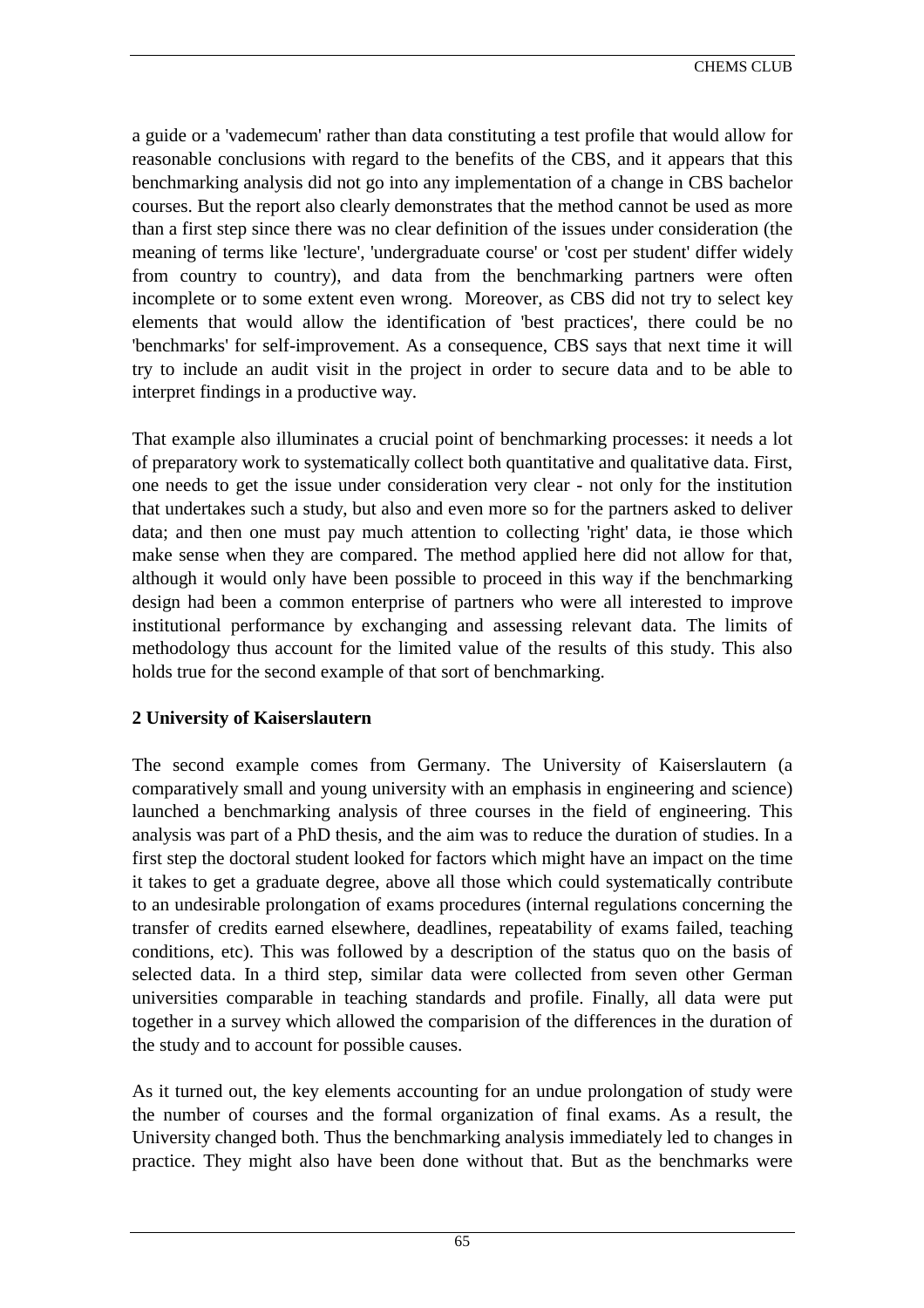chosen from well respected institutions the analysis legitimized those changes which otherwise would have been rejected as lowering standards. The thesis written about it is due to appear at the end of 1997.

A second project using benchmarking techniques at the University of Kaiserslautern is dedicated to strategic management of technical universities in Germany. Started in 1996, it has so far not been completed. Like the study described above it will also be a PhD thesis sponsored by the university.<sup>9</sup>

# **The German Benchmarking Club of Technical Universities (BMC)**

In Spring 1996, the then recently founded CHE (Center for Higher Education Development), a non-profit Institute operated by the Bertelsmann Foundation in Guetersloh and by the German Rectors Conference to stimulate modernization and competition of HEIs in Germany, started an appeal to apply benchmarking analyses at German HEIs as a promising part of a new university management. The best way of bringing it into operation seemed to be to gain experience with a small number of universities which already use more modern management devices, show similar performance and which, because of their structure, are open to new methods. In that respect the partners had to be recruited from the informal group of some twenty German technical universities or universities with a strong bias to engineering and science. CHE suggested that they should form a club or rather a closed shop in order to be able to exchange sensitive data on a strictly confidential basis.

Benchmarking, as it was understood and practised here, shows typical features which characterize it as a new qualitative approach, differing from performance indicators as well as from the two benchmarking studies described above. First, it does not aim at public accountability; benchmarking is used for the internal purposes of the BMC partners only. That is why it was, secondly, organized as a club, on the grounds of strict equality of the members and of mutual interests. Third, right from the beginning there was a strong inclination towards a process orientation instead of pure product orientation. Fourth, all data are collected and exchanged according to the needs commonly defined and on a strictly confidential basis.

In June 1996 the BMC was constituted at a meeting of the informal group. Following a proposal by CHE, whose job would be the management and moderation of the BMC, seven members were recruited on a basis of voluntary commitment, some regional balance and different sizes in spite of many other characteristic similarities: Technical Universities of Aachen (RWTH), Berlin (TUB), Darmstadt and Hamburg-Harburg (TUHH), Universities of Dortmund, Kaiserslautern and Magdeburg - the latter located in former GDR.

 $\overline{a}$ 

<sup>&</sup>lt;sup>9</sup> The name of the author of the first project is Frank Schaffrath, the second is Kurt Sendeldorfer. Contact phone +49 631 205 3678 or - 3803, Fax - 3532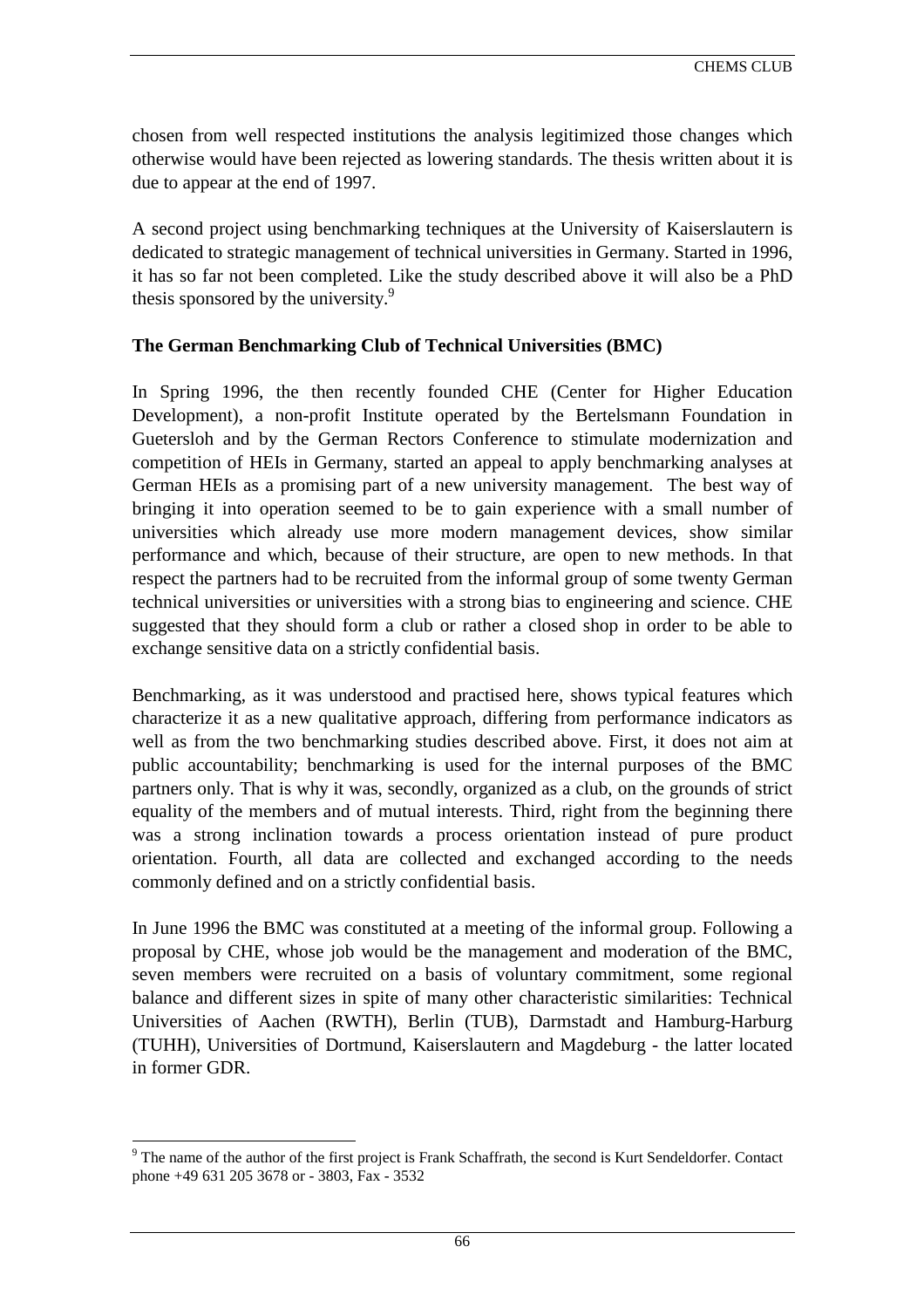Which subjects should be investigated was left open to internal discussion and choice. But right from the start all BMC members agreed to contribute all information needed for goal-oriented analysis and to treat the data given by their partners confidentially. At their first meeting it was decided primarily not to focus on quantitative data or on comparative cost-analysis. Instead, the procedures of the universities to distribute and to allocate financial resources (staff were not to be considered) to departments and other academic or service units should be benchmarked and their respective effects compared. As a second topic the BMC chose to compare data, internal organisation and performance indicators of three selected major academic fields.

The first topic aimed at improving decisions on resource allocation in order to meet different demands and challenges. The second analysis was intended to provide a planning tool which would allow the assessment, and possibly the readjustment, of the number of faculty or the amount of resources needed for each of those fields. However, it was understood right from the beginning that this study should be at least as much process oriented as outcome oriented.

BMC meetings are held by the rectors (pro-rectors) and presidents (vice-presidents) of the universities who are members, and take place in turn at each university. However, it soon became clear that the heads of the administration and those in charge of planning or/and controlling should also participate actively in the process since they were responsible for providing the data demanded. To prepare the BMC meetings an inner experts' circle or task force was formed which sometimes came together twice during the intervals between the main meetings.

After the decisions on topics to be dealt with, the active work began with a meeting of the task force in late September 1996. At that time it appeared both reasonable and possible to finish with the first cycle before summer vacations in 1997. However, after facing serious problems with the generation of data processed in a way fit for comparison in due time, let alone the difficulties in interpreting them, BMC members soon became aware that it would take much more time to come to satisfactory results. On the other hand the debate about these seemingly rather technical problems had already triggered internal communication about different practices at each university. In terms of a process oriented approach this proved very interesting and valuable. So, the BMC soon operated as a kind of non-hierarchical learning circle for all members.

# **BMC Topic 1: Devices of Internal Resource Distribution**

Until very recently universities in Germany neither had costing techniques nor did they operate with types of costs commonly used in the private sector of economy. Although this is about to be changed their budgets are still mostly run according to the rules of 'cameralistic' bookkeeping like annuity and well defined sorts of expenditure rather than costs. They distinguish between staff and expenditure, the latter being divided into investments and current expenditures, and again in those for general and for more academic purposes. Although what is labelled 'current expenditure for teaching and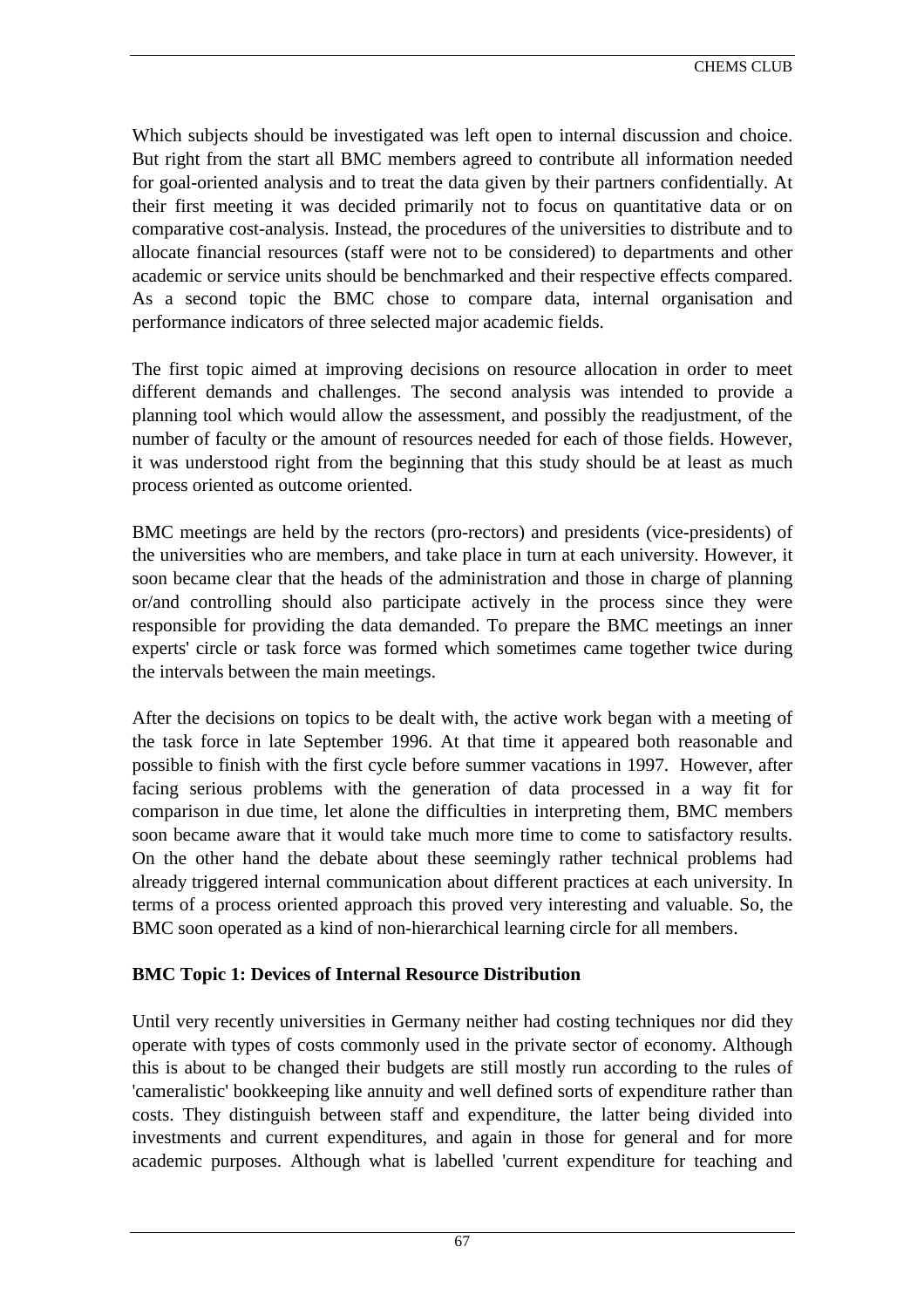research' differs widely from state to state, there is something of a common core to all systems. It refers to the money either the university management or the departments spend on running labs and courses, teaching and research assistents, travel expenses for academic purposes, material used for teaching or research, inviting scientists from elsewhere to give lectures or to hold courses, and so on.

The ways those more or less blocked budgets are administered by the universities differ widely. Traditionally there was little or no annual redistribution among the units as well as little transparency on what were the decisive criteria for the final outcome. Especially older and bigger universities practised 'incremental budgeting' and tended to enhance or to lower the sums given to their departments or central service units like libraries according to last year´s distribution, and to the increase or decrease in the overall sums granted by government. In the last couple of years, however, most universities have begun to implement new procedures for the annual internal allocation of those funds, especially in using transparent formulas instead of discretionary decisions. All members of the BMC use such formulas, though both the percentage of total available means distributed this way and the parameters applied differ widely.

Thus in a first step all seven universities were asked to describe their respective practices. It turned out, however, that in order to compare them properly, a lot of work had to be invested in elaborating common definitions of what was taken into account so that differences in procedures and outcomes could easily be understood and interpreted. On the basis of those clarifications, CHE designed a scheme for a structured description of levels and elements relevant for those practices. At the end of that cycle one sheet for each university emerged with a diagram showing the key elements of the distribution procedure applied in 1996 and also the sums involved.<sup>10</sup>

Having done that, it was not too difficult to systematically compare the various practices under selected headings, and ask questions such as: What percentage of the total amount was distributed by formulas, and what by discretionary decisions? What parameters were used for the formulas and what was their respective impact? To what extent and in what ways did those formulas pay attention to the needs and demands of different academic fields? How much was distributed according to teaching load, how much was given for research activities? and last, but not least: What part of the total amount of money available was kept aside for discretionary decisions of the central university management compared to what was immediately given to schools or departments? The last question hints at the specific philosophy university managements hold in their relations towards departments and schools, and is decisive for the distribution of power for decision-making within the university.

It was very interesting to see that in spite of basically similiar approaches and indicators used at all universities, benchmarking the individual allocating techniques applied did not at all show the same patterns. Above all great differences appeared in the respective

 $\overline{a}$  $10$  As an illustration two examples (RWTH Aachen and TU Darmstadt) are added as an appendix.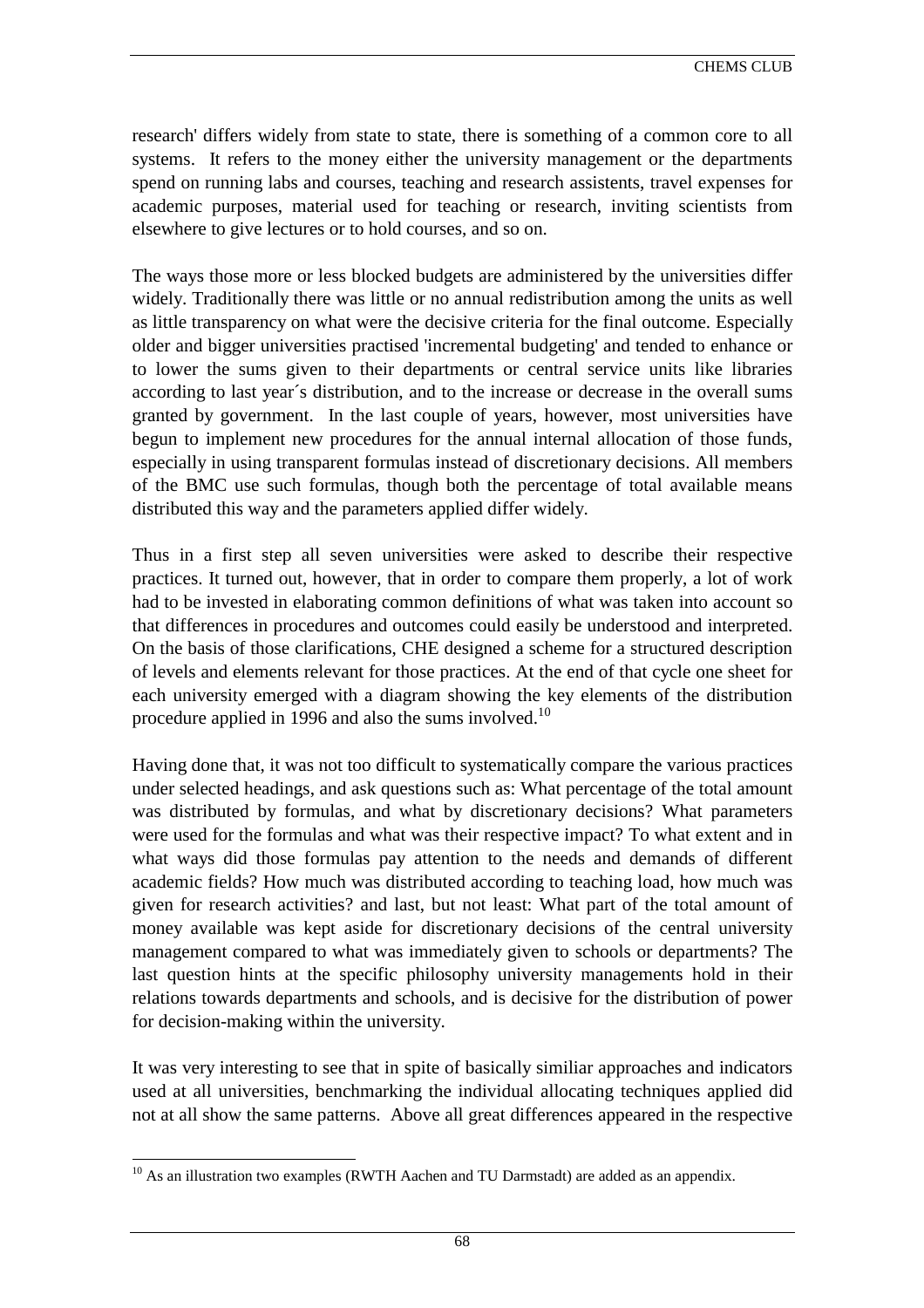impact given to each indicator on the one hand and to multiplication factors reflecting different demands for research and teaching in different subjects on the other hand. Together they accounted for a great part of the discrepancies in the outcomes of the various models practised at the BMC universities.

To gauge the effects, impacts and philosophies of the various models a simulated calculation was set up in which the different methods were applied to the data of one of the seven universities chosen. This would constitute something like an ideal average. All the others were asked to obtain the data they needed as components of their models from that university. The comparison of the results at the level of individual departments in some cases revealed an astounding conformity. In other instances, however, - such as typically in engineering and in the humanities - great deviations occurred. On closer examination they may be interpreted as reflecting the different profiles of the universities benchmarked, which only in a few cases result from a deliberate policy, while most of them appeared to be implicit.

Having come so far, the BMC unanimously decided not to go into deeper assessment of the different models used. As budgeting, organizational structures and visions vary widely among its members, it seemed pointless to look for just one 'best practice' which would suit all members alike. Nevertheless benchmarking analyses were seen as very helpful because in the course of compiling data and interpreting them different ways of coping with similar problems became evident, thus challenging a critical review or reconsideration of individual practices. So even if the main benefit is seen in the process itself it is more than likely that some universities will try not to implement completely new allocation procedures, but at least will readjust their practices according to what is regarded as an intelligent example practised elsewhere.

# **BMC Topic 2: Mapping Selected Academic Fields**

The second issue chosen for benchmarking seems trivial at first sight, for who would believe that in Germany until now there are no nationwide statistical abstracts or handbooks which provide key data on major fields of study at the 70 or so universities in the country? Although it might be thought easy for a university to compile the numbers of students, finals, doctoral degrees, staff, employees, funds for research and teaching, courses of study offered and special research activities, many university managements lack such basic information about their departments, as statistics are not continuously updated and the reliability of data needed for controlling academic fields in Germany is in much need of improvement and development.

Thus the proposal for a comparative mapping of selected fields at BMC´s universities, including the use of performance indicators, reflected the urge to provide the university management with better information needed for strategic and operational planning. It was agreed in a first cycle to focus on three comparatively expensive fields, namely chemistry, civil engineering and physics, because of the prominent role fields like those play for decision making at a technical university. Later on, mathematics and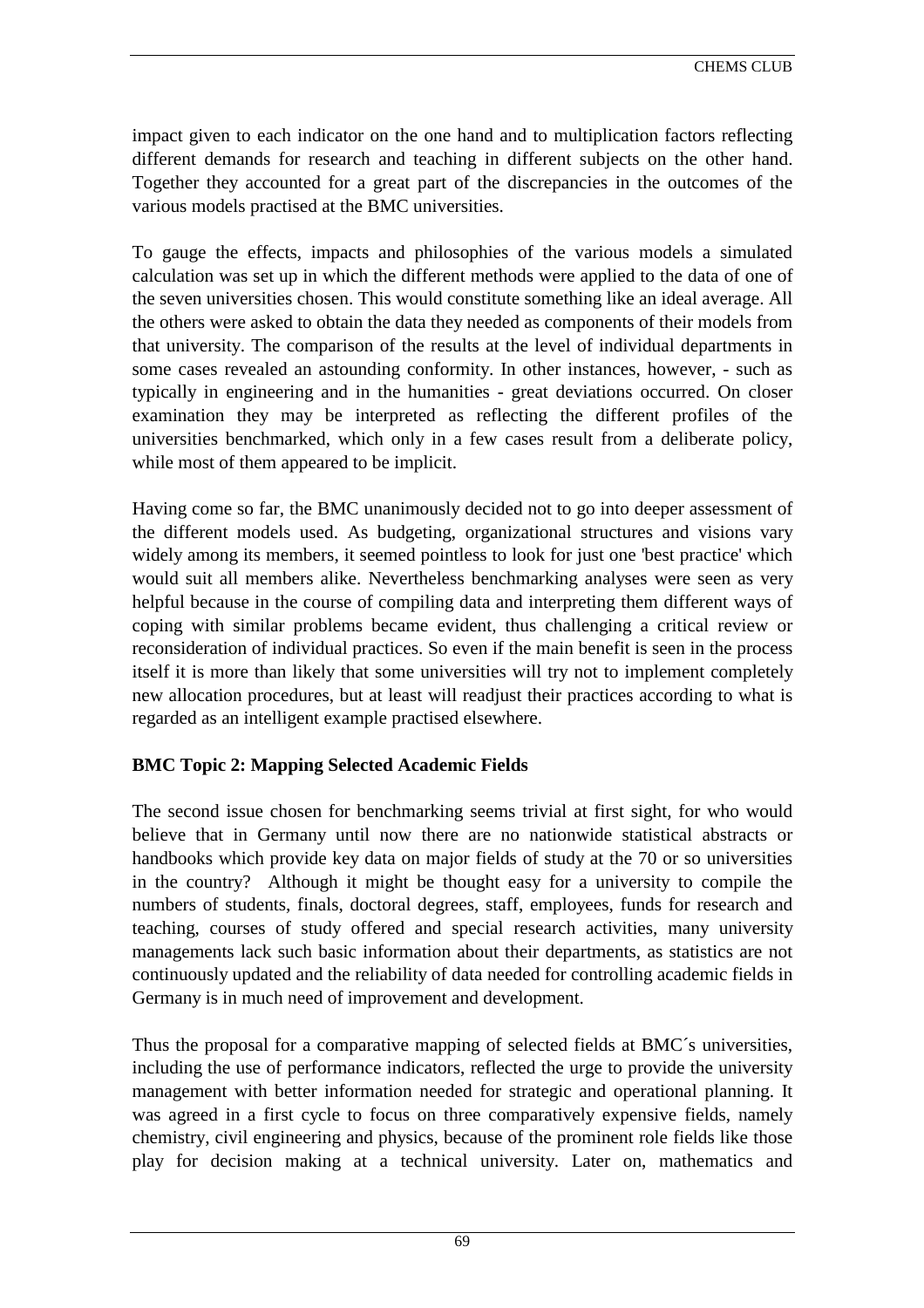mechanical engineering were added to the list. The information to be gathered was intended to comprise not only all relevant statistical data and key performance indicators (such as student-staff ratios, external research funding per capita of faculty, degrees taken compared to freshers or doctorates p.a., and so on), but also to provide a short description of courses offered and special research areas as well as of internal organization, for instance institutes. Having compiled all these data and information it should become possible to compare both performance and structures of those fields among BMC universities, and what promised to be even more attractive was that it might become possible to estimate reasonably the minimum size of faculty needed in those fields even under consideration of different strengths, focusses or profiles.

In practice, it once again soon became evident that both the use of statistical data and the terms used for courses or organizational units had to be clear and harmonized. Even then it sometimes was difficult to get the right information, because at the central level of university management they were often incomplete. The reason for this was and still is a political one, and has much to do with a very German tradition in the relationships between state and university on the one hand and between university management and departments (or 'Fakultaeten') on the other. Right from the start the task to elaborate those 'maps' in the BMC was considered very urgent, but also possibly dangerous for the standing of rectors and presidents both with respect to their universities and towards state governments. There is a widespread reservation that the state, which does not hold such detailed information on its own, would be eager to grasp them and to use the maps as a tool for decisions, above all for those on funding, investment and senior academic positions. In such circumstances, the university which is apparently the most 'efficient' could be taken as a norm that the others would have to comply with, irrespective of all the structural differences which a closer analysis might identify. In order not to provide the state with such a possibility, rectors and presidents thus tried to keep that part of BMC´s work very confidential.

After having undergone several cycles of reexamination and correction, the maps of the five fields selected are now nearly completed. They contain sensitive data since the results indicate a great variation in performance, and although the BMC had interesting discussions about how this could be interpreted, and if any general conclusions for planning processes could be drawn from the data collected, it was again agreed that there should be no detailed assessment. Nevertheless the information was looked upon as very helpful for the self-improvement of universities, and there is a good chance for further work of this kind. Once the very difficult methodological problems have been solved, it is of course much easier to go on with other fields or even to work out more elaborated assessments.

As the maps produced by the BMC are strictly confidential they will be published neither in full nor under selected headings. All that was agreed upon is to report to the informal group of German technical universities on the methodological device of that topic and especially on the items investigated in order to encourage both further work on that topic with other universities and the use of benchmarking analyses in general.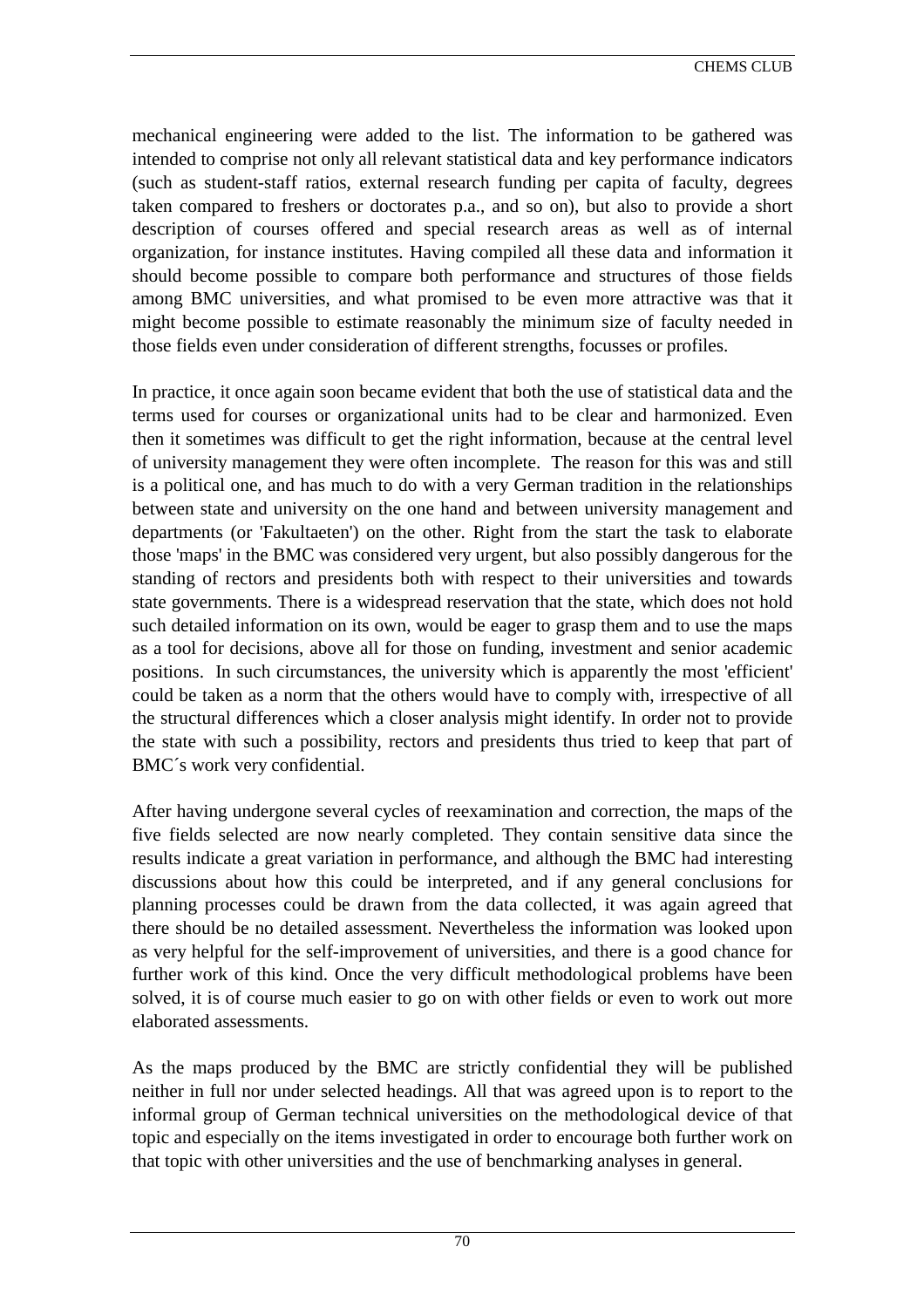While discussing this work a further project was born which could be extremely helpful in creating more transparency of costs and for operational planning. As has already been indicated, due to the budgeting systems currently in operation German universities have little or even no knowledge of the cost of filling a vacancy in senior faculty. This is even more regrettable as it is is clear already that in the near future due to a rapidly increasing number of old-age retirements (above all in the fields of engineering and sciences) there will be a great number of vacancies which will cause considerable problems to fill appropriately.

Therefore universities are interested to know how much it costs on the average to fill a vacancy in say biochemistry or mechanical engineering in order to estimate the costs which will have to be met in future years. Of course, these data can neither be generalized nor normative because costs depend on a number of local conditions - if, for instance, there have to be new labs built and equipped. But it would be of great value to have an approximation and furthermore to document all the costs associated with filling a vacancy for, say, for the first two years following appointment. Thus the BMC developed a scheme according to which its members will conduct a survey of all ongoing appointments, and which furthermore could be useful for inter-university comparisons.

# **Outlook**

In Europe benchmarking in higher education so far is neither very common nor do the examples described show a pattern of strict benchmarking as it is described in textbooks and case studies from industry. However, it seems worth undertaking further applications to different fields of higher education both as a response to greater competition among HEIs, and also because of the calls for increased institutional efficiency and greater transparency in operation that are likely to become a serious challenge to university management.

Benchmarking studies conducted so far have yielded valuable insights in different academic or managerial practices at individual institutions. Even when they have failed to discover indisputable best practices, benchmarking has fostered controlled selfobservation by means of comparisons, and reflecting an instution's practices from different angles.

On the whole, in the examples described in this article the benefits clearly exceeded costs. On the other hand, it must also be pointed out very clearly that the comparisons that benchmarking relies upon are anything but easy. Even in a benchmarking project which is deliberately process oriented rather than outcome oriented there is extensive work to be undertaken on the grounds of comparisons in order to define the subjects, targets, terms, and data needed. The difficulties involved in this should not be underestimated, and the failure to do so may result in a great danger of becoming frustrated, in project failure, or in producing results which are sheer nonsense. Coming to terms with details of different definitions and practices is a requirement that is not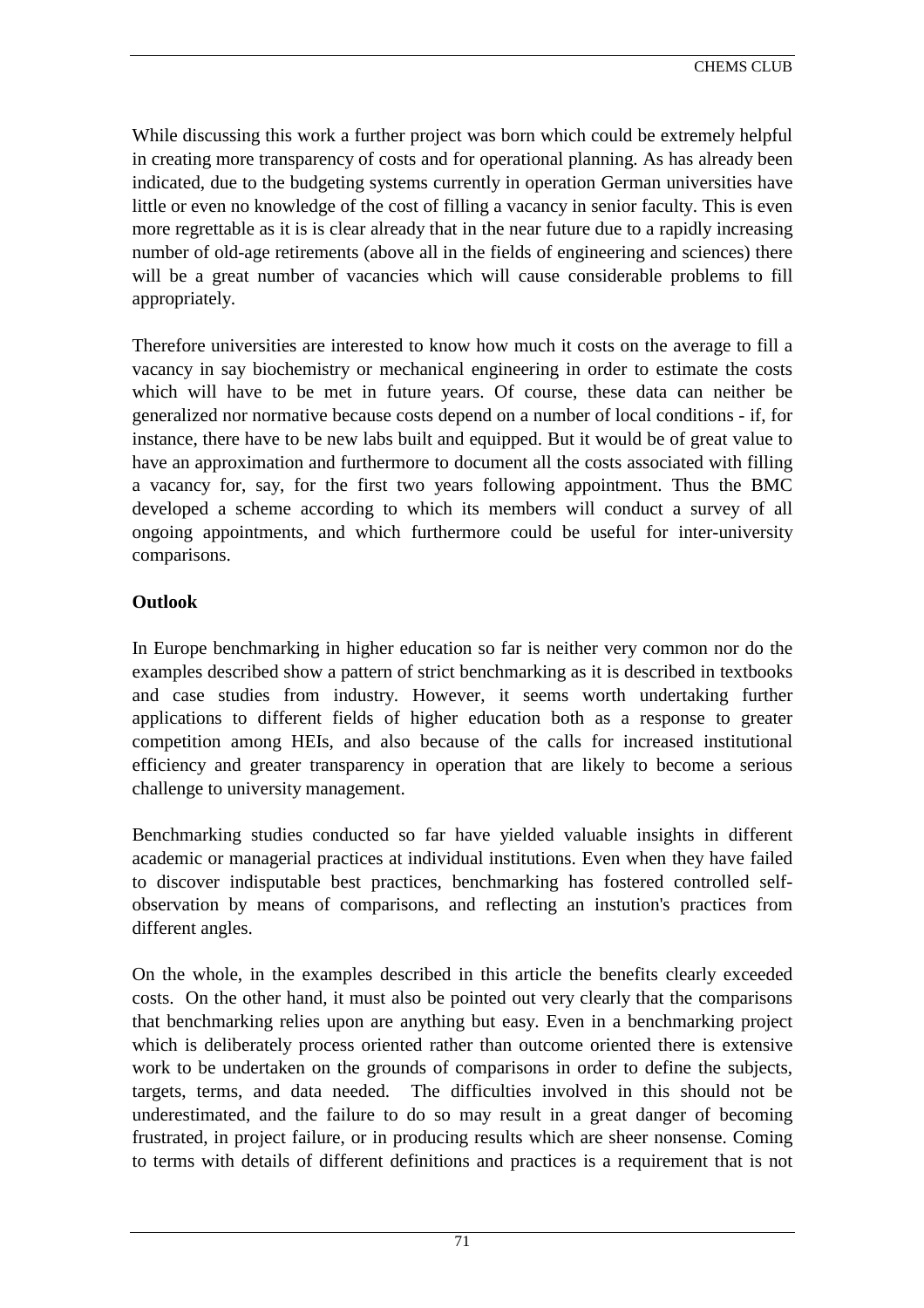easy to accomplish within one country and language, and of course it is much harder to do so in an international benchmarking project. Nevertheless, bearing these problems in mind the experience of current European initiatives suggests that it seems very worthwhile to continue with benchmarking in higher education.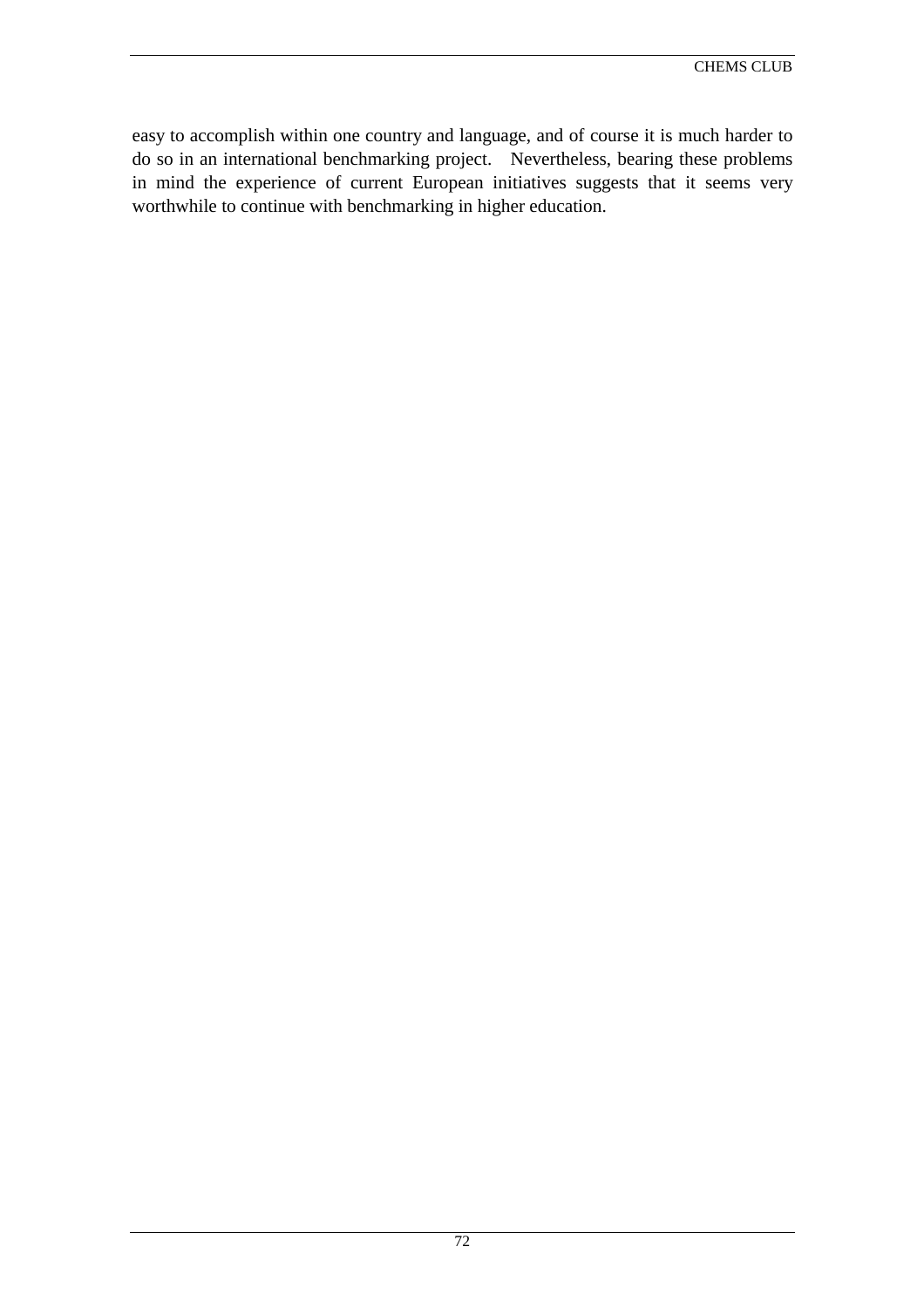#### CHEMS CLUB

# **CHAPTER 7: COMMONWEALTH UNIVERSITY MANAGEMENT BENCHMARKING CLUB**

*Cliff Wragg*

#### **Background**

The Commonwealth University Management Benchmarking Club was formed in 1995 by the Commonwealth Higher Education Management Service (CHEMS), working in collaboration with benchmarking advisers from Price Waterhouse. It commenced its work in 1996. Its purpose and aims were, and remain, as set out in the Members Handbook, namely:

*"PURPOSE To measure and promote excellence in university management.*

*THE CLUB AIMS TO HELP MEMBERS:*

*To identify and promote best practice. To share ideas and increase awareness of alternative approaches. To gain benefit from an international base of experience and innovation. To learn from others what works and what does not. To research, and continually improve, ways of comparing with each other.*

### *THEREFORE, THE CLUB WILL:*

*Provide frameworks for annual assessments and reviews. Analyse members' responses and provide feedback on relative performance and best practice.*

*Arrange a forum for members to discuss and debate improvements in performance."*

In the first year (1996), membership was canvassed via the Association of Commonwealth Universities networks, and this produced nine inaugural members of the Club. These were:

| Australia:                                                                   | Queensland, RMIT, Sydney, Victoria University of Technology |  |  |  |
|------------------------------------------------------------------------------|-------------------------------------------------------------|--|--|--|
| Canada:                                                                      | Waterloo                                                    |  |  |  |
|                                                                              | Hong Kong: Hong Kong University (HKU)                       |  |  |  |
|                                                                              | South Africa: Cape Town (UCT), Natal                        |  |  |  |
| UK:                                                                          | Liverpool                                                   |  |  |  |
| New Zealand: Auckland, whilst not participating in the benchmarking process, |                                                             |  |  |  |
|                                                                              | attended the workshop.                                      |  |  |  |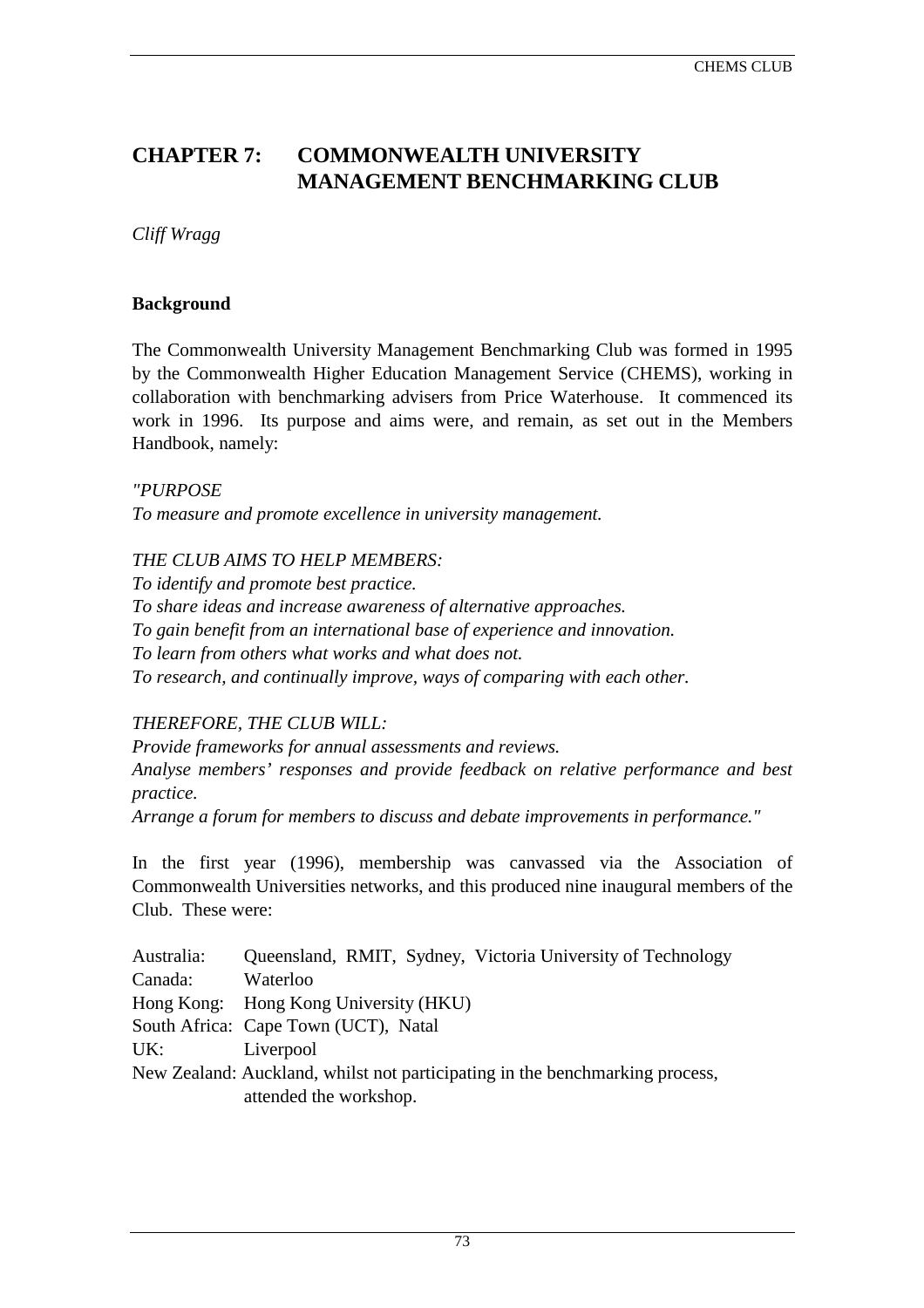In the second year (1997), membership changed and increased as a result of the initial publicity given to the venture. Enquiries from interested universities resulted in there being 11 members, namely:

| Australia:          | Queensland, Victoria University of Technology            |
|---------------------|----------------------------------------------------------|
| Canada:             | Calgary                                                  |
| Hong Kong: HKU      |                                                          |
|                     | New Zealand: Victoria University of Wellington           |
| South Africa: Natal |                                                          |
| UK:                 | Liverpool, Durham, Leeds Metropolitan, Nottingham, UMIST |

### **The Concept of the Club**

The concept of a benchmarking 'club' requires a common set of understandings and expectations, indeed the term was chosen by CHEMS because it suggested a shared set of interests and a co-operative form of working. Some of these expectations are described below, but the essential feature of the initiative is that each member university is in the club because it wishes to improve its own managerial performance.

This particular club is not driven by pre-existing performance measures, or indicators, nor is it a tool to be used for assessment purposes by the providers of funding. Consequently, provided the club retains a measure of confidentiality (amongst members), each member is expected to be totally open and honest about their own performance. Without such honesty, the exercise would lose much of its point. It is by displaying areas of weakness, alongside areas of strength, that the mutual benefit can be derived by all members.

The process calls for each university to submit a description of its management processes, in respect of the topic under review, so that their performance can be analysed and assessed by the team of assessors. This is then followed by the key part of the process, namely a workshop at which all members can discuss the variety of approaches adopted, the comments of the assessors, and any significant issues associated with that topic.

Once elements of best practice have emerged or been identified, members can take that knowledge away and seek to implement any appropriate changes back at their own university. The club is intending to review the success of this vital stage when it revisits topics in future programmes.

### **Progress**

It was clear from the outset that the club and its members would have to develop the techniques and refine the processes to achieve the aims of the club. In well established benchmarking processes, the essential starting point is the agreement of a set of criteria, or benchmarks, against which all submissions can be assessed. In most cases, the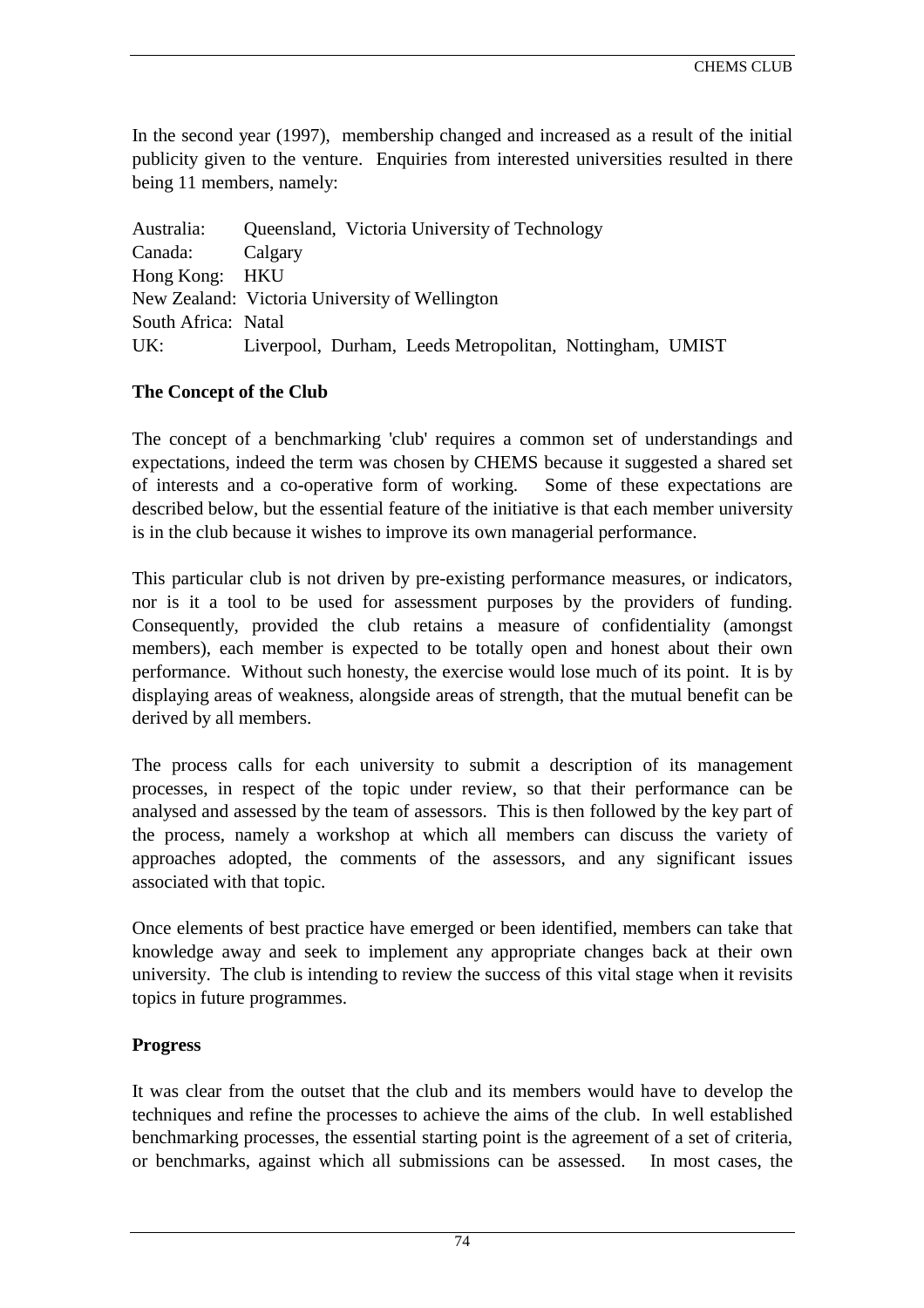criteria are predominantly quantitative, or if qualitative, rely on well understood and established benchmarks of performance, such as some definition of 'best in class'.

For universities, this was, and is still a relatively new concept, and little has yet been done to establish such benchmarks when considering the effectiveness of managerial processes. Hence, the club was seeking to 'trail-blaze' and may be regarded as developmental and experimental. However, that said, the first years' experience provides a great deal of useful insights into the ways in which different universities approach similar problems, deal with externally changing circumstances, and seek to improve their effectiveness.

### **The Methodology Used by the Club**

In both years, the first stage of the benchmarking process was the identification of the topics to be addressed. In the first year these were suggested by CHEMS on the basis of information obtained from both members and potential members, but in subsequent years topics have been, and will continue to be, determined by the members themselves.

In first year the topics were:

- Strategic planning
- Human resources
- Non-academic needs of students
- **External impact**
- Research management

In the second year, the Club elected to explore only four topics. They were:

- Financial management
- Teaching and learning
- Resource allocation
- Management information systems (MIS)

For the forthcoming third year the topics will be:

- **Estates and facilities**
- Library and information services
- Student administration
- **Internationalisation**

It is anticipated that in the fourth year (1999), some of the first year's topics will be revisited, and a rolling programme will become established.

For each topic, a framework of open questions was devised (by invited assessors in the first year, and by club members themselves, assisted by assessors, in the second year).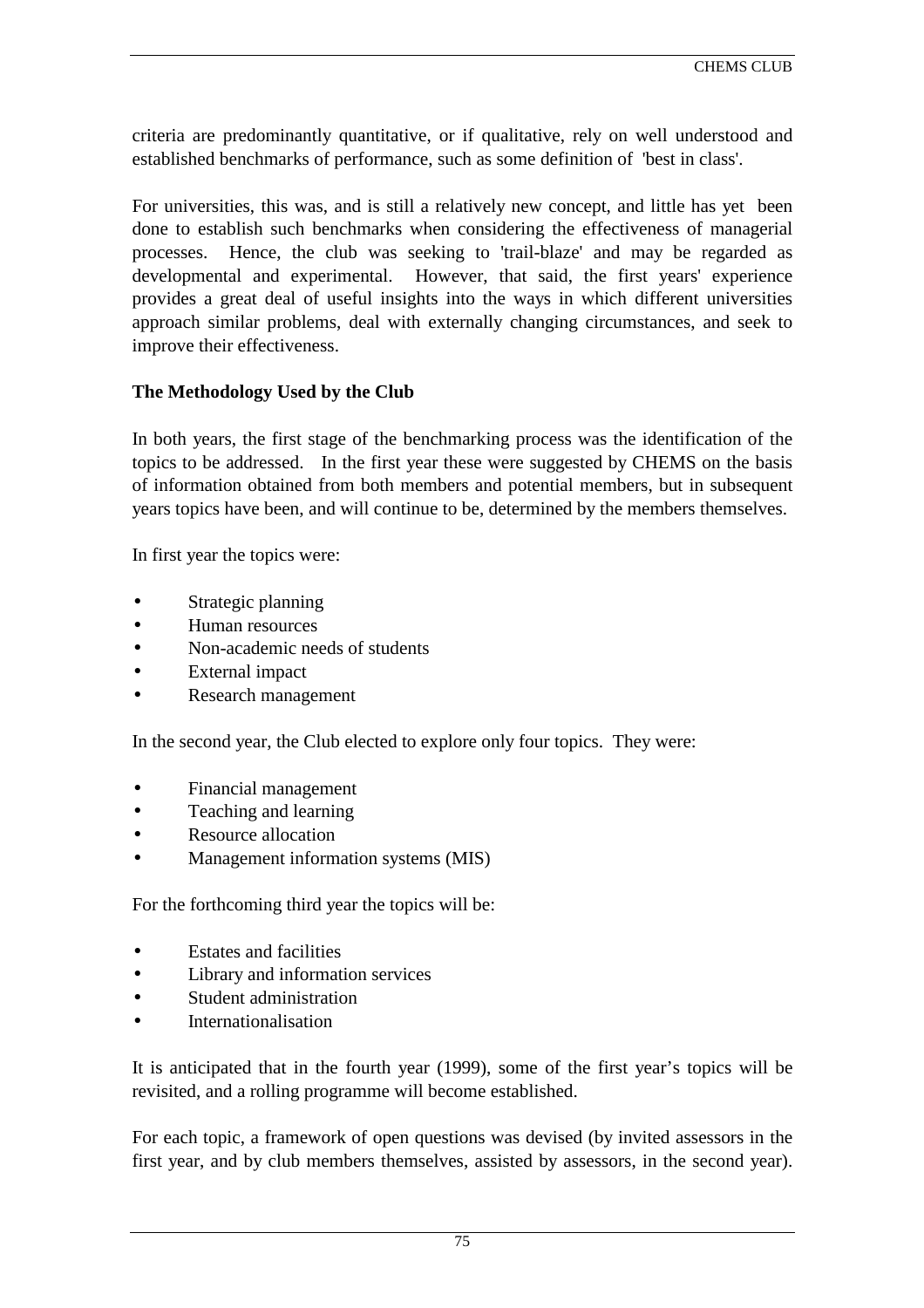The chosen format is to have each topic divided into five sub-topics, covering aspects such as policy and strategy, implementation (eg management structure), monitoring and review, communication etc. (As an example, a page from the first year handbook is appended as 'Attachment 1')

Each university is then required to supply a (brief) written submission, backed up, if necessary, by supporting material from the university's existing documentation, responding to the questions, and highlighting anything perceived to be a strength or weakness on their part. The emphasis on existing documentation is important, not only to limit the amount of work required from members, but also to ensure that the benchmarking process looks at current practice and not future intentions. Each university in the second year programme provided a set of contextual data which aimed to describe the nature of the university, as an aid to judging 'fitness for purpose'.

During this stage, and the marking stage, there were two key guiding principles:

- Judgements made by the assessors were based on the facts as declared by the University, ie the submissions were taken at face value.
- Any factors known personally to an assessor, but not included in the submission, were disregarded for assessment purposes. This was to preserve fairness and balance.

At this point of the process, there was a significant variation in methodology between the first two years. In the first year, the assessors awarded percentage marks in respect of the strengths of responses to the framework questions. These were assessed by considering the 'approach', the 'application' , and the 'outcomes' actually achieved, defined as:

- **Approach** is the policy or technique adopted, and whether it is right for the task (fit for purpose).
- **Application** is the extent to which it is applied across the university.
- **Outcome** is, obviously, how successful it is at achieving the objectives, but it also includes the extent to which it is monitored to ascertain when it might be necessary to adapt the approach to meet changing circumstances (ie continues to be fit for purpose).

The approach to marking was based on that used by the European Quality Awards scheme, managed by Price Waterhouse, and the marking grid is appended as 'Attachment 2'.

Additionally, in the first year, reports detailing their acknowledged strengths, and areas for improvement were provided to each club member, in addition to a 'composite model of good practice' which was made available to all members. This composite report,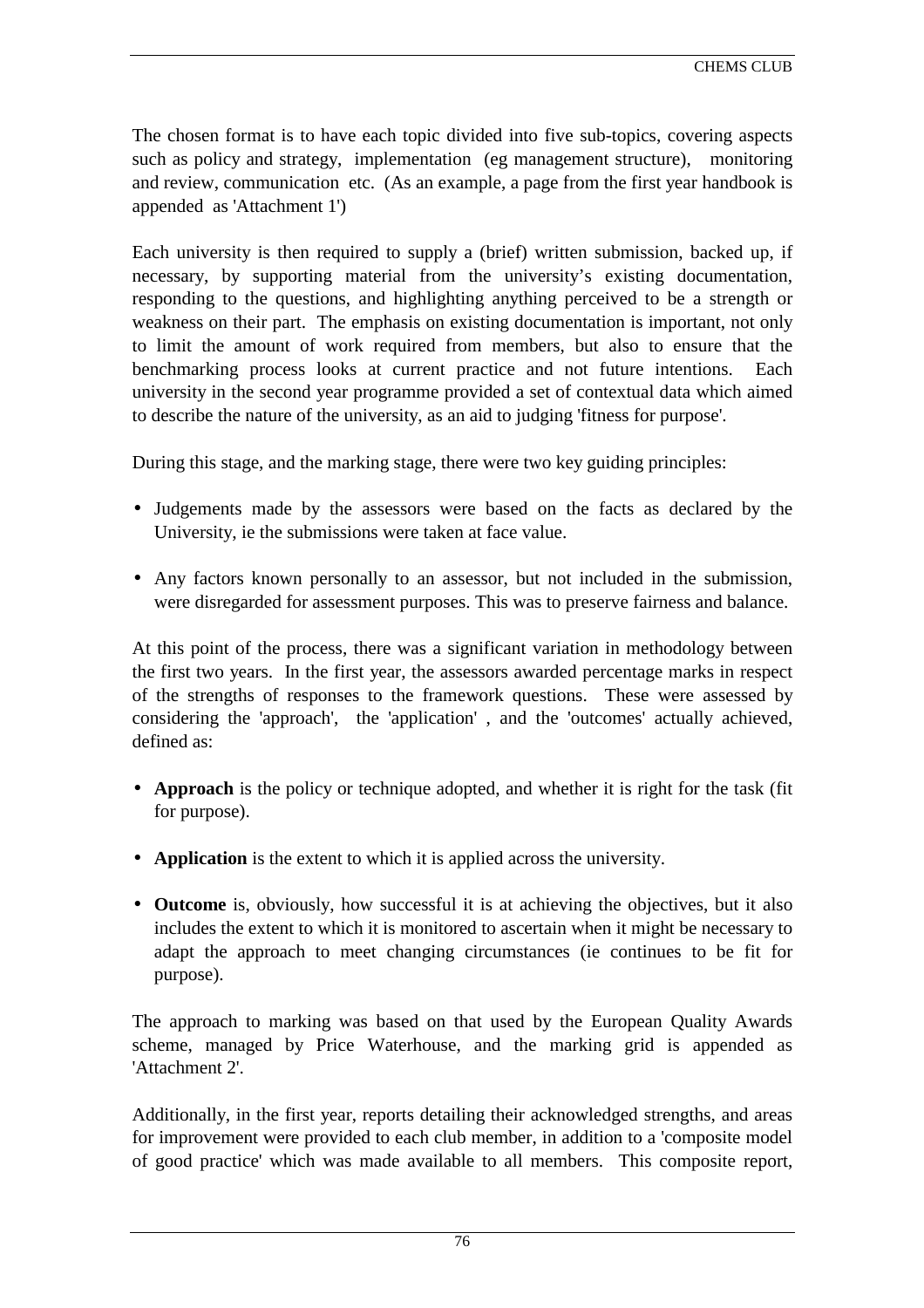listed all the key strengths, and provided the basis for detailed discussion of the major issues associated with each topic at the workshop of members in October 1996. Examples of a page from an individual report, and the composite, are appended as 'Attachment 3' and 'Attachment 4' respectively.

The workshop was structured to provide a session on each of the topics. Each session commenced with a brief presentation from one of the club members, detailing how their own university managed the particular topic (to set the scene for the debate that would follow). Key issues were highlighted by the assessor team, and the members then discussed these and any other relevant issues, before arriving at some degree of consensus as to what may be regarded as good practice.

For the Club's second year, following debate at the 1996 workshop, it became clear that the awarding of 'marks' was not of primary importance to members, given the key objective of improving performance. The methodology was accordingly modified, so that, instead of generating percentage marks, the assessors banded the performance of members, against each sub-topic, (whilst retaining the 'Approach, Application, and Outcome' analysis) into three groups in accordance with the chart in Figure 1 (which itself is a condensed version of the one used in the first year). The intention of the banding approach was simply to identify those members which might be regarded as 'best in group'.

| <b>Approach</b>                                                                                    | <b>Application</b>                                                                                              | <b>Outcome</b>                                                                                      | <b>Mark</b> |
|----------------------------------------------------------------------------------------------------|-----------------------------------------------------------------------------------------------------------------|-----------------------------------------------------------------------------------------------------|-------------|
| Anecdotal, no<br>system evident.<br>Tending to be<br>reactive.                                     | Anecdotal, some<br>pilot areas, or one<br>department only.<br>Numerous gaps                                     | No data, or some<br>trends in some<br>areas, but not<br>strong                                      | (blank)     |
| Systematic<br>approach, some<br>integration with<br>other processes,                               | Covers most areas<br>of the university,<br>no major gaps, but<br>work in some areas<br>still under<br>developed | Positive trends in<br>most areas, few<br>adverse trends,<br>good monitoring<br>procedures           | $\pm$       |
| Robust systematic<br>approach with<br>evidence of routine<br>refinement. High<br>level integration | All areas of<br>university covered,<br>with negligible<br>gaps. Few<br>variations or<br>weaknesses              | Strong trends<br>sustained . Strong<br>in all key areas.<br>Leading edge when<br>compared to others | $\ast$      |

*Figure 1: Criteria of 'Approach, Application, and Outcome'*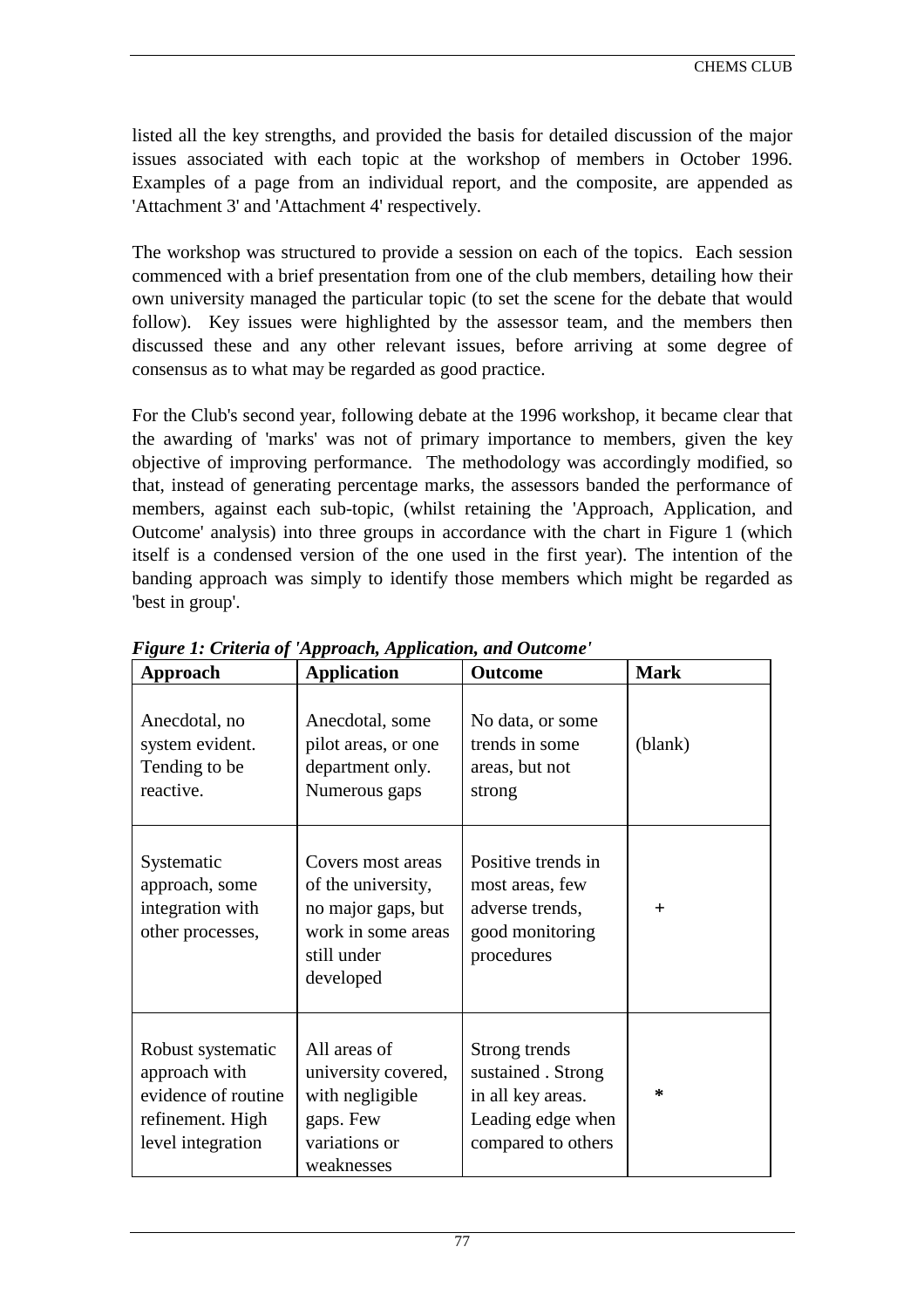Other refinements in the second year included moving the workshop to earlier in the process, to allow the debate to influence the final report for the year, and thus capture the consensus of the group. Assessors also attended the workshop to present their reports on the topic.

A draft report was produced for the second year workshop (held in August 1997) which consisted of a composite statement of elements of good practice gleaned from all the responses. That again provided a basis and stimulus for debate. The final report that subsequently went to members contained a summary of the discussions at the workshop highlighting the main issues raised, together with series of statements setting out the key features of what the members and assessors agreed to be good practice.

After listening to the workshop discussions and receiving the final summary statements of good practice, each university in the second year programme was invited to declare a 'self-assessment' mark (using a simple 1-5 scale) against each 'good practice' element. This has been included in the final report and allows each member to make contact and collaborate with a colleague from a university professing particular strength in a topic, if they are seeking to make improvements in their own approach.

## **Emerging Issues**

There are four main issues emerging from the experiences of universities so far. First, there is no unanimity about the scale of effort required. Many universities have dropped out of NACUBO because they found the clerical analysis and costings too demanding. CHEMS was influenced by this feedback and designed its Club to use material that already existed and to ask for a relatively small volume of information. Yet, there is another lobby which say: this is not enough, we want to see the details of everybody's best practices, this is the whole point of joining!

Second, the question of scoring and assessing is fraught with sensitivities in a university context. It starts when members ask who else is a member and say that they only want to be compared with peers! This misses the point in that if one is looking at activities and processes, the big universities may have a lot to learn from the small or the world class from the tiny local institutions. Prestige and status are not synonymous with managerial excellence, as we all know. Nonetheless, in the real world peer groups are important.

Third, the next hurdle is that of the managerial language which benchmarking has to adopt, and which is considered in more detail in Chapters One and Two. Practical outcomes for the Club are to try ensure that the criteria and processes for scoring give no weight to jargon, and also that assessors focus on the way each institution chooses to carry out what it has agreed as its strategy, rather than what might be thought good practice managerially.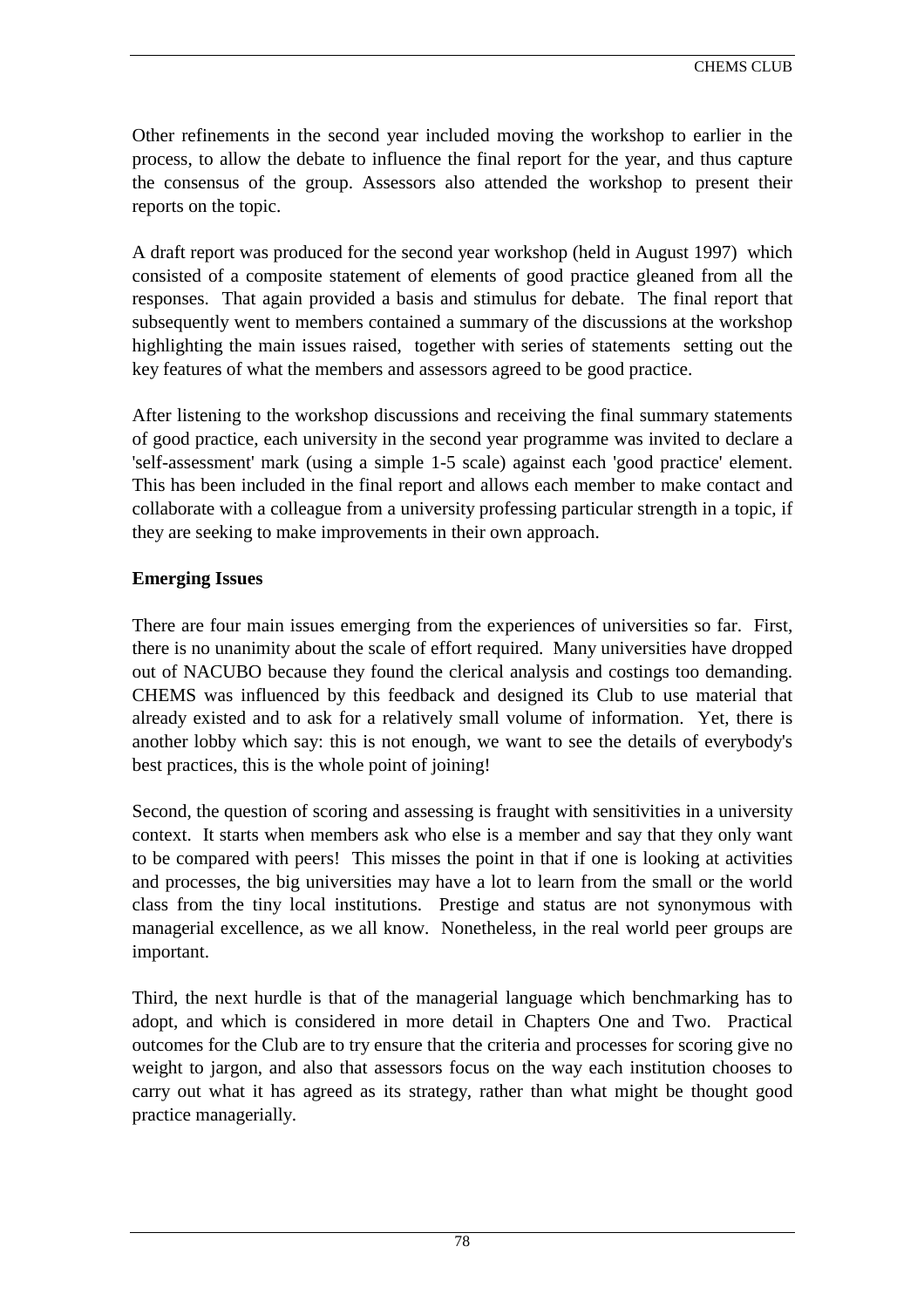Finally, where the basis of benchmarking is quantitative comparisons, it is necessary to have contextual indicators in order to interpret some of the statistics. These can explain why some of the figures are at one extreme of a range. For example, Nipissing University and Toronto have very different percentages of their recurrent costs devoted to administration, due to their respective sizes.